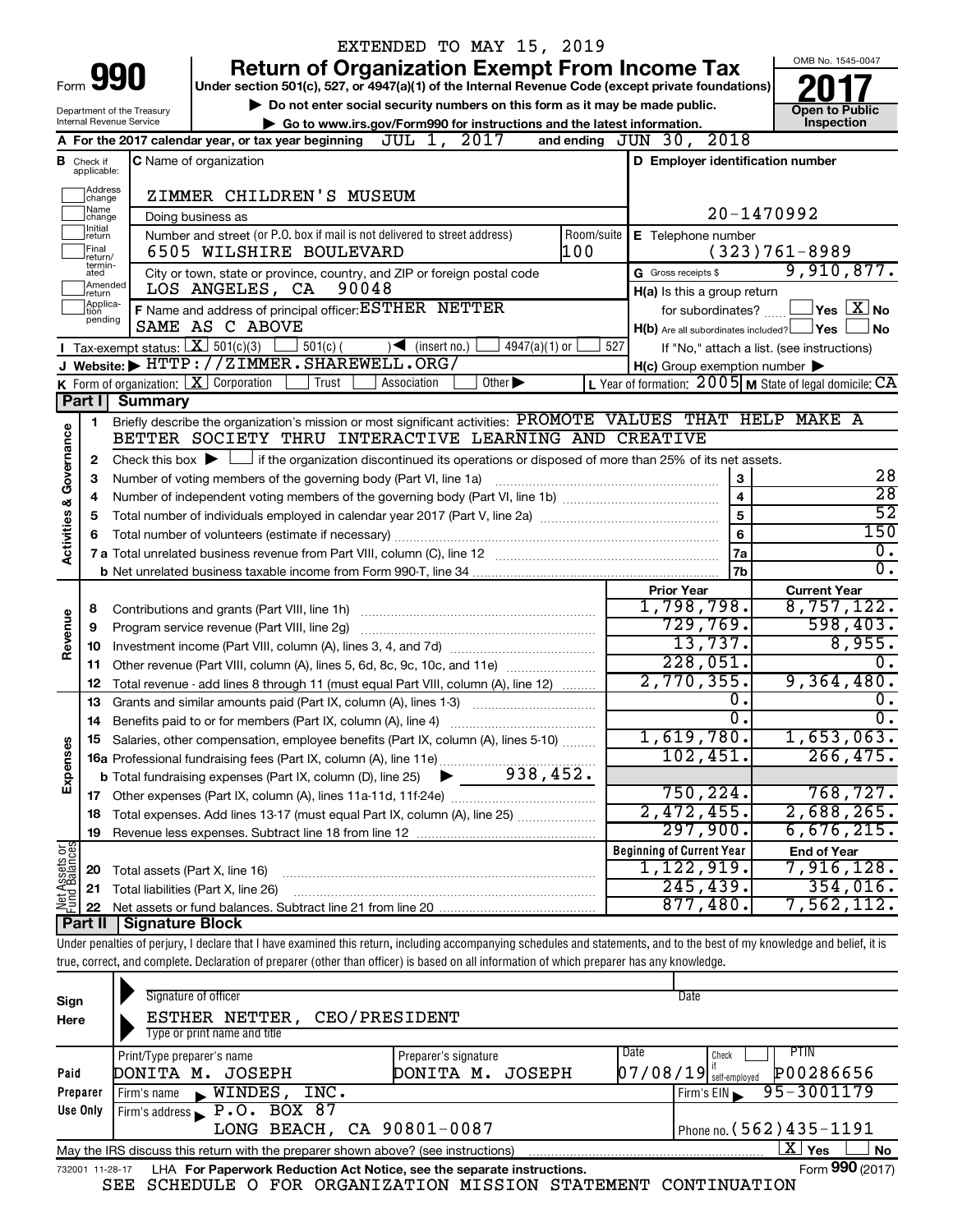|              | ZIMMER CHILDREN'S MUSEUM<br>Form 990 (2017)                                                                                                                                                                                                                                          | 20-1470992 | Page 2                                                 |
|--------------|--------------------------------------------------------------------------------------------------------------------------------------------------------------------------------------------------------------------------------------------------------------------------------------|------------|--------------------------------------------------------|
|              | Part III   Statement of Program Service Accomplishments                                                                                                                                                                                                                              |            |                                                        |
|              |                                                                                                                                                                                                                                                                                      |            |                                                        |
| 1            | Briefly describe the organization's mission:<br>TO TEACH PEOPLE ABOUT THE BIG IDEAS OF GLOBAL CITIZENSHIP, COMMUNITY                                                                                                                                                                 |            |                                                        |
|              | RESPONSIBILITY AND CULTURAL SENSITIVITY BY HIGHLIGHTING THE IDEALS OF                                                                                                                                                                                                                |            |                                                        |
|              | RESPECT FOR OTHERS, GENEROSITY OF THE HEART, HELPING THOSE IN NEED,<br>ACCEPTING THE DIFFERENCES, AND CELEBRATING UNIQUENESS.                                                                                                                                                        |            |                                                        |
| $\mathbf{2}$ | Did the organization undertake any significant program services during the year which were not listed on the                                                                                                                                                                         |            |                                                        |
|              | prior Form 990 or 990-EZ?                                                                                                                                                                                                                                                            |            | $\sqrt{\mathsf{Yes}\ \mathbf{X}}$ No                   |
| 3            | If "Yes," describe these new services on Schedule O.<br>Did the organization cease conducting, or make significant changes in how it conducts, any program services?                                                                                                                 |            | $\vert$ Yes $\vert$ $\overline{\mathrm{X}}$ $\vert$ No |
|              | If "Yes," describe these changes on Schedule O.                                                                                                                                                                                                                                      |            |                                                        |
| 4            | Describe the organization's program service accomplishments for each of its three largest program services, as measured by expenses.<br>Section 501(c)(3) and 501(c)(4) organizations are required to report the amount of grants and allocations to others, the total expenses, and |            |                                                        |
|              | revenue, if any, for each program service reported.                                                                                                                                                                                                                                  |            |                                                        |
|              | $1,007,926$ .<br>(Expenses \$<br>including grants of \$<br>4a (Code:<br>(Revenue \$<br>THE ZIMMER CHILDREN'S MUSEUM OFFERS PERMANENT AND ROTATING EXHIBITS,                                                                                                                          |            | 598, 403.                                              |
|              | SEASONAL AND TROPICAL THEMED PROGRAMS AND FESTIVALS, ART, THEATER AND                                                                                                                                                                                                                |            |                                                        |
|              | MUSIC WORKSHOPS FOR CHILDREN AGED 0-8 YEARS. ADDITIONALLY, THERE ARE                                                                                                                                                                                                                 |            |                                                        |
|              | SERIES OF CLASSES PROVIDED FOR TODDLERS, AND SCHOOL TOURS FOR                                                                                                                                                                                                                        |            |                                                        |
|              | PRE-KINDERGARTEN THROUGH SECOND GRADE CLASSES.                                                                                                                                                                                                                                       |            |                                                        |
|              |                                                                                                                                                                                                                                                                                      |            |                                                        |
|              |                                                                                                                                                                                                                                                                                      |            |                                                        |
|              |                                                                                                                                                                                                                                                                                      |            |                                                        |
|              |                                                                                                                                                                                                                                                                                      |            |                                                        |
|              |                                                                                                                                                                                                                                                                                      |            |                                                        |
|              |                                                                                                                                                                                                                                                                                      |            |                                                        |
| 4b           | 513, 588 . including grants of \$<br>(Code:<br>(Expenses \$<br>(Revenue \$<br>YOUTHINK, AN INNOVATIVE EDUCATION PROGRAM OF THE ZIMMER CHILDREN'S<br>MUSEUM, USES THE POWER OF ART TO FOSTER CRITICAL THINKING, ENGAGE                                                                |            |                                                        |
|              | DIVERSE LEARNERS, PROMOTE LITERACY AND SERVE AS A TOOL FOR SOCIAL                                                                                                                                                                                                                    |            |                                                        |
|              | CHANGE. YOUTHINK PROVIDES ART/EDUCATION LESSONS IN LOS ANGELES AREA                                                                                                                                                                                                                  |            |                                                        |
|              | PUBLIC SCHOOLS ALONG WITH MEANINGFUL ART, LEADERSHIP AND COMMUNITY                                                                                                                                                                                                                   |            |                                                        |
|              | INVOLVEMENT OPPORTUNITIES FOR MIDDLE AND HIGH SCHOOL YOUTH BEYOND THE                                                                                                                                                                                                                |            |                                                        |
|              | CLASSROOM.                                                                                                                                                                                                                                                                           |            |                                                        |
|              |                                                                                                                                                                                                                                                                                      |            |                                                        |
|              |                                                                                                                                                                                                                                                                                      |            |                                                        |
|              |                                                                                                                                                                                                                                                                                      |            |                                                        |
|              |                                                                                                                                                                                                                                                                                      |            |                                                        |
| 4с           | (Code:<br>(Expenses \$<br>including grants of \$<br>(Revenue \$                                                                                                                                                                                                                      |            |                                                        |
|              |                                                                                                                                                                                                                                                                                      |            |                                                        |
|              |                                                                                                                                                                                                                                                                                      |            |                                                        |
|              |                                                                                                                                                                                                                                                                                      |            |                                                        |
|              |                                                                                                                                                                                                                                                                                      |            |                                                        |
|              |                                                                                                                                                                                                                                                                                      |            |                                                        |
|              |                                                                                                                                                                                                                                                                                      |            |                                                        |
|              |                                                                                                                                                                                                                                                                                      |            |                                                        |
|              |                                                                                                                                                                                                                                                                                      |            |                                                        |
|              |                                                                                                                                                                                                                                                                                      |            |                                                        |
| 4d           | Other program services (Describe in Schedule O.)                                                                                                                                                                                                                                     |            |                                                        |
|              | (Expenses \$<br>including grants of \$<br>(Revenue \$                                                                                                                                                                                                                                |            |                                                        |
| 4е           | 1,521,514.<br>Total program service expenses                                                                                                                                                                                                                                         |            |                                                        |
|              |                                                                                                                                                                                                                                                                                      |            | Form 990 (2017)                                        |
|              | 732002 11-28-17<br>2                                                                                                                                                                                                                                                                 |            |                                                        |
|              | 2017.06000 ZIMMER CHILDREN'S MUSEUM<br>11070708 794084 10213                                                                                                                                                                                                                         | 10213      | $\mathbf{1}$                                           |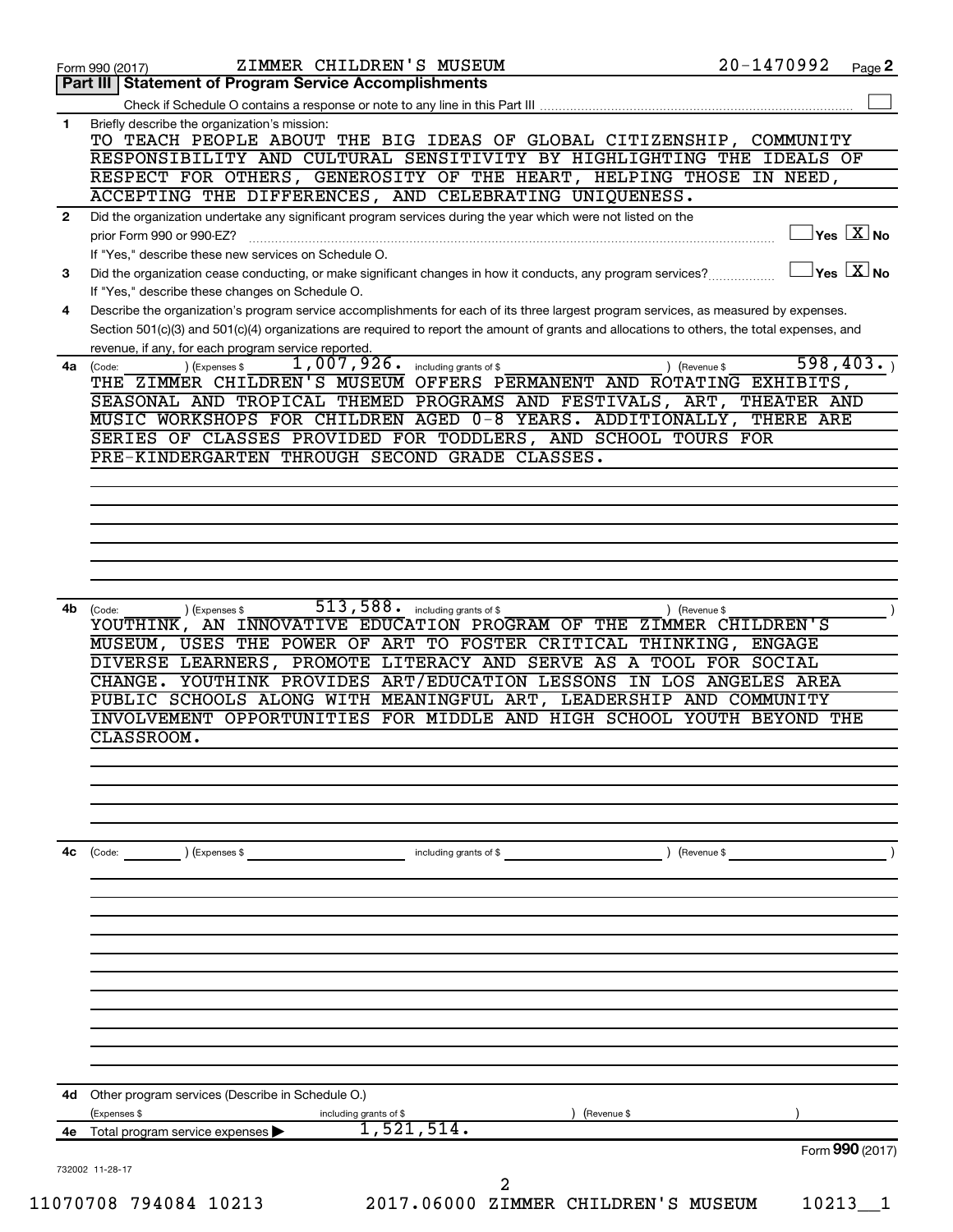|  | Form 990 (2017) |
|--|-----------------|

**Part IV Checklist of Required Schedules**

Form 990 (2017) Page ZIMMER CHILDREN'S MUSEUM 20-1470992

|    |                                                                                                                                                                                                                                                                |                | Yes                     | No                           |
|----|----------------------------------------------------------------------------------------------------------------------------------------------------------------------------------------------------------------------------------------------------------------|----------------|-------------------------|------------------------------|
| 1  | Is the organization described in section 501(c)(3) or 4947(a)(1) (other than a private foundation)?                                                                                                                                                            |                |                         |                              |
|    |                                                                                                                                                                                                                                                                | 1              | х                       |                              |
| 2  |                                                                                                                                                                                                                                                                | $\mathbf{2}$   | $\overline{\textbf{x}}$ |                              |
| 3  | Did the organization engage in direct or indirect political campaign activities on behalf of or in opposition to candidates for                                                                                                                                | 3              |                         | x                            |
| 4  | Section 501(c)(3) organizations. Did the organization engage in lobbying activities, or have a section 501(h) election in effect                                                                                                                               |                |                         |                              |
|    |                                                                                                                                                                                                                                                                | 4              |                         | х                            |
| 5  | Is the organization a section 501(c)(4), 501(c)(5), or 501(c)(6) organization that receives membership dues, assessments, or                                                                                                                                   |                |                         |                              |
|    |                                                                                                                                                                                                                                                                | 5              |                         | x                            |
| 6  | Did the organization maintain any donor advised funds or any similar funds or accounts for which donors have the right to                                                                                                                                      |                |                         |                              |
|    | provide advice on the distribution or investment of amounts in such funds or accounts? If "Yes," complete Schedule D, Part I                                                                                                                                   | 6              |                         | х                            |
| 7  | Did the organization receive or hold a conservation easement, including easements to preserve open space,                                                                                                                                                      |                |                         | x                            |
|    | the environment, historic land areas, or historic structures? If "Yes," complete Schedule D, Part II                                                                                                                                                           | $\overline{7}$ |                         |                              |
| 8  | Did the organization maintain collections of works of art, historical treasures, or other similar assets? If "Yes," complete                                                                                                                                   | 8              |                         | x                            |
| 9  | Did the organization report an amount in Part X, line 21, for escrow or custodial account liability, serve as a custodian for                                                                                                                                  |                |                         |                              |
|    | amounts not listed in Part X; or provide credit counseling, debt management, credit repair, or debt negotiation services?<br>If "Yes," complete Schedule D, Part IV                                                                                            | 9              |                         | х                            |
| 10 | Did the organization, directly or through a related organization, hold assets in temporarily restricted endowments, permanent                                                                                                                                  |                |                         |                              |
|    |                                                                                                                                                                                                                                                                |                |                         | x                            |
| 11 | If the organization's answer to any of the following questions is "Yes," then complete Schedule D, Parts VI, VII, VIII, IX, or X                                                                                                                               |                |                         |                              |
|    | as applicable.                                                                                                                                                                                                                                                 |                |                         |                              |
|    | a Did the organization report an amount for land, buildings, and equipment in Part X, line 10? If "Yes," complete Schedule D,<br>Part VI                                                                                                                       | 11a            | х                       |                              |
|    | <b>b</b> Did the organization report an amount for investments - other securities in Part X, line 12 that is 5% or more of its total                                                                                                                           | <b>11b</b>     |                         | x                            |
|    | c Did the organization report an amount for investments - program related in Part X, line 13 that is 5% or more of its total                                                                                                                                   |                |                         |                              |
|    |                                                                                                                                                                                                                                                                | 11c            |                         | x                            |
|    | d Did the organization report an amount for other assets in Part X, line 15 that is 5% or more of its total assets reported in                                                                                                                                 |                |                         |                              |
|    |                                                                                                                                                                                                                                                                | 11d            |                         | х                            |
|    |                                                                                                                                                                                                                                                                | 11e            | X                       |                              |
| f  | Did the organization's separate or consolidated financial statements for the tax year include a footnote that addresses                                                                                                                                        |                |                         |                              |
|    | the organization's liability for uncertain tax positions under FIN 48 (ASC 740)? If "Yes," complete Schedule D, Part X                                                                                                                                         | 11f            | х                       |                              |
|    | 12a Did the organization obtain separate, independent audited financial statements for the tax year? If "Yes," complete<br>Schedule D, Parts XI and XII                                                                                                        | 12a            | х                       |                              |
|    | <b>b</b> Was the organization included in consolidated, independent audited financial statements for the tax year?                                                                                                                                             |                |                         |                              |
|    | If "Yes," and if the organization answered "No" to line 12a, then completing Schedule D, Parts XI and XII is optional                                                                                                                                          | 12b            |                         | Δ,                           |
| 13 |                                                                                                                                                                                                                                                                | 13             |                         | $\overline{\textbf{x}}$<br>х |
|    | 14a Did the organization maintain an office, employees, or agents outside of the United States?                                                                                                                                                                | 14a            |                         |                              |
|    | <b>b</b> Did the organization have aggregate revenues or expenses of more than \$10,000 from grantmaking, fundraising, business,<br>investment, and program service activities outside the United States, or aggregate foreign investments valued at \$100,000 |                |                         |                              |
|    |                                                                                                                                                                                                                                                                | 14b            |                         | х                            |
| 15 | Did the organization report on Part IX, column (A), line 3, more than \$5,000 of grants or other assistance to or for any                                                                                                                                      |                |                         |                              |
|    |                                                                                                                                                                                                                                                                | 15             |                         | х                            |
| 16 | Did the organization report on Part IX, column (A), line 3, more than \$5,000 of aggregate grants or other assistance to                                                                                                                                       |                |                         |                              |
|    |                                                                                                                                                                                                                                                                | 16             |                         | х                            |
| 17 | Did the organization report a total of more than \$15,000 of expenses for professional fundraising services on Part IX,                                                                                                                                        |                |                         |                              |
|    |                                                                                                                                                                                                                                                                | 17             | х                       |                              |
| 18 | Did the organization report more than \$15,000 total of fundraising event gross income and contributions on Part VIII, lines                                                                                                                                   |                |                         |                              |
|    |                                                                                                                                                                                                                                                                | 18             | х                       |                              |
| 19 | Did the organization report more than \$15,000 of gross income from gaming activities on Part VIII, line 9a? If "Yes,"                                                                                                                                         |                |                         | x                            |
|    |                                                                                                                                                                                                                                                                | 19             |                         |                              |

Form (2017) **990**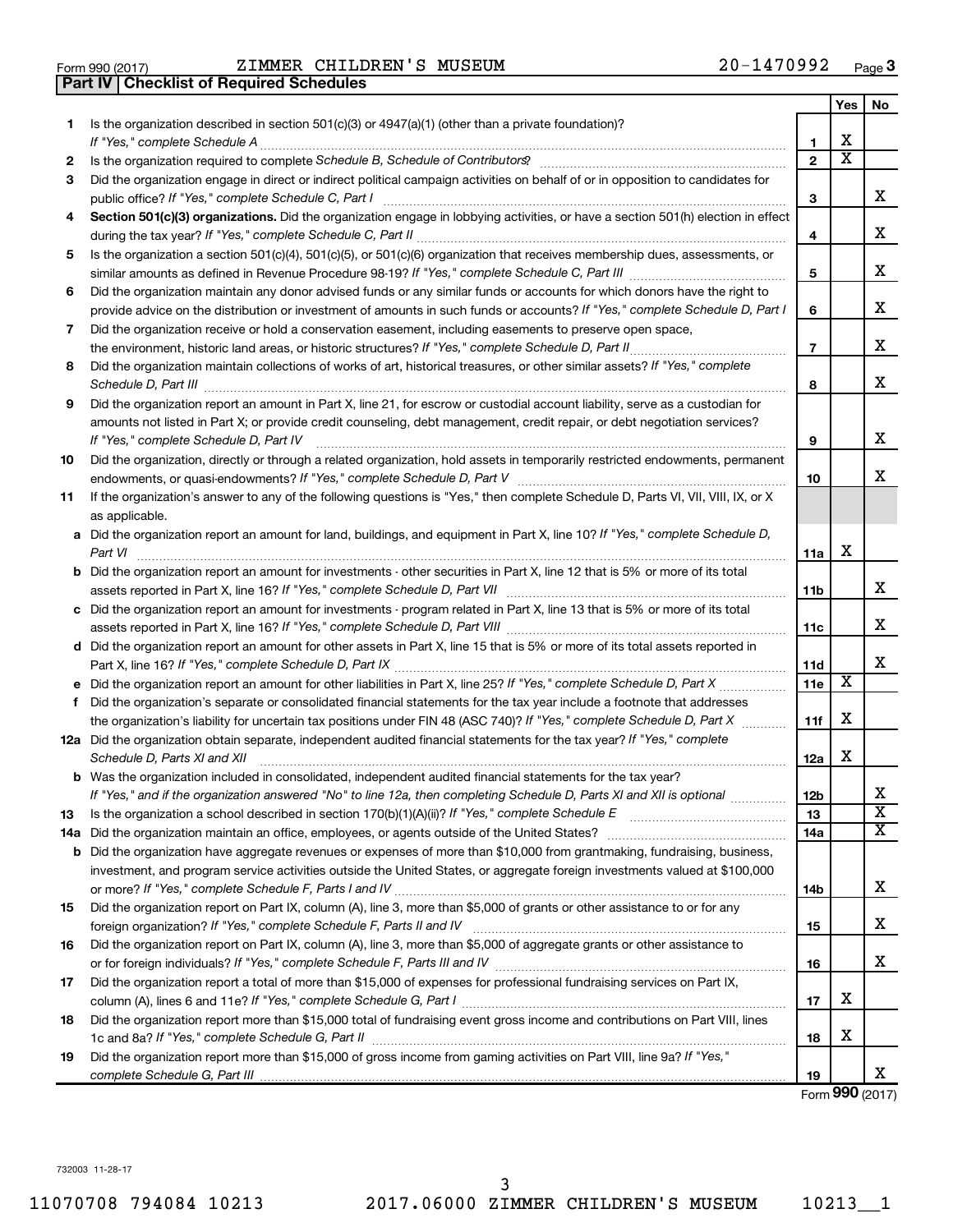|  | Form 990 (2017) |
|--|-----------------|
|  |                 |

Form 990 (2017) Page ZIMMER CHILDREN'S MUSEUM 20-1470992

*(continued)* **Part IV Checklist of Required Schedules**

|          | 20a Did the organization operate one or more hospital facilities? If "Yes," complete Schedule H                                                                                                                                 | 20a             |                         | х                       |  |
|----------|---------------------------------------------------------------------------------------------------------------------------------------------------------------------------------------------------------------------------------|-----------------|-------------------------|-------------------------|--|
|          |                                                                                                                                                                                                                                 | 20 <sub>b</sub> |                         |                         |  |
| 21       | Did the organization report more than \$5,000 of grants or other assistance to any domestic organization or                                                                                                                     |                 |                         |                         |  |
|          |                                                                                                                                                                                                                                 | 21              |                         | x                       |  |
| 22       | Did the organization report more than \$5,000 of grants or other assistance to or for domestic individuals on<br>Part IX, column (A), line 2? If "Yes," complete Schedule I, Parts I and III [11]] [11]] [11] [11] [11] [11] [1 | 22              |                         | x                       |  |
| 23       | Did the organization answer "Yes" to Part VII, Section A, line 3, 4, or 5 about compensation of the organization's current                                                                                                      |                 |                         |                         |  |
|          | and former officers, directors, trustees, key employees, and highest compensated employees? If "Yes," complete                                                                                                                  |                 |                         |                         |  |
|          | Schedule J <b>www.communications.communications.com</b>                                                                                                                                                                         | 23              | х                       |                         |  |
|          | 24a Did the organization have a tax-exempt bond issue with an outstanding principal amount of more than \$100,000 as of the                                                                                                     |                 |                         |                         |  |
|          | last day of the year, that was issued after December 31, 2002? If "Yes," answer lines 24b through 24d and complete                                                                                                              |                 |                         |                         |  |
|          | Schedule K. If "No", go to line 25a                                                                                                                                                                                             | 24a             |                         | x                       |  |
| b        |                                                                                                                                                                                                                                 | 24 <sub>b</sub> |                         |                         |  |
|          | Did the organization maintain an escrow account other than a refunding escrow at any time during the year to defease                                                                                                            | 24c             |                         |                         |  |
|          |                                                                                                                                                                                                                                 | 24d             |                         |                         |  |
|          | 25a Section 501(c)(3), 501(c)(4), and 501(c)(29) organizations. Did the organization engage in an excess benefit                                                                                                                |                 |                         |                         |  |
|          |                                                                                                                                                                                                                                 | 25a             |                         | x                       |  |
|          | <b>b</b> Is the organization aware that it engaged in an excess benefit transaction with a disqualified person in a prior year, and                                                                                             |                 |                         |                         |  |
|          | that the transaction has not been reported on any of the organization's prior Forms 990 or 990-EZ? If "Yes," complete                                                                                                           |                 |                         |                         |  |
|          | Schedule L, Part I                                                                                                                                                                                                              | 25b             |                         | x                       |  |
| 26       | Did the organization report any amount on Part X, line 5, 6, or 22 for receivables from or payables to any current or                                                                                                           |                 |                         |                         |  |
|          | former officers, directors, trustees, key employees, highest compensated employees, or disqualified persons? If "Yes,"<br>complete Schedule L, Part II                                                                          | 26              |                         | x                       |  |
| 27       | Did the organization provide a grant or other assistance to an officer, director, trustee, key employee, substantial                                                                                                            |                 |                         |                         |  |
|          | contributor or employee thereof, a grant selection committee member, or to a 35% controlled entity or family member                                                                                                             |                 |                         |                         |  |
|          |                                                                                                                                                                                                                                 | 27              |                         | x                       |  |
| 28       | Was the organization a party to a business transaction with one of the following parties (see Schedule L, Part IV                                                                                                               |                 |                         |                         |  |
|          | instructions for applicable filing thresholds, conditions, and exceptions):                                                                                                                                                     |                 |                         |                         |  |
| а        | A current or former officer, director, trustee, or key employee? If "Yes," complete Schedule L, Part IV                                                                                                                         | 28a             |                         | x                       |  |
| b        | A family member of a current or former officer, director, trustee, or key employee? If "Yes," complete Schedule L, Part IV                                                                                                      | 28 <sub>b</sub> |                         | $\overline{\mathtt{x}}$ |  |
|          | c An entity of which a current or former officer, director, trustee, or key employee (or a family member thereof) was an officer,                                                                                               |                 |                         | X                       |  |
|          | director, trustee, or direct or indirect owner? If "Yes," complete Schedule L, Part IV                                                                                                                                          | 28c<br>29       | $\overline{\textbf{x}}$ |                         |  |
| 29<br>30 | Did the organization receive contributions of art, historical treasures, or other similar assets, or qualified conservation                                                                                                     |                 |                         |                         |  |
|          |                                                                                                                                                                                                                                 | 30              |                         | X                       |  |
| 31       | Did the organization liquidate, terminate, or dissolve and cease operations?                                                                                                                                                    |                 |                         |                         |  |
|          | If "Yes," complete Schedule N, Part I                                                                                                                                                                                           | 31              |                         | х                       |  |
| 32       | Did the organization sell, exchange, dispose of, or transfer more than 25% of its net assets? If "Yes," complete                                                                                                                |                 |                         |                         |  |
|          |                                                                                                                                                                                                                                 | 32              |                         | X                       |  |
| 33       | Did the organization own 100% of an entity disregarded as separate from the organization under Regulations                                                                                                                      |                 |                         |                         |  |
|          |                                                                                                                                                                                                                                 | 33              |                         | X                       |  |
| 34       | Was the organization related to any tax-exempt or taxable entity? If "Yes," complete Schedule R, Part II, III, or IV, and                                                                                                       |                 |                         |                         |  |
|          | Part V, line 1                                                                                                                                                                                                                  | 34              |                         | х                       |  |
|          |                                                                                                                                                                                                                                 | 35a             |                         | $\overline{\mathtt{x}}$ |  |
|          | b If "Yes" to line 35a, did the organization receive any payment from or engage in any transaction with a controlled entity                                                                                                     |                 |                         |                         |  |
|          |                                                                                                                                                                                                                                 | 35 <sub>b</sub> |                         |                         |  |
| 36       | Section 501(c)(3) organizations. Did the organization make any transfers to an exempt non-charitable related organization?                                                                                                      | 36              |                         | x                       |  |
| 37       | Did the organization conduct more than 5% of its activities through an entity that is not a related organization                                                                                                                |                 |                         |                         |  |
|          |                                                                                                                                                                                                                                 | 37              |                         | x                       |  |
| 38       | Did the organization complete Schedule O and provide explanations in Schedule O for Part VI, lines 11b and 19?                                                                                                                  |                 |                         |                         |  |
|          |                                                                                                                                                                                                                                 | 38              | х                       |                         |  |

Form (2017) **990**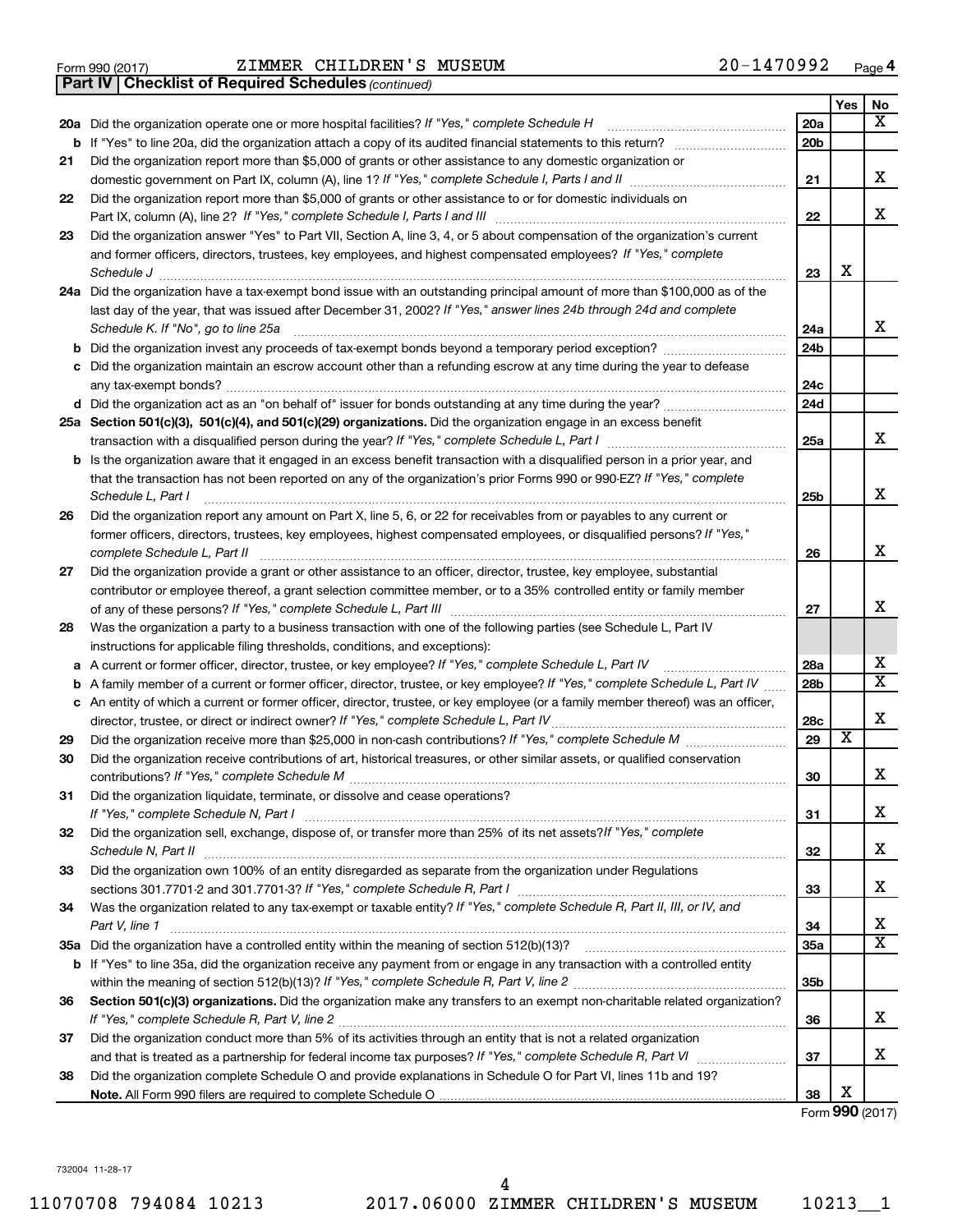|               | $20 - 1470992$<br>ZIMMER CHILDREN'S MUSEUM<br>Form 990 (2017)                                                                                   |                |                         | Page 5                      |
|---------------|-------------------------------------------------------------------------------------------------------------------------------------------------|----------------|-------------------------|-----------------------------|
| <b>Part V</b> | <b>Statements Regarding Other IRS Filings and Tax Compliance</b>                                                                                |                |                         |                             |
|               | Check if Schedule O contains a response or note to any line in this Part V                                                                      |                |                         |                             |
|               |                                                                                                                                                 |                | Yes                     | No                          |
|               | 36<br>1a                                                                                                                                        |                |                         |                             |
| b             | $\Omega$<br>1 <sub>b</sub><br>Enter the number of Forms W-2G included in line 1a. Enter -0- if not applicable                                   |                |                         |                             |
|               | c Did the organization comply with backup withholding rules for reportable payments to vendors and reportable gaming                            |                |                         |                             |
|               |                                                                                                                                                 | 1c             | х                       |                             |
|               | 2a Enter the number of employees reported on Form W-3, Transmittal of Wage and Tax Statements,                                                  |                |                         |                             |
|               | 52<br>filed for the calendar year ending with or within the year covered by this return<br>2a                                                   |                |                         |                             |
|               |                                                                                                                                                 | 2 <sub>b</sub> | х                       |                             |
|               | <b>Note.</b> If the sum of lines 1a and 2a is greater than 250, you may be required to e-file (see instructions)                                |                |                         |                             |
|               | 3a Did the organization have unrelated business gross income of \$1,000 or more during the year?                                                | 3a             |                         | х                           |
|               |                                                                                                                                                 | 3 <sub>b</sub> |                         |                             |
|               | 4a At any time during the calendar year, did the organization have an interest in, or a signature or other authority over, a                    |                |                         |                             |
|               | financial account in a foreign country (such as a bank account, securities account, or other financial account)?                                | 4a             |                         | х                           |
|               | <b>b</b> If "Yes," enter the name of the foreign country: $\blacktriangleright$                                                                 |                |                         |                             |
|               | See instructions for filing requirements for FinCEN Form 114, Report of Foreign Bank and Financial Accounts (FBAR).                             |                |                         |                             |
|               |                                                                                                                                                 | 5a             |                         | x                           |
|               |                                                                                                                                                 | 5 <sub>b</sub> |                         | $\overline{\text{x}}$       |
|               |                                                                                                                                                 | 5c             |                         |                             |
|               | 6a Does the organization have annual gross receipts that are normally greater than \$100,000, and did the organization solicit                  |                |                         |                             |
|               |                                                                                                                                                 | 6a             |                         | х                           |
|               | <b>b</b> If "Yes," did the organization include with every solicitation an express statement that such contributions or gifts                   |                |                         |                             |
|               | were not tax deductible?                                                                                                                        | 6b             |                         |                             |
| 7             | Organizations that may receive deductible contributions under section 170(c).                                                                   |                |                         |                             |
| а             | Did the organization receive a payment in excess of \$75 made partly as a contribution and partly for goods and services provided to the payor? | 7a             | х                       |                             |
|               |                                                                                                                                                 | 7b             | $\overline{\textbf{x}}$ |                             |
|               | c Did the organization sell, exchange, or otherwise dispose of tangible personal property for which it was required                             |                |                         |                             |
|               | to file Form 8282?                                                                                                                              | 7с             |                         | x                           |
|               | 7d                                                                                                                                              |                |                         |                             |
|               | e Did the organization receive any funds, directly or indirectly, to pay premiums on a personal benefit contract?                               | 7e             |                         | х                           |
| f.            | Did the organization, during the year, pay premiums, directly or indirectly, on a personal benefit contract?                                    | 7f             |                         | $\overline{\textnormal{x}}$ |
| g             | If the organization received a contribution of qualified intellectual property, did the organization file Form 8899 as required?                | 7g             | N/R                     |                             |
|               | h If the organization received a contribution of cars, boats, airplanes, or other vehicles, did the organization file a Form 1098-C?            | 7h             | N/R                     |                             |
| 8             | N/A<br>Sponsoring organizations maintaining donor advised funds. Did a donor advised fund maintained by the                                     |                |                         |                             |
|               | sponsoring organization have excess business holdings at any time during the year?                                                              | 8              |                         |                             |
| 9             | Sponsoring organizations maintaining donor advised funds.                                                                                       |                |                         |                             |
| а             | N/A                                                                                                                                             | 9а             |                         |                             |
| b             | N/A                                                                                                                                             | 9b             |                         |                             |
| 10            | Section 501(c)(7) organizations. Enter:                                                                                                         |                |                         |                             |
| а             | 10a                                                                                                                                             |                |                         |                             |
| b             | Gross receipts, included on Form 990, Part VIII, line 12, for public use of club facilities<br>10 <sub>b</sub>                                  |                |                         |                             |
| 11            | Section 501(c)(12) organizations. Enter:                                                                                                        |                |                         |                             |
| а             | N/A<br>11a                                                                                                                                      |                |                         |                             |
|               | b Gross income from other sources (Do not net amounts due or paid to other sources against                                                      |                |                         |                             |
|               | amounts due or received from them.)<br>11b                                                                                                      |                |                         |                             |
|               | 12a Section 4947(a)(1) non-exempt charitable trusts. Is the organization filing Form 990 in lieu of Form 1041?                                  | 12a            |                         |                             |
| b             | If "Yes," enter the amount of tax-exempt interest received or accrued during the year $\ldots$ $\ldots$ $\ldots$ $\ldots$<br>12b                |                |                         |                             |
| 13            | Section 501(c)(29) qualified nonprofit health insurance issuers.                                                                                |                |                         |                             |
|               | N/A                                                                                                                                             | 13a            |                         |                             |
|               | Note. See the instructions for additional information the organization must report on Schedule O.                                               |                |                         |                             |
|               | <b>b</b> Enter the amount of reserves the organization is required to maintain by the states in which the                                       |                |                         |                             |
|               | 13 <sub>b</sub>                                                                                                                                 |                |                         |                             |
|               | 13с                                                                                                                                             |                |                         |                             |
|               |                                                                                                                                                 | 14a            |                         | х                           |
|               |                                                                                                                                                 | 14b            |                         |                             |
|               |                                                                                                                                                 |                | Form 990 (2017)         |                             |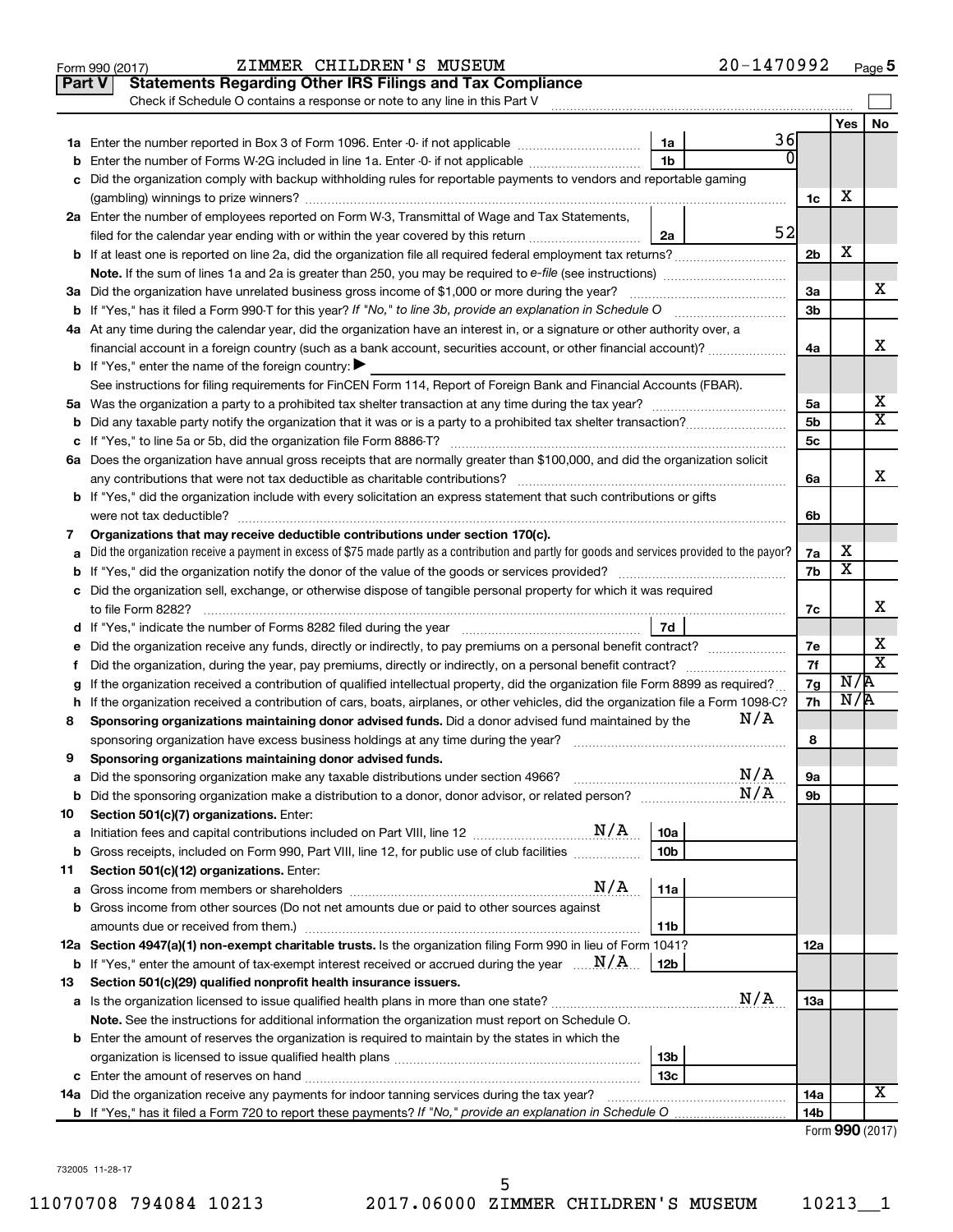| Form 990 (2017) |
|-----------------|
|-----------------|

## Form 990 (2017) Page ZIMMER CHILDREN'S MUSEUM 20-1470992

**Part VI** Governance, Management, and Disclosure For each "Yes" response to lines 2 through 7b below, and for a "No" response *to line 8a, 8b, or 10b below, describe the circumstances, processes, or changes in Schedule O. See instructions.*

|     |                                                                                                                                           |    |       |    |                 |                         | $\overline{\mathbf{X}}$ |  |  |
|-----|-------------------------------------------------------------------------------------------------------------------------------------------|----|-------|----|-----------------|-------------------------|-------------------------|--|--|
|     | <b>Section A. Governing Body and Management</b>                                                                                           |    |       |    |                 |                         |                         |  |  |
|     |                                                                                                                                           |    |       |    |                 | Yes                     | No                      |  |  |
|     | 1a Enter the number of voting members of the governing body at the end of the tax year                                                    | 1a |       | 28 |                 |                         |                         |  |  |
|     | If there are material differences in voting rights among members of the governing body, or if the governing                               |    |       |    |                 |                         |                         |  |  |
|     | body delegated broad authority to an executive committee or similar committee, explain in Schedule O.                                     |    |       |    |                 |                         |                         |  |  |
|     | Enter the number of voting members included in line 1a, above, who are independent                                                        | 1b |       | 28 |                 |                         |                         |  |  |
| 2   | Did any officer, director, trustee, or key employee have a family relationship or a business relationship with any other                  |    |       |    |                 |                         |                         |  |  |
|     | officer, director, trustee, or key employee?                                                                                              |    |       |    | 2               |                         |                         |  |  |
| 3   | Did the organization delegate control over management duties customarily performed by or under the direct supervision                     |    |       |    |                 |                         |                         |  |  |
|     |                                                                                                                                           |    |       |    | 3               |                         |                         |  |  |
| 4   |                                                                                                                                           |    |       |    | 4<br>5          |                         |                         |  |  |
| 5   |                                                                                                                                           |    |       |    |                 |                         |                         |  |  |
| 6   |                                                                                                                                           |    |       |    |                 |                         |                         |  |  |
| 7a  | Did the organization have members, stockholders, or other persons who had the power to elect or appoint one or                            |    |       |    |                 |                         |                         |  |  |
|     |                                                                                                                                           |    |       |    |                 |                         |                         |  |  |
|     | <b>b</b> Are any governance decisions of the organization reserved to (or subject to approval by) members, stockholders, or               |    |       |    |                 |                         |                         |  |  |
|     |                                                                                                                                           |    |       |    | 7b              |                         |                         |  |  |
| 8   | Did the organization contemporaneously document the meetings held or written actions undertaken during the year by the following:         |    |       |    |                 |                         |                         |  |  |
| a   |                                                                                                                                           |    |       |    | 8а              | х                       |                         |  |  |
|     |                                                                                                                                           |    |       |    | 8b              | $\overline{\textbf{x}}$ |                         |  |  |
| 9   | Is there any officer, director, trustee, or key employee listed in Part VII, Section A, who cannot be reached at the                      |    |       |    |                 |                         |                         |  |  |
|     |                                                                                                                                           |    |       |    | 9               |                         |                         |  |  |
|     | <b>Section B. Policies</b> (This Section B requests information about policies not required by the Internal Revenue Code.)                |    |       |    |                 |                         |                         |  |  |
|     |                                                                                                                                           |    |       |    |                 | Yes                     |                         |  |  |
|     |                                                                                                                                           |    |       |    | <b>10a</b>      |                         |                         |  |  |
|     | b If "Yes," did the organization have written policies and procedures governing the activities of such chapters, affiliates,              |    |       |    |                 |                         |                         |  |  |
|     |                                                                                                                                           |    |       |    |                 |                         |                         |  |  |
|     | 11a Has the organization provided a complete copy of this Form 990 to all members of its governing body before filing the form?           |    |       |    | 11a             | X                       |                         |  |  |
|     | <b>b</b> Describe in Schedule O the process, if any, used by the organization to review this Form 990.                                    |    |       |    |                 |                         |                         |  |  |
| 12a | Did the organization have a written conflict of interest policy? If "No," go to line 13                                                   |    |       |    |                 |                         |                         |  |  |
|     | Were officers, directors, or trustees, and key employees required to disclose annually interests that could give rise to conflicts?       |    |       |    | 12 <sub>b</sub> | $\overline{\textbf{x}}$ |                         |  |  |
| с   | Did the organization regularly and consistently monitor and enforce compliance with the policy? If "Yes," describe                        |    |       |    |                 |                         |                         |  |  |
|     | in Schedule O how this was done manufactured and continuum and contract the way of the schedule O how this was                            |    |       |    | 12c             | х                       |                         |  |  |
| 13  |                                                                                                                                           |    |       |    | 13              | $\overline{\text{X}}$   |                         |  |  |
| 14  |                                                                                                                                           |    |       |    | 14              | $\overline{\textbf{x}}$ |                         |  |  |
| 15  | Did the process for determining compensation of the following persons include a review and approval by independent                        |    |       |    |                 |                         |                         |  |  |
|     | persons, comparability data, and contemporaneous substantiation of the deliberation and decision?                                         |    |       |    |                 |                         |                         |  |  |
|     |                                                                                                                                           |    |       |    | 15a             | х                       |                         |  |  |
|     |                                                                                                                                           |    |       |    | 15b             |                         |                         |  |  |
|     | If "Yes" to line 15a or 15b, describe the process in Schedule O (see instructions).                                                       |    |       |    |                 |                         |                         |  |  |
|     | 16a Did the organization invest in, contribute assets to, or participate in a joint venture or similar arrangement with a                 |    |       |    |                 |                         |                         |  |  |
|     | taxable entity during the year?                                                                                                           |    |       |    | 16a             |                         |                         |  |  |
|     | b If "Yes," did the organization follow a written policy or procedure requiring the organization to evaluate its participation            |    |       |    |                 |                         |                         |  |  |
|     | in joint venture arrangements under applicable federal tax law, and take steps to safeguard the organization's                            |    |       |    |                 |                         |                         |  |  |
|     | exempt status with respect to such arrangements?                                                                                          |    |       |    | 16b             |                         |                         |  |  |
|     | <b>Section C. Disclosure</b>                                                                                                              |    |       |    |                 |                         |                         |  |  |
| 17  | List the states with which a copy of this Form 990 is required to be filed $\blacktriangleright$ CA                                       |    |       |    |                 |                         |                         |  |  |
| 18  | Section 6104 requires an organization to make its Forms 1023 (or 1024 if applicable), 990, and 990-T (Section 501(c)(3)s only) available  |    |       |    |                 |                         |                         |  |  |
|     | for public inspection. Indicate how you made these available. Check all that apply.                                                       |    |       |    |                 |                         |                         |  |  |
|     | $\lfloor x \rfloor$ Upon request<br>Another's website<br>Other (explain in Schedule O)<br>Own website                                     |    |       |    |                 |                         |                         |  |  |
| 19  | Describe in Schedule O whether (and if so, how) the organization made its governing documents, conflict of interest policy, and financial |    |       |    |                 |                         |                         |  |  |
|     | statements available to the public during the tax year.                                                                                   |    |       |    |                 |                         |                         |  |  |
| 20  |                                                                                                                                           |    |       |    |                 |                         |                         |  |  |
|     | State the name, address, and telephone number of the person who possesses the organization's books and records:                           |    |       |    |                 |                         |                         |  |  |
|     |                                                                                                                                           |    |       |    |                 |                         |                         |  |  |
|     | AMY SHAPIRO - (323)761-8989                                                                                                               |    |       |    |                 |                         |                         |  |  |
|     | 6505 WILSHIRE BOULEVARD, NO. 100, LOS ANGELES,<br>CA                                                                                      |    | 90048 |    |                 |                         |                         |  |  |
|     | 732006 11-28-17                                                                                                                           |    |       |    |                 | Form 990 (2017)         |                         |  |  |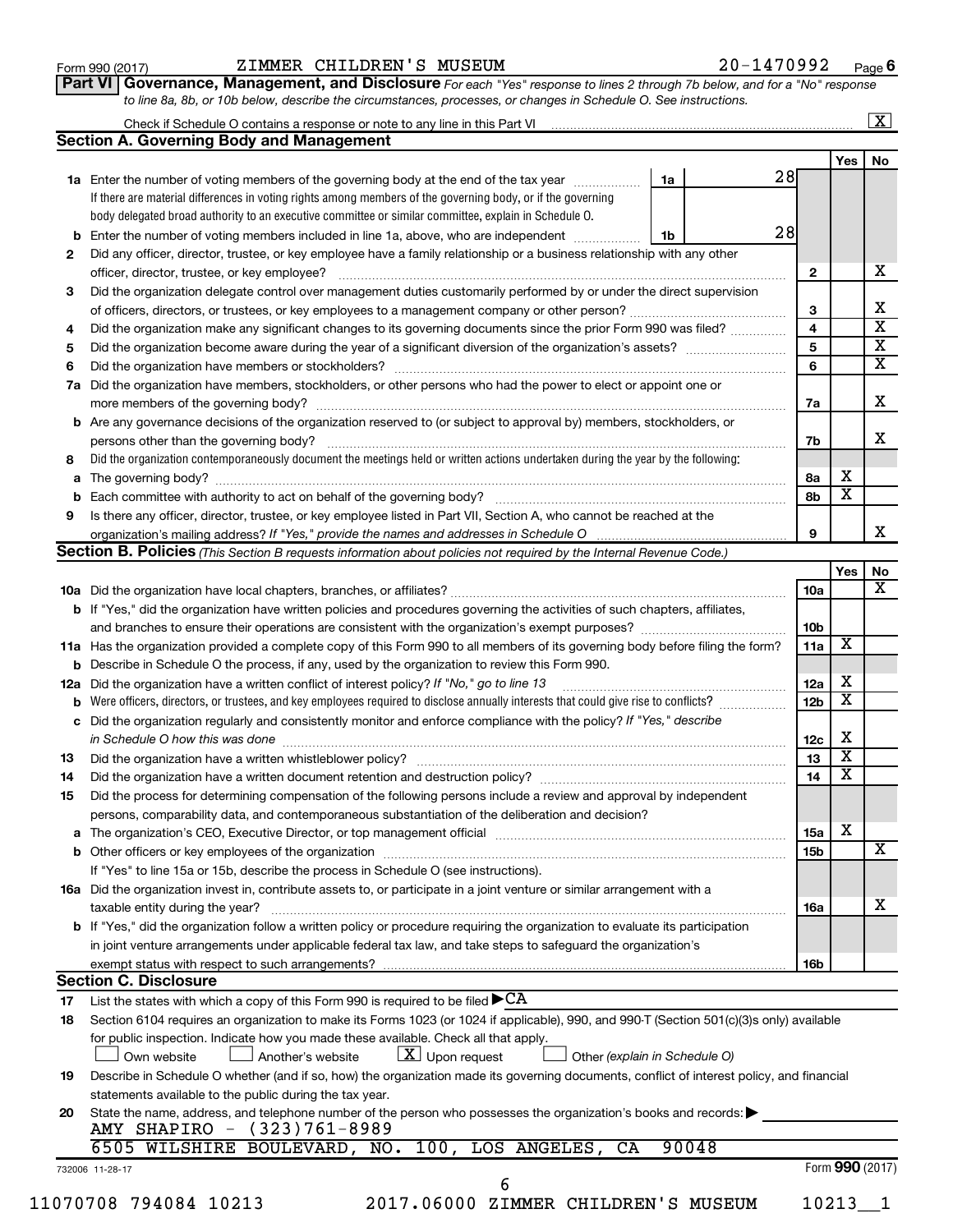$\Box$ 

| Part VII Compensation of Officers, Directors, Trustees, Key Employees, Highest Compensated |  |  |  |  |
|--------------------------------------------------------------------------------------------|--|--|--|--|
| <b>Employees, and Independent Contractors</b>                                              |  |  |  |  |

Check if Schedule O contains a response or note to any line in this Part VII

**Section A. Officers, Directors, Trustees, Key Employees, and Highest Compensated Employees**

**1a**  Complete this table for all persons required to be listed. Report compensation for the calendar year ending with or within the organization's tax year.

**•** List all of the organization's current officers, directors, trustees (whether individuals or organizations), regardless of amount of compensation. Enter -0- in columns  $(D)$ ,  $(E)$ , and  $(F)$  if no compensation was paid.

**•** List all of the organization's **current** key employees, if any. See instructions for definition of "key employee."

**•** List the organization's five current highest compensated employees (other than an officer, director, trustee, or key employee) who received reportable compensation (Box 5 of Form W-2 and/or Box 7 of Form 1099-MISC) of more than \$100,000 from the organization and any related organizations.

**•** List all of the organization's former officers, key employees, and highest compensated employees who received more than \$100,000 of reportable compensation from the organization and any related organizations.

**•** List all of the organization's former directors or trustees that received, in the capacity as a former director or trustee of the organization, more than \$10,000 of reportable compensation from the organization and any related organizations.

List persons in the following order: individual trustees or directors; institutional trustees; officers; key employees; highest compensated employees; and former such persons.

Check this box if neither the organization nor any related organization compensated any current officer, director, or trustee.  $\Box$ 

| (A)                            | (B)               | (C)                                     |                                                                  |             |              |                                 |        | (D)             | (E)                           | (F)                     |
|--------------------------------|-------------------|-----------------------------------------|------------------------------------------------------------------|-------------|--------------|---------------------------------|--------|-----------------|-------------------------------|-------------------------|
| Name and Title                 | Average           | Position<br>(do not check more than one |                                                                  |             |              |                                 |        | Reportable      | Reportable                    | Estimated               |
|                                | hours per         |                                         | box, unless person is both an<br>officer and a director/trustee) |             |              |                                 |        | compensation    | compensation                  | amount of               |
|                                | week<br>(list any |                                         |                                                                  |             |              |                                 |        | from<br>the     | from related<br>organizations | other<br>compensation   |
|                                | hours for         |                                         |                                                                  |             |              |                                 |        | organization    | (W-2/1099-MISC)               | from the                |
|                                | related           |                                         |                                                                  |             |              |                                 |        | (W-2/1099-MISC) |                               | organization            |
|                                | organizations     |                                         |                                                                  |             |              |                                 |        |                 |                               | and related             |
|                                | below             | Individual trustee or director          | Institutional trustee                                            |             | Key employee | Highest compensated<br>employee |        |                 |                               | organizations           |
|                                | line)             |                                         |                                                                  | Officer     |              |                                 | Former |                 |                               |                         |
| ANDY KAPLAN<br>(1)             | 1.00              |                                         |                                                                  |             |              |                                 |        |                 |                               |                         |
| <b>CHAIR</b>                   |                   | $\mathbf X$                             |                                                                  | $\rm X$     |              |                                 |        | $\mathbf 0$     | $\mathbf 0$ .                 | 0.                      |
| (2)<br>DICK LIPPIN             | 1.00              |                                         |                                                                  |             |              |                                 |        |                 |                               |                         |
| VICE CHAIRMAN                  |                   | X                                       |                                                                  | X           |              |                                 |        | $\mathbf 0$     | 0                             | $\mathbf 0$ .           |
| <b>JAMES MANDELBAUM</b><br>(3) | 1.00              |                                         |                                                                  |             |              |                                 |        |                 |                               |                         |
| VICE CHAIRMAN                  |                   | X                                       |                                                                  | $\mathbf X$ |              |                                 |        | $\mathbf 0$     | 0.                            | $\mathbf 0$ .           |
| COURTNEY MIZEL<br>(4)          | 1.00              |                                         |                                                                  |             |              |                                 |        |                 |                               |                         |
| VICE CHAIRMAN                  |                   | $\mathbf X$                             |                                                                  | $\mathbf X$ |              |                                 |        | 0.              | $\mathbf 0$ .                 | $\mathbf 0$ .           |
| CARL FREED<br>(5)              | 1.00              |                                         |                                                                  |             |              |                                 |        |                 |                               |                         |
| <b>SECRETARY</b>               |                   | X                                       |                                                                  | X           |              |                                 |        | $\mathbf 0$     | 0.                            | $\mathbf 0$ .           |
| ARYEH GOLDBERG<br>(6)          | 1.00              |                                         |                                                                  |             |              |                                 |        |                 |                               |                         |
| <b>TREASURER</b>               |                   | X                                       |                                                                  | $\mathbf X$ |              |                                 |        | $\mathbf 0$     | 0                             | 0.                      |
| SUSAN AMSTER<br>(7)            | 1.00              |                                         |                                                                  |             |              |                                 |        |                 |                               |                         |
| <b>DIRECTOR</b>                |                   | X                                       |                                                                  |             |              |                                 |        | 0               | 0                             | $\mathbf 0$ .           |
| NATHANIEL BACH<br>(8)          | 1.00              |                                         |                                                                  |             |              |                                 |        |                 |                               |                         |
| <b>DIRECTOR</b>                |                   | X                                       |                                                                  |             |              |                                 |        | $\mathbf 0$ .   | $\mathbf{0}$                  | $\mathbf 0$ .           |
| KEVIN BEGGS<br>(9)             | 1.00              |                                         |                                                                  |             |              |                                 |        |                 |                               |                         |
| <b>DIRECTOR</b>                |                   | X                                       |                                                                  |             |              |                                 |        | 0               | $\mathbf 0$                   | $\mathbf 0$ .           |
| (10) KAREY BURKE               | 1.00              |                                         |                                                                  |             |              |                                 |        |                 |                               |                         |
| <b>DIRECTOR</b>                |                   | X                                       |                                                                  |             |              |                                 |        | $\mathbf 0$ .   | $\mathbf 0$ .                 | $0$ .                   |
| (11) TAMARA BRANDT             | 1.00              |                                         |                                                                  |             |              |                                 |        |                 |                               |                         |
| <b>DIRECTOR</b>                |                   | X                                       |                                                                  |             |              |                                 |        | $\mathbf 0$ .   | $\mathbf 0$                   | $\mathbf 0$ .           |
| (12) KENDRA BRACKEN-FERGUSON   | 1.00              |                                         |                                                                  |             |              |                                 |        |                 |                               |                         |
| <b>DIRECTOR</b>                |                   | X                                       |                                                                  |             |              |                                 |        | 0.              | $\mathbf 0$ .                 | $0$ .                   |
| (13) JENNIFER E. COHEN         | 1.00              |                                         |                                                                  |             |              |                                 |        |                 |                               |                         |
| <b>DIRECTOR</b>                |                   | Χ                                       |                                                                  |             |              |                                 |        | $\mathbf 0$ .   | $\mathbf 0$ .                 | 0.                      |
| (14) PATRICE COURTABAN         | 1.00              |                                         |                                                                  |             |              |                                 |        |                 |                               |                         |
| <b>DIRECTOR</b>                |                   | $\mathbf X$                             |                                                                  |             |              |                                 |        | 0.              | $\mathbf 0$ .                 | $\mathbf 0$ .           |
| (15) STEPHEN J. DAVIS          | 1.00              |                                         |                                                                  |             |              |                                 |        |                 |                               |                         |
| <b>DIRECTOR</b>                |                   | $\mathbf X$                             |                                                                  |             |              |                                 |        | 0.              | $\mathbf 0$ .                 | $\mathbf 0$ .           |
| (16) VANESSA FRANK             | 1.00              |                                         |                                                                  |             |              |                                 |        |                 |                               |                         |
| <b>DIRECTOR</b>                |                   | $\mathbf X$                             |                                                                  |             |              |                                 |        | 0.              | $\mathbf 0$ .                 | $\mathbf 0$ .           |
| (17) MATTHEW HANOVER           | 1.00              |                                         |                                                                  |             |              |                                 |        |                 |                               |                         |
| <b>DIRECTOR</b>                |                   | $\mathbf X$                             |                                                                  |             |              |                                 |        | $\mathbf 0$     | $\mathbf 0$ .                 | 0.                      |
|                                |                   |                                         |                                                                  |             |              |                                 |        |                 |                               | $\overline{\mathbf{a}}$ |

732007 11-28-17

11070708 794084 10213 2017.06000 ZIMMER CHILDREN'S MUSEUM 10213\_\_1

7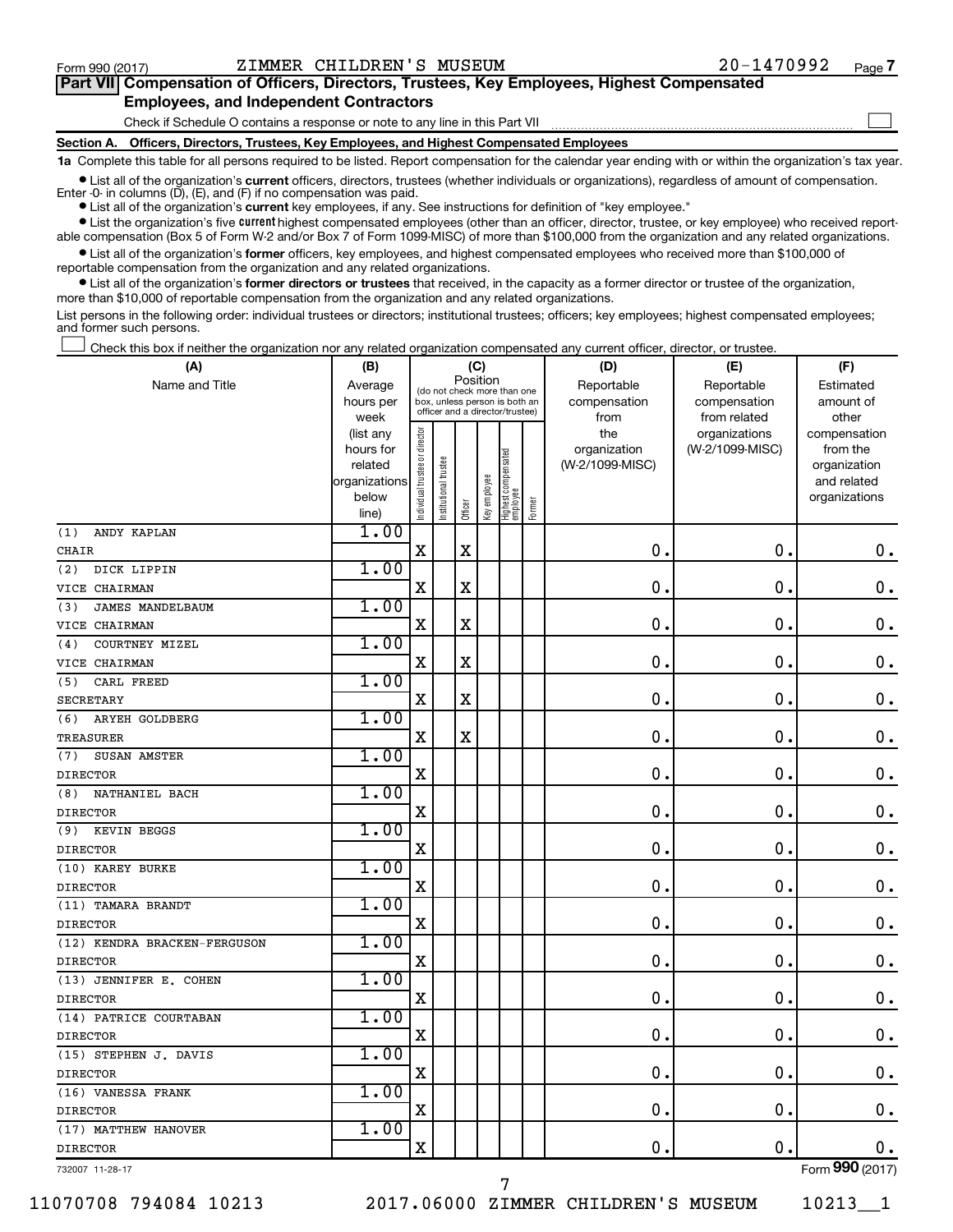|  | Form 990 (2017) |
|--|-----------------|

| Part VII Section A. Officers, Directors, Trustees, Key Employees, and Highest Compensated Employees (continued)                           |                        |                                |                       |          |              |                                 |        |                         |                 |                             |  |
|-------------------------------------------------------------------------------------------------------------------------------------------|------------------------|--------------------------------|-----------------------|----------|--------------|---------------------------------|--------|-------------------------|-----------------|-----------------------------|--|
| (A)                                                                                                                                       | (B)                    |                                |                       |          | (C)          |                                 |        | (D)                     | (E)             | (F)                         |  |
| Name and title                                                                                                                            | Average                |                                |                       | Position |              | (do not check more than one     |        | Reportable              | Reportable      | Estimated                   |  |
|                                                                                                                                           | hours per              |                                |                       |          |              | box, unless person is both an   |        | compensation            | compensation    | amount of                   |  |
|                                                                                                                                           | week                   |                                |                       |          |              | officer and a director/trustee) |        | from                    | from related    | other                       |  |
|                                                                                                                                           | (list any<br>hours for |                                |                       |          |              |                                 |        | the                     | organizations   | compensation                |  |
|                                                                                                                                           | related                |                                |                       |          |              |                                 |        | organization            | (W-2/1099-MISC) | from the                    |  |
|                                                                                                                                           | organizations          |                                |                       |          |              |                                 |        | (W-2/1099-MISC)         |                 | organization<br>and related |  |
|                                                                                                                                           | below                  |                                |                       |          |              |                                 |        |                         |                 | organizations               |  |
|                                                                                                                                           | line)                  | Individual trustee or director | Institutional trustee | Officer  | Key employee | Highest compensated<br>employee | Former |                         |                 |                             |  |
| (18) RODNEY FREEMEN                                                                                                                       | 1.00                   |                                |                       |          |              |                                 |        |                         |                 |                             |  |
| <b>DIRECTOR</b>                                                                                                                           |                        | Χ                              |                       |          |              |                                 |        | $\mathbf 0$ .           | 0.              | 0.                          |  |
| (19) JEAN FRIEDMAN                                                                                                                        | 1.00                   |                                |                       |          |              |                                 |        |                         |                 |                             |  |
| <b>DIRECTOR</b>                                                                                                                           |                        | Χ                              |                       |          |              |                                 |        | $\mathbf 0$ .           | $\mathbf 0$ .   | 0.                          |  |
| (20) ROBERT GOLDENBERG                                                                                                                    | 1.00                   |                                |                       |          |              |                                 |        |                         |                 |                             |  |
| <b>DIRECTOR</b>                                                                                                                           |                        | Χ                              |                       |          |              |                                 |        | $\mathbf 0$ .           | $\mathbf 0$ .   | 0.                          |  |
| (21) HEATHER LINDSEY                                                                                                                      | 1.00                   |                                |                       |          |              |                                 |        |                         |                 |                             |  |
| <b>DIRECTOR</b>                                                                                                                           |                        | X                              |                       |          |              |                                 |        | $\mathbf 0$ .           | $\mathbf 0$ .   | 0.                          |  |
| (22) ANDY MEYERS                                                                                                                          | 1.00                   |                                |                       |          |              |                                 |        |                         |                 |                             |  |
| <b>DIRECTOR</b>                                                                                                                           |                        | X                              |                       |          |              |                                 |        | $\mathbf 0$ .           | $\mathbf 0$ .   | 0.                          |  |
| (23) PAULINE MALCOLM                                                                                                                      | 1.00                   |                                |                       |          |              |                                 |        |                         |                 |                             |  |
| <b>DIRECTOR</b>                                                                                                                           |                        | X                              |                       |          |              |                                 |        | $\mathbf 0$ .           | $\mathbf 0$ .   | 0.                          |  |
| (24) JEREMY MITTMAN                                                                                                                       | 1.00                   |                                |                       |          |              |                                 |        |                         |                 |                             |  |
| <b>DIRECTOR</b>                                                                                                                           |                        | Χ                              |                       |          |              |                                 |        | $\mathbf 0$ .           | $\mathbf 0$ .   | 0.                          |  |
| (25) DANA PACHULSKI                                                                                                                       | 1.00                   |                                |                       |          |              |                                 |        |                         |                 |                             |  |
| <b>DIRECTOR</b>                                                                                                                           |                        | Χ                              |                       |          |              |                                 |        | $\mathbf 0$ .           | $\mathbf 0$ .   | 0.                          |  |
| (26) KERRY PHELAN                                                                                                                         | 1.00                   |                                |                       |          |              |                                 |        |                         |                 |                             |  |
| <b>DIRECTOR</b>                                                                                                                           |                        | X                              |                       |          |              |                                 |        | $\mathbf 0$ .           | 0.              | 0.                          |  |
| 1b Sub-total                                                                                                                              |                        |                                |                       |          |              |                                 |        | 0                       | σ.              | 0.                          |  |
| c Total from continuation sheets to Part VII, Section A manufactured by                                                                   |                        |                                |                       |          |              |                                 |        | 449,886.                | σ.              | 101, 152.                   |  |
|                                                                                                                                           |                        |                                |                       |          |              |                                 |        | 449,886.                | σ.              | 101, 152.                   |  |
| Total number of individuals (including but not limited to those listed above) who received more than \$100,000 of reportable<br>2         |                        |                                |                       |          |              |                                 |        |                         |                 |                             |  |
| compensation from the organization $\blacktriangleright$                                                                                  |                        |                                |                       |          |              |                                 |        |                         |                 |                             |  |
|                                                                                                                                           |                        |                                |                       |          |              |                                 |        |                         |                 | Yes<br>No                   |  |
| Did the organization list any former officer, director, or trustee, key employee, or highest compensated employee on<br>3                 |                        |                                |                       |          |              |                                 |        |                         |                 |                             |  |
| line 1a? If "Yes," complete Schedule J for such individual                                                                                |                        |                                |                       |          |              |                                 |        |                         |                 | X<br>3                      |  |
| For any individual listed on line 1a, is the sum of reportable compensation and other compensation from the organization<br>4             |                        |                                |                       |          |              |                                 |        |                         |                 |                             |  |
| and related organizations greater than \$150,000? If "Yes," complete Schedule J for such individual                                       |                        |                                |                       |          |              |                                 |        |                         |                 | X<br>4                      |  |
| Did any person listed on line 1a receive or accrue compensation from any unrelated organization or individual for services<br>5           |                        |                                |                       |          |              |                                 |        |                         |                 |                             |  |
| rendered to the organization? If "Yes," complete Schedule J for such person.                                                              |                        |                                |                       |          |              |                                 |        |                         |                 | x<br>5                      |  |
| <b>Section B. Independent Contractors</b>                                                                                                 |                        |                                |                       |          |              |                                 |        |                         |                 |                             |  |
| Complete this table for your five highest compensated independent contractors that received more than \$100,000 of compensation from<br>1 |                        |                                |                       |          |              |                                 |        |                         |                 |                             |  |
| the organization. Report compensation for the calendar year ending with or within the organization's tax year.                            |                        |                                |                       |          |              |                                 |        |                         |                 |                             |  |
| (A)                                                                                                                                       |                        |                                |                       |          |              |                                 |        | (B)                     |                 | (C)                         |  |
| Name and business address                                                                                                                 |                        |                                |                       |          |              |                                 |        | Description of services |                 | Compensation                |  |
| COMMUNITY COUNSELLING SERVICE, 527 MADISON                                                                                                |                        |                                |                       |          |              |                                 |        |                         |                 |                             |  |
| AVENUE, 5TH FLOOR, NEW YORK, NY 10002                                                                                                     |                        |                                |                       |          |              |                                 |        | CONSULTING              |                 | 167,188.                    |  |
|                                                                                                                                           |                        |                                |                       |          |              |                                 |        |                         |                 |                             |  |
|                                                                                                                                           |                        |                                |                       |          |              |                                 |        |                         |                 |                             |  |
|                                                                                                                                           |                        |                                |                       |          |              |                                 |        |                         |                 |                             |  |
|                                                                                                                                           |                        |                                |                       |          |              |                                 |        |                         |                 |                             |  |
|                                                                                                                                           |                        |                                |                       |          |              |                                 |        |                         |                 |                             |  |
|                                                                                                                                           |                        |                                |                       |          |              |                                 |        |                         |                 |                             |  |
|                                                                                                                                           |                        |                                |                       |          |              |                                 |        |                         |                 |                             |  |
|                                                                                                                                           |                        |                                |                       |          |              |                                 |        |                         |                 |                             |  |
| Total number of independent contractors (including but not limited to those listed above) who received more than<br>2                     |                        |                                |                       |          |              |                                 |        |                         |                 |                             |  |
| \$100,000 of compensation from the organization                                                                                           |                        |                                |                       |          |              |                                 |        |                         |                 |                             |  |
| SEE PART VII, SECTION A CONTINUATION SHEETS                                                                                               |                        |                                |                       |          |              |                                 |        |                         |                 | Form 990 (2017)             |  |

8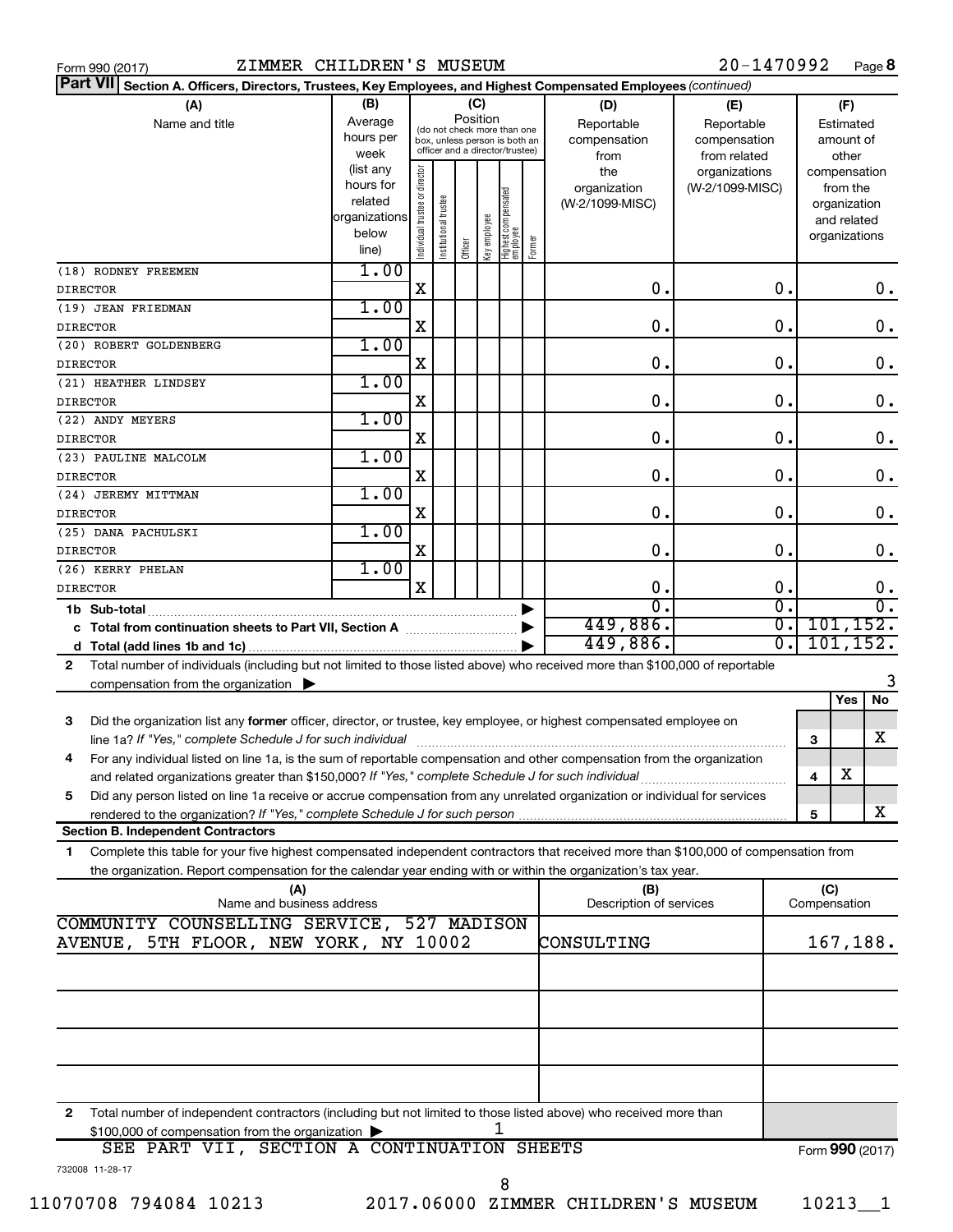| ZIMMER CHILDREN'S MUSEUM<br>Form 990                                                                            |                        |                                |                        |         |              |                              |        |                 | 20-1470992                    |                       |
|-----------------------------------------------------------------------------------------------------------------|------------------------|--------------------------------|------------------------|---------|--------------|------------------------------|--------|-----------------|-------------------------------|-----------------------|
| Part VII Section A. Officers, Directors, Trustees, Key Employees, and Highest Compensated Employees (continued) |                        |                                |                        |         |              |                              |        |                 |                               |                       |
| (A)                                                                                                             | (B)                    |                                |                        |         | (C)          |                              |        | (D)             | (E)                           | (F)                   |
| Name and title                                                                                                  | Average                |                                |                        |         | Position     |                              |        | Reportable      | Reportable                    | Estimated             |
|                                                                                                                 | hours                  |                                | (check all that apply) |         |              |                              |        | compensation    | compensation                  | amount of             |
|                                                                                                                 | per<br>week            |                                |                        |         |              |                              |        | from<br>the     | from related<br>organizations | other<br>compensation |
|                                                                                                                 | (list any              |                                |                        |         |              |                              |        | organization    | (W-2/1099-MISC)               | from the              |
|                                                                                                                 | hours for              |                                |                        |         |              |                              |        | (W-2/1099-MISC) |                               | organization          |
|                                                                                                                 | related                |                                |                        |         |              |                              |        |                 |                               | and related           |
|                                                                                                                 | organizations<br>below |                                |                        |         |              |                              |        |                 |                               | organizations         |
|                                                                                                                 | line)                  | Individual trustee or director | Institutional trustee  | Officer | Key employee | Highest compensated employee | Former |                 |                               |                       |
| (27) ALON SHTRUZMAN                                                                                             | 1.00                   |                                |                        |         |              |                              |        |                 |                               |                       |
| <b>DIRECTOR</b>                                                                                                 |                        | X                              |                        |         |              |                              |        | 0.              | 0.                            | $0\,$ .               |
| (28) RICHARD A. SMITH                                                                                           | 1.00                   |                                |                        |         |              |                              |        |                 |                               |                       |
| <b>DIRECTOR</b>                                                                                                 |                        | X                              |                        |         |              |                              |        | 0.              | 0.                            | $\mathbf 0$ .         |
| (29) DAVID STRAUS                                                                                               | 1.00                   |                                |                        |         |              |                              |        |                 |                               |                       |
| <b>DIRECTOR</b>                                                                                                 |                        | X                              |                        |         |              |                              |        | 0.              | 0.                            | $\mathbf 0$ .         |
| (30) FERNANDO SZEW                                                                                              | 1.00                   |                                |                        |         |              |                              |        | 0.              |                               |                       |
| <b>DIRECTOR</b>                                                                                                 | 1.00                   | X                              |                        |         |              |                              |        |                 | 0.                            | $\mathbf 0$ .         |
| (31) SHERYL WACHTEL                                                                                             |                        | X                              |                        |         |              |                              |        | 0.              | 0.                            | $\mathbf 0$ .         |
| <b>DIRECTOR</b><br>(32) RAYNI ROMITO WILLIAMS                                                                   | 1.00                   |                                |                        |         |              |                              |        |                 |                               |                       |
| <b>DIRECTOR</b>                                                                                                 |                        | X                              |                        |         |              |                              |        | 0.              | 0.                            | $\mathbf 0$ .         |
| (33) GRANT WITHERS                                                                                              | 1.00                   |                                |                        |         |              |                              |        |                 |                               |                       |
| <b>DIRECTOR</b>                                                                                                 |                        | X                              |                        |         |              |                              |        | 0.              | 0.                            | $0$ .                 |
| (34) ESTHER NETTER                                                                                              | 40.00                  |                                |                        |         |              |                              |        |                 |                               |                       |
| CEO/PRESIDENT                                                                                                   |                        |                                |                        | $\rm X$ |              |                              |        | 201,045.        | $\mathbf 0$ .                 | 79,476.               |
| (35) AMY SHAPIRO                                                                                                | 40.00                  |                                |                        |         |              |                              |        |                 |                               |                       |
| MANAGING DIRECTOR                                                                                               |                        |                                |                        |         |              | $\mathbf X$                  |        | 142,106.        | $\mathbf 0$ .                 | 13,612.               |
| (36) CHRISTY MOODY                                                                                              | 40.00                  |                                |                        |         |              |                              |        |                 |                               |                       |
| DEVELOPMENT DIRECTOR                                                                                            |                        |                                |                        |         |              | $\mathbf X$                  |        | 106,735.        | 0.                            | 8,064.                |
|                                                                                                                 |                        |                                |                        |         |              |                              |        |                 |                               |                       |
|                                                                                                                 |                        |                                |                        |         |              |                              |        |                 |                               |                       |
|                                                                                                                 |                        |                                |                        |         |              |                              |        |                 |                               |                       |
|                                                                                                                 |                        |                                |                        |         |              |                              |        |                 |                               |                       |
|                                                                                                                 |                        |                                |                        |         |              |                              |        |                 |                               |                       |
|                                                                                                                 |                        |                                |                        |         |              |                              |        |                 |                               |                       |
|                                                                                                                 |                        |                                |                        |         |              |                              |        |                 |                               |                       |
|                                                                                                                 |                        |                                |                        |         |              |                              |        |                 |                               |                       |
|                                                                                                                 |                        |                                |                        |         |              |                              |        |                 |                               |                       |
|                                                                                                                 |                        |                                |                        |         |              |                              |        |                 |                               |                       |
|                                                                                                                 |                        |                                |                        |         |              |                              |        |                 |                               |                       |
|                                                                                                                 |                        |                                |                        |         |              |                              |        |                 |                               |                       |
|                                                                                                                 |                        |                                |                        |         |              |                              |        |                 |                               |                       |
|                                                                                                                 |                        |                                |                        |         |              |                              |        |                 |                               |                       |
|                                                                                                                 |                        |                                |                        |         |              |                              |        |                 |                               |                       |
|                                                                                                                 |                        |                                |                        |         |              |                              |        |                 |                               |                       |
|                                                                                                                 |                        |                                |                        |         |              |                              |        |                 |                               |                       |
|                                                                                                                 |                        |                                |                        |         |              |                              |        |                 |                               |                       |
|                                                                                                                 |                        |                                |                        |         |              |                              |        |                 |                               |                       |
| Total to Part VII, Section A, line 1c                                                                           |                        |                                |                        |         |              |                              |        | 449,886.        |                               | 101,152.              |

732201 04-01-17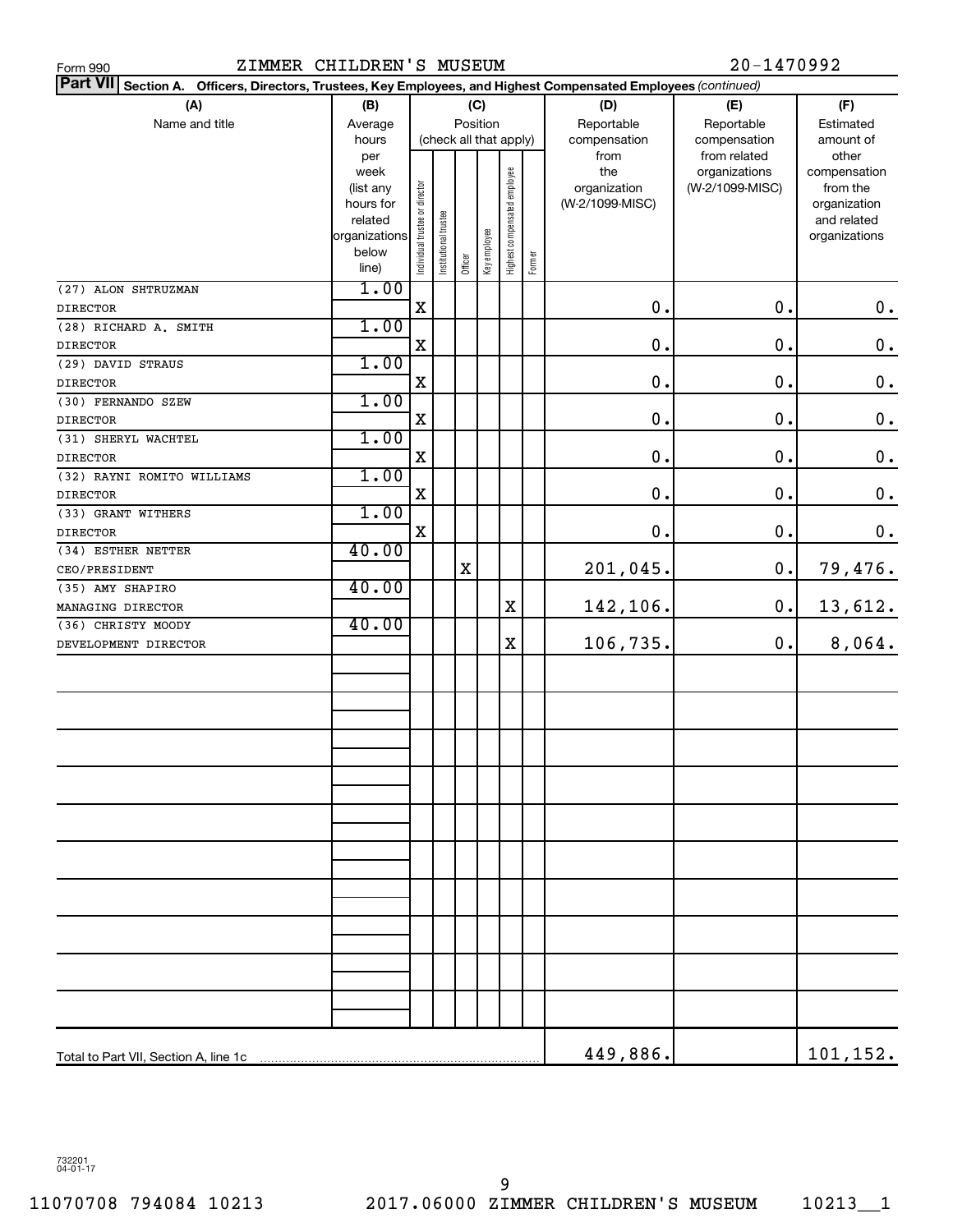|                                                           | <b>Fait VIII</b> | olalchicht of Uckchac                                                                                                |                |                       |               |                                          |                                  |                                                                    |
|-----------------------------------------------------------|------------------|----------------------------------------------------------------------------------------------------------------------|----------------|-----------------------|---------------|------------------------------------------|----------------------------------|--------------------------------------------------------------------|
|                                                           |                  | Check if Schedule O contains a response or note to any line in this Part VIII (B) (B) (C) C) $\frac{1}{\sqrt{2\pi}}$ |                |                       | Total revenue | Related or<br>exempt function<br>revenue | Unrelated<br>business<br>revenue | (D)<br>Revenue excluded<br>from tax under<br>sections<br>512 - 514 |
| Contributions, Gifts, Grants<br>and Other Similar Amounts |                  | <b>1 a</b> Federated campaigns                                                                                       | 1a             |                       |               |                                          |                                  |                                                                    |
|                                                           |                  |                                                                                                                      | 1 <sub>b</sub> | 130,476.              |               |                                          |                                  |                                                                    |
|                                                           |                  |                                                                                                                      | 1 <sub>c</sub> | 554, 718.             |               |                                          |                                  |                                                                    |
|                                                           |                  | d Related organizations                                                                                              | 1 <sub>d</sub> |                       |               |                                          |                                  |                                                                    |
|                                                           |                  | e Government grants (contributions)                                                                                  | 1e             | 25,715.               |               |                                          |                                  |                                                                    |
|                                                           |                  | f All other contributions, gifts, grants, and                                                                        |                |                       |               |                                          |                                  |                                                                    |
|                                                           |                  | similar amounts not included above                                                                                   |                | $_{1f}$ 8,046,213.    |               |                                          |                                  |                                                                    |
|                                                           |                  | g Noncash contributions included in lines 1a-1f: \$                                                                  |                | 71,649                |               |                                          |                                  |                                                                    |
|                                                           |                  |                                                                                                                      |                |                       | 8, 757, 122.  |                                          |                                  |                                                                    |
|                                                           |                  |                                                                                                                      |                | <b>Business Code</b>  |               |                                          |                                  |                                                                    |
|                                                           |                  | 2 a MUSEUM ADMISSIONS                                                                                                |                | 900099                | 248,679.      | 248,679.                                 |                                  |                                                                    |
|                                                           | b.               | <b>CAMP REVENUE</b>                                                                                                  |                | 900099                | 149,464.      | 149,464.                                 |                                  |                                                                    |
|                                                           |                  | ZIMMER A LA CARTE                                                                                                    |                | 900099                | 53,695.       | 53,695.                                  |                                  |                                                                    |
|                                                           |                  | d RENTAL INCOME                                                                                                      |                | 900099                | 51,409.       | 51,409.                                  |                                  |                                                                    |
| Program Service<br>Revenue                                |                  | <b>WORKSHOP REVENUE</b>                                                                                              |                | 900099                | 49,450.       | 49,450.                                  |                                  |                                                                    |
|                                                           |                  | f All other program service revenue                                                                                  |                | 900099                | 45,706.       | 45,706.                                  |                                  |                                                                    |
|                                                           |                  |                                                                                                                      |                |                       | 598,403.      |                                          |                                  |                                                                    |
|                                                           | 3                | Investment income (including dividends, interest, and                                                                |                |                       |               |                                          |                                  |                                                                    |
|                                                           |                  |                                                                                                                      |                |                       | 9,046.        |                                          |                                  | 9,046.                                                             |
|                                                           | 4                | Income from investment of tax-exempt bond proceeds                                                                   |                |                       |               |                                          |                                  |                                                                    |
|                                                           | 5                |                                                                                                                      |                |                       |               |                                          |                                  |                                                                    |
|                                                           |                  |                                                                                                                      | (i) Real       | (ii) Personal         |               |                                          |                                  |                                                                    |
|                                                           |                  | 6 a Gross rents                                                                                                      |                |                       |               |                                          |                                  |                                                                    |
|                                                           |                  | <b>b</b> Less: rental expenses <i>many</i>                                                                           |                |                       |               |                                          |                                  |                                                                    |
|                                                           |                  | c Rental income or (loss)                                                                                            |                |                       |               |                                          |                                  |                                                                    |
|                                                           |                  |                                                                                                                      |                |                       |               |                                          |                                  |                                                                    |
|                                                           |                  | 7 a Gross amount from sales of                                                                                       | (i) Securities | (ii) Other            |               |                                          |                                  |                                                                    |
|                                                           |                  | assets other than inventory                                                                                          | 326,538.       |                       |               |                                          |                                  |                                                                    |
|                                                           |                  | <b>b</b> Less: cost or other basis                                                                                   |                |                       |               |                                          |                                  |                                                                    |
|                                                           |                  |                                                                                                                      |                |                       |               |                                          |                                  |                                                                    |
|                                                           |                  |                                                                                                                      |                |                       |               |                                          |                                  |                                                                    |
|                                                           |                  |                                                                                                                      |                | $\blacktriangleright$ | $-91.$        |                                          |                                  | $-91.$                                                             |
| Ф                                                         |                  | 8 a Gross income from fundraising events (not                                                                        |                |                       |               |                                          |                                  |                                                                    |
|                                                           |                  | $554$ , $718.$ of<br>including \$                                                                                    |                |                       |               |                                          |                                  |                                                                    |
|                                                           |                  | contributions reported on line 1c). See                                                                              |                |                       |               |                                          |                                  |                                                                    |
|                                                           |                  |                                                                                                                      |                | a 219,768.            |               |                                          |                                  |                                                                    |
| Other Revenu                                              |                  |                                                                                                                      |                | $b\overline{219,768}$ |               |                                          |                                  |                                                                    |
|                                                           |                  | c Net income or (loss) from fundraising events                                                                       |                | .                     | 0.            |                                          |                                  |                                                                    |
|                                                           |                  | 9 a Gross income from gaming activities. See                                                                         |                |                       |               |                                          |                                  |                                                                    |
|                                                           |                  |                                                                                                                      |                |                       |               |                                          |                                  |                                                                    |
|                                                           |                  |                                                                                                                      | b              |                       |               |                                          |                                  |                                                                    |
|                                                           |                  | c Net income or (loss) from gaming activities                                                                        |                |                       |               |                                          |                                  |                                                                    |
|                                                           |                  | <b>10 a</b> Gross sales of inventory, less returns                                                                   |                |                       |               |                                          |                                  |                                                                    |
|                                                           |                  |                                                                                                                      |                |                       |               |                                          |                                  |                                                                    |
|                                                           |                  |                                                                                                                      | b              |                       |               |                                          |                                  |                                                                    |
|                                                           |                  | c Net income or (loss) from sales of inventory                                                                       |                |                       |               |                                          |                                  |                                                                    |
|                                                           |                  | Miscellaneous Revenue                                                                                                |                | <b>Business Code</b>  |               |                                          |                                  |                                                                    |
|                                                           | 11a              |                                                                                                                      |                |                       |               |                                          |                                  |                                                                    |
|                                                           | b                |                                                                                                                      |                |                       |               |                                          |                                  |                                                                    |
|                                                           | c                |                                                                                                                      |                |                       |               |                                          |                                  |                                                                    |
|                                                           | d                |                                                                                                                      |                |                       |               |                                          |                                  |                                                                    |
|                                                           |                  |                                                                                                                      |                |                       |               |                                          |                                  |                                                                    |
|                                                           | 12               |                                                                                                                      |                |                       | 9,364,480.    | 598,403.                                 | 0.                               | 8,955.                                                             |
|                                                           | 732009 11-28-17  |                                                                                                                      |                |                       |               |                                          |                                  | Form 990 (2017)                                                    |

## Form 990 (2017) Page ZIMMER CHILDREN'S MUSEUM 20-1470992

**Part VIII Statement of Revenue**<br> **Part VIII** | Statement of Revenue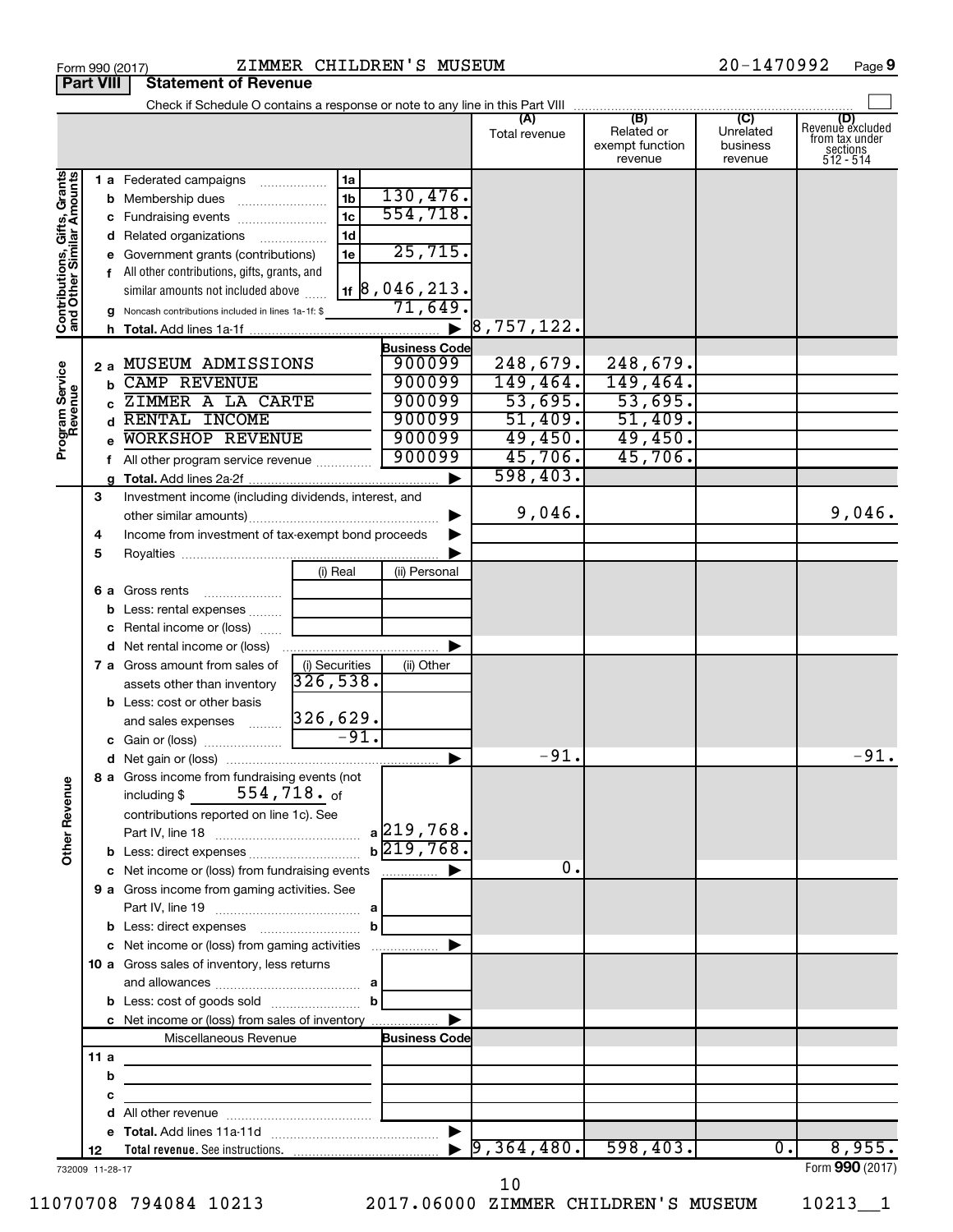**Part IX Statement of Functional Expenses** 

|              | Section 501(c)(3) and 501(c)(4) organizations must complete all columns. All other organizations must complete column (A).                                                                                  |                        |                                    |                                           |                                |
|--------------|-------------------------------------------------------------------------------------------------------------------------------------------------------------------------------------------------------------|------------------------|------------------------------------|-------------------------------------------|--------------------------------|
|              | Check if Schedule O contains a response or note to any line in this Part IX                                                                                                                                 |                        |                                    |                                           |                                |
|              | Do not include amounts reported on lines 6b,<br>7b, 8b, 9b, and 10b of Part VIII.                                                                                                                           | (A)<br>Total expenses  | (B)<br>Program service<br>expenses | (C)<br>Management and<br>general expenses | (D)<br>Fundraising<br>expenses |
| 1            | Grants and other assistance to domestic organizations                                                                                                                                                       |                        |                                    |                                           |                                |
|              | and domestic governments. See Part IV, line 21                                                                                                                                                              |                        |                                    |                                           |                                |
| $\mathbf{2}$ | Grants and other assistance to domestic                                                                                                                                                                     |                        |                                    |                                           |                                |
|              | individuals. See Part IV, line 22                                                                                                                                                                           |                        |                                    |                                           |                                |
| 3            | Grants and other assistance to foreign                                                                                                                                                                      |                        |                                    |                                           |                                |
|              | organizations, foreign governments, and foreign                                                                                                                                                             |                        |                                    |                                           |                                |
|              | individuals. See Part IV, lines 15 and 16                                                                                                                                                                   |                        |                                    |                                           |                                |
| 4            | Benefits paid to or for members                                                                                                                                                                             |                        |                                    |                                           |                                |
| 5            | Compensation of current officers, directors,                                                                                                                                                                |                        |                                    |                                           |                                |
|              | trustees, and key employees                                                                                                                                                                                 | 310, 380.              | 31,037.                            |                                           | 279,343.                       |
| 6            | Compensation not included above, to disqualified                                                                                                                                                            |                        |                                    |                                           |                                |
|              | persons (as defined under section 4958(f)(1)) and                                                                                                                                                           |                        |                                    |                                           |                                |
|              | persons described in section 4958(c)(3)(B)                                                                                                                                                                  |                        |                                    |                                           |                                |
| 7            | Other salaries and wages                                                                                                                                                                                    | 1, 113, 525.           | 772,642.                           | 115,673.                                  | 225, 210.                      |
| 8            | Pension plan accruals and contributions (include                                                                                                                                                            |                        |                                    |                                           |                                |
|              | section 401(k) and 403(b) employer contributions)                                                                                                                                                           | $\frac{37}{82}$ , 216. | $\frac{26,167.}{28,197.}$          | $\frac{2,676}{2,376}$                     | $\frac{8,373}{52,081}$         |
| 9            | Other employee benefits                                                                                                                                                                                     |                        |                                    | 15, 234.                                  |                                |
| 10           |                                                                                                                                                                                                             | 109, 288.              | 76,883.                            |                                           | 17,171.                        |
| 11           | Fees for services (non-employees):                                                                                                                                                                          |                        |                                    |                                           |                                |
| a            |                                                                                                                                                                                                             |                        |                                    |                                           |                                |
| b            |                                                                                                                                                                                                             | 52,640.                |                                    | 52,640.                                   |                                |
| с            |                                                                                                                                                                                                             |                        |                                    |                                           |                                |
| d            |                                                                                                                                                                                                             | 266, 475.              |                                    |                                           | 266, 475.                      |
| е            | Professional fundraising services. See Part IV, line 17                                                                                                                                                     | 4,692.                 |                                    | 4,692.                                    |                                |
| f            | Investment management fees<br>Other. (If line 11g amount exceeds 10% of line 25,                                                                                                                            |                        |                                    |                                           |                                |
| g            | column (A) amount, list line 11g expenses on Sch O.)                                                                                                                                                        | 96,841.                | 53,018.                            | 10,757.                                   | 33,066.                        |
| 12           |                                                                                                                                                                                                             |                        |                                    |                                           |                                |
| 13           |                                                                                                                                                                                                             | 35, 275.               | 20,913.                            | 3,041.                                    | 11,321.                        |
| 14           |                                                                                                                                                                                                             |                        |                                    |                                           |                                |
| 15           |                                                                                                                                                                                                             | 225,919.               | 211,561.                           | 7,179.                                    | 7,179.                         |
| 16           |                                                                                                                                                                                                             | 7,644.                 | 4,532.                             | 659.                                      | 2,453.                         |
| 17           |                                                                                                                                                                                                             |                        |                                    |                                           |                                |
| 18           | Payments of travel or entertainment expenses                                                                                                                                                                |                        |                                    |                                           |                                |
| 19           | for any federal, state, or local public officials<br>Conferences, conventions, and meetings                                                                                                                 | 8,958.                 | 6,181.                             | 1,254.                                    | 1,523.                         |
| 20           | Interest                                                                                                                                                                                                    |                        |                                    |                                           |                                |
| 21           |                                                                                                                                                                                                             |                        |                                    |                                           |                                |
| 22           | Depreciation, depletion, and amortization                                                                                                                                                                   | 53,653.                | 37,021.                            | 7,511                                     | 9,121.                         |
| 23           | Insurance                                                                                                                                                                                                   | 8,555.                 | 5,072.                             | 738.                                      | 2,745.                         |
| 24           | Other expenses. Itemize expenses not covered<br>above. (List miscellaneous expenses in line 24e. If line<br>24e amount exceeds 10% of line 25, column (A)<br>amount, list line 24e expenses on Schedule O.) |                        |                                    |                                           |                                |
| a            | DIRECT PROGRAM EXPENSES                                                                                                                                                                                     | 221,686.               | 221,686.                           |                                           |                                |
| b            | <b>BANK FEES</b>                                                                                                                                                                                            | 39,763.                | 23,575.                            | 3,428.                                    | 12,760.                        |
| с            |                                                                                                                                                                                                             |                        |                                    |                                           |                                |
| d            |                                                                                                                                                                                                             |                        |                                    |                                           |                                |
| е            | All other expenses                                                                                                                                                                                          | 13, 101.               | 3,029.                             | 441                                       | 9,631.                         |
| 25           | Total functional expenses. Add lines 1 through 24e                                                                                                                                                          | 2,688,265.             | 1,521,514.                         | 228, 299.                                 | 938,452.                       |
| 26           | Joint costs. Complete this line only if the organization                                                                                                                                                    |                        |                                    |                                           |                                |
|              | reported in column (B) joint costs from a combined                                                                                                                                                          |                        |                                    |                                           |                                |
|              | educational campaign and fundraising solicitation.                                                                                                                                                          |                        |                                    |                                           |                                |
|              | Check here $\blacktriangleright$<br>if following SOP 98-2 (ASC 958-720)                                                                                                                                     |                        |                                    |                                           |                                |

732010 11-28-17

11070708 794084 10213 2017.06000 ZIMMER CHILDREN'S MUSEUM 10213\_\_1 11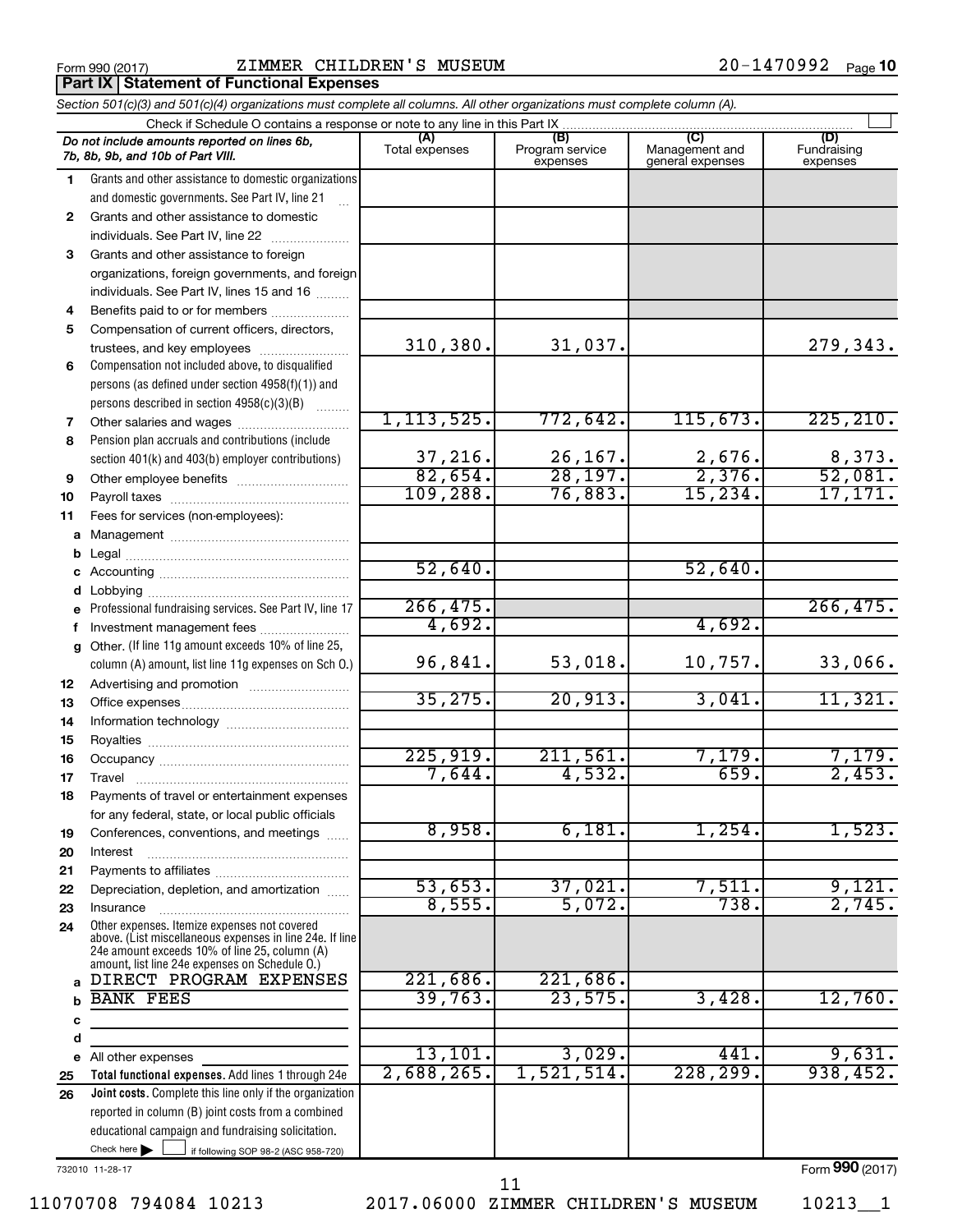**34**

Total liabilities and net assets/fund balances

**Part X Balance Sheet** 

**Assets**

**Liabilities**

**Vet Assets or Fund Balances** 

| Form 990 (2017) | CHILDREN'S<br>MUSEUM<br>ZIMMER | .470992<br>20-<br>Page |
|-----------------|--------------------------------|------------------------|
|                 |                                |                        |

Check if Schedule O contains a response or note to any line in this Part X

**1 2 3** Pledges and grants receivable, net ~~~~~~~~~~~~~~~~~~~~~ **4** Accounts receivable, net ~~~~~~~~~~~~~~~~~~~~~~~~~~ **5** Loans and other receivables from current and former officers, directors, **6** Loans and other receivables from other disqualified persons (as defined under **7 8 9 10 a** Land, buildings, and equipment: cost or other **11** Investments - publicly traded securities ~~~~~~~~~~~~~~~~~~~ **12** Investments - other securities. See Part IV, line 11 ~~~~~~~~~~~~~~ **13 14 15 16 17 18 19 20 21 22 23 24 25 26 27 28 29 30 31 32 33 1 2 3 4 5 6 7 8 9 10c 11 12 13 14 15 16 17 18 19 20 21 22 23 24 25 26 b** Less: accumulated depreciation  $\ldots$  [10b basis. Complete Part VI of Schedule D  $\frac{1}{10}$  10a **Total assets.**  Add lines 1 through 15 (must equal line 34) **Total liabilities.**  Add lines 17 through 25 Organizations that follow SFAS 117 (ASC 958), check here  $\blacktriangleright$   $\boxed{X}$  and **complete lines 27 through 29, and lines 33 and 34. 27 28 29 Organizations that do not follow SFAS 117 (ASC 958), check here** | † **and complete lines 30 through 34. 30 31 32 33 34 Net Assets or Fund Balances** Beginning of year | | End of year Cash - non-interest-bearing ~~~~~~~~~~~~~~~~~~~~~~~~~ Savings and temporary cash investments ~~~~~~~~~~~~~~~~~~ trustees, key employees, and highest compensated employees. Complete Part II of Schedule L ~~~~~~~~~~~~~~~~~~~~~~~~~~~~ section 4958(f)(1)), persons described in section 4958(c)(3)(B), and contributing employers and sponsoring organizations of section 501(c)(9) voluntary employees' beneficiary organizations (see instr). Complete Part II of Sch L ...... Notes and loans receivable, net ~~~~~~~~~~~~~~~~~~~~~~~ Inventories for sale or use ~~~~~~~~~~~~~~~~~~~~~~~~~~ Prepaid expenses and deferred charges ~~~~~~~~~~~~~~~~~~ Investments - program-related. See Part IV, line 11 ~~~~~~~~~~~~~ Intangible assets ~~~~~~~~~~~~~~~~~~~~~~~~~~~~~~ Other assets. See Part IV, line 11 ~~~~~~~~~~~~~~~~~~~~~~ Accounts payable and accrued expenses ~~~~~~~~~~~~~~~~~~ Grants payable ~~~~~~~~~~~~~~~~~~~~~~~~~~~~~~~ Deferred revenue ~~~~~~~~~~~~~~~~~~~~~~~~~~~~~~ Tax-exempt bond liabilities ~~~~~~~~~~~~~~~~~~~~~~~~~ Escrow or custodial account liability. Complete Part IV of Schedule D ........... Loans and other payables to current and former officers, directors, trustees, key employees, highest compensated employees, and disqualified persons. Complete Part II of Schedule L ~~~~~~~~~~~~~~~~~~~~~~~ Secured mortgages and notes payable to unrelated third parties  $\ldots$  ................. Unsecured notes and loans payable to unrelated third parties ~~~~~~~~ Other liabilities (including federal income tax, payables to related third parties, and other liabilities not included on lines 17-24). Complete Part X of Schedule D ~~~~~~~~~~~~~~~~~~~~~~~~~~~~~~~~ Unrestricted net assets ~~~~~~~~~~~~~~~~~~~~~~~~~~~ Temporarily restricted net assets ~~~~~~~~~~~~~~~~~~~~~~ Permanently restricted net assets ~~~~~~~~~~~~~~~~~~~~~ Capital stock or trust principal, or current funds ~~~~~~~~~~~~~~~ Paid-in or capital surplus, or land, building, or equipment fund ....................... Retained earnings, endowment, accumulated income, or other funds ............ Total net assets or fund balances ~~~~~~~~~~~~~~~~~~~~~~  $185, 197.$  1 2,082,784.  $3,924.$   $2$   $5,255.$ 328,556. 4,379,971.  $15,589.$  9  $24,265.$ 1,674,501.  $718,380.$  135,341.  $|10c|$  956,121. 454,312. 11 467,732.  $1,122,919.$   $16$   $7,916,128.$  $106, 181.$  17  $216, 670.$  $139,258.$  19 112,346.  $0. |25|$  25,000. 245,439. 354,016. 637,480.  $|z_7|$  1,291,300.  $240,000$ .  $28$  6,270,812.  $877,480.$  33  $7,562,112.$ 1,122,919. 7,916,128.

 $\perp$ 

Form (2017) **990**

**(A) (B)**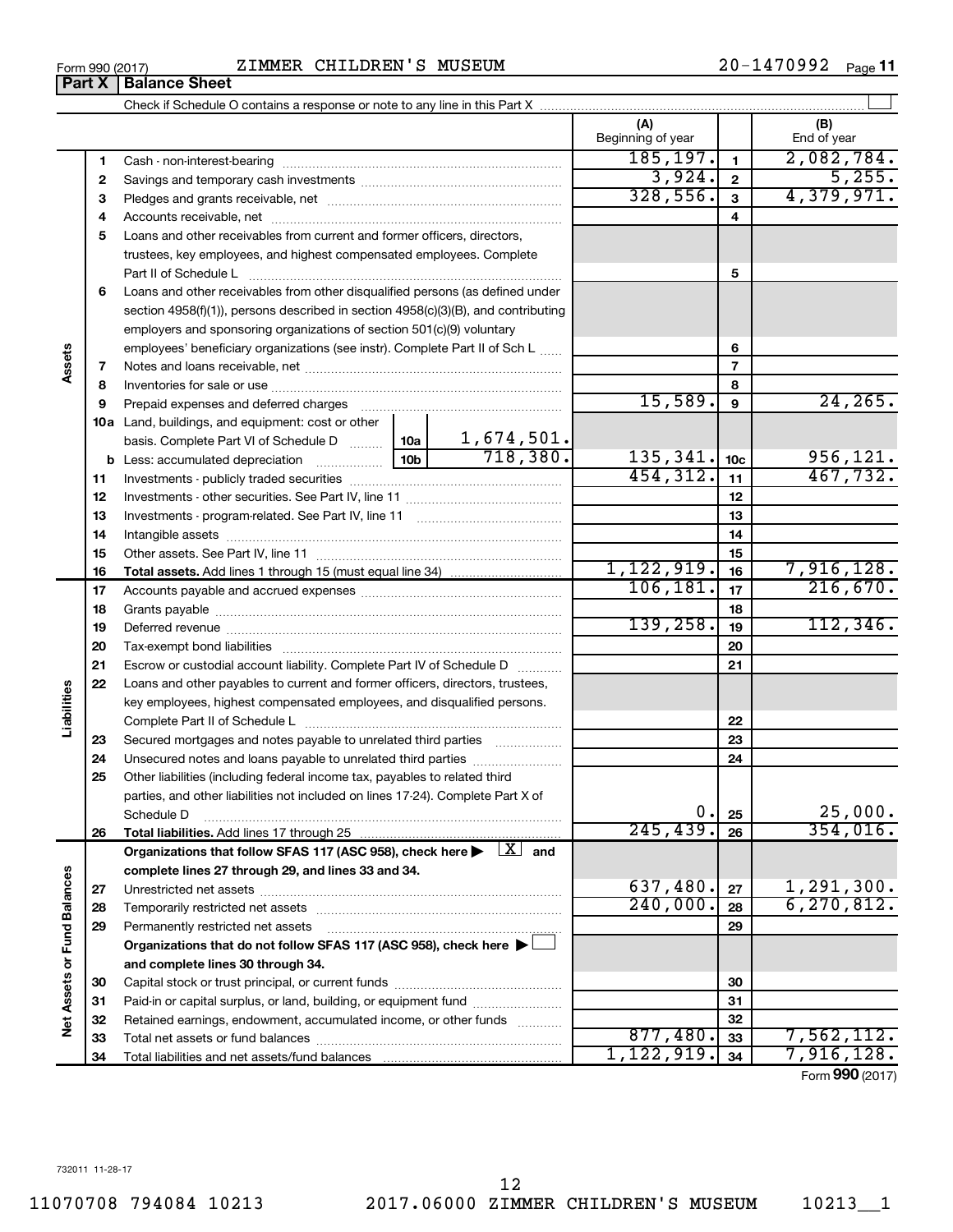| Part XI<br><b>Reconciliation of Net Assets</b><br>Check if Schedule O contains a response or note to any line in this Part XI<br>9,364,480.<br>1<br>1<br>2,688,265.<br>$\overline{2}$<br>2<br>6,676,215.<br>3<br>Revenue less expenses. Subtract line 2 from line 1<br>з<br>877,480.<br>$\overline{\mathbf{4}}$<br>4<br>8,417.<br>5<br>5<br>6<br>Donated services and use of facilities<br>6<br>$\overline{7}$<br>7<br>Investment expenses<br>8<br>8<br>Prior period adjustments<br>$\overline{0}$ .<br>9<br>9<br>Net assets or fund balances at end of year. Combine lines 3 through 9 (must equal Part X, line 33,<br>10<br>7,562,112.<br>10<br>column (B))<br>Part XII Financial Statements and Reporting<br>No<br>Yes<br>$\lfloor x \rfloor$ Accrual<br>Accounting method used to prepare the Form 990: $\Box$ Cash<br>Other<br>1.<br>If the organization changed its method of accounting from a prior year or checked "Other," explain in Schedule O.<br>х<br>2a<br>If "Yes," check a box below to indicate whether the financial statements for the year were compiled or reviewed on a<br>separate basis, consolidated basis, or both:<br>Both consolidated and separate basis<br>Separate basis<br>Consolidated basis<br>x<br>2 <sub>b</sub><br>If "Yes," check a box below to indicate whether the financial statements for the year were audited on a separate basis,<br>consolidated basis, or both:<br>$ \mathbf{X} $ Separate basis<br>Consolidated basis<br>Both consolidated and separate basis<br>c If "Yes" to line 2a or 2b, does the organization have a committee that assumes responsibility for oversight of the audit,<br>x<br>2c<br>If the organization changed either its oversight process or selection process during the tax year, explain in Schedule O.<br>3a As a result of a federal award, was the organization required to undergo an audit or audits as set forth in the Single Audit<br>x<br>Act and OMB Circular A-133?<br>За<br><b>b</b> If "Yes," did the organization undergo the required audit or audits? If the organization did not undergo the required audit |  | ZIMMER CHILDREN'S MUSEUM<br>Form 990 (2017) |  | 20-1470992 |  | Page 12 |  |  |  |
|-------------------------------------------------------------------------------------------------------------------------------------------------------------------------------------------------------------------------------------------------------------------------------------------------------------------------------------------------------------------------------------------------------------------------------------------------------------------------------------------------------------------------------------------------------------------------------------------------------------------------------------------------------------------------------------------------------------------------------------------------------------------------------------------------------------------------------------------------------------------------------------------------------------------------------------------------------------------------------------------------------------------------------------------------------------------------------------------------------------------------------------------------------------------------------------------------------------------------------------------------------------------------------------------------------------------------------------------------------------------------------------------------------------------------------------------------------------------------------------------------------------------------------------------------------------------------------------------------------------------------------------------------------------------------------------------------------------------------------------------------------------------------------------------------------------------------------------------------------------------------------------------------------------------------------------------------------------------------------------------------------------------------------------------------------------------------------------------------------------|--|---------------------------------------------|--|------------|--|---------|--|--|--|
|                                                                                                                                                                                                                                                                                                                                                                                                                                                                                                                                                                                                                                                                                                                                                                                                                                                                                                                                                                                                                                                                                                                                                                                                                                                                                                                                                                                                                                                                                                                                                                                                                                                                                                                                                                                                                                                                                                                                                                                                                                                                                                             |  |                                             |  |            |  |         |  |  |  |
|                                                                                                                                                                                                                                                                                                                                                                                                                                                                                                                                                                                                                                                                                                                                                                                                                                                                                                                                                                                                                                                                                                                                                                                                                                                                                                                                                                                                                                                                                                                                                                                                                                                                                                                                                                                                                                                                                                                                                                                                                                                                                                             |  |                                             |  |            |  |         |  |  |  |
|                                                                                                                                                                                                                                                                                                                                                                                                                                                                                                                                                                                                                                                                                                                                                                                                                                                                                                                                                                                                                                                                                                                                                                                                                                                                                                                                                                                                                                                                                                                                                                                                                                                                                                                                                                                                                                                                                                                                                                                                                                                                                                             |  |                                             |  |            |  |         |  |  |  |
|                                                                                                                                                                                                                                                                                                                                                                                                                                                                                                                                                                                                                                                                                                                                                                                                                                                                                                                                                                                                                                                                                                                                                                                                                                                                                                                                                                                                                                                                                                                                                                                                                                                                                                                                                                                                                                                                                                                                                                                                                                                                                                             |  |                                             |  |            |  |         |  |  |  |
|                                                                                                                                                                                                                                                                                                                                                                                                                                                                                                                                                                                                                                                                                                                                                                                                                                                                                                                                                                                                                                                                                                                                                                                                                                                                                                                                                                                                                                                                                                                                                                                                                                                                                                                                                                                                                                                                                                                                                                                                                                                                                                             |  |                                             |  |            |  |         |  |  |  |
|                                                                                                                                                                                                                                                                                                                                                                                                                                                                                                                                                                                                                                                                                                                                                                                                                                                                                                                                                                                                                                                                                                                                                                                                                                                                                                                                                                                                                                                                                                                                                                                                                                                                                                                                                                                                                                                                                                                                                                                                                                                                                                             |  |                                             |  |            |  |         |  |  |  |
|                                                                                                                                                                                                                                                                                                                                                                                                                                                                                                                                                                                                                                                                                                                                                                                                                                                                                                                                                                                                                                                                                                                                                                                                                                                                                                                                                                                                                                                                                                                                                                                                                                                                                                                                                                                                                                                                                                                                                                                                                                                                                                             |  |                                             |  |            |  |         |  |  |  |
|                                                                                                                                                                                                                                                                                                                                                                                                                                                                                                                                                                                                                                                                                                                                                                                                                                                                                                                                                                                                                                                                                                                                                                                                                                                                                                                                                                                                                                                                                                                                                                                                                                                                                                                                                                                                                                                                                                                                                                                                                                                                                                             |  |                                             |  |            |  |         |  |  |  |
|                                                                                                                                                                                                                                                                                                                                                                                                                                                                                                                                                                                                                                                                                                                                                                                                                                                                                                                                                                                                                                                                                                                                                                                                                                                                                                                                                                                                                                                                                                                                                                                                                                                                                                                                                                                                                                                                                                                                                                                                                                                                                                             |  |                                             |  |            |  |         |  |  |  |
|                                                                                                                                                                                                                                                                                                                                                                                                                                                                                                                                                                                                                                                                                                                                                                                                                                                                                                                                                                                                                                                                                                                                                                                                                                                                                                                                                                                                                                                                                                                                                                                                                                                                                                                                                                                                                                                                                                                                                                                                                                                                                                             |  |                                             |  |            |  |         |  |  |  |
|                                                                                                                                                                                                                                                                                                                                                                                                                                                                                                                                                                                                                                                                                                                                                                                                                                                                                                                                                                                                                                                                                                                                                                                                                                                                                                                                                                                                                                                                                                                                                                                                                                                                                                                                                                                                                                                                                                                                                                                                                                                                                                             |  |                                             |  |            |  |         |  |  |  |
|                                                                                                                                                                                                                                                                                                                                                                                                                                                                                                                                                                                                                                                                                                                                                                                                                                                                                                                                                                                                                                                                                                                                                                                                                                                                                                                                                                                                                                                                                                                                                                                                                                                                                                                                                                                                                                                                                                                                                                                                                                                                                                             |  |                                             |  |            |  |         |  |  |  |
|                                                                                                                                                                                                                                                                                                                                                                                                                                                                                                                                                                                                                                                                                                                                                                                                                                                                                                                                                                                                                                                                                                                                                                                                                                                                                                                                                                                                                                                                                                                                                                                                                                                                                                                                                                                                                                                                                                                                                                                                                                                                                                             |  |                                             |  |            |  |         |  |  |  |
|                                                                                                                                                                                                                                                                                                                                                                                                                                                                                                                                                                                                                                                                                                                                                                                                                                                                                                                                                                                                                                                                                                                                                                                                                                                                                                                                                                                                                                                                                                                                                                                                                                                                                                                                                                                                                                                                                                                                                                                                                                                                                                             |  |                                             |  |            |  |         |  |  |  |
|                                                                                                                                                                                                                                                                                                                                                                                                                                                                                                                                                                                                                                                                                                                                                                                                                                                                                                                                                                                                                                                                                                                                                                                                                                                                                                                                                                                                                                                                                                                                                                                                                                                                                                                                                                                                                                                                                                                                                                                                                                                                                                             |  |                                             |  |            |  |         |  |  |  |
|                                                                                                                                                                                                                                                                                                                                                                                                                                                                                                                                                                                                                                                                                                                                                                                                                                                                                                                                                                                                                                                                                                                                                                                                                                                                                                                                                                                                                                                                                                                                                                                                                                                                                                                                                                                                                                                                                                                                                                                                                                                                                                             |  |                                             |  |            |  |         |  |  |  |
|                                                                                                                                                                                                                                                                                                                                                                                                                                                                                                                                                                                                                                                                                                                                                                                                                                                                                                                                                                                                                                                                                                                                                                                                                                                                                                                                                                                                                                                                                                                                                                                                                                                                                                                                                                                                                                                                                                                                                                                                                                                                                                             |  |                                             |  |            |  |         |  |  |  |
|                                                                                                                                                                                                                                                                                                                                                                                                                                                                                                                                                                                                                                                                                                                                                                                                                                                                                                                                                                                                                                                                                                                                                                                                                                                                                                                                                                                                                                                                                                                                                                                                                                                                                                                                                                                                                                                                                                                                                                                                                                                                                                             |  |                                             |  |            |  |         |  |  |  |
|                                                                                                                                                                                                                                                                                                                                                                                                                                                                                                                                                                                                                                                                                                                                                                                                                                                                                                                                                                                                                                                                                                                                                                                                                                                                                                                                                                                                                                                                                                                                                                                                                                                                                                                                                                                                                                                                                                                                                                                                                                                                                                             |  |                                             |  |            |  |         |  |  |  |
|                                                                                                                                                                                                                                                                                                                                                                                                                                                                                                                                                                                                                                                                                                                                                                                                                                                                                                                                                                                                                                                                                                                                                                                                                                                                                                                                                                                                                                                                                                                                                                                                                                                                                                                                                                                                                                                                                                                                                                                                                                                                                                             |  |                                             |  |            |  |         |  |  |  |
|                                                                                                                                                                                                                                                                                                                                                                                                                                                                                                                                                                                                                                                                                                                                                                                                                                                                                                                                                                                                                                                                                                                                                                                                                                                                                                                                                                                                                                                                                                                                                                                                                                                                                                                                                                                                                                                                                                                                                                                                                                                                                                             |  |                                             |  |            |  |         |  |  |  |
|                                                                                                                                                                                                                                                                                                                                                                                                                                                                                                                                                                                                                                                                                                                                                                                                                                                                                                                                                                                                                                                                                                                                                                                                                                                                                                                                                                                                                                                                                                                                                                                                                                                                                                                                                                                                                                                                                                                                                                                                                                                                                                             |  |                                             |  |            |  |         |  |  |  |
|                                                                                                                                                                                                                                                                                                                                                                                                                                                                                                                                                                                                                                                                                                                                                                                                                                                                                                                                                                                                                                                                                                                                                                                                                                                                                                                                                                                                                                                                                                                                                                                                                                                                                                                                                                                                                                                                                                                                                                                                                                                                                                             |  |                                             |  |            |  |         |  |  |  |
|                                                                                                                                                                                                                                                                                                                                                                                                                                                                                                                                                                                                                                                                                                                                                                                                                                                                                                                                                                                                                                                                                                                                                                                                                                                                                                                                                                                                                                                                                                                                                                                                                                                                                                                                                                                                                                                                                                                                                                                                                                                                                                             |  |                                             |  |            |  |         |  |  |  |
|                                                                                                                                                                                                                                                                                                                                                                                                                                                                                                                                                                                                                                                                                                                                                                                                                                                                                                                                                                                                                                                                                                                                                                                                                                                                                                                                                                                                                                                                                                                                                                                                                                                                                                                                                                                                                                                                                                                                                                                                                                                                                                             |  |                                             |  |            |  |         |  |  |  |
|                                                                                                                                                                                                                                                                                                                                                                                                                                                                                                                                                                                                                                                                                                                                                                                                                                                                                                                                                                                                                                                                                                                                                                                                                                                                                                                                                                                                                                                                                                                                                                                                                                                                                                                                                                                                                                                                                                                                                                                                                                                                                                             |  |                                             |  |            |  |         |  |  |  |
|                                                                                                                                                                                                                                                                                                                                                                                                                                                                                                                                                                                                                                                                                                                                                                                                                                                                                                                                                                                                                                                                                                                                                                                                                                                                                                                                                                                                                                                                                                                                                                                                                                                                                                                                                                                                                                                                                                                                                                                                                                                                                                             |  |                                             |  |            |  |         |  |  |  |
|                                                                                                                                                                                                                                                                                                                                                                                                                                                                                                                                                                                                                                                                                                                                                                                                                                                                                                                                                                                                                                                                                                                                                                                                                                                                                                                                                                                                                                                                                                                                                                                                                                                                                                                                                                                                                                                                                                                                                                                                                                                                                                             |  |                                             |  |            |  |         |  |  |  |
|                                                                                                                                                                                                                                                                                                                                                                                                                                                                                                                                                                                                                                                                                                                                                                                                                                                                                                                                                                                                                                                                                                                                                                                                                                                                                                                                                                                                                                                                                                                                                                                                                                                                                                                                                                                                                                                                                                                                                                                                                                                                                                             |  |                                             |  |            |  |         |  |  |  |
|                                                                                                                                                                                                                                                                                                                                                                                                                                                                                                                                                                                                                                                                                                                                                                                                                                                                                                                                                                                                                                                                                                                                                                                                                                                                                                                                                                                                                                                                                                                                                                                                                                                                                                                                                                                                                                                                                                                                                                                                                                                                                                             |  |                                             |  |            |  |         |  |  |  |
|                                                                                                                                                                                                                                                                                                                                                                                                                                                                                                                                                                                                                                                                                                                                                                                                                                                                                                                                                                                                                                                                                                                                                                                                                                                                                                                                                                                                                                                                                                                                                                                                                                                                                                                                                                                                                                                                                                                                                                                                                                                                                                             |  |                                             |  |            |  |         |  |  |  |
|                                                                                                                                                                                                                                                                                                                                                                                                                                                                                                                                                                                                                                                                                                                                                                                                                                                                                                                                                                                                                                                                                                                                                                                                                                                                                                                                                                                                                                                                                                                                                                                                                                                                                                                                                                                                                                                                                                                                                                                                                                                                                                             |  |                                             |  |            |  |         |  |  |  |
|                                                                                                                                                                                                                                                                                                                                                                                                                                                                                                                                                                                                                                                                                                                                                                                                                                                                                                                                                                                                                                                                                                                                                                                                                                                                                                                                                                                                                                                                                                                                                                                                                                                                                                                                                                                                                                                                                                                                                                                                                                                                                                             |  |                                             |  |            |  |         |  |  |  |
| nnn -                                                                                                                                                                                                                                                                                                                                                                                                                                                                                                                                                                                                                                                                                                                                                                                                                                                                                                                                                                                                                                                                                                                                                                                                                                                                                                                                                                                                                                                                                                                                                                                                                                                                                                                                                                                                                                                                                                                                                                                                                                                                                                       |  |                                             |  | 3b         |  |         |  |  |  |

Form (2017) **990**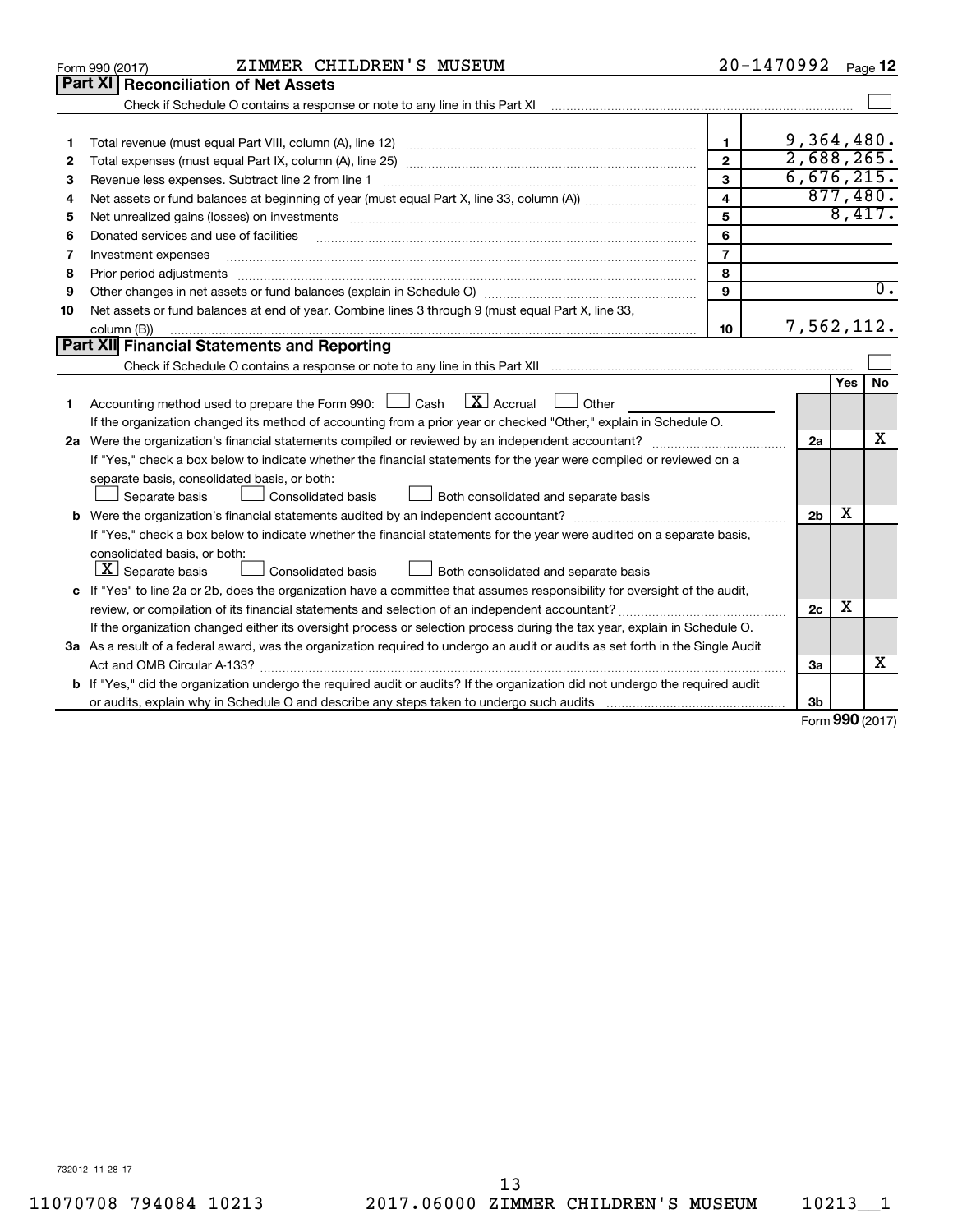**SCHEDULE A**

# Form 990 or 990-EZ)<br>
Complete if the organization is a section 501(c)(3) organization or a section<br> **Public Charity Status and Public Support**

**4947(a)(1) nonexempt charitable trust. | Attach to Form 990 or Form 990-EZ.** 

|    | <b>Open to Public</b><br>Inspection |
|----|-------------------------------------|
| ٩ľ | identification nu                   |

OMB No. 1545-0047

| Department of the Treasury<br>Internal Revenue Service |            |                                                                                                                                                                                                                                                                                        | Attach to Form 990 or Form 990-EZ.<br>Go to www.irs.gov/Form990 for instructions and the latest information. |                                                                        | <b>Open to Public</b><br>Inspection                                                                                                        |                                 |                             |                            |  |                                       |  |
|--------------------------------------------------------|------------|----------------------------------------------------------------------------------------------------------------------------------------------------------------------------------------------------------------------------------------------------------------------------------------|--------------------------------------------------------------------------------------------------------------|------------------------------------------------------------------------|--------------------------------------------------------------------------------------------------------------------------------------------|---------------------------------|-----------------------------|----------------------------|--|---------------------------------------|--|
|                                                        |            | Name of the organization                                                                                                                                                                                                                                                               |                                                                                                              |                                                                        |                                                                                                                                            |                                 |                             |                            |  | <b>Employer identification number</b> |  |
|                                                        |            |                                                                                                                                                                                                                                                                                        |                                                                                                              |                                                                        | ZIMMER CHILDREN'S MUSEUM                                                                                                                   |                                 |                             |                            |  | 20-1470992                            |  |
|                                                        | Part I     |                                                                                                                                                                                                                                                                                        |                                                                                                              |                                                                        | Reason for Public Charity Status (All organizations must complete this part.) See instructions.                                            |                                 |                             |                            |  |                                       |  |
|                                                        |            |                                                                                                                                                                                                                                                                                        |                                                                                                              |                                                                        | The organization is not a private foundation because it is: (For lines 1 through 12, check only one box.)                                  |                                 |                             |                            |  |                                       |  |
| 1                                                      |            |                                                                                                                                                                                                                                                                                        |                                                                                                              |                                                                        | A church, convention of churches, or association of churches described in section 170(b)(1)(A)(i).                                         |                                 |                             |                            |  |                                       |  |
| 2                                                      |            |                                                                                                                                                                                                                                                                                        |                                                                                                              |                                                                        |                                                                                                                                            |                                 |                             |                            |  |                                       |  |
|                                                        |            |                                                                                                                                                                                                                                                                                        |                                                                                                              |                                                                        | A school described in section 170(b)(1)(A)(ii). (Attach Schedule E (Form 990 or 990-EZ).)                                                  |                                 |                             |                            |  |                                       |  |
| 3                                                      |            |                                                                                                                                                                                                                                                                                        |                                                                                                              |                                                                        | A hospital or a cooperative hospital service organization described in section 170(b)(1)(A)(iii).                                          |                                 |                             |                            |  |                                       |  |
| 4                                                      |            |                                                                                                                                                                                                                                                                                        |                                                                                                              |                                                                        | A medical research organization operated in conjunction with a hospital described in section 170(b)(1)(A)(iii). Enter the hospital's name, |                                 |                             |                            |  |                                       |  |
|                                                        |            | city, and state:                                                                                                                                                                                                                                                                       |                                                                                                              |                                                                        |                                                                                                                                            |                                 |                             |                            |  |                                       |  |
| 5                                                      |            |                                                                                                                                                                                                                                                                                        |                                                                                                              |                                                                        | An organization operated for the benefit of a college or university owned or operated by a governmental unit described in                  |                                 |                             |                            |  |                                       |  |
|                                                        |            |                                                                                                                                                                                                                                                                                        |                                                                                                              | section 170(b)(1)(A)(iv). (Complete Part II.)                          |                                                                                                                                            |                                 |                             |                            |  |                                       |  |
| 6                                                      |            |                                                                                                                                                                                                                                                                                        |                                                                                                              |                                                                        | A federal, state, or local government or governmental unit described in section 170(b)(1)(A)(v).                                           |                                 |                             |                            |  |                                       |  |
| 7                                                      | <u>X  </u> |                                                                                                                                                                                                                                                                                        |                                                                                                              |                                                                        | An organization that normally receives a substantial part of its support from a governmental unit or from the general public described in  |                                 |                             |                            |  |                                       |  |
|                                                        |            |                                                                                                                                                                                                                                                                                        |                                                                                                              | section 170(b)(1)(A)(vi). (Complete Part II.)                          |                                                                                                                                            |                                 |                             |                            |  |                                       |  |
| 8                                                      |            |                                                                                                                                                                                                                                                                                        |                                                                                                              |                                                                        | A community trust described in section 170(b)(1)(A)(vi). (Complete Part II.)                                                               |                                 |                             |                            |  |                                       |  |
| 9                                                      |            |                                                                                                                                                                                                                                                                                        |                                                                                                              |                                                                        | An agricultural research organization described in section 170(b)(1)(A)(ix) operated in conjunction with a land-grant college              |                                 |                             |                            |  |                                       |  |
|                                                        |            |                                                                                                                                                                                                                                                                                        |                                                                                                              |                                                                        | or university or a non-land-grant college of agriculture (see instructions). Enter the name, city, and state of the college or             |                                 |                             |                            |  |                                       |  |
|                                                        |            | university:                                                                                                                                                                                                                                                                            |                                                                                                              |                                                                        |                                                                                                                                            |                                 |                             |                            |  |                                       |  |
| 10                                                     |            |                                                                                                                                                                                                                                                                                        |                                                                                                              |                                                                        | An organization that normally receives: (1) more than 33 1/3% of its support from contributions, membership fees, and gross receipts from  |                                 |                             |                            |  |                                       |  |
|                                                        |            |                                                                                                                                                                                                                                                                                        |                                                                                                              |                                                                        |                                                                                                                                            |                                 |                             |                            |  |                                       |  |
|                                                        |            | activities related to its exempt functions - subject to certain exceptions, and (2) no more than 33 1/3% of its support from gross investment<br>income and unrelated business taxable income (less section 511 tax) from businesses acquired by the organization after June 30, 1975. |                                                                                                              |                                                                        |                                                                                                                                            |                                 |                             |                            |  |                                       |  |
|                                                        |            | See section 509(a)(2). (Complete Part III.)                                                                                                                                                                                                                                            |                                                                                                              |                                                                        |                                                                                                                                            |                                 |                             |                            |  |                                       |  |
| 11                                                     |            |                                                                                                                                                                                                                                                                                        |                                                                                                              |                                                                        | An organization organized and operated exclusively to test for public safety. See section 509(a)(4).                                       |                                 |                             |                            |  |                                       |  |
| 12                                                     |            |                                                                                                                                                                                                                                                                                        |                                                                                                              |                                                                        | An organization organized and operated exclusively for the benefit of, to perform the functions of, or to carry out the purposes of one or |                                 |                             |                            |  |                                       |  |
|                                                        |            |                                                                                                                                                                                                                                                                                        |                                                                                                              |                                                                        | more publicly supported organizations described in section 509(a)(1) or section 509(a)(2). See section 509(a)(3). Check the box in         |                                 |                             |                            |  |                                       |  |
|                                                        |            |                                                                                                                                                                                                                                                                                        |                                                                                                              |                                                                        | lines 12a through 12d that describes the type of supporting organization and complete lines 12e, 12f, and 12g.                             |                                 |                             |                            |  |                                       |  |
| а                                                      |            |                                                                                                                                                                                                                                                                                        |                                                                                                              |                                                                        | Type I. A supporting organization operated, supervised, or controlled by its supported organization(s), typically by giving                |                                 |                             |                            |  |                                       |  |
|                                                        |            |                                                                                                                                                                                                                                                                                        |                                                                                                              |                                                                        | the supported organization(s) the power to regularly appoint or elect a majority of the directors or trustees of the supporting            |                                 |                             |                            |  |                                       |  |
|                                                        |            |                                                                                                                                                                                                                                                                                        |                                                                                                              |                                                                        |                                                                                                                                            |                                 |                             |                            |  |                                       |  |
|                                                        |            |                                                                                                                                                                                                                                                                                        |                                                                                                              | organization. You must complete Part IV, Sections A and B.             |                                                                                                                                            |                                 |                             |                            |  |                                       |  |
| b                                                      |            |                                                                                                                                                                                                                                                                                        |                                                                                                              |                                                                        | Type II. A supporting organization supervised or controlled in connection with its supported organization(s), by having                    |                                 |                             |                            |  |                                       |  |
|                                                        |            |                                                                                                                                                                                                                                                                                        |                                                                                                              |                                                                        | control or management of the supporting organization vested in the same persons that control or manage the supported                       |                                 |                             |                            |  |                                       |  |
|                                                        |            |                                                                                                                                                                                                                                                                                        |                                                                                                              | organization(s). You must complete Part IV, Sections A and C.          |                                                                                                                                            |                                 |                             |                            |  |                                       |  |
| с                                                      |            |                                                                                                                                                                                                                                                                                        |                                                                                                              |                                                                        | Type III functionally integrated. A supporting organization operated in connection with, and functionally integrated with,                 |                                 |                             |                            |  |                                       |  |
|                                                        |            |                                                                                                                                                                                                                                                                                        |                                                                                                              |                                                                        | its supported organization(s) (see instructions). You must complete Part IV, Sections A, D, and E.                                         |                                 |                             |                            |  |                                       |  |
| d                                                      |            |                                                                                                                                                                                                                                                                                        |                                                                                                              |                                                                        | Type III non-functionally integrated. A supporting organization operated in connection with its supported organization(s)                  |                                 |                             |                            |  |                                       |  |
|                                                        |            |                                                                                                                                                                                                                                                                                        |                                                                                                              |                                                                        | that is not functionally integrated. The organization generally must satisfy a distribution requirement and an attentiveness               |                                 |                             |                            |  |                                       |  |
|                                                        |            |                                                                                                                                                                                                                                                                                        |                                                                                                              |                                                                        | requirement (see instructions). You must complete Part IV, Sections A and D, and Part V.                                                   |                                 |                             |                            |  |                                       |  |
| е                                                      |            |                                                                                                                                                                                                                                                                                        |                                                                                                              |                                                                        | Check this box if the organization received a written determination from the IRS that it is a Type I, Type II, Type III                    |                                 |                             |                            |  |                                       |  |
|                                                        |            |                                                                                                                                                                                                                                                                                        |                                                                                                              |                                                                        | functionally integrated, or Type III non-functionally integrated supporting organization.                                                  |                                 |                             |                            |  |                                       |  |
|                                                        |            |                                                                                                                                                                                                                                                                                        |                                                                                                              |                                                                        |                                                                                                                                            |                                 |                             |                            |  |                                       |  |
| g                                                      |            |                                                                                                                                                                                                                                                                                        |                                                                                                              | Provide the following information about the supported organization(s). |                                                                                                                                            |                                 |                             |                            |  |                                       |  |
|                                                        |            | (i) Name of supported                                                                                                                                                                                                                                                                  |                                                                                                              | (ii) EIN                                                               | (iii) Type of organization<br>(described on lines 1-10                                                                                     | (iv) Is the organization listed | in your governing document? | (v) Amount of monetary     |  | (vi) Amount of other                  |  |
|                                                        |            | organization                                                                                                                                                                                                                                                                           |                                                                                                              |                                                                        | above (see instructions))                                                                                                                  | Yes                             | No                          | support (see instructions) |  | support (see instructions)            |  |
|                                                        |            |                                                                                                                                                                                                                                                                                        |                                                                                                              |                                                                        |                                                                                                                                            |                                 |                             |                            |  |                                       |  |
|                                                        |            |                                                                                                                                                                                                                                                                                        |                                                                                                              |                                                                        |                                                                                                                                            |                                 |                             |                            |  |                                       |  |
|                                                        |            |                                                                                                                                                                                                                                                                                        |                                                                                                              |                                                                        |                                                                                                                                            |                                 |                             |                            |  |                                       |  |
|                                                        |            |                                                                                                                                                                                                                                                                                        |                                                                                                              |                                                                        |                                                                                                                                            |                                 |                             |                            |  |                                       |  |
|                                                        |            |                                                                                                                                                                                                                                                                                        |                                                                                                              |                                                                        |                                                                                                                                            |                                 |                             |                            |  |                                       |  |
|                                                        |            |                                                                                                                                                                                                                                                                                        |                                                                                                              |                                                                        |                                                                                                                                            |                                 |                             |                            |  |                                       |  |
|                                                        |            |                                                                                                                                                                                                                                                                                        |                                                                                                              |                                                                        |                                                                                                                                            |                                 |                             |                            |  |                                       |  |
|                                                        |            |                                                                                                                                                                                                                                                                                        |                                                                                                              |                                                                        |                                                                                                                                            |                                 |                             |                            |  |                                       |  |
|                                                        |            |                                                                                                                                                                                                                                                                                        |                                                                                                              |                                                                        |                                                                                                                                            |                                 |                             |                            |  |                                       |  |
|                                                        |            |                                                                                                                                                                                                                                                                                        |                                                                                                              |                                                                        |                                                                                                                                            |                                 |                             |                            |  |                                       |  |

**Total**

LHA For Paperwork Reduction Act Notice, see the Instructions for Form 990 or 990-EZ. 732021 10-06-17 Schedule A (Form 990 or 990-EZ) 2017 14

11070708 794084 10213 2017.06000 ZIMMER CHILDREN'S MUSEUM 10213\_\_1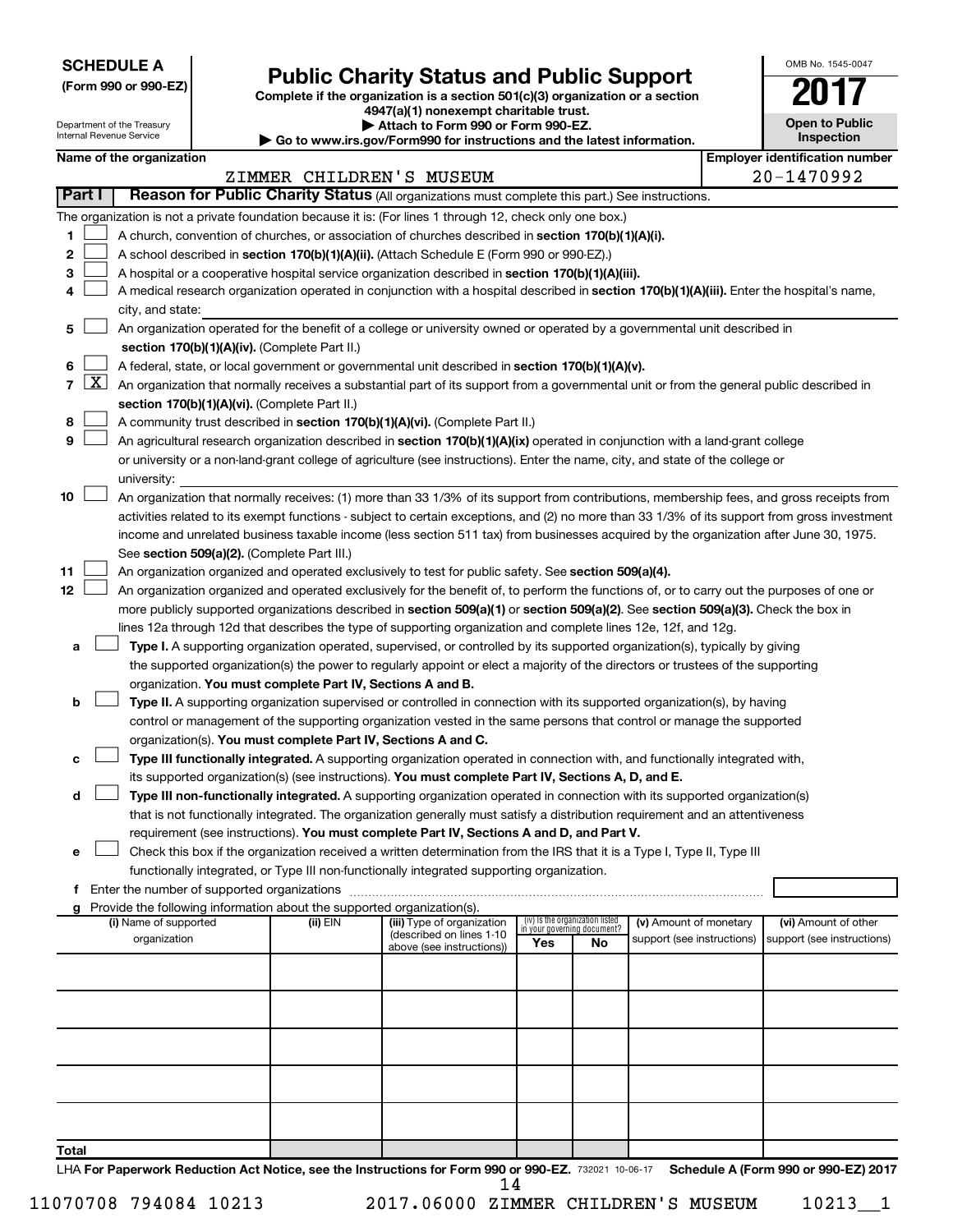## Schedule A (Form 990 or 990-EZ) 2017 Page ZIMMER CHILDREN'S MUSEUM 20-1470992

20-1470992 Page 2

(Complete only if you checked the box on line 5, 7, or 8 of Part I or if the organization failed to qualify under Part III. If the organization fails to qualify under the tests listed below, please complete Part III.) **Part II Support Schedule for Organizations Described in Sections 170(b)(1)(A)(iv) and 170(b)(1)(A)(vi)**

|    | <b>Section A. Public Support</b>                                                                                                                                                                                               |            |            |            |            |                                      |                                    |
|----|--------------------------------------------------------------------------------------------------------------------------------------------------------------------------------------------------------------------------------|------------|------------|------------|------------|--------------------------------------|------------------------------------|
|    | Calendar year (or fiscal year beginning in)                                                                                                                                                                                    | (a) 2013   | $(b)$ 2014 | $(c)$ 2015 | $(d)$ 2016 | (e) 2017                             | (f) Total                          |
|    | 1 Gifts, grants, contributions, and                                                                                                                                                                                            |            |            |            |            |                                      |                                    |
|    | membership fees received. (Do not                                                                                                                                                                                              |            |            |            |            |                                      |                                    |
|    | include any "unusual grants.")                                                                                                                                                                                                 | 1,908,127. | 1,742,045. | 2,003,696. | 1,798,798. | 8,757,122.                           | 16,209,788.                        |
|    | 2 Tax revenues levied for the organ-                                                                                                                                                                                           |            |            |            |            |                                      |                                    |
|    | ization's benefit and either paid to                                                                                                                                                                                           |            |            |            |            |                                      |                                    |
|    | or expended on its behalf                                                                                                                                                                                                      |            |            |            |            |                                      |                                    |
|    | 3 The value of services or facilities                                                                                                                                                                                          |            |            |            |            |                                      |                                    |
|    | furnished by a governmental unit to                                                                                                                                                                                            |            |            |            |            |                                      |                                    |
|    | the organization without charge                                                                                                                                                                                                |            |            |            |            |                                      |                                    |
|    | 4 Total. Add lines 1 through 3                                                                                                                                                                                                 | 1,908,127. | 1,742,045. | 2,003,696. | 1,798,798  | 8,757,122.                           | 16,209,788.                        |
| 5. | The portion of total contributions                                                                                                                                                                                             |            |            |            |            |                                      |                                    |
|    | by each person (other than a                                                                                                                                                                                                   |            |            |            |            |                                      |                                    |
|    | governmental unit or publicly                                                                                                                                                                                                  |            |            |            |            |                                      |                                    |
|    | supported organization) included                                                                                                                                                                                               |            |            |            |            |                                      |                                    |
|    | on line 1 that exceeds 2% of the                                                                                                                                                                                               |            |            |            |            |                                      |                                    |
|    | amount shown on line 11,                                                                                                                                                                                                       |            |            |            |            |                                      |                                    |
|    | column (f)                                                                                                                                                                                                                     |            |            |            |            |                                      | 6,607,575.                         |
|    | 6 Public support. Subtract line 5 from line 4.                                                                                                                                                                                 |            |            |            |            |                                      | 9,602,213.                         |
|    | <b>Section B. Total Support</b>                                                                                                                                                                                                |            |            |            |            |                                      |                                    |
|    | Calendar year (or fiscal year beginning in)                                                                                                                                                                                    | (a) 2013   | (b) 2014   | $(c)$ 2015 | $(d)$ 2016 | (e) 2017                             | (f) Total                          |
|    | 7 Amounts from line 4                                                                                                                                                                                                          | 1,908,127  | 1,742,045. | 2,003,696  | 1,798,798  | 8,757,122.                           | 16,209,788.                        |
| 8  | Gross income from interest,                                                                                                                                                                                                    |            |            |            |            |                                      |                                    |
|    | dividends, payments received on                                                                                                                                                                                                |            |            |            |            |                                      |                                    |
|    | securities loans, rents, royalties,                                                                                                                                                                                            |            |            |            |            |                                      |                                    |
|    | and income from similar sources                                                                                                                                                                                                | 54,748.    | 73,133.    | 31,964.    | 13,507.    | 9,046.                               | 182,398.                           |
| 9  | Net income from unrelated business                                                                                                                                                                                             |            |            |            |            |                                      |                                    |
|    | activities, whether or not the                                                                                                                                                                                                 |            |            |            |            |                                      |                                    |
|    | business is regularly carried on                                                                                                                                                                                               |            |            |            | 228,051.   |                                      | 228,051.                           |
|    | 10 Other income. Do not include gain                                                                                                                                                                                           |            |            |            |            |                                      |                                    |
|    | or loss from the sale of capital                                                                                                                                                                                               |            |            |            |            |                                      |                                    |
|    | assets (Explain in Part VI.)                                                                                                                                                                                                   |            |            |            |            |                                      |                                    |
|    | 11 Total support. Add lines 7 through 10                                                                                                                                                                                       |            |            |            |            |                                      | $\frac{16,620,237.}{2,499,884.}$   |
|    | <b>12</b> Gross receipts from related activities, etc. (see instructions)                                                                                                                                                      |            |            |            |            | 12                                   |                                    |
|    | 13 First five years. If the Form 990 is for the organization's first, second, third, fourth, or fifth tax year as a section 501(c)(3)                                                                                          |            |            |            |            |                                      |                                    |
|    | organization, check this box and stop here                                                                                                                                                                                     |            |            |            |            |                                      |                                    |
|    | Section C. Computation of Public Support Percentage                                                                                                                                                                            |            |            |            |            |                                      |                                    |
|    |                                                                                                                                                                                                                                |            |            |            |            | 14                                   | 57.77<br>%                         |
|    |                                                                                                                                                                                                                                |            |            |            |            | 15                                   | 89.56<br>%                         |
|    | 16a 33 1/3% support test - 2017. If the organization did not check the box on line 13, and line 14 is 33 1/3% or more, check this box and                                                                                      |            |            |            |            |                                      |                                    |
|    | stop here. The organization qualifies as a publicly supported organization manufactured content and the content of the state of the state of the state of the state of the state of the state of the state of the state of the |            |            |            |            |                                      | $\blacktriangleright$ $\mathbf{X}$ |
|    | b 33 1/3% support test - 2016. If the organization did not check a box on line 13 or 16a, and line 15 is 33 1/3% or more, check this box                                                                                       |            |            |            |            |                                      |                                    |
|    |                                                                                                                                                                                                                                |            |            |            |            |                                      |                                    |
|    | 17a 10% -facts-and-circumstances test - 2017. If the organization did not check a box on line 13, 16a, or 16b, and line 14 is 10% or more,                                                                                     |            |            |            |            |                                      |                                    |
|    | and if the organization meets the "facts-and-circumstances" test, check this box and stop here. Explain in Part VI how the organization                                                                                        |            |            |            |            |                                      |                                    |
|    | meets the "facts-and-circumstances" test. The organization qualifies as a publicly supported organization <i>manumumumum</i>                                                                                                   |            |            |            |            |                                      |                                    |
|    | b 10% -facts-and-circumstances test - 2016. If the organization did not check a box on line 13, 16a, 16b, or 17a, and line 15 is 10% or                                                                                        |            |            |            |            |                                      |                                    |
|    | more, and if the organization meets the "facts-and-circumstances" test, check this box and stop here. Explain in Part VI how the                                                                                               |            |            |            |            |                                      |                                    |
|    | organization meets the "facts-and-circumstances" test. The organization qualifies as a publicly supported organization                                                                                                         |            |            |            |            |                                      |                                    |
| 18 | Private foundation. If the organization did not check a box on line 13, 16a, 16b, 17a, or 17b, check this box and see instructions                                                                                             |            |            |            |            |                                      |                                    |
|    |                                                                                                                                                                                                                                |            |            |            |            | Schedule A (Form 990 or 990-EZ) 2017 |                                    |

732022 10-06-17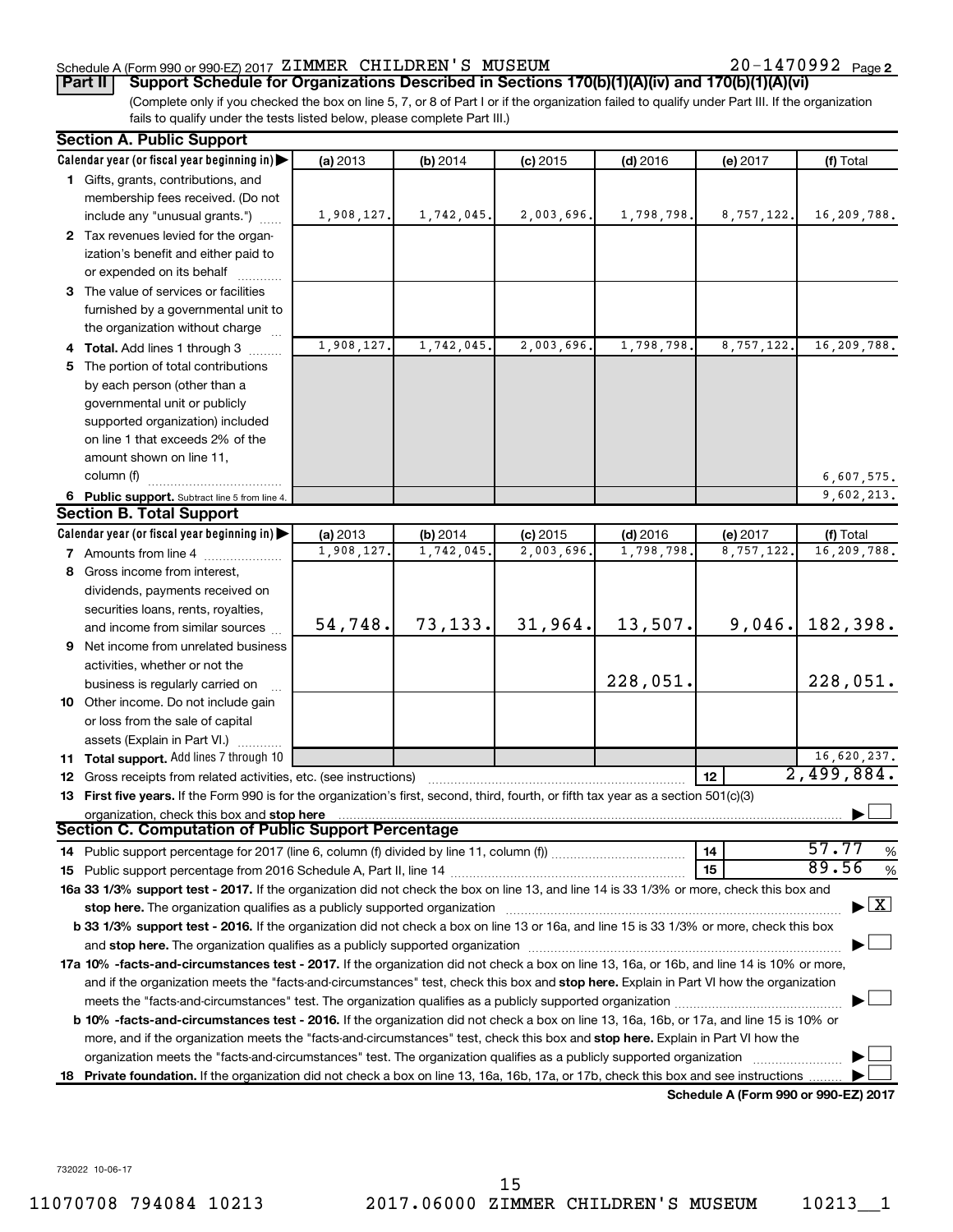## Schedule A (Form 990 or 990-EZ) 2017 Page ZIMMER CHILDREN'S MUSEUM 20-1470992 **Part III Support Schedule for Organizations Described in Section 509(a)(2)**

(Complete only if you checked the box on line 10 of Part I or if the organization failed to qualify under Part II. If the organization fails to qualify under the tests listed below, please complete Part II.)

|              | Calendar year (or fiscal year beginning in)                                                                                                         | (a) 2013 | (b) 2014 | $(c)$ 2015 | $(d)$ 2016                          |    | (e) 2017 | (f) Total                            |   |
|--------------|-----------------------------------------------------------------------------------------------------------------------------------------------------|----------|----------|------------|-------------------------------------|----|----------|--------------------------------------|---|
|              | 1 Gifts, grants, contributions, and                                                                                                                 |          |          |            |                                     |    |          |                                      |   |
|              | membership fees received. (Do not                                                                                                                   |          |          |            |                                     |    |          |                                      |   |
|              | include any "unusual grants.")                                                                                                                      |          |          |            |                                     |    |          |                                      |   |
| $\mathbf{2}$ | Gross receipts from admissions,<br>merchandise sold or services per-<br>formed, or facilities furnished in<br>any activity that is related to the   |          |          |            |                                     |    |          |                                      |   |
|              | organization's tax-exempt purpose                                                                                                                   |          |          |            |                                     |    |          |                                      |   |
| 3.           | Gross receipts from activities that                                                                                                                 |          |          |            |                                     |    |          |                                      |   |
|              | are not an unrelated trade or bus-<br>iness under section 513                                                                                       |          |          |            |                                     |    |          |                                      |   |
| 4            | Tax revenues levied for the organ-                                                                                                                  |          |          |            |                                     |    |          |                                      |   |
|              | ization's benefit and either paid to<br>or expended on its behalf<br>.                                                                              |          |          |            |                                     |    |          |                                      |   |
| 5            | The value of services or facilities                                                                                                                 |          |          |            |                                     |    |          |                                      |   |
|              | furnished by a governmental unit to<br>the organization without charge                                                                              |          |          |            |                                     |    |          |                                      |   |
|              |                                                                                                                                                     |          |          |            |                                     |    |          |                                      |   |
| 6            | Total. Add lines 1 through 5                                                                                                                        |          |          |            |                                     |    |          |                                      |   |
|              | 7a Amounts included on lines 1, 2, and                                                                                                              |          |          |            |                                     |    |          |                                      |   |
|              | 3 received from disqualified persons<br><b>b</b> Amounts included on lines 2 and 3 received                                                         |          |          |            |                                     |    |          |                                      |   |
|              | from other than disqualified persons that<br>exceed the greater of \$5,000 or 1% of the<br>amount on line 13 for the year                           |          |          |            |                                     |    |          |                                      |   |
|              | c Add lines 7a and 7b                                                                                                                               |          |          |            |                                     |    |          |                                      |   |
|              | 8 Public support. (Subtract line 7c from line 6.)                                                                                                   |          |          |            |                                     |    |          |                                      |   |
|              | <b>Section B. Total Support</b>                                                                                                                     |          |          |            |                                     |    |          |                                      |   |
|              | Calendar year (or fiscal year beginning in)                                                                                                         | (a) 2013 | (b) 2014 | $(c)$ 2015 | $(d)$ 2016                          |    | (e) 2017 | (f) Total                            |   |
|              | 9 Amounts from line 6                                                                                                                               |          |          |            |                                     |    |          |                                      |   |
|              | <b>10a</b> Gross income from interest,<br>dividends, payments received on<br>securities loans, rents, royalties,<br>and income from similar sources |          |          |            |                                     |    |          |                                      |   |
|              | <b>b</b> Unrelated business taxable income                                                                                                          |          |          |            |                                     |    |          |                                      |   |
|              | (less section 511 taxes) from businesses<br>acquired after June 30, 1975                                                                            |          |          |            |                                     |    |          |                                      |   |
|              | c Add lines 10a and 10b                                                                                                                             |          |          |            |                                     |    |          |                                      |   |
| 11           | Net income from unrelated business<br>activities not included in line 10b.<br>whether or not the business is<br>regularly carried on                |          |          |            |                                     |    |          |                                      |   |
|              | <b>12</b> Other income. Do not include gain<br>or loss from the sale of capital<br>assets (Explain in Part VI.)                                     |          |          |            |                                     |    |          |                                      |   |
|              | <b>13</b> Total support. (Add lines 9, 10c, 11, and 12.)                                                                                            |          |          |            |                                     |    |          |                                      |   |
|              | 14 First five years. If the Form 990 is for the organization's first, second, third, fourth, or fifth tax year as a section 501(c)(3) organization, |          |          |            |                                     |    |          |                                      |   |
|              |                                                                                                                                                     |          |          |            |                                     |    |          |                                      |   |
|              | Section C. Computation of Public Support Percentage                                                                                                 |          |          |            |                                     |    |          |                                      |   |
|              |                                                                                                                                                     |          |          |            |                                     | 15 |          |                                      | % |
|              |                                                                                                                                                     |          |          |            |                                     | 16 |          |                                      | % |
|              | Section D. Computation of Investment Income Percentage                                                                                              |          |          |            |                                     |    |          |                                      |   |
|              |                                                                                                                                                     |          |          |            |                                     | 17 |          |                                      | % |
|              |                                                                                                                                                     |          |          |            |                                     | 18 |          |                                      |   |
|              |                                                                                                                                                     |          |          |            |                                     |    |          |                                      | % |
|              | 19a 33 1/3% support tests - 2017. If the organization did not check the box on line 14, and line 15 is more than 33 1/3%, and line 17 is not        |          |          |            |                                     |    |          |                                      |   |
|              | more than 33 1/3%, check this box and stop here. The organization qualifies as a publicly supported organization                                    |          |          |            |                                     |    |          |                                      |   |
|              | b 33 1/3% support tests - 2016. If the organization did not check a box on line 14 or line 19a, and line 16 is more than 33 1/3%, and               |          |          |            |                                     |    |          |                                      |   |
|              | line 18 is not more than 33 1/3%, check this box and stop here. The organization qualifies as a publicly supported organization                     |          |          |            |                                     |    |          |                                      |   |
|              |                                                                                                                                                     |          |          |            |                                     |    |          |                                      |   |
|              | 732023 10-06-17                                                                                                                                     |          |          |            |                                     |    |          | Schedule A (Form 990 or 990-EZ) 2017 |   |
|              | 11070708 794084 10213                                                                                                                               |          |          | 16         | 2017.06000 ZIMMER CHILDREN'S MUSEUM |    |          | $10213 - 1$                          |   |
|              |                                                                                                                                                     |          |          |            |                                     |    |          |                                      |   |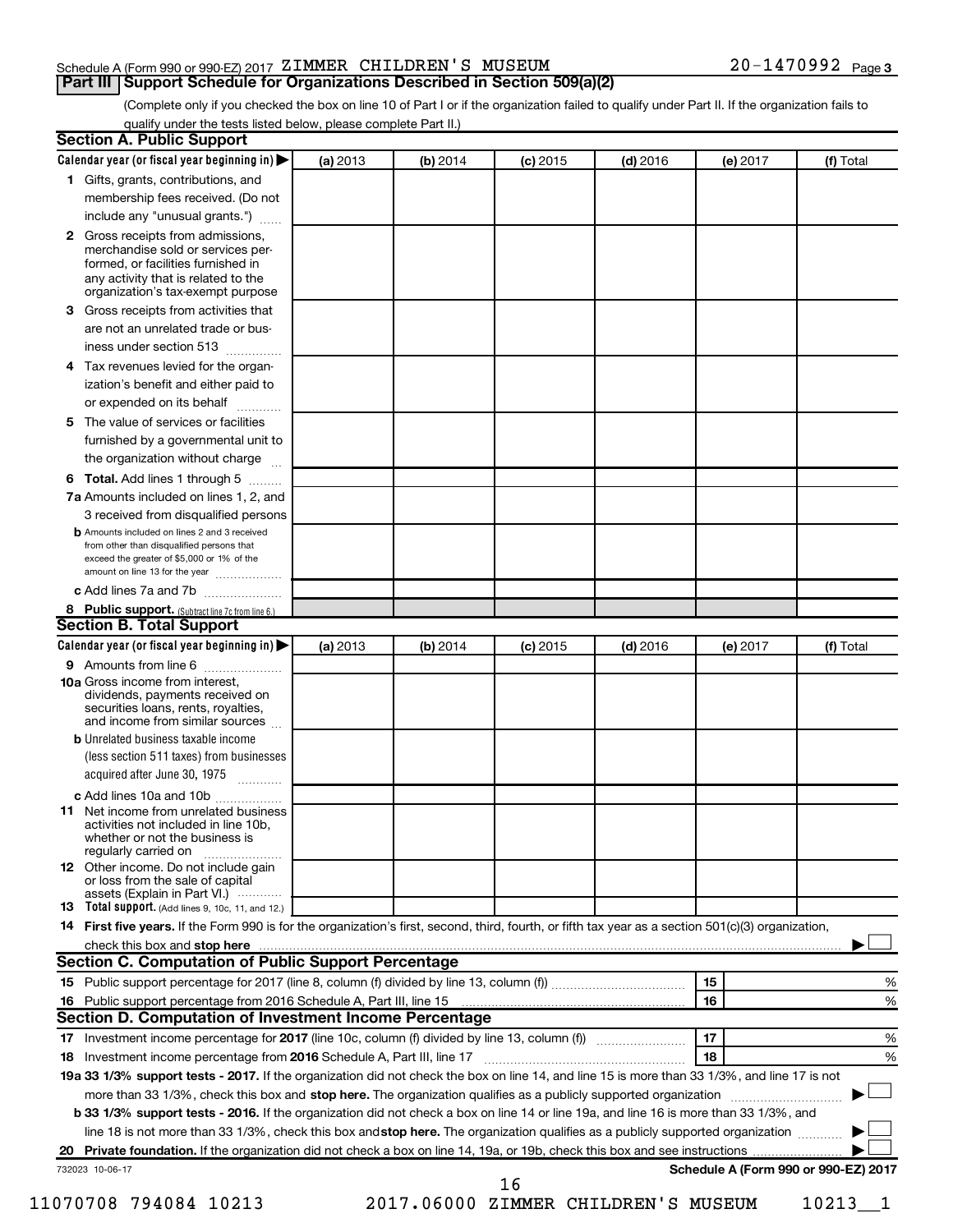## Schedule A (Form 990 or 990-EZ) 2017 Page ZIMMER CHILDREN'S MUSEUM 20-1470992

## 20-1470992 <sub>Page 4</sub>

**1**

**2**

**3a**

**3b**

**3c**

**4a**

**4b**

**Yes No**

## **Part IV Supporting Organizations**

(Complete only if you checked a box in line 12 on Part I. If you checked 12a of Part I, complete Sections A and B. If you checked 12b of Part I, complete Sections A and C. If you checked 12c of Part I, complete Sections A, D, and E. If you checked 12d of Part I, complete Sections A and D, and complete Part V.)

## **Section A. All Supporting Organizations**

- **1** Are all of the organization's supported organizations listed by name in the organization's governing documents? If "No," describe in Part VI how the supported organizations are designated. If designated by *class or purpose, describe the designation. If historic and continuing relationship, explain.*
- **2** Did the organization have any supported organization that does not have an IRS determination of status under section 509(a)(1) or (2)? If "Yes," explain in Part **VI** how the organization determined that the supported *organization was described in section 509(a)(1) or (2).*
- **3a** Did the organization have a supported organization described in section 501(c)(4), (5), or (6)? If "Yes," answer *(b) and (c) below.*
- **b** Did the organization confirm that each supported organization qualified under section 501(c)(4), (5), or (6) and satisfied the public support tests under section 509(a)(2)? If "Yes," describe in Part VI when and how the *organization made the determination.*
- **c** Did the organization ensure that all support to such organizations was used exclusively for section 170(c)(2)(B) purposes? If "Yes," explain in Part VI what controls the organization put in place to ensure such use.
- **4 a** *If* Was any supported organization not organized in the United States ("foreign supported organization")? *"Yes," and if you checked 12a or 12b in Part I, answer (b) and (c) below.*
- **b** Did the organization have ultimate control and discretion in deciding whether to make grants to the foreign supported organization? If "Yes," describe in Part VI how the organization had such control and discretion *despite being controlled or supervised by or in connection with its supported organizations.*
- **c** Did the organization support any foreign supported organization that does not have an IRS determination under sections 501(c)(3) and 509(a)(1) or (2)? If "Yes," explain in Part VI what controls the organization used *to ensure that all support to the foreign supported organization was used exclusively for section 170(c)(2)(B) purposes.*
- **5a** Did the organization add, substitute, or remove any supported organizations during the tax year? If "Yes," answer (b) and (c) below (if applicable). Also, provide detail in **Part VI,** including (i) the names and EIN *numbers of the supported organizations added, substituted, or removed; (ii) the reasons for each such action; (iii) the authority under the organization's organizing document authorizing such action; and (iv) how the action was accomplished (such as by amendment to the organizing document).*
- **b Type I or Type II only.** Was any added or substituted supported organization part of a class already designated in the organization's organizing document?
- **c Substitutions only.**  Was the substitution the result of an event beyond the organization's control?
- **6** Did the organization provide support (whether in the form of grants or the provision of services or facilities) to **Part VI.** support or benefit one or more of the filing organization's supported organizations? If "Yes," provide detail in anyone other than (i) its supported organizations, (ii) individuals that are part of the charitable class benefited by one or more of its supported organizations, or (iii) other supporting organizations that also
- **7** Did the organization provide a grant, loan, compensation, or other similar payment to a substantial contributor regard to a substantial contributor? If "Yes," complete Part I of Schedule L (Form 990 or 990-EZ). (defined in section 4958(c)(3)(C)), a family member of a substantial contributor, or a 35% controlled entity with
- **8** Did the organization make a loan to a disqualified person (as defined in section 4958) not described in line 7? *If "Yes," complete Part I of Schedule L (Form 990 or 990-EZ).*
- **9 a** Was the organization controlled directly or indirectly at any time during the tax year by one or more in section 509(a)(1) or (2))? If "Yes," provide detail in **Part VI.** disqualified persons as defined in section 4946 (other than foundation managers and organizations described
- **b** Did one or more disqualified persons (as defined in line 9a) hold a controlling interest in any entity in which the supporting organization had an interest? If "Yes," provide detail in Part VI.
- **c** Did a disqualified person (as defined in line 9a) have an ownership interest in, or derive any personal benefit from, assets in which the supporting organization also had an interest? If "Yes," provide detail in Part VI.
- **10 a** Was the organization subject to the excess business holdings rules of section 4943 because of section supporting organizations)? If "Yes," answer 10b below. 4943(f) (regarding certain Type II supporting organizations, and all Type III non-functionally integrated
	- **b** Did the organization have any excess business holdings in the tax year? (Use Schedule C, Form 4720, to *determine whether the organization had excess business holdings.)*

732024 10-06-17

11070708 794084 10213 2017.06000 ZIMMER CHILDREN'S MUSEUM 10213\_\_1

17

**4c 5a 5b 5c 6 7 8 9a 9b 9c 10a 10b Schedule A (Form 990 or 990-EZ) 2017**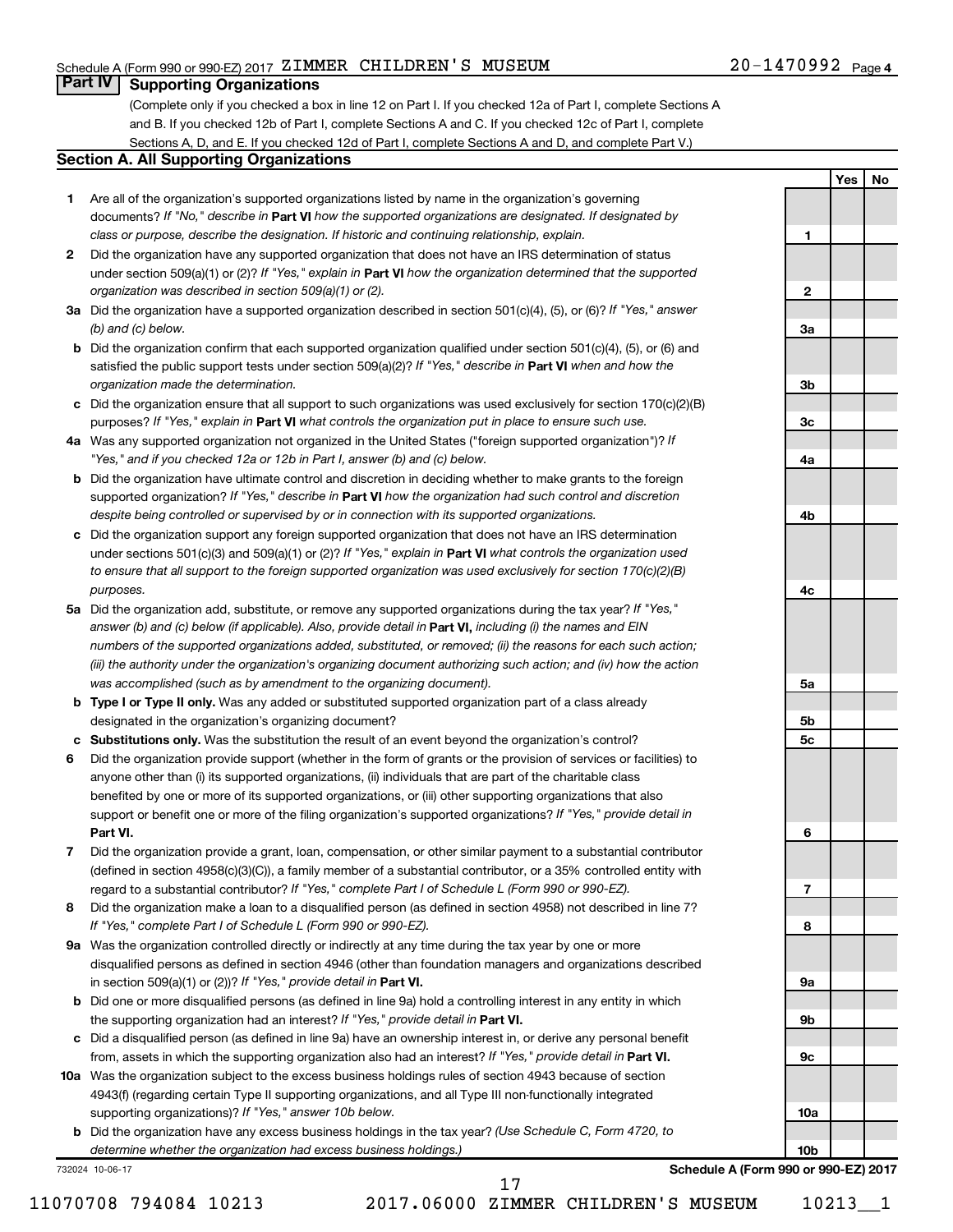#### Schedule A (Form 990 or 990-EZ) 2017 SIMMER CHILDREN S MUSEUM NURREN NAME AND AND ALLEY UPPER Page ZIMMER CHILDREN'S MUSEUM 20-1470992

|    | <b>Part IV</b>  | <b>Supporting Organizations (continued)</b>                                                                                     |                 |     |    |
|----|-----------------|---------------------------------------------------------------------------------------------------------------------------------|-----------------|-----|----|
|    |                 |                                                                                                                                 |                 | Yes | No |
| 11 |                 | Has the organization accepted a gift or contribution from any of the following persons?                                         |                 |     |    |
|    |                 | a A person who directly or indirectly controls, either alone or together with persons described in (b) and (c)                  |                 |     |    |
|    |                 | below, the governing body of a supported organization?                                                                          | 11a             |     |    |
|    |                 | <b>b</b> A family member of a person described in (a) above?                                                                    | 11 <sub>b</sub> |     |    |
|    |                 | c A 35% controlled entity of a person described in (a) or (b) above? If "Yes" to a, b, or c, provide detail in Part VI.         | 11c             |     |    |
|    |                 | <b>Section B. Type I Supporting Organizations</b>                                                                               |                 |     |    |
|    |                 |                                                                                                                                 |                 | Yes | No |
| 1. |                 | Did the directors, trustees, or membership of one or more supported organizations have the power to                             |                 |     |    |
|    |                 | regularly appoint or elect at least a majority of the organization's directors or trustees at all times during the              |                 |     |    |
|    |                 | tax year? If "No," describe in Part VI how the supported organization(s) effectively operated, supervised, or                   |                 |     |    |
|    |                 |                                                                                                                                 |                 |     |    |
|    |                 | controlled the organization's activities. If the organization had more than one supported organization,                         |                 |     |    |
|    |                 | describe how the powers to appoint and/or remove directors or trustees were allocated among the supported                       |                 |     |    |
|    |                 | organizations and what conditions or restrictions, if any, applied to such powers during the tax year.                          | 1               |     |    |
| 2  |                 | Did the organization operate for the benefit of any supported organization other than the supported                             |                 |     |    |
|    |                 | organization(s) that operated, supervised, or controlled the supporting organization? If "Yes," explain in                      |                 |     |    |
|    |                 | Part VI how providing such benefit carried out the purposes of the supported organization(s) that operated,                     |                 |     |    |
|    |                 | supervised, or controlled the supporting organization.                                                                          | $\mathbf{2}$    |     |    |
|    |                 | <b>Section C. Type II Supporting Organizations</b>                                                                              |                 |     |    |
|    |                 |                                                                                                                                 |                 | Yes | No |
| 1. |                 | Were a majority of the organization's directors or trustees during the tax year also a majority of the directors                |                 |     |    |
|    |                 | or trustees of each of the organization's supported organization(s)? If "No," describe in Part VI how control                   |                 |     |    |
|    |                 | or management of the supporting organization was vested in the same persons that controlled or managed                          |                 |     |    |
|    |                 | the supported organization(s).                                                                                                  | 1               |     |    |
|    |                 | <b>Section D. All Type III Supporting Organizations</b>                                                                         |                 |     |    |
|    |                 |                                                                                                                                 |                 | Yes | No |
| 1  |                 | Did the organization provide to each of its supported organizations, by the last day of the fifth month of the                  |                 |     |    |
|    |                 | organization's tax year, (i) a written notice describing the type and amount of support provided during the prior tax           |                 |     |    |
|    |                 | year, (ii) a copy of the Form 990 that was most recently filed as of the date of notification, and (iii) copies of the          |                 |     |    |
|    |                 | organization's governing documents in effect on the date of notification, to the extent not previously provided?                | 1               |     |    |
| 2  |                 | Were any of the organization's officers, directors, or trustees either (i) appointed or elected by the supported                |                 |     |    |
|    |                 | organization(s) or (ii) serving on the governing body of a supported organization? If "No," explain in Part VI how              |                 |     |    |
|    |                 | the organization maintained a close and continuous working relationship with the supported organization(s).                     | $\mathbf{2}$    |     |    |
| 3  |                 | By reason of the relationship described in (2), did the organization's supported organizations have a                           |                 |     |    |
|    |                 | significant voice in the organization's investment policies and in directing the use of the organization's                      |                 |     |    |
|    |                 | income or assets at all times during the tax year? If "Yes," describe in Part VI the role the organization's                    |                 |     |    |
|    |                 | supported organizations played in this regard.                                                                                  | З               |     |    |
|    |                 | Section E. Type III Functionally Integrated Supporting Organizations                                                            |                 |     |    |
| 1  |                 | Check the box next to the method that the organization used to satisfy the Integral Part Test during the yealsee instructions). |                 |     |    |
|    |                 | The organization satisfied the Activities Test. Complete line 2 below.                                                          |                 |     |    |
| a  |                 |                                                                                                                                 |                 |     |    |
| b  |                 | The organization is the parent of each of its supported organizations. Complete line 3 below.                                   |                 |     |    |
| c  |                 | The organization supported a governmental entity. Describe in Part VI how you supported a government entity (see instructions). |                 |     |    |
| 2  |                 | Activities Test. Answer (a) and (b) below.                                                                                      |                 | Yes | No |
| а  |                 | Did substantially all of the organization's activities during the tax year directly further the exempt purposes of              |                 |     |    |
|    |                 | the supported organization(s) to which the organization was responsive? If "Yes," then in Part VI identify                      |                 |     |    |
|    |                 | those supported organizations and explain how these activities directly furthered their exempt purposes,                        |                 |     |    |
|    |                 | how the organization was responsive to those supported organizations, and how the organization determined                       |                 |     |    |
|    |                 | that these activities constituted substantially all of its activities.                                                          | 2a              |     |    |
| b  |                 | Did the activities described in (a) constitute activities that, but for the organization's involvement, one or more             |                 |     |    |
|    |                 | of the organization's supported organization(s) would have been engaged in? If "Yes," explain in Part VI the                    |                 |     |    |
|    |                 | reasons for the organization's position that its supported organization(s) would have engaged in these                          |                 |     |    |
|    |                 | activities but for the organization's involvement.                                                                              | 2b              |     |    |
| з  |                 | Parent of Supported Organizations. Answer (a) and (b) below.                                                                    |                 |     |    |
| а  |                 | Did the organization have the power to regularly appoint or elect a majority of the officers, directors, or                     |                 |     |    |
|    |                 | trustees of each of the supported organizations? Provide details in Part VI.                                                    | За              |     |    |
|    |                 | <b>b</b> Did the organization exercise a substantial degree of direction over the policies, programs, and activities of each    |                 |     |    |
|    |                 | of its supported organizations? If "Yes," describe in Part VI the role played by the organization in this regard.               | 3b              |     |    |
|    | 732025 10-06-17 | Schedule A (Form 990 or 990-EZ) 2017                                                                                            |                 |     |    |
|    |                 | 18                                                                                                                              |                 |     |    |

11070708 794084 10213 2017.06000 ZIMMER CHILDREN'S MUSEUM 10213\_\_1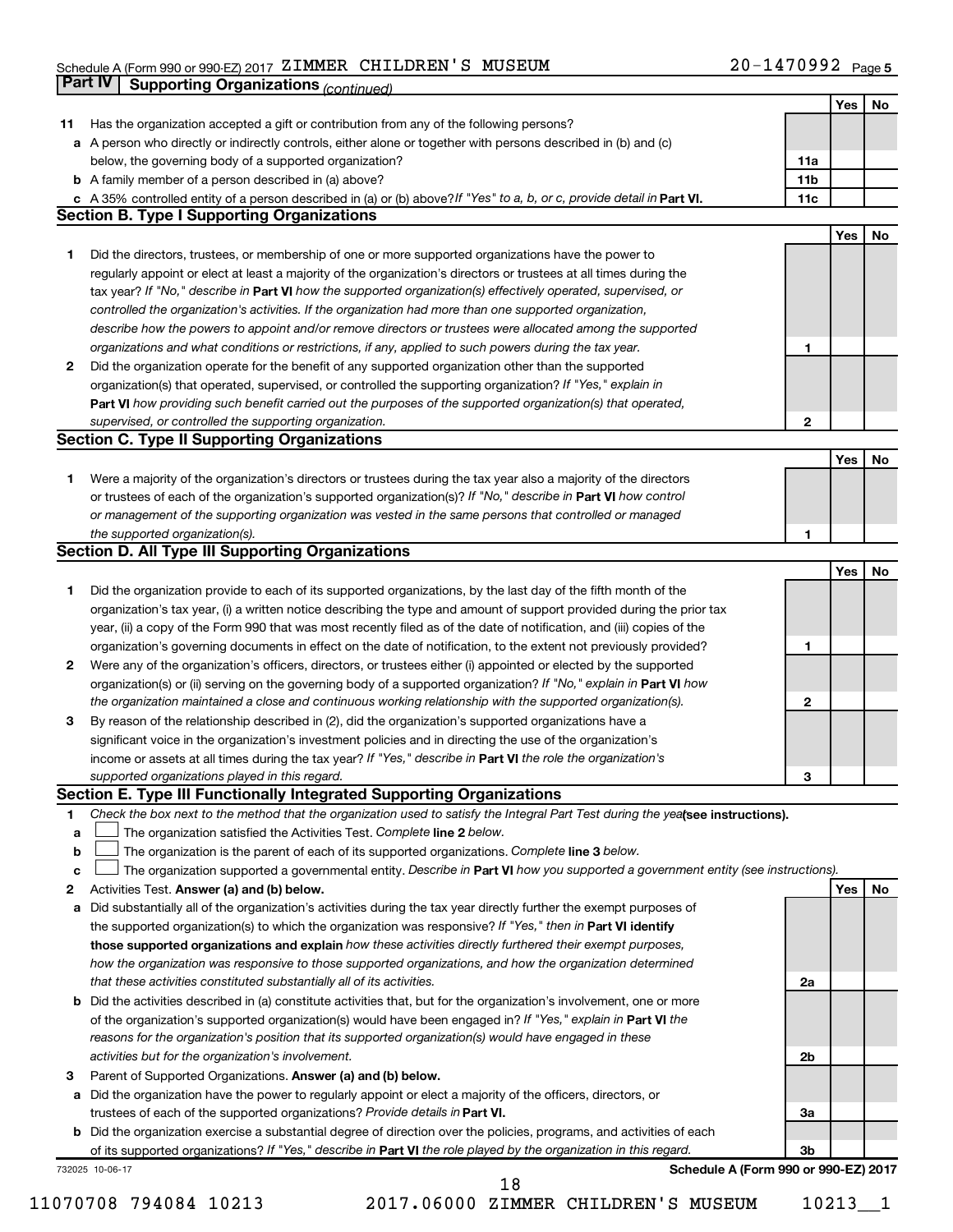## Schedule A (Form 990 or 990-EZ) 2017 Page ZIMMER CHILDREN'S MUSEUM 20-1470992 **Part V Type III Non-Functionally Integrated 509(a)(3) Supporting Organizations**

1 **Letter See instructions.** All Check here if the organization satisfied the Integral Part Test as a qualifying trust on Nov. 20, 1970 (explain in Part VI.) See instructions. All other Type III non-functionally integrated supporting organizations must complete Sections A through E.

|   | Section A - Adjusted Net Income                                                                                                   |                | (A) Prior Year | (B) Current Year<br>(optional) |
|---|-----------------------------------------------------------------------------------------------------------------------------------|----------------|----------------|--------------------------------|
| 1 | Net short-term capital gain                                                                                                       | 1              |                |                                |
| 2 | Recoveries of prior-year distributions                                                                                            | $\mathbf{2}$   |                |                                |
| 3 | Other gross income (see instructions)                                                                                             | 3              |                |                                |
| 4 | Add lines 1 through 3                                                                                                             | 4              |                |                                |
| 5 | Depreciation and depletion                                                                                                        | 5              |                |                                |
| 6 | Portion of operating expenses paid or incurred for production or                                                                  |                |                |                                |
|   | collection of gross income or for management, conservation, or                                                                    |                |                |                                |
|   | maintenance of property held for production of income (see instructions)                                                          | 6              |                |                                |
| 7 | Other expenses (see instructions)                                                                                                 | $\overline{7}$ |                |                                |
| 8 | <b>Adjusted Net Income</b> (subtract lines 5, 6, and 7 from line 4)                                                               | 8              |                |                                |
|   | <b>Section B - Minimum Asset Amount</b>                                                                                           |                | (A) Prior Year | (B) Current Year<br>(optional) |
| 1 | Aggregate fair market value of all non-exempt-use assets (see                                                                     |                |                |                                |
|   | instructions for short tax year or assets held for part of year):                                                                 |                |                |                                |
|   | a Average monthly value of securities                                                                                             | 1a             |                |                                |
|   | <b>b</b> Average monthly cash balances                                                                                            | 1 <sub>b</sub> |                |                                |
|   | c Fair market value of other non-exempt-use assets                                                                                | 1c             |                |                                |
|   | d Total (add lines 1a, 1b, and 1c)                                                                                                | 1 <sub>d</sub> |                |                                |
|   | e Discount claimed for blockage or other                                                                                          |                |                |                                |
|   | factors (explain in detail in Part VI):                                                                                           |                |                |                                |
| 2 | Acquisition indebtedness applicable to non-exempt-use assets                                                                      | 2              |                |                                |
| З | Subtract line 2 from line 1d                                                                                                      | 3              |                |                                |
| 4 | Cash deemed held for exempt use. Enter 1-1/2% of line 3 (for greater amount,                                                      |                |                |                                |
|   | see instructions)                                                                                                                 | 4              |                |                                |
| 5 | Net value of non-exempt-use assets (subtract line 4 from line 3)                                                                  | 5              |                |                                |
| 6 | 035. Multiply line 5 by                                                                                                           | 6              |                |                                |
| 7 | Recoveries of prior-year distributions                                                                                            | $\overline{7}$ |                |                                |
| 8 | Minimum Asset Amount (add line 7 to line 6)                                                                                       | 8              |                |                                |
|   | <b>Section C - Distributable Amount</b>                                                                                           |                |                | <b>Current Year</b>            |
| 1 | Adjusted net income for prior year (from Section A, line 8, Column A)                                                             | 1              |                |                                |
| 2 | Enter 85% of line 1                                                                                                               | $\mathbf{2}$   |                |                                |
| З | Minimum asset amount for prior year (from Section B, line 8, Column A)                                                            | 3              |                |                                |
| 4 | Enter greater of line 2 or line 3                                                                                                 | 4              |                |                                |
| 5 | Income tax imposed in prior year                                                                                                  | 5              |                |                                |
| 6 | <b>Distributable Amount.</b> Subtract line 5 from line 4, unless subject to                                                       |                |                |                                |
|   | emergency temporary reduction (see instructions)                                                                                  | 6              |                |                                |
| 7 | Check here if the current year is the organization's first as a non-functionally integrated Type III supporting organization (see |                |                |                                |

**7** instructions).

**Schedule A (Form 990 or 990-EZ) 2017**

732026 10-06-17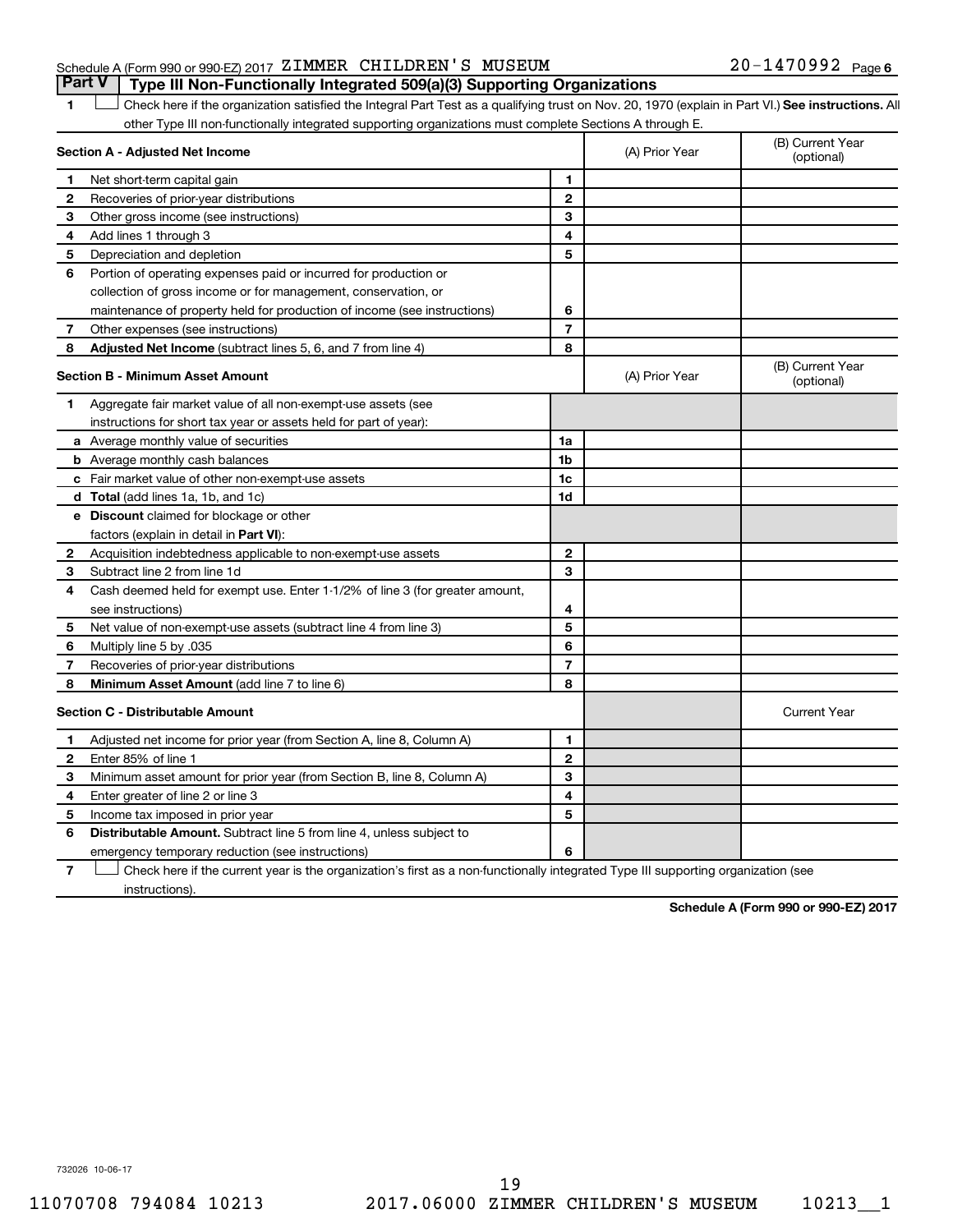## Schedule A (Form 990 or 990-EZ) 2017 Page ZIMMER CHILDREN'S MUSEUM 20-1470992

| <b>Part V</b>  | Type III Non-Functionally Integrated 509(a)(3) Supporting Organizations (continued)        |                                    |                                               |                                                         |  |  |  |  |  |
|----------------|--------------------------------------------------------------------------------------------|------------------------------------|-----------------------------------------------|---------------------------------------------------------|--|--|--|--|--|
|                | <b>Section D - Distributions</b>                                                           |                                    |                                               | <b>Current Year</b>                                     |  |  |  |  |  |
| 1              | Amounts paid to supported organizations to accomplish exempt purposes                      |                                    |                                               |                                                         |  |  |  |  |  |
| $\mathbf{2}$   | Amounts paid to perform activity that directly furthers exempt purposes of supported       |                                    |                                               |                                                         |  |  |  |  |  |
|                | organizations, in excess of income from activity                                           |                                    |                                               |                                                         |  |  |  |  |  |
| 3              | Administrative expenses paid to accomplish exempt purposes of supported organizations      |                                    |                                               |                                                         |  |  |  |  |  |
| 4              | Amounts paid to acquire exempt-use assets                                                  |                                    |                                               |                                                         |  |  |  |  |  |
| 5              | Qualified set-aside amounts (prior IRS approval required)                                  |                                    |                                               |                                                         |  |  |  |  |  |
| 6              | Other distributions (describe in <b>Part VI</b> ). See instructions.                       |                                    |                                               |                                                         |  |  |  |  |  |
| 7              | Total annual distributions. Add lines 1 through 6.                                         |                                    |                                               |                                                         |  |  |  |  |  |
| 8              | Distributions to attentive supported organizations to which the organization is responsive |                                    |                                               |                                                         |  |  |  |  |  |
|                | (provide details in Part VI). See instructions.                                            |                                    |                                               |                                                         |  |  |  |  |  |
| 9              | Distributable amount for 2017 from Section C, line 6                                       |                                    |                                               |                                                         |  |  |  |  |  |
| 10             | Line 8 amount divided by line 9 amount                                                     |                                    |                                               |                                                         |  |  |  |  |  |
|                | Section E - Distribution Allocations (see instructions)                                    | (i)<br><b>Excess Distributions</b> | (ii)<br><b>Underdistributions</b><br>Pre-2017 | (iii)<br><b>Distributable</b><br><b>Amount for 2017</b> |  |  |  |  |  |
| 1              | Distributable amount for 2017 from Section C, line 6                                       |                                    |                                               |                                                         |  |  |  |  |  |
| $\mathbf{2}$   | Underdistributions, if any, for years prior to 2017 (reason-                               |                                    |                                               |                                                         |  |  |  |  |  |
|                | able cause required- explain in Part VI). See instructions.                                |                                    |                                               |                                                         |  |  |  |  |  |
| 3              | Excess distributions carryover, if any, to 2017                                            |                                    |                                               |                                                         |  |  |  |  |  |
| a              |                                                                                            |                                    |                                               |                                                         |  |  |  |  |  |
|                | <b>b</b> From 2013                                                                         |                                    |                                               |                                                         |  |  |  |  |  |
|                | c From 2014                                                                                |                                    |                                               |                                                         |  |  |  |  |  |
|                | d From 2015                                                                                |                                    |                                               |                                                         |  |  |  |  |  |
|                | e From 2016                                                                                |                                    |                                               |                                                         |  |  |  |  |  |
|                | f Total of lines 3a through e                                                              |                                    |                                               |                                                         |  |  |  |  |  |
|                | <b>g</b> Applied to underdistributions of prior years                                      |                                    |                                               |                                                         |  |  |  |  |  |
|                | <b>h</b> Applied to 2017 distributable amount                                              |                                    |                                               |                                                         |  |  |  |  |  |
| Ť.             | Carryover from 2012 not applied (see instructions)                                         |                                    |                                               |                                                         |  |  |  |  |  |
|                | Remainder. Subtract lines 3g, 3h, and 3i from 3f.                                          |                                    |                                               |                                                         |  |  |  |  |  |
| 4              | Distributions for 2017 from Section D,                                                     |                                    |                                               |                                                         |  |  |  |  |  |
|                | line $7:$                                                                                  |                                    |                                               |                                                         |  |  |  |  |  |
|                | a Applied to underdistributions of prior years                                             |                                    |                                               |                                                         |  |  |  |  |  |
|                | <b>b</b> Applied to 2017 distributable amount                                              |                                    |                                               |                                                         |  |  |  |  |  |
| c              | Remainder. Subtract lines 4a and 4b from 4.                                                |                                    |                                               |                                                         |  |  |  |  |  |
| 5              | Remaining underdistributions for years prior to 2017, if                                   |                                    |                                               |                                                         |  |  |  |  |  |
|                | any. Subtract lines 3g and 4a from line 2. For result greater                              |                                    |                                               |                                                         |  |  |  |  |  |
|                | than zero, explain in Part VI. See instructions.                                           |                                    |                                               |                                                         |  |  |  |  |  |
| 6              | Remaining underdistributions for 2017. Subtract lines 3h                                   |                                    |                                               |                                                         |  |  |  |  |  |
|                | and 4b from line 1. For result greater than zero, explain in                               |                                    |                                               |                                                         |  |  |  |  |  |
|                | <b>Part VI.</b> See instructions.                                                          |                                    |                                               |                                                         |  |  |  |  |  |
| $\overline{7}$ | Excess distributions carryover to 2018. Add lines 3j                                       |                                    |                                               |                                                         |  |  |  |  |  |
|                | and 4c.                                                                                    |                                    |                                               |                                                         |  |  |  |  |  |
| 8              | Breakdown of line 7:                                                                       |                                    |                                               |                                                         |  |  |  |  |  |
|                | a Excess from 2013                                                                         |                                    |                                               |                                                         |  |  |  |  |  |
|                | <b>b</b> Excess from 2014                                                                  |                                    |                                               |                                                         |  |  |  |  |  |
|                | c Excess from 2015                                                                         |                                    |                                               |                                                         |  |  |  |  |  |
|                | d Excess from 2016                                                                         |                                    |                                               |                                                         |  |  |  |  |  |
|                | e Excess from 2017                                                                         |                                    |                                               |                                                         |  |  |  |  |  |

**Schedule A (Form 990 or 990-EZ) 2017**

732027 10-06-17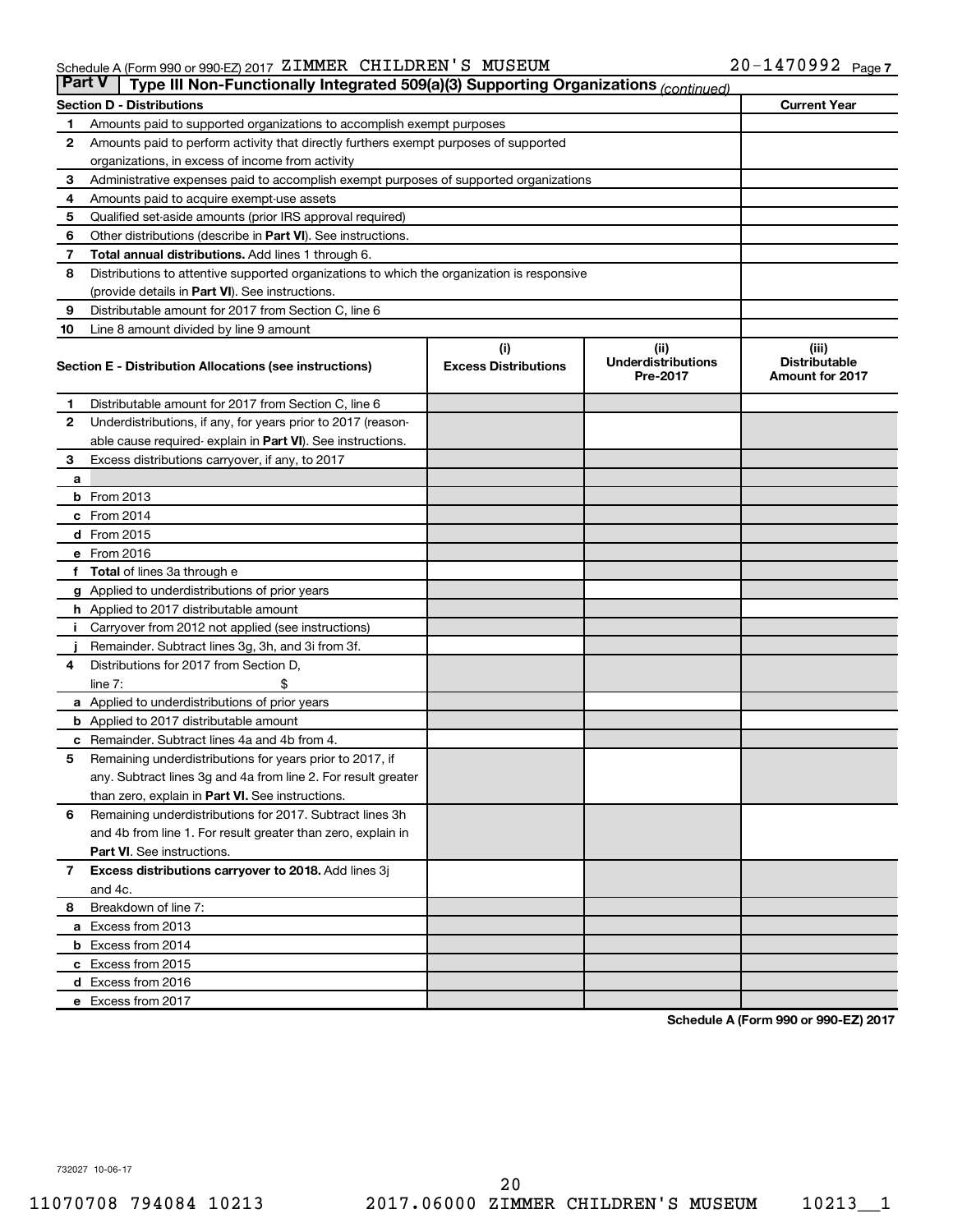|                 | Schedule A (Form 990 or 990-EZ) 2017 ZIMMER CHILDREN'S MUSEUM                                                                                                                                                                                                                                                                                                                                                                                                                                                                                                                               |                                     |    |                                      | 20-1470992 Page 8 |
|-----------------|---------------------------------------------------------------------------------------------------------------------------------------------------------------------------------------------------------------------------------------------------------------------------------------------------------------------------------------------------------------------------------------------------------------------------------------------------------------------------------------------------------------------------------------------------------------------------------------------|-------------------------------------|----|--------------------------------------|-------------------|
| <b>Part VI</b>  | Supplemental Information. Provide the explanations required by Part II, line 10; Part II, line 17a or 17b; Part III, line 12;<br>Part IV, Section A, lines 1, 2, 3b, 3c, 4b, 4c, 5a, 6, 9a, 9b, 9c, 11a, 11b, and 11c; Part IV, Section B, lines 1 and 2; Part IV, Section C,<br>line 1; Part IV, Section D, lines 2 and 3; Part IV, Section E, lines 1c, 2a, 2b, 3a, and 3b; Part V, line 1; Part V, Section B, line 1e; Part V,<br>Section D, lines 5, 6, and 8; and Part V, Section E, lines 2, 5, and 6. Also complete this part for any additional information.<br>(See instructions.) |                                     |    |                                      |                   |
|                 |                                                                                                                                                                                                                                                                                                                                                                                                                                                                                                                                                                                             |                                     |    |                                      |                   |
|                 |                                                                                                                                                                                                                                                                                                                                                                                                                                                                                                                                                                                             |                                     |    |                                      |                   |
|                 |                                                                                                                                                                                                                                                                                                                                                                                                                                                                                                                                                                                             |                                     |    |                                      |                   |
|                 |                                                                                                                                                                                                                                                                                                                                                                                                                                                                                                                                                                                             |                                     |    |                                      |                   |
|                 |                                                                                                                                                                                                                                                                                                                                                                                                                                                                                                                                                                                             |                                     |    |                                      |                   |
|                 |                                                                                                                                                                                                                                                                                                                                                                                                                                                                                                                                                                                             |                                     |    |                                      |                   |
|                 |                                                                                                                                                                                                                                                                                                                                                                                                                                                                                                                                                                                             |                                     |    |                                      |                   |
|                 |                                                                                                                                                                                                                                                                                                                                                                                                                                                                                                                                                                                             |                                     |    |                                      |                   |
|                 |                                                                                                                                                                                                                                                                                                                                                                                                                                                                                                                                                                                             |                                     |    |                                      |                   |
|                 |                                                                                                                                                                                                                                                                                                                                                                                                                                                                                                                                                                                             |                                     |    |                                      |                   |
|                 |                                                                                                                                                                                                                                                                                                                                                                                                                                                                                                                                                                                             |                                     |    |                                      |                   |
|                 |                                                                                                                                                                                                                                                                                                                                                                                                                                                                                                                                                                                             |                                     |    |                                      |                   |
|                 |                                                                                                                                                                                                                                                                                                                                                                                                                                                                                                                                                                                             |                                     |    |                                      |                   |
|                 |                                                                                                                                                                                                                                                                                                                                                                                                                                                                                                                                                                                             |                                     |    |                                      |                   |
|                 |                                                                                                                                                                                                                                                                                                                                                                                                                                                                                                                                                                                             |                                     |    |                                      |                   |
|                 |                                                                                                                                                                                                                                                                                                                                                                                                                                                                                                                                                                                             |                                     |    |                                      |                   |
|                 |                                                                                                                                                                                                                                                                                                                                                                                                                                                                                                                                                                                             |                                     |    |                                      |                   |
|                 |                                                                                                                                                                                                                                                                                                                                                                                                                                                                                                                                                                                             |                                     |    |                                      |                   |
|                 |                                                                                                                                                                                                                                                                                                                                                                                                                                                                                                                                                                                             |                                     |    |                                      |                   |
|                 |                                                                                                                                                                                                                                                                                                                                                                                                                                                                                                                                                                                             |                                     |    |                                      |                   |
|                 |                                                                                                                                                                                                                                                                                                                                                                                                                                                                                                                                                                                             |                                     |    |                                      |                   |
|                 |                                                                                                                                                                                                                                                                                                                                                                                                                                                                                                                                                                                             |                                     |    |                                      |                   |
|                 |                                                                                                                                                                                                                                                                                                                                                                                                                                                                                                                                                                                             |                                     |    |                                      |                   |
|                 |                                                                                                                                                                                                                                                                                                                                                                                                                                                                                                                                                                                             |                                     |    |                                      |                   |
|                 |                                                                                                                                                                                                                                                                                                                                                                                                                                                                                                                                                                                             |                                     |    |                                      |                   |
|                 |                                                                                                                                                                                                                                                                                                                                                                                                                                                                                                                                                                                             |                                     |    |                                      |                   |
|                 |                                                                                                                                                                                                                                                                                                                                                                                                                                                                                                                                                                                             |                                     |    |                                      |                   |
|                 |                                                                                                                                                                                                                                                                                                                                                                                                                                                                                                                                                                                             |                                     |    |                                      |                   |
|                 |                                                                                                                                                                                                                                                                                                                                                                                                                                                                                                                                                                                             |                                     |    |                                      |                   |
|                 |                                                                                                                                                                                                                                                                                                                                                                                                                                                                                                                                                                                             |                                     |    |                                      |                   |
| 732028 10-06-17 |                                                                                                                                                                                                                                                                                                                                                                                                                                                                                                                                                                                             |                                     | 21 | Schedule A (Form 990 or 990-EZ) 2017 |                   |
|                 | 11070708 794084 10213                                                                                                                                                                                                                                                                                                                                                                                                                                                                                                                                                                       | 2017.06000 ZIMMER CHILDREN'S MUSEUM |    |                                      | $10213 - 1$       |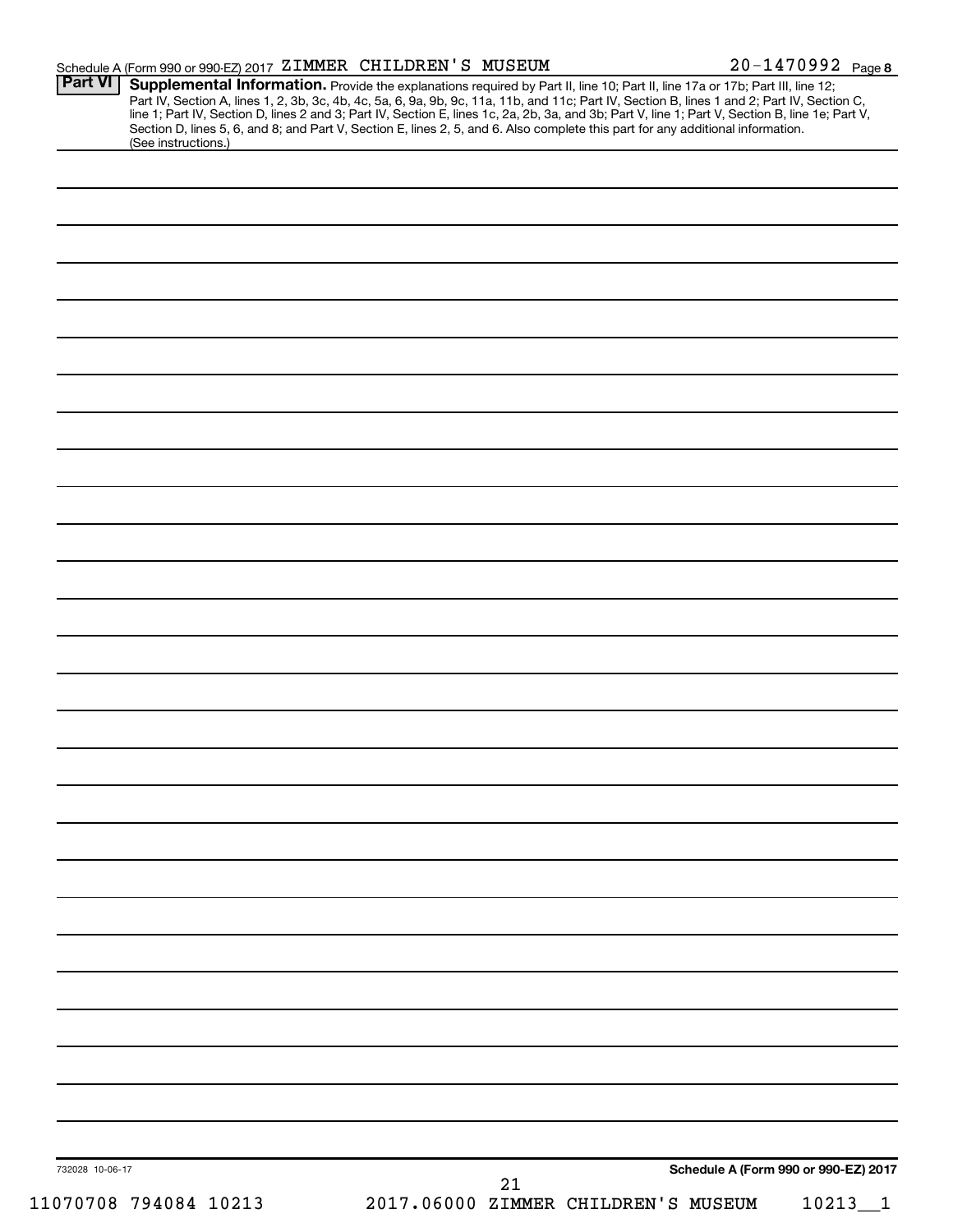## **Schedule B Schedule of Contributors**

**or 990-PF) | Attach to Form 990, Form 990-EZ, or Form 990-PF. | Go to www.irs.gov/Form990 for the latest information.** OMB No. 1545-0047

**2017**

**Employer identification number** 

| ZIMMER CHILDREN'S MUSEUM | 20-1470992 |
|--------------------------|------------|

## **Organization type** (check one): **Filers of: Section:** 4947(a)(1) nonexempt charitable trust not treated as a private foundation Form 990 or 990-EZ  $\overline{\mathbf{X}}$  501(c)(  $\overline{\mathbf{3}}$  ) (enter number) organization 527 political organization Form 990-PF  $\Box$  501(c)(3) exempt private foundation 4947(a)(1) nonexempt charitable trust treated as a private foundation 501(c)(3) taxable private foundation  $\Box$  $\Box$  $\Box$  $\Box$  $\Box$

Check if your organization is covered by the General Rule or a Special Rule.

**Note:**  Only a section 501(c)(7), (8), or (10) organization can check boxes for both the General Rule and a Special Rule. See instructions.

### **General Rule**

 $\Box$ 

For an organization filing Form 990, 990-EZ, or 990-PF that received, during the year, contributions totaling \$5,000 or more (in money or property) from any one contributor. Complete Parts I and II. See instructions for determining a contributor's total contributions.

### **Special Rules**

any one contributor, during the year, total contributions of the greater of (1) \$5,000; or (2) 2% of the amount on (i) Form 990, Part VIII, line 1h;  $\boxed{\text{X}}$  For an organization described in section 501(c)(3) filing Form 990 or 990-EZ that met the 33 1/3% support test of the regulations under sections 509(a)(1) and 170(b)(1)(A)(vi), that checked Schedule A (Form 990 or 990-EZ), Part II, line 13, 16a, or 16b, and that received from or (ii) Form 990-EZ, line 1. Complete Parts I and II.

year, total contributions of more than \$1,000 *exclusively* for religious, charitable, scientific, literary, or educational purposes, or for For an organization described in section 501(c)(7), (8), or (10) filing Form 990 or 990-EZ that received from any one contributor, during the the prevention of cruelty to children or animals. Complete Parts I, II, and III.  $\Box$ 

purpose. Don't complete any of the parts unless the General Rule applies to this organization because it received nonexclusively year, contributions exclusively for religious, charitable, etc., purposes, but no such contributions totaled more than \$1,000. If this box is checked, enter here the total contributions that were received during the year for an exclusively religious, charitable, etc., For an organization described in section 501(c)(7), (8), or (10) filing Form 990 or 990-EZ that received from any one contributor, during the religious, charitable, etc., contributions totaling \$5,000 or more during the year  $\ldots$  $\ldots$  $\ldots$  $\ldots$  $\ldots$  $\ldots$  $\Box$ 

**Caution:**  An organization that isn't covered by the General Rule and/or the Special Rules doesn't file Schedule B (Form 990, 990-EZ, or 990-PF),  **must** but it answer "No" on Part IV, line 2, of its Form 990; or check the box on line H of its Form 990-EZ or on its Form 990-PF, Part I, line 2, to certify that it doesn't meet the filing requirements of Schedule B (Form 990, 990-EZ, or 990-PF).

LHA For Paperwork Reduction Act Notice, see the instructions for Form 990, 990-EZ, or 990-PF. Schedule B (Form 990, 990-EZ, or 990-PF) (2017)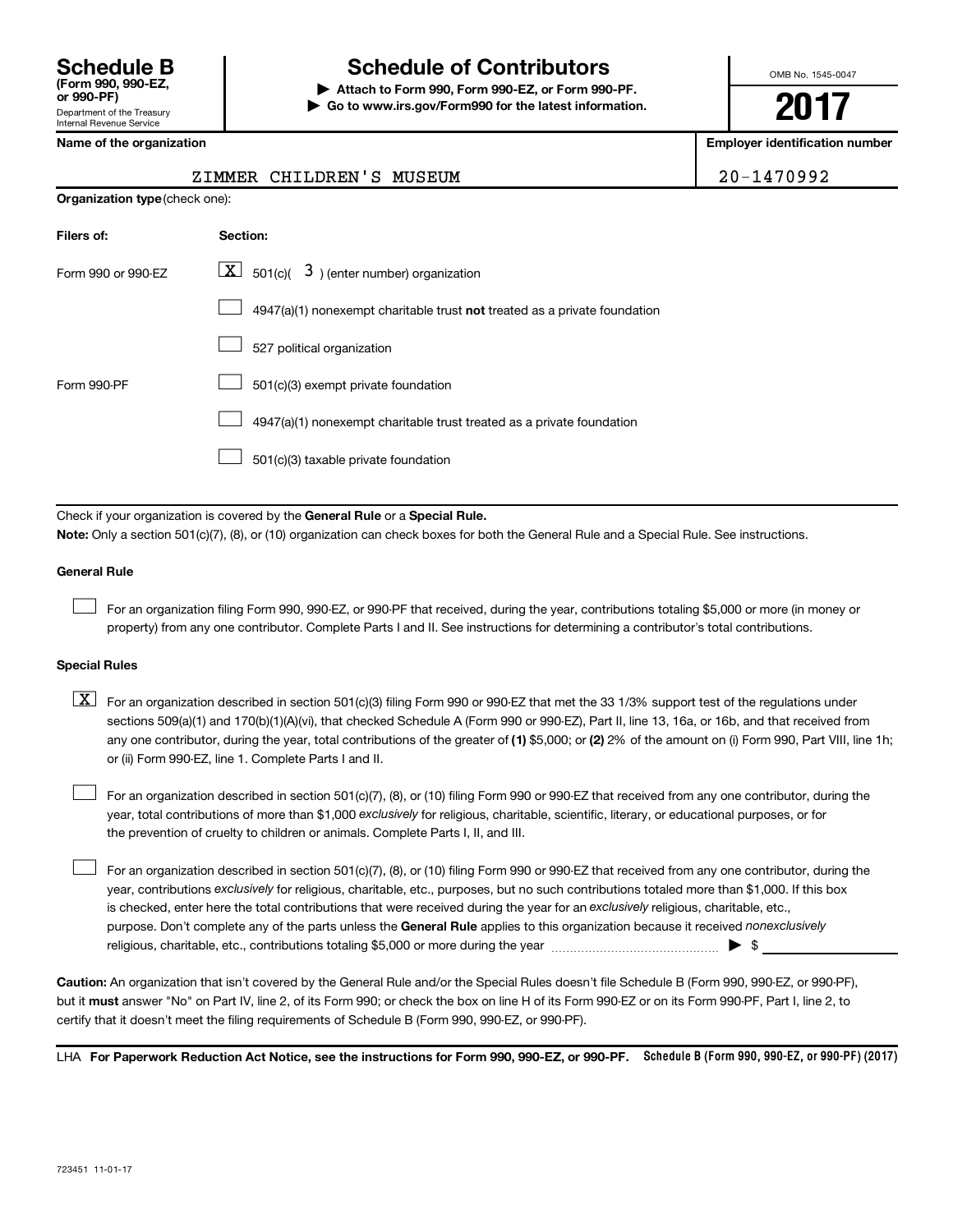### Schedule B (Form 990, 990-EZ, or 990-PF) (2017)

| Name of organization |  |  |
|----------------------|--|--|
|                      |  |  |

**Employer identification number** 

#### 723452 11-01-17 **Schedule B (Form 990, 990-EZ, or 990-PF) (2017) (a) No. (b) Name, address, and ZIP + 4 (c) Total contributions (d) Type of contribution Person Payroll Noncash (a) No. (b) Name, address, and ZIP + 4 (c) Total contributions (d) Type of contribution Person Payroll Noncash (a) No. (b) Name, address, and ZIP + 4 (c) Total contributions (d) Type of contribution Person Payroll Noncash (a) No. (b) Name, address, and ZIP + 4 (c) Total contributions (d) Type of contribution Person Payroll Noncash (a) No. (b) Name, address, and ZIP + 4 (c) Total contributions (d) Type of contribution Person Payroll Noncash (a) No. (b) Name, address, and ZIP + 4 (c) Total contributions (d) Type of contribution Person Payroll Noncash Part I** Contributors (see instructions). Use duplicate copies of Part I if additional space is needed. \$ (Complete Part II for noncash contributions.) \$ (Complete Part II for noncash contributions.) \$ (Complete Part II for noncash contributions.) \$ (Complete Part II for noncash contributions.) \$ (Complete Part II for noncash contributions.) \$ (Complete Part II for noncash contributions.)  $\lfloor x \rfloor$  $\Box$  $\Box$  $\overline{\mathbf{X}}$  $\Box$  $\Box$  $\Box$  $\Box$  $\Box$  $\Box$  $\Box$  $\Box$  $\Box$  $\Box$  $\Box$  $\Box$  $\Box$  $\Box$ ZIMMER CHILDREN'S MUSEUM 20-1470992 1 | ANDREA AND BARRY CAYTON 2379 EARLS COURT 6,000,000. LOS ANGELES, CA 90077 2 | THE DERFNER FOUNDATION 530 E. 76TH ST.SUITE 27E | \$ 1,000,000. NEW YORK, NY 10021 11070708 794084 10213 2017.06000 ZIMMER CHILDREN'S MUSEUM 10213\_\_1 23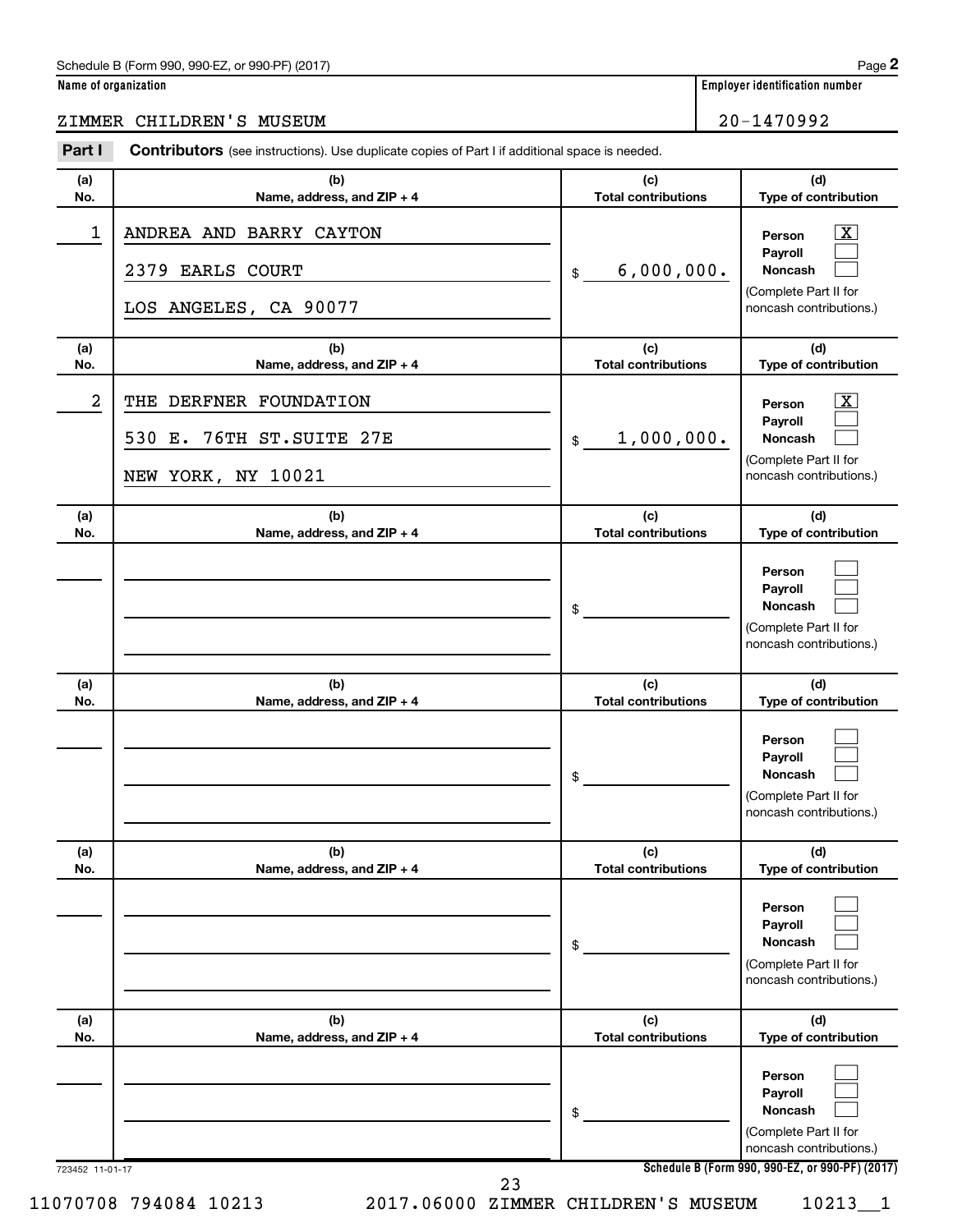## ZIMMER CHILDREN'S MUSEUM 20-1470992

Part II Noncash Property (see instructions). Use duplicate copies of Part II if additional space is needed.

| No.<br>from<br>Part I        | (b)<br>Description of noncash property given | FMV (or estimate)<br>(See instructions.)        | (d)<br>Date received |
|------------------------------|----------------------------------------------|-------------------------------------------------|----------------------|
|                              |                                              | \$                                              |                      |
| (a)<br>No.<br>from<br>Part I | (b)<br>Description of noncash property given | (c)<br>FMV (or estimate)<br>(See instructions.) | (d)<br>Date received |
|                              |                                              | \$                                              |                      |
| (a)<br>No.<br>from<br>Part I | (b)<br>Description of noncash property given | (c)<br>FMV (or estimate)<br>(See instructions.) | (d)<br>Date received |
|                              |                                              | \$                                              |                      |
| (a)<br>No.<br>from<br>Part I | (b)<br>Description of noncash property given | (c)<br>FMV (or estimate)<br>(See instructions.) | (d)<br>Date received |
|                              |                                              | \$                                              |                      |
| (a)<br>No.<br>from<br>Part I | (b)<br>Description of noncash property given | (c)<br>FMV (or estimate)<br>(See instructions.) | (d)<br>Date received |
|                              |                                              | \$                                              |                      |
| (a)<br>No.<br>from<br>Part I | (b)<br>Description of noncash property given | (c)<br>FMV (or estimate)<br>(See instructions.) | (d)<br>Date received |
|                              |                                              | \$                                              |                      |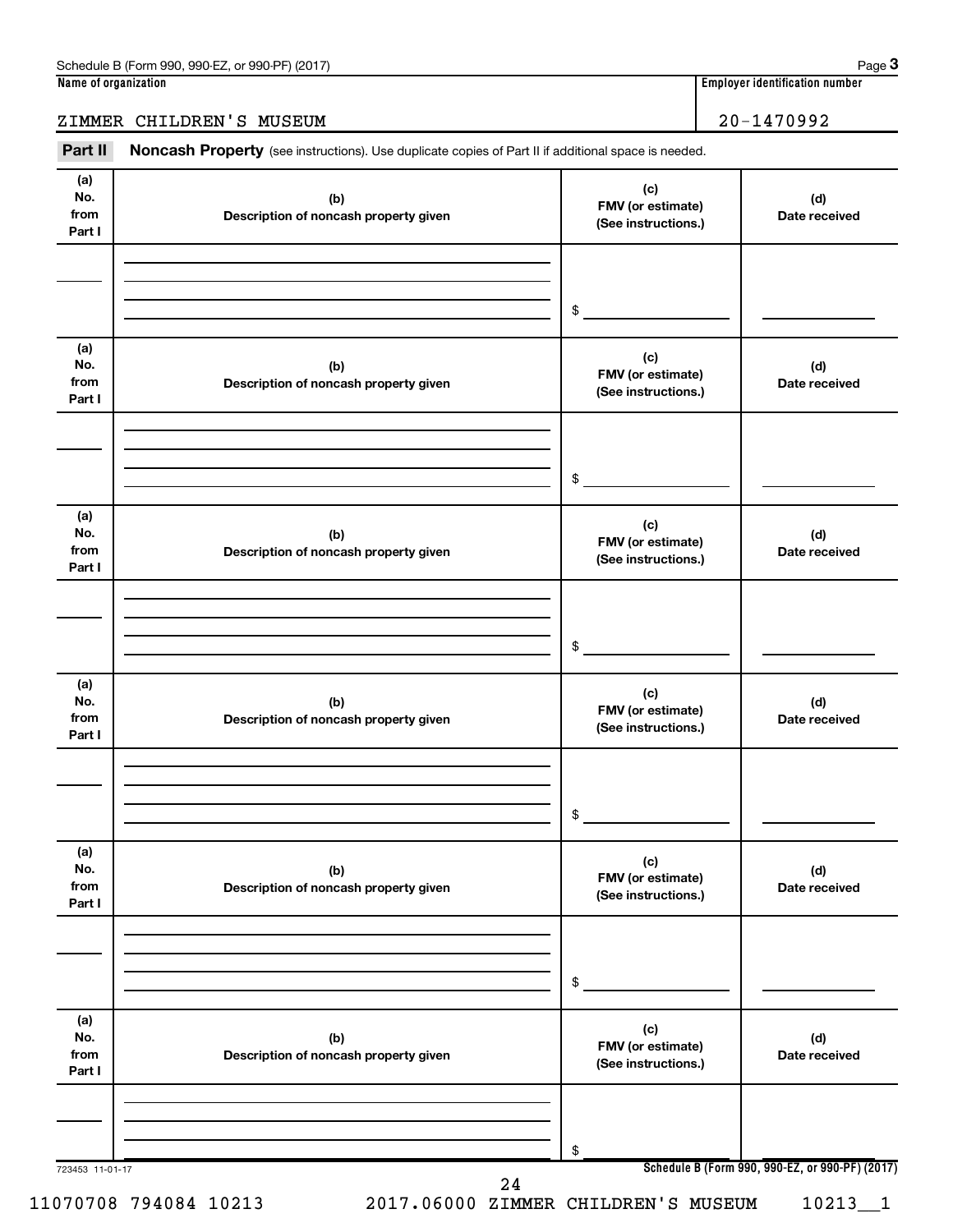|                           | Name of organization                                                                                                                                                                                                        |                      | <b>Employer identification number</b>                                                                                                                 |  |  |  |
|---------------------------|-----------------------------------------------------------------------------------------------------------------------------------------------------------------------------------------------------------------------------|----------------------|-------------------------------------------------------------------------------------------------------------------------------------------------------|--|--|--|
|                           | ZIMMER CHILDREN'S MUSEUM                                                                                                                                                                                                    |                      | 20-1470992                                                                                                                                            |  |  |  |
| Part III                  | the year from any one contributor. Complete columns (a) through (e) and the following line entry. For organizations                                                                                                         |                      | Exclusively religious, charitable, etc., contributions to organizations described in section 501(c)(7), (8), or (10) that total more than \$1,000 for |  |  |  |
|                           | completing Part III, enter the total of exclusively religious, charitable, etc., contributions of \$1,000 or less for the year. (Enter this info. once.)<br>Use duplicate copies of Part III if additional space is needed. |                      |                                                                                                                                                       |  |  |  |
| (a) No.<br>from           | (b) Purpose of gift                                                                                                                                                                                                         | (c) Use of gift      | (d) Description of how gift is held                                                                                                                   |  |  |  |
| Part I                    |                                                                                                                                                                                                                             |                      |                                                                                                                                                       |  |  |  |
|                           |                                                                                                                                                                                                                             |                      |                                                                                                                                                       |  |  |  |
|                           |                                                                                                                                                                                                                             |                      |                                                                                                                                                       |  |  |  |
|                           |                                                                                                                                                                                                                             | (e) Transfer of gift |                                                                                                                                                       |  |  |  |
|                           |                                                                                                                                                                                                                             |                      |                                                                                                                                                       |  |  |  |
|                           | Transferee's name, address, and ZIP + 4                                                                                                                                                                                     |                      | Relationship of transferor to transferee                                                                                                              |  |  |  |
|                           |                                                                                                                                                                                                                             |                      |                                                                                                                                                       |  |  |  |
|                           |                                                                                                                                                                                                                             |                      |                                                                                                                                                       |  |  |  |
| (a) No.<br>from           |                                                                                                                                                                                                                             |                      |                                                                                                                                                       |  |  |  |
| Part I                    | (b) Purpose of gift                                                                                                                                                                                                         | (c) Use of gift      | (d) Description of how gift is held                                                                                                                   |  |  |  |
|                           |                                                                                                                                                                                                                             |                      |                                                                                                                                                       |  |  |  |
|                           |                                                                                                                                                                                                                             |                      |                                                                                                                                                       |  |  |  |
|                           |                                                                                                                                                                                                                             | (e) Transfer of gift |                                                                                                                                                       |  |  |  |
|                           |                                                                                                                                                                                                                             |                      |                                                                                                                                                       |  |  |  |
|                           | Transferee's name, address, and ZIP + 4                                                                                                                                                                                     |                      | Relationship of transferor to transferee                                                                                                              |  |  |  |
|                           |                                                                                                                                                                                                                             |                      |                                                                                                                                                       |  |  |  |
|                           |                                                                                                                                                                                                                             |                      |                                                                                                                                                       |  |  |  |
| (a) No.<br>from<br>Part I | (b) Purpose of gift                                                                                                                                                                                                         | (c) Use of gift      | (d) Description of how gift is held                                                                                                                   |  |  |  |
|                           |                                                                                                                                                                                                                             |                      |                                                                                                                                                       |  |  |  |
|                           |                                                                                                                                                                                                                             |                      |                                                                                                                                                       |  |  |  |
|                           |                                                                                                                                                                                                                             | (e) Transfer of gift |                                                                                                                                                       |  |  |  |
|                           |                                                                                                                                                                                                                             |                      |                                                                                                                                                       |  |  |  |
|                           | Transferee's name, address, and ZIP + 4                                                                                                                                                                                     |                      | Relationship of transferor to transferee                                                                                                              |  |  |  |
|                           |                                                                                                                                                                                                                             |                      |                                                                                                                                                       |  |  |  |
|                           |                                                                                                                                                                                                                             |                      |                                                                                                                                                       |  |  |  |
| (a) No.<br>from           | (b) Purpose of gift                                                                                                                                                                                                         | (c) Use of gift      | (d) Description of how gift is held                                                                                                                   |  |  |  |
| Part I                    |                                                                                                                                                                                                                             |                      |                                                                                                                                                       |  |  |  |
|                           |                                                                                                                                                                                                                             |                      |                                                                                                                                                       |  |  |  |
|                           |                                                                                                                                                                                                                             |                      |                                                                                                                                                       |  |  |  |
|                           |                                                                                                                                                                                                                             | (e) Transfer of gift |                                                                                                                                                       |  |  |  |
|                           |                                                                                                                                                                                                                             |                      |                                                                                                                                                       |  |  |  |
|                           |                                                                                                                                                                                                                             |                      |                                                                                                                                                       |  |  |  |
|                           | Transferee's name, address, and ZIP + 4                                                                                                                                                                                     |                      | Relationship of transferor to transferee                                                                                                              |  |  |  |
|                           |                                                                                                                                                                                                                             |                      |                                                                                                                                                       |  |  |  |
|                           |                                                                                                                                                                                                                             |                      |                                                                                                                                                       |  |  |  |

11070708 794084 10213 2017.06000 ZIMMER CHILDREN'S MUSEUM 10213\_\_1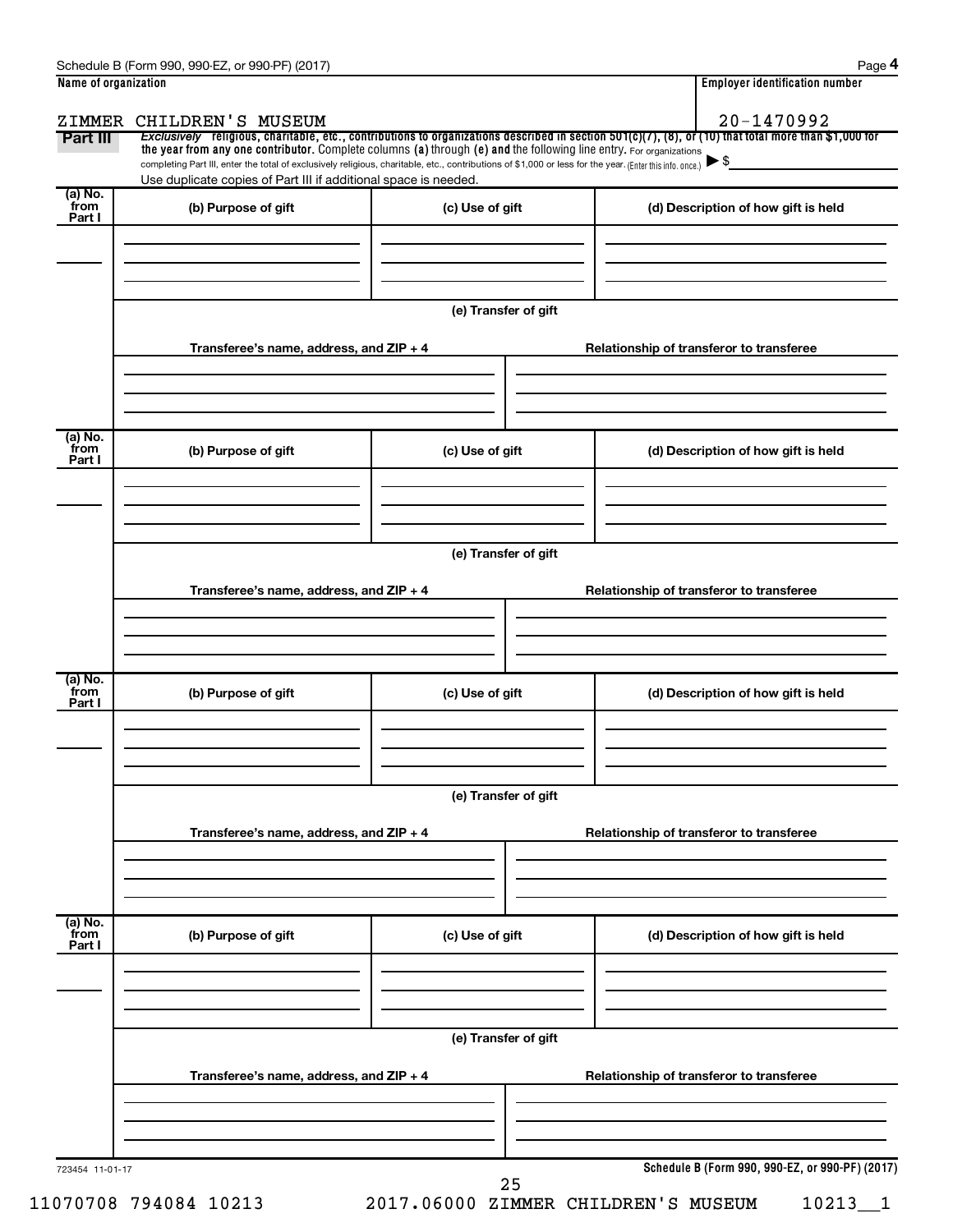SCHEDULE D<br>
Form 990) Supplemental Financial Statements<br>
Part IV, line 6, 7, 8, 9, 10, 11a, 11b, 11c, 11d, 11e, 11f, 12a, or 12b.



|        | Department of the Treasury<br>Internal Revenue Service | Part IV, line 6, 7, 6, 9, 10, 11a, 11b, 11c, 11d, 11e, 11l, 12a, 0r 12b.<br>Go to www.irs.gov/Form990 for instructions and the latest information.        | Attach to Form 990. |                                                    |  |                | <b>Open to Public</b><br>Inspection                 |           |
|--------|--------------------------------------------------------|-----------------------------------------------------------------------------------------------------------------------------------------------------------|---------------------|----------------------------------------------------|--|----------------|-----------------------------------------------------|-----------|
|        | Name of the organization                               | ZIMMER CHILDREN'S MUSEUM                                                                                                                                  |                     |                                                    |  |                | <b>Employer identification number</b><br>20-1470992 |           |
| Part I |                                                        | Organizations Maintaining Donor Advised Funds or Other Similar Funds or Accounts. Complete if the                                                         |                     |                                                    |  |                |                                                     |           |
|        |                                                        | organization answered "Yes" on Form 990, Part IV, line 6.                                                                                                 |                     |                                                    |  |                |                                                     |           |
|        |                                                        |                                                                                                                                                           |                     | (a) Donor advised funds                            |  |                | (b) Funds and other accounts                        |           |
| 1.     |                                                        |                                                                                                                                                           |                     |                                                    |  |                |                                                     |           |
| 2      |                                                        | Aggregate value of contributions to (during year)                                                                                                         |                     |                                                    |  |                |                                                     |           |
| З      |                                                        | Aggregate value of grants from (during year)                                                                                                              |                     |                                                    |  |                |                                                     |           |
| 4      |                                                        |                                                                                                                                                           |                     |                                                    |  |                |                                                     |           |
| 5      |                                                        | Did the organization inform all donors and donor advisors in writing that the assets held in donor advised funds                                          |                     |                                                    |  |                |                                                     |           |
|        |                                                        |                                                                                                                                                           |                     |                                                    |  |                | Yes                                                 | <b>No</b> |
| 6      |                                                        | Did the organization inform all grantees, donors, and donor advisors in writing that grant funds can be used only                                         |                     |                                                    |  |                |                                                     |           |
|        |                                                        | for charitable purposes and not for the benefit of the donor or donor advisor, or for any other purpose conferring                                        |                     |                                                    |  |                |                                                     |           |
|        | impermissible private benefit?                         |                                                                                                                                                           |                     |                                                    |  |                | Yes                                                 | No        |
|        | Part II                                                | Conservation Easements. Complete if the organization answered "Yes" on Form 990, Part IV, line 7.                                                         |                     |                                                    |  |                |                                                     |           |
| 1      |                                                        | Purpose(s) of conservation easements held by the organization (check all that apply).                                                                     |                     |                                                    |  |                |                                                     |           |
|        |                                                        | Preservation of land for public use (e.g., recreation or education)                                                                                       |                     | Preservation of a historically important land area |  |                |                                                     |           |
|        |                                                        | Protection of natural habitat                                                                                                                             |                     | Preservation of a certified historic structure     |  |                |                                                     |           |
|        |                                                        | Preservation of open space                                                                                                                                |                     |                                                    |  |                |                                                     |           |
| 2      |                                                        | Complete lines 2a through 2d if the organization held a qualified conservation contribution in the form of a conservation easement on the last            |                     |                                                    |  |                |                                                     |           |
|        | day of the tax year.                                   |                                                                                                                                                           |                     |                                                    |  |                | Held at the End of the Tax Year                     |           |
| а      |                                                        |                                                                                                                                                           |                     |                                                    |  | 2a             |                                                     |           |
| b      |                                                        | Total acreage restricted by conservation easements [11] [11] Total acreage restricted by conservation easements                                           |                     |                                                    |  | 2 <sub>b</sub> |                                                     |           |
| с      |                                                        |                                                                                                                                                           |                     |                                                    |  | 2c             |                                                     |           |
| d      |                                                        | Number of conservation easements included in (c) acquired after 7/25/06, and not on a historic structure                                                  |                     |                                                    |  |                |                                                     |           |
|        |                                                        |                                                                                                                                                           |                     |                                                    |  | 2d             |                                                     |           |
| 3      |                                                        | Number of conservation easements modified, transferred, released, extinguished, or terminated by the organization during the tax                          |                     |                                                    |  |                |                                                     |           |
|        | $year \blacktriangleright$                             |                                                                                                                                                           |                     |                                                    |  |                |                                                     |           |
| 4      |                                                        | Number of states where property subject to conservation easement is located >                                                                             |                     |                                                    |  |                |                                                     |           |
| 5      |                                                        | Does the organization have a written policy regarding the periodic monitoring, inspection, handling of                                                    |                     |                                                    |  |                |                                                     |           |
|        |                                                        |                                                                                                                                                           |                     |                                                    |  |                | Yes                                                 | <b>No</b> |
| 6      |                                                        | Staff and volunteer hours devoted to monitoring, inspecting, handling of violations, and enforcing conservation easements during the year                 |                     |                                                    |  |                |                                                     |           |
|        |                                                        |                                                                                                                                                           |                     |                                                    |  |                |                                                     |           |
| 7      |                                                        | Amount of expenses incurred in monitoring, inspecting, handling of violations, and enforcing conservation easements during the year                       |                     |                                                    |  |                |                                                     |           |
|        | ▶ \$                                                   |                                                                                                                                                           |                     |                                                    |  |                |                                                     |           |
|        |                                                        | Does each conservation easement reported on line 2(d) above satisfy the requirements of section 170(h)(4)(B)(i)                                           |                     |                                                    |  |                |                                                     | No        |
|        |                                                        | In Part XIII, describe how the organization reports conservation easements in its revenue and expense statement, and balance sheet, and                   |                     |                                                    |  |                | Yes                                                 |           |
| 9      |                                                        | include, if applicable, the text of the footnote to the organization's financial statements that describes the organization's accounting for              |                     |                                                    |  |                |                                                     |           |
|        | conservation easements.                                |                                                                                                                                                           |                     |                                                    |  |                |                                                     |           |
|        | Part III                                               | Organizations Maintaining Collections of Art, Historical Treasures, or Other Similar Assets.                                                              |                     |                                                    |  |                |                                                     |           |
|        |                                                        | Complete if the organization answered "Yes" on Form 990, Part IV, line 8.                                                                                 |                     |                                                    |  |                |                                                     |           |
|        |                                                        | 1a If the organization elected, as permitted under SFAS 116 (ASC 958), not to report in its revenue statement and balance sheet works of art,             |                     |                                                    |  |                |                                                     |           |
|        |                                                        | historical treasures, or other similar assets held for public exhibition, education, or research in furtherance of public service, provide, in Part XIII, |                     |                                                    |  |                |                                                     |           |
|        |                                                        | the text of the footnote to its financial statements that describes these items.                                                                          |                     |                                                    |  |                |                                                     |           |
| b      |                                                        | If the organization elected, as permitted under SFAS 116 (ASC 958), to report in its revenue statement and balance sheet works of art, historical         |                     |                                                    |  |                |                                                     |           |
|        |                                                        | treasures, or other similar assets held for public exhibition, education, or research in furtherance of public service, provide the following amounts     |                     |                                                    |  |                |                                                     |           |
|        | relating to these items:                               |                                                                                                                                                           |                     |                                                    |  |                |                                                     |           |
|        |                                                        |                                                                                                                                                           |                     |                                                    |  |                |                                                     |           |

|   | LHA For Paperwork Reduction Act Notice, see the Instructions for Form 990.                                                   |                         | Schedule D (Form 990) 2017 |
|---|------------------------------------------------------------------------------------------------------------------------------|-------------------------|----------------------------|
|   |                                                                                                                              |                         |                            |
|   | <b>a</b> Revenue included on Form 990, Part VIII, line 1                                                                     | $\blacktriangleright$ s |                            |
|   | the following amounts required to be reported under SFAS 116 (ASC 958) relating to these items:                              |                         |                            |
| 2 | If the organization received or held works of art, historical treasures, or other similar assets for financial gain, provide |                         |                            |
|   | (ii) Assets included in Form 990, Part X [11] Marting and Martin Martin Martin Martin Martin Martin Martin Mar               | ▶                       | - \$                       |
|   | (i) Revenue included on Form 990, Part VIII, line 1                                                                          | $\blacktriangleright$ s |                            |
|   | relating to these items:                                                                                                     |                         |                            |

26

732051 10-09-17

11070708 794084 10213 2017.06000 ZIMMER CHILDREN'S MUSEUM 10213\_\_1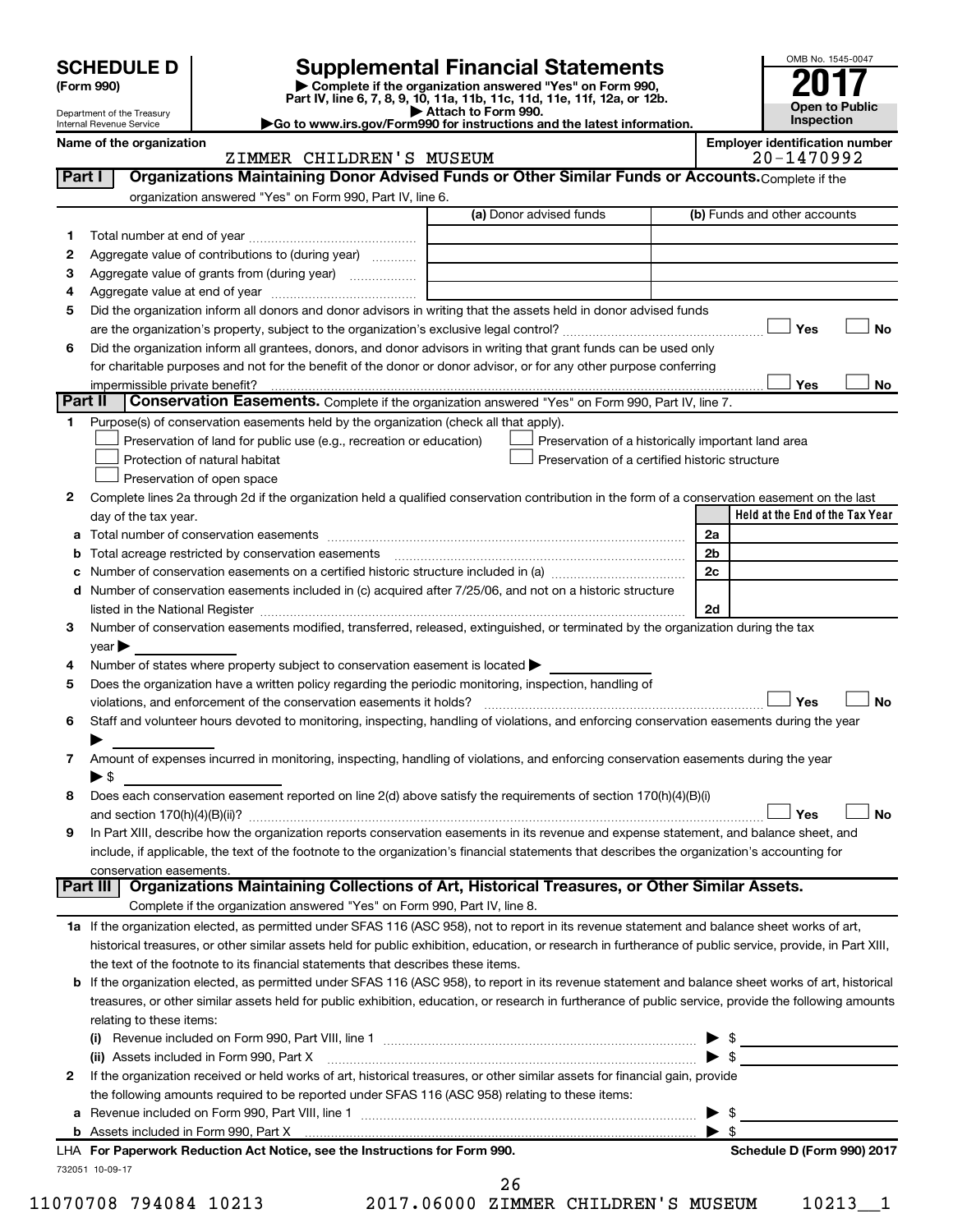|    | Schedule D (Form 990) 2017                                                                                                                                                                                                     | ZIMMER CHILDREN'S MUSEUM                |   |                |                                                                                                                                                                                                                               |                                                          | 20-1470992 Page 2 |                |           |    |
|----|--------------------------------------------------------------------------------------------------------------------------------------------------------------------------------------------------------------------------------|-----------------------------------------|---|----------------|-------------------------------------------------------------------------------------------------------------------------------------------------------------------------------------------------------------------------------|----------------------------------------------------------|-------------------|----------------|-----------|----|
|    | Part III   Organizations Maintaining Collections of Art, Historical Treasures, or Other Similar Assets (continued)                                                                                                             |                                         |   |                |                                                                                                                                                                                                                               |                                                          |                   |                |           |    |
| 3  | Using the organization's acquisition, accession, and other records, check any of the following that are a significant use of its collection items                                                                              |                                         |   |                |                                                                                                                                                                                                                               |                                                          |                   |                |           |    |
|    | (check all that apply):                                                                                                                                                                                                        |                                         |   |                |                                                                                                                                                                                                                               |                                                          |                   |                |           |    |
| a  | Public exhibition                                                                                                                                                                                                              |                                         | d |                | Loan or exchange programs                                                                                                                                                                                                     |                                                          |                   |                |           |    |
| b  | Scholarly research                                                                                                                                                                                                             |                                         |   |                | Other and the contract of the contract of the contract of the contract of the contract of the contract of the contract of the contract of the contract of the contract of the contract of the contract of the contract of the |                                                          |                   |                |           |    |
| c  | Preservation for future generations                                                                                                                                                                                            |                                         |   |                |                                                                                                                                                                                                                               |                                                          |                   |                |           |    |
| 4  | Provide a description of the organization's collections and explain how they further the organization's exempt purpose in Part XIII.                                                                                           |                                         |   |                |                                                                                                                                                                                                                               |                                                          |                   |                |           |    |
| 5  | During the year, did the organization solicit or receive donations of art, historical treasures, or other similar assets                                                                                                       |                                         |   |                |                                                                                                                                                                                                                               |                                                          |                   |                |           |    |
|    |                                                                                                                                                                                                                                |                                         |   |                |                                                                                                                                                                                                                               |                                                          |                   | Yes            |           | No |
|    | <b>Part IV</b><br>Escrow and Custodial Arrangements. Complete if the organization answered "Yes" on Form 990, Part IV, line 9, or                                                                                              |                                         |   |                |                                                                                                                                                                                                                               |                                                          |                   |                |           |    |
|    | reported an amount on Form 990, Part X, line 21.                                                                                                                                                                               |                                         |   |                |                                                                                                                                                                                                                               |                                                          |                   |                |           |    |
|    | 1a Is the organization an agent, trustee, custodian or other intermediary for contributions or other assets not included                                                                                                       |                                         |   |                |                                                                                                                                                                                                                               |                                                          |                   |                |           |    |
|    |                                                                                                                                                                                                                                |                                         |   |                |                                                                                                                                                                                                                               |                                                          |                   | Yes            |           | No |
|    | <b>b</b> If "Yes," explain the arrangement in Part XIII and complete the following table:                                                                                                                                      |                                         |   |                |                                                                                                                                                                                                                               |                                                          |                   |                |           |    |
|    |                                                                                                                                                                                                                                |                                         |   |                |                                                                                                                                                                                                                               |                                                          |                   | Amount         |           |    |
| c  | Beginning balance manufacture contracts and contracts and contracts and contracts and contracts and contracts and contracts and contracts and contracts and contracts and contracts and contracts and contracts and contracts  |                                         |   |                |                                                                                                                                                                                                                               | 1c                                                       |                   |                |           |    |
|    |                                                                                                                                                                                                                                |                                         |   |                |                                                                                                                                                                                                                               | 1d                                                       |                   |                |           |    |
|    | Distributions during the year manufactured and an account of the year manufactured and the year manufactured and the year manufactured and the year manufactured and the year manufactured and the year manufactured and the y |                                         |   |                |                                                                                                                                                                                                                               | 1e                                                       |                   |                |           |    |
|    |                                                                                                                                                                                                                                |                                         |   |                |                                                                                                                                                                                                                               | 1f                                                       |                   |                |           |    |
|    | 2a Did the organization include an amount on Form 990, Part X, line 21, for escrow or custodial account liability?                                                                                                             |                                         |   |                |                                                                                                                                                                                                                               |                                                          |                   | Yes            |           | No |
|    | Endowment Funds. Complete if the organization answered "Yes" on Form 990, Part IV, line 10.<br><b>Part V</b>                                                                                                                   |                                         |   |                |                                                                                                                                                                                                                               |                                                          |                   |                |           |    |
|    |                                                                                                                                                                                                                                | (a) Current year                        |   | (b) Prior year | (c) Two years back                                                                                                                                                                                                            | $\vert$ (d) Three years back $\vert$ (e) Four years back |                   |                |           |    |
| ٦а | Beginning of year balance                                                                                                                                                                                                      |                                         |   |                |                                                                                                                                                                                                                               |                                                          |                   |                |           |    |
|    |                                                                                                                                                                                                                                |                                         |   |                |                                                                                                                                                                                                                               |                                                          |                   |                |           |    |
|    | Net investment earnings, gains, and losses                                                                                                                                                                                     |                                         |   |                |                                                                                                                                                                                                                               |                                                          |                   |                |           |    |
|    |                                                                                                                                                                                                                                |                                         |   |                |                                                                                                                                                                                                                               |                                                          |                   |                |           |    |
|    | e Other expenditures for facilities                                                                                                                                                                                            |                                         |   |                |                                                                                                                                                                                                                               |                                                          |                   |                |           |    |
|    | and programs                                                                                                                                                                                                                   |                                         |   |                |                                                                                                                                                                                                                               |                                                          |                   |                |           |    |
|    |                                                                                                                                                                                                                                |                                         |   |                |                                                                                                                                                                                                                               |                                                          |                   |                |           |    |
|    | End of year balance                                                                                                                                                                                                            |                                         |   |                |                                                                                                                                                                                                                               |                                                          |                   |                |           |    |
| 2  | Provide the estimated percentage of the current year end balance (line 1g, column (a)) held as:                                                                                                                                |                                         |   |                |                                                                                                                                                                                                                               |                                                          |                   |                |           |    |
|    | Board designated or quasi-endowment                                                                                                                                                                                            |                                         | % |                |                                                                                                                                                                                                                               |                                                          |                   |                |           |    |
|    | Permanent endowment                                                                                                                                                                                                            | %                                       |   |                |                                                                                                                                                                                                                               |                                                          |                   |                |           |    |
| с  | Temporarily restricted endowment                                                                                                                                                                                               | %                                       |   |                |                                                                                                                                                                                                                               |                                                          |                   |                |           |    |
|    | The percentages on lines 2a, 2b, and 2c should equal 100%.                                                                                                                                                                     |                                         |   |                |                                                                                                                                                                                                                               |                                                          |                   |                |           |    |
|    | 3a Are there endowment funds not in the possession of the organization that are held and administered for the organization                                                                                                     |                                         |   |                |                                                                                                                                                                                                                               |                                                          |                   |                |           |    |
|    | by:                                                                                                                                                                                                                            |                                         |   |                |                                                                                                                                                                                                                               |                                                          |                   |                | Yes       | No |
|    | (i)                                                                                                                                                                                                                            |                                         |   |                |                                                                                                                                                                                                                               |                                                          |                   | 3a(i)          |           |    |
|    | (ii) related organizations                                                                                                                                                                                                     |                                         |   |                |                                                                                                                                                                                                                               |                                                          |                   | 3a(ii)         |           |    |
|    |                                                                                                                                                                                                                                |                                         |   |                |                                                                                                                                                                                                                               |                                                          |                   | 3b             |           |    |
|    | Describe in Part XIII the intended uses of the organization's endowment funds.                                                                                                                                                 |                                         |   |                |                                                                                                                                                                                                                               |                                                          |                   |                |           |    |
|    | Land, Buildings, and Equipment.<br><b>Part VI</b>                                                                                                                                                                              |                                         |   |                |                                                                                                                                                                                                                               |                                                          |                   |                |           |    |
|    | Complete if the organization answered "Yes" on Form 990, Part IV, line 11a. See Form 990, Part X, line 10.                                                                                                                     |                                         |   |                |                                                                                                                                                                                                                               |                                                          |                   |                |           |    |
|    | Description of property                                                                                                                                                                                                        | (a) Cost or other<br>basis (investment) |   |                | (b) Cost or other<br>basis (other)                                                                                                                                                                                            | (c) Accumulated<br>depreciation                          |                   | (d) Book value |           |    |
|    |                                                                                                                                                                                                                                |                                         |   |                |                                                                                                                                                                                                                               |                                                          |                   |                |           |    |
| b  |                                                                                                                                                                                                                                |                                         |   |                |                                                                                                                                                                                                                               |                                                          |                   |                |           |    |
|    |                                                                                                                                                                                                                                |                                         |   |                |                                                                                                                                                                                                                               |                                                          |                   |                |           |    |
|    |                                                                                                                                                                                                                                |                                         |   |                | 251,008.                                                                                                                                                                                                                      | 236,813.                                                 |                   |                | 14, 195.  |    |
|    |                                                                                                                                                                                                                                |                                         |   |                | 1,423,493.                                                                                                                                                                                                                    | 481,567.                                                 |                   |                | 941,926.  |    |
|    | Total. Add lines 1a through 1e. (Column (d) must equal Form 990, Part X, column (B), line 10c.)                                                                                                                                |                                         |   |                |                                                                                                                                                                                                                               |                                                          |                   |                | 956, 121. |    |

**Schedule D (Form 990) 2017**

732052 10-09-17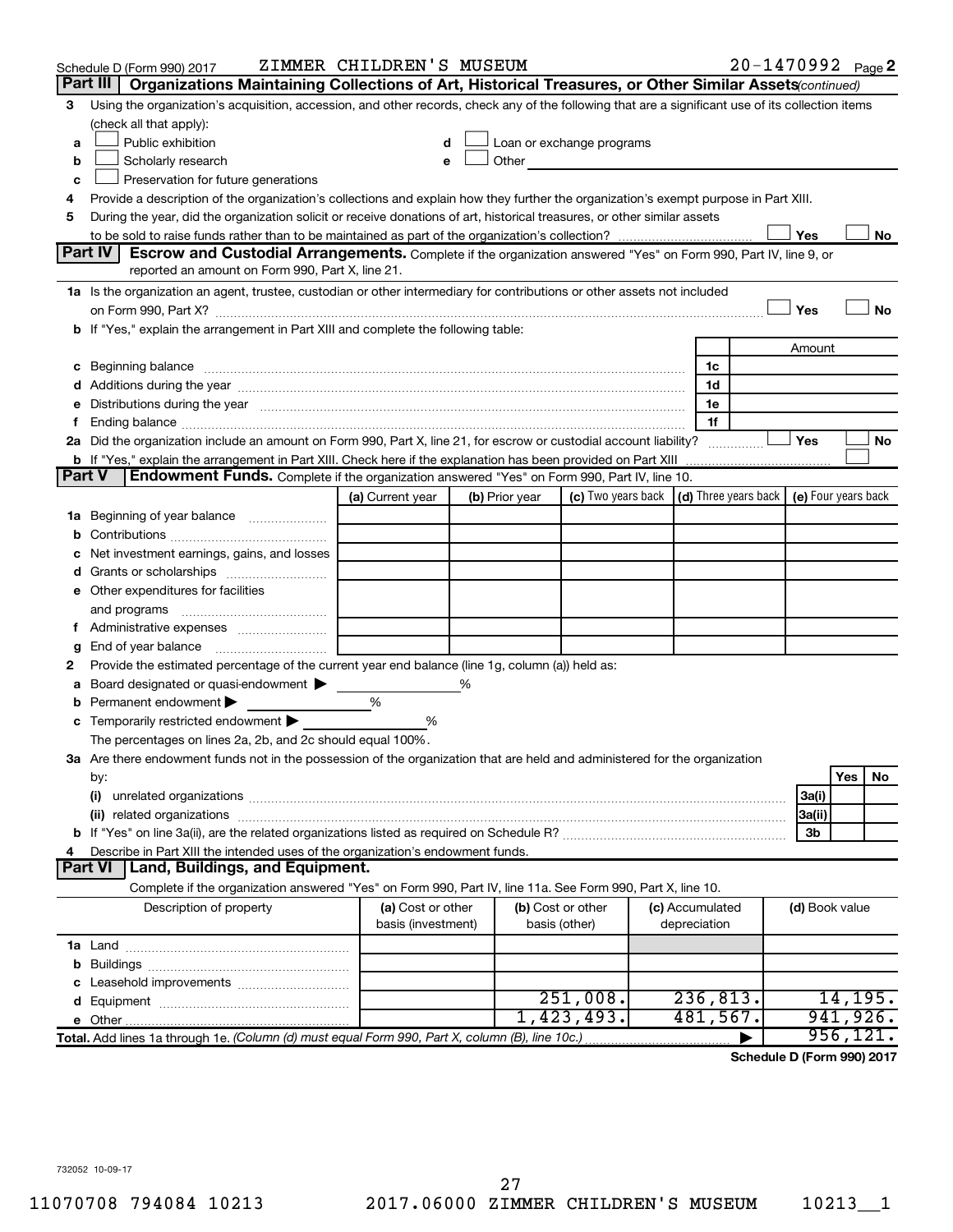| Schedule D (Form 990) 2017 |                                                 | ZIMMER CHILDREN'S MUSEUM | $20 - 1470992$ Page 3 |  |
|----------------------------|-------------------------------------------------|--------------------------|-----------------------|--|
|                            | <b>Part VII</b> Investments - Other Securities. |                          |                       |  |

| (a) Description of security or category (including name of security)<br>(b) Book value<br>(c) Method of valuation: Cost or end-of-year market value<br>(1) Financial derivatives<br>$(3)$ Other<br>(A)<br>(B)<br>(C)<br>(D)<br>(E)<br>(F)<br>(G)<br>(H)<br>Total. (Col. (b) must equal Form 990, Part X, col. (B) line 12.)<br>Part VIII Investments - Program Related.<br>Complete if the organization answered "Yes" on Form 990, Part IV, line 11c. See Form 990, Part X, line 13.<br>(a) Description of investment<br>(b) Book value<br>(c) Method of valuation: Cost or end-of-year market value<br>(1)<br>(2)<br>(3)<br>(4)<br>(5)<br>(6)<br>(7)<br>(8)<br>(9)<br>Total. (Col. (b) must equal Form 990, Part X, col. (B) line 13.) $\blacktriangleright$<br>Part IX<br><b>Other Assets.</b><br>Complete if the organization answered "Yes" on Form 990, Part IV, line 11d. See Form 990, Part X, line 15.<br>(a) Description<br>(b) Book value<br>(1)<br>(2)<br>(3)<br>(4)<br>(5)<br>(6)<br>(7)<br>(8)<br>(9)<br>Total. (Column (b) must equal Form 990, Part X, col. (B) line 15.)<br><b>Other Liabilities.</b><br>Part X<br>Complete if the organization answered "Yes" on Form 990, Part IV, line 11e or 11f. See Form 990, Part X, line 25.<br>(a) Description of liability<br>(b) Book value<br>1.<br>Federal income taxes<br>(1)<br>LINE OF CREDIT<br>25,000.<br>(2)<br>(3)<br>(4)<br>(5)<br>(6)<br>(7)<br>(8)<br>(9)<br>25,000.<br>Total. (Column (b) must equal Form 990, Part X, col. (B) line 25.)<br>2. Liability for uncertain tax positions. In Part XIII, provide the text of the footnote to the organization's financial statements that reports the | Complete if the organization answered "Yes" on Form 990, Part IV, line 11b. See Form 990, Part X, line 12. |  |  |
|----------------------------------------------------------------------------------------------------------------------------------------------------------------------------------------------------------------------------------------------------------------------------------------------------------------------------------------------------------------------------------------------------------------------------------------------------------------------------------------------------------------------------------------------------------------------------------------------------------------------------------------------------------------------------------------------------------------------------------------------------------------------------------------------------------------------------------------------------------------------------------------------------------------------------------------------------------------------------------------------------------------------------------------------------------------------------------------------------------------------------------------------------------------------------------------------------------------------------------------------------------------------------------------------------------------------------------------------------------------------------------------------------------------------------------------------------------------------------------------------------------------------------------------------------------------------------------------------------------------------------------------------------------------------------|------------------------------------------------------------------------------------------------------------|--|--|
|                                                                                                                                                                                                                                                                                                                                                                                                                                                                                                                                                                                                                                                                                                                                                                                                                                                                                                                                                                                                                                                                                                                                                                                                                                                                                                                                                                                                                                                                                                                                                                                                                                                                            |                                                                                                            |  |  |
|                                                                                                                                                                                                                                                                                                                                                                                                                                                                                                                                                                                                                                                                                                                                                                                                                                                                                                                                                                                                                                                                                                                                                                                                                                                                                                                                                                                                                                                                                                                                                                                                                                                                            |                                                                                                            |  |  |
|                                                                                                                                                                                                                                                                                                                                                                                                                                                                                                                                                                                                                                                                                                                                                                                                                                                                                                                                                                                                                                                                                                                                                                                                                                                                                                                                                                                                                                                                                                                                                                                                                                                                            |                                                                                                            |  |  |
|                                                                                                                                                                                                                                                                                                                                                                                                                                                                                                                                                                                                                                                                                                                                                                                                                                                                                                                                                                                                                                                                                                                                                                                                                                                                                                                                                                                                                                                                                                                                                                                                                                                                            |                                                                                                            |  |  |
|                                                                                                                                                                                                                                                                                                                                                                                                                                                                                                                                                                                                                                                                                                                                                                                                                                                                                                                                                                                                                                                                                                                                                                                                                                                                                                                                                                                                                                                                                                                                                                                                                                                                            |                                                                                                            |  |  |
|                                                                                                                                                                                                                                                                                                                                                                                                                                                                                                                                                                                                                                                                                                                                                                                                                                                                                                                                                                                                                                                                                                                                                                                                                                                                                                                                                                                                                                                                                                                                                                                                                                                                            |                                                                                                            |  |  |
|                                                                                                                                                                                                                                                                                                                                                                                                                                                                                                                                                                                                                                                                                                                                                                                                                                                                                                                                                                                                                                                                                                                                                                                                                                                                                                                                                                                                                                                                                                                                                                                                                                                                            |                                                                                                            |  |  |
|                                                                                                                                                                                                                                                                                                                                                                                                                                                                                                                                                                                                                                                                                                                                                                                                                                                                                                                                                                                                                                                                                                                                                                                                                                                                                                                                                                                                                                                                                                                                                                                                                                                                            |                                                                                                            |  |  |
|                                                                                                                                                                                                                                                                                                                                                                                                                                                                                                                                                                                                                                                                                                                                                                                                                                                                                                                                                                                                                                                                                                                                                                                                                                                                                                                                                                                                                                                                                                                                                                                                                                                                            |                                                                                                            |  |  |
|                                                                                                                                                                                                                                                                                                                                                                                                                                                                                                                                                                                                                                                                                                                                                                                                                                                                                                                                                                                                                                                                                                                                                                                                                                                                                                                                                                                                                                                                                                                                                                                                                                                                            |                                                                                                            |  |  |
|                                                                                                                                                                                                                                                                                                                                                                                                                                                                                                                                                                                                                                                                                                                                                                                                                                                                                                                                                                                                                                                                                                                                                                                                                                                                                                                                                                                                                                                                                                                                                                                                                                                                            |                                                                                                            |  |  |
|                                                                                                                                                                                                                                                                                                                                                                                                                                                                                                                                                                                                                                                                                                                                                                                                                                                                                                                                                                                                                                                                                                                                                                                                                                                                                                                                                                                                                                                                                                                                                                                                                                                                            |                                                                                                            |  |  |
|                                                                                                                                                                                                                                                                                                                                                                                                                                                                                                                                                                                                                                                                                                                                                                                                                                                                                                                                                                                                                                                                                                                                                                                                                                                                                                                                                                                                                                                                                                                                                                                                                                                                            |                                                                                                            |  |  |
|                                                                                                                                                                                                                                                                                                                                                                                                                                                                                                                                                                                                                                                                                                                                                                                                                                                                                                                                                                                                                                                                                                                                                                                                                                                                                                                                                                                                                                                                                                                                                                                                                                                                            |                                                                                                            |  |  |
|                                                                                                                                                                                                                                                                                                                                                                                                                                                                                                                                                                                                                                                                                                                                                                                                                                                                                                                                                                                                                                                                                                                                                                                                                                                                                                                                                                                                                                                                                                                                                                                                                                                                            |                                                                                                            |  |  |
|                                                                                                                                                                                                                                                                                                                                                                                                                                                                                                                                                                                                                                                                                                                                                                                                                                                                                                                                                                                                                                                                                                                                                                                                                                                                                                                                                                                                                                                                                                                                                                                                                                                                            |                                                                                                            |  |  |
|                                                                                                                                                                                                                                                                                                                                                                                                                                                                                                                                                                                                                                                                                                                                                                                                                                                                                                                                                                                                                                                                                                                                                                                                                                                                                                                                                                                                                                                                                                                                                                                                                                                                            |                                                                                                            |  |  |
|                                                                                                                                                                                                                                                                                                                                                                                                                                                                                                                                                                                                                                                                                                                                                                                                                                                                                                                                                                                                                                                                                                                                                                                                                                                                                                                                                                                                                                                                                                                                                                                                                                                                            |                                                                                                            |  |  |
|                                                                                                                                                                                                                                                                                                                                                                                                                                                                                                                                                                                                                                                                                                                                                                                                                                                                                                                                                                                                                                                                                                                                                                                                                                                                                                                                                                                                                                                                                                                                                                                                                                                                            |                                                                                                            |  |  |
|                                                                                                                                                                                                                                                                                                                                                                                                                                                                                                                                                                                                                                                                                                                                                                                                                                                                                                                                                                                                                                                                                                                                                                                                                                                                                                                                                                                                                                                                                                                                                                                                                                                                            |                                                                                                            |  |  |
|                                                                                                                                                                                                                                                                                                                                                                                                                                                                                                                                                                                                                                                                                                                                                                                                                                                                                                                                                                                                                                                                                                                                                                                                                                                                                                                                                                                                                                                                                                                                                                                                                                                                            |                                                                                                            |  |  |
|                                                                                                                                                                                                                                                                                                                                                                                                                                                                                                                                                                                                                                                                                                                                                                                                                                                                                                                                                                                                                                                                                                                                                                                                                                                                                                                                                                                                                                                                                                                                                                                                                                                                            |                                                                                                            |  |  |
|                                                                                                                                                                                                                                                                                                                                                                                                                                                                                                                                                                                                                                                                                                                                                                                                                                                                                                                                                                                                                                                                                                                                                                                                                                                                                                                                                                                                                                                                                                                                                                                                                                                                            |                                                                                                            |  |  |
|                                                                                                                                                                                                                                                                                                                                                                                                                                                                                                                                                                                                                                                                                                                                                                                                                                                                                                                                                                                                                                                                                                                                                                                                                                                                                                                                                                                                                                                                                                                                                                                                                                                                            |                                                                                                            |  |  |
|                                                                                                                                                                                                                                                                                                                                                                                                                                                                                                                                                                                                                                                                                                                                                                                                                                                                                                                                                                                                                                                                                                                                                                                                                                                                                                                                                                                                                                                                                                                                                                                                                                                                            |                                                                                                            |  |  |
|                                                                                                                                                                                                                                                                                                                                                                                                                                                                                                                                                                                                                                                                                                                                                                                                                                                                                                                                                                                                                                                                                                                                                                                                                                                                                                                                                                                                                                                                                                                                                                                                                                                                            |                                                                                                            |  |  |
|                                                                                                                                                                                                                                                                                                                                                                                                                                                                                                                                                                                                                                                                                                                                                                                                                                                                                                                                                                                                                                                                                                                                                                                                                                                                                                                                                                                                                                                                                                                                                                                                                                                                            |                                                                                                            |  |  |
|                                                                                                                                                                                                                                                                                                                                                                                                                                                                                                                                                                                                                                                                                                                                                                                                                                                                                                                                                                                                                                                                                                                                                                                                                                                                                                                                                                                                                                                                                                                                                                                                                                                                            |                                                                                                            |  |  |
|                                                                                                                                                                                                                                                                                                                                                                                                                                                                                                                                                                                                                                                                                                                                                                                                                                                                                                                                                                                                                                                                                                                                                                                                                                                                                                                                                                                                                                                                                                                                                                                                                                                                            |                                                                                                            |  |  |
|                                                                                                                                                                                                                                                                                                                                                                                                                                                                                                                                                                                                                                                                                                                                                                                                                                                                                                                                                                                                                                                                                                                                                                                                                                                                                                                                                                                                                                                                                                                                                                                                                                                                            |                                                                                                            |  |  |
|                                                                                                                                                                                                                                                                                                                                                                                                                                                                                                                                                                                                                                                                                                                                                                                                                                                                                                                                                                                                                                                                                                                                                                                                                                                                                                                                                                                                                                                                                                                                                                                                                                                                            |                                                                                                            |  |  |
|                                                                                                                                                                                                                                                                                                                                                                                                                                                                                                                                                                                                                                                                                                                                                                                                                                                                                                                                                                                                                                                                                                                                                                                                                                                                                                                                                                                                                                                                                                                                                                                                                                                                            |                                                                                                            |  |  |
|                                                                                                                                                                                                                                                                                                                                                                                                                                                                                                                                                                                                                                                                                                                                                                                                                                                                                                                                                                                                                                                                                                                                                                                                                                                                                                                                                                                                                                                                                                                                                                                                                                                                            |                                                                                                            |  |  |
|                                                                                                                                                                                                                                                                                                                                                                                                                                                                                                                                                                                                                                                                                                                                                                                                                                                                                                                                                                                                                                                                                                                                                                                                                                                                                                                                                                                                                                                                                                                                                                                                                                                                            |                                                                                                            |  |  |
|                                                                                                                                                                                                                                                                                                                                                                                                                                                                                                                                                                                                                                                                                                                                                                                                                                                                                                                                                                                                                                                                                                                                                                                                                                                                                                                                                                                                                                                                                                                                                                                                                                                                            |                                                                                                            |  |  |
|                                                                                                                                                                                                                                                                                                                                                                                                                                                                                                                                                                                                                                                                                                                                                                                                                                                                                                                                                                                                                                                                                                                                                                                                                                                                                                                                                                                                                                                                                                                                                                                                                                                                            |                                                                                                            |  |  |
|                                                                                                                                                                                                                                                                                                                                                                                                                                                                                                                                                                                                                                                                                                                                                                                                                                                                                                                                                                                                                                                                                                                                                                                                                                                                                                                                                                                                                                                                                                                                                                                                                                                                            |                                                                                                            |  |  |
|                                                                                                                                                                                                                                                                                                                                                                                                                                                                                                                                                                                                                                                                                                                                                                                                                                                                                                                                                                                                                                                                                                                                                                                                                                                                                                                                                                                                                                                                                                                                                                                                                                                                            |                                                                                                            |  |  |
|                                                                                                                                                                                                                                                                                                                                                                                                                                                                                                                                                                                                                                                                                                                                                                                                                                                                                                                                                                                                                                                                                                                                                                                                                                                                                                                                                                                                                                                                                                                                                                                                                                                                            |                                                                                                            |  |  |
|                                                                                                                                                                                                                                                                                                                                                                                                                                                                                                                                                                                                                                                                                                                                                                                                                                                                                                                                                                                                                                                                                                                                                                                                                                                                                                                                                                                                                                                                                                                                                                                                                                                                            |                                                                                                            |  |  |
|                                                                                                                                                                                                                                                                                                                                                                                                                                                                                                                                                                                                                                                                                                                                                                                                                                                                                                                                                                                                                                                                                                                                                                                                                                                                                                                                                                                                                                                                                                                                                                                                                                                                            |                                                                                                            |  |  |
|                                                                                                                                                                                                                                                                                                                                                                                                                                                                                                                                                                                                                                                                                                                                                                                                                                                                                                                                                                                                                                                                                                                                                                                                                                                                                                                                                                                                                                                                                                                                                                                                                                                                            |                                                                                                            |  |  |
|                                                                                                                                                                                                                                                                                                                                                                                                                                                                                                                                                                                                                                                                                                                                                                                                                                                                                                                                                                                                                                                                                                                                                                                                                                                                                                                                                                                                                                                                                                                                                                                                                                                                            |                                                                                                            |  |  |
|                                                                                                                                                                                                                                                                                                                                                                                                                                                                                                                                                                                                                                                                                                                                                                                                                                                                                                                                                                                                                                                                                                                                                                                                                                                                                                                                                                                                                                                                                                                                                                                                                                                                            |                                                                                                            |  |  |
|                                                                                                                                                                                                                                                                                                                                                                                                                                                                                                                                                                                                                                                                                                                                                                                                                                                                                                                                                                                                                                                                                                                                                                                                                                                                                                                                                                                                                                                                                                                                                                                                                                                                            |                                                                                                            |  |  |
|                                                                                                                                                                                                                                                                                                                                                                                                                                                                                                                                                                                                                                                                                                                                                                                                                                                                                                                                                                                                                                                                                                                                                                                                                                                                                                                                                                                                                                                                                                                                                                                                                                                                            |                                                                                                            |  |  |
|                                                                                                                                                                                                                                                                                                                                                                                                                                                                                                                                                                                                                                                                                                                                                                                                                                                                                                                                                                                                                                                                                                                                                                                                                                                                                                                                                                                                                                                                                                                                                                                                                                                                            |                                                                                                            |  |  |
|                                                                                                                                                                                                                                                                                                                                                                                                                                                                                                                                                                                                                                                                                                                                                                                                                                                                                                                                                                                                                                                                                                                                                                                                                                                                                                                                                                                                                                                                                                                                                                                                                                                                            |                                                                                                            |  |  |
|                                                                                                                                                                                                                                                                                                                                                                                                                                                                                                                                                                                                                                                                                                                                                                                                                                                                                                                                                                                                                                                                                                                                                                                                                                                                                                                                                                                                                                                                                                                                                                                                                                                                            |                                                                                                            |  |  |
|                                                                                                                                                                                                                                                                                                                                                                                                                                                                                                                                                                                                                                                                                                                                                                                                                                                                                                                                                                                                                                                                                                                                                                                                                                                                                                                                                                                                                                                                                                                                                                                                                                                                            |                                                                                                            |  |  |
|                                                                                                                                                                                                                                                                                                                                                                                                                                                                                                                                                                                                                                                                                                                                                                                                                                                                                                                                                                                                                                                                                                                                                                                                                                                                                                                                                                                                                                                                                                                                                                                                                                                                            |                                                                                                            |  |  |
|                                                                                                                                                                                                                                                                                                                                                                                                                                                                                                                                                                                                                                                                                                                                                                                                                                                                                                                                                                                                                                                                                                                                                                                                                                                                                                                                                                                                                                                                                                                                                                                                                                                                            |                                                                                                            |  |  |
|                                                                                                                                                                                                                                                                                                                                                                                                                                                                                                                                                                                                                                                                                                                                                                                                                                                                                                                                                                                                                                                                                                                                                                                                                                                                                                                                                                                                                                                                                                                                                                                                                                                                            |                                                                                                            |  |  |
|                                                                                                                                                                                                                                                                                                                                                                                                                                                                                                                                                                                                                                                                                                                                                                                                                                                                                                                                                                                                                                                                                                                                                                                                                                                                                                                                                                                                                                                                                                                                                                                                                                                                            |                                                                                                            |  |  |

**Schedule D (Form 990) 2017**

732053 10-09-17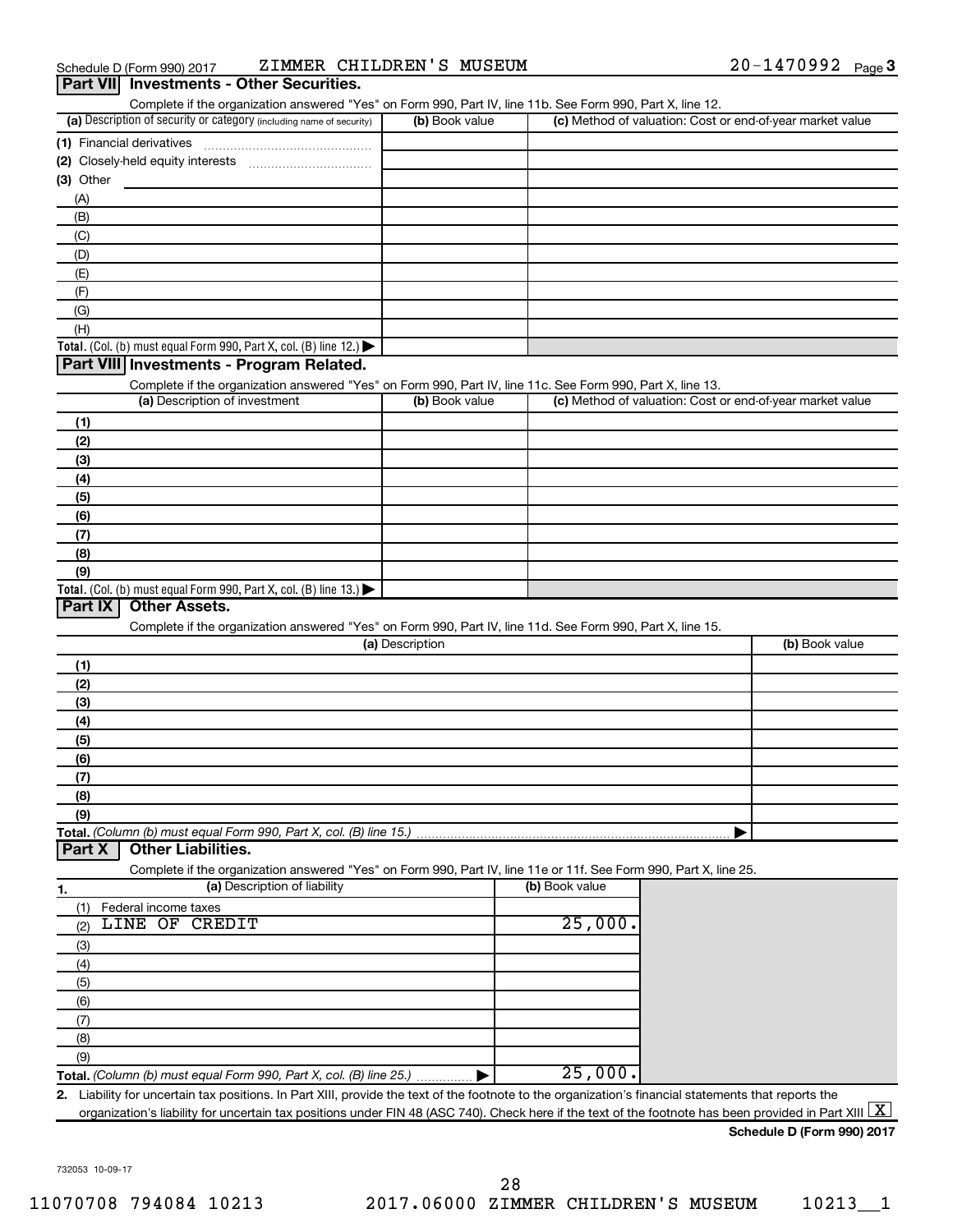|              | ZIMMER CHILDREN'S MUSEUM<br>Schedule D (Form 990) 2017                                                                                                                                                                              |                |                        |                | 20-1470992 Page 4 |
|--------------|-------------------------------------------------------------------------------------------------------------------------------------------------------------------------------------------------------------------------------------|----------------|------------------------|----------------|-------------------|
|              | Reconciliation of Revenue per Audited Financial Statements With Revenue per Return.<br><b>Part XI</b>                                                                                                                               |                |                        |                |                   |
|              | Complete if the organization answered "Yes" on Form 990, Part IV, line 12a.                                                                                                                                                         |                |                        |                |                   |
| 1            | Total revenue, gains, and other support per audited financial statements                                                                                                                                                            |                |                        | $\blacksquare$ | 9,416,900.        |
| 2            | Amounts included on line 1 but not on Form 990, Part VIII, line 12:                                                                                                                                                                 |                |                        |                |                   |
| a            | Net unrealized gains (losses) on investments [111] [12] matter was uncontracted by the unrealized gains (losses) on investments                                                                                                     | 2a             | $\frac{8,417}{48,695}$ |                |                   |
|              |                                                                                                                                                                                                                                     | 2 <sub>b</sub> |                        |                |                   |
| c            |                                                                                                                                                                                                                                     | 2c             |                        |                |                   |
| d            |                                                                                                                                                                                                                                     | 2d             |                        |                |                   |
|              | e Add lines 2a through 2d <b>contract and all an additional and all an</b> and all and an additional and an additional and an additional and an additional and an additional and an additional and an additional and an additional  |                |                        | 2e             | 57,112.           |
| 3            |                                                                                                                                                                                                                                     |                |                        | 3              | 9,359,788.        |
| 4            | Amounts included on Form 990, Part VIII, line 12, but not on line 1:                                                                                                                                                                |                |                        |                |                   |
|              | a Investment expenses not included on Form 990, Part VIII, line 7b                                                                                                                                                                  | 4a             | 4,692.                 |                |                   |
|              |                                                                                                                                                                                                                                     | 4 <sub>h</sub> |                        |                |                   |
| $\mathbf{c}$ | Add lines 4a and 4b                                                                                                                                                                                                                 |                |                        | 4c             | 4,692.            |
|              |                                                                                                                                                                                                                                     |                |                        | $\overline{5}$ | 9,364,480.        |
|              |                                                                                                                                                                                                                                     |                |                        |                |                   |
|              | Part XII   Reconciliation of Expenses per Audited Financial Statements With Expenses per Return.                                                                                                                                    |                |                        |                |                   |
|              | Complete if the organization answered "Yes" on Form 990, Part IV, line 12a.                                                                                                                                                         |                |                        |                |                   |
| 1            |                                                                                                                                                                                                                                     |                |                        | $\mathbf{1}$   | 2,732,268.        |
| 2            | Amounts included on line 1 but not on Form 990, Part IX, line 25:                                                                                                                                                                   |                |                        |                |                   |
| a            |                                                                                                                                                                                                                                     | 2a             | 48,695.                |                |                   |
| b            |                                                                                                                                                                                                                                     | 2 <sub>b</sub> |                        |                |                   |
| c            |                                                                                                                                                                                                                                     | 2 <sub>c</sub> |                        |                |                   |
|              |                                                                                                                                                                                                                                     | 2d             |                        |                |                   |
|              | e Add lines 2a through 2d <b>contract and a contract and a contract a</b> contract a contract and a contract a contract a contract a contract a contract a contract a contract a contract a contract a contract a contract a contra |                |                        | <b>2e</b>      | 48,695.           |
| 3            |                                                                                                                                                                                                                                     |                |                        | 3              | 2,683,573.        |
| 4            | Amounts included on Form 990, Part IX, line 25, but not on line 1:                                                                                                                                                                  |                |                        |                |                   |
| a            | Investment expenses not included on Form 990, Part VIII, line 7b [11, 11, 11, 11, 11]                                                                                                                                               | l 4a           | 4,692.                 |                |                   |
|              |                                                                                                                                                                                                                                     | 4b             |                        |                |                   |
|              | c Add lines 4a and 4b                                                                                                                                                                                                               |                |                        | 4c             | 4,692.            |
|              | Part XIII Supplemental Information.                                                                                                                                                                                                 |                |                        | 5              | 2,688,265.        |

Provide the descriptions required for Part II, lines 3, 5, and 9; Part III, lines 1a and 4; Part IV, lines 1b and 2b; Part V, line 4; Part X, line 2; Part XI, lines 2d and 4b; and Part XII, lines 2d and 4b. Also complete this part to provide any additional information.

## PART X, LINE 2:

| THE MUSEUM RECOGNIZES THE FINANCIAL STATEMENT BENEFIT OF TAX POSITIONS,  |
|--------------------------------------------------------------------------|
| SUCH AS FILING STATUS OF TAX-EXEMPT, ONLY AFTER DETERMINING THAT THE     |
| RELEVANT TAX AUTHORITY WOULD MORE LIKELY THAN NOT SUSTAIN THE POSITION   |
| FOLLOWING AN AUDIT. THE MUSEUM IS SUBJECT TO POTENTIAL INCOME TAX AUDITS |
| ON OPEN TAX YEARS BY ANY TAXING JURISDICTION IN WHICH IT OPERATES. THE   |
| STATUTE OF LIMITATIONS FOR FEDERAL AND CALIFORNIA STATE PURPOSES IS      |
| GENERALLY THREE AND FOUR YEARS, RESPECTIVELY.                            |
|                                                                          |

732054 10-09-17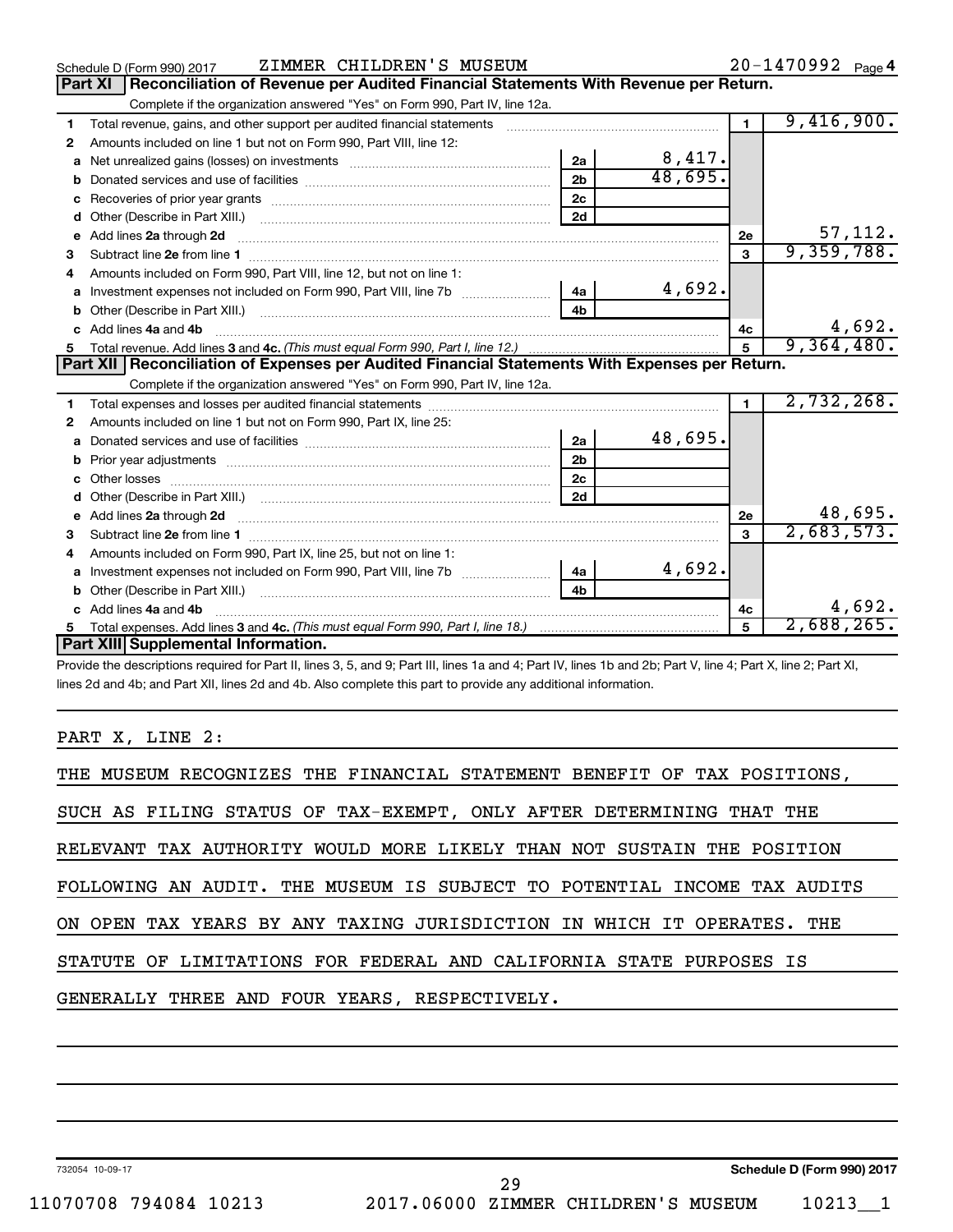| <b>SCHEDULE G</b><br>(Form 990 or 990-EZ)                                                                                                                                                                                         | Supplemental Information Regarding Fundraising or Gaming Activities                                                                                                                                                                                                                                                                                                                                                                                                                                                                                                                                            |                                             |                             |                                                                         |                                                                            | OMB No. 1545-0047                                       |
|-----------------------------------------------------------------------------------------------------------------------------------------------------------------------------------------------------------------------------------|----------------------------------------------------------------------------------------------------------------------------------------------------------------------------------------------------------------------------------------------------------------------------------------------------------------------------------------------------------------------------------------------------------------------------------------------------------------------------------------------------------------------------------------------------------------------------------------------------------------|---------------------------------------------|-----------------------------|-------------------------------------------------------------------------|----------------------------------------------------------------------------|---------------------------------------------------------|
| Department of the Treasury<br>Internal Revenue Service                                                                                                                                                                            | Complete if the organization answered "Yes" on Form 990, Part IV, line 17, 18, or 19, or if the<br>organization entered more than \$15,000 on Form 990-EZ, line 6a.<br>Attach to Form 990 or Form 990-EZ.                                                                                                                                                                                                                                                                                                                                                                                                      |                                             |                             |                                                                         |                                                                            | <b>Open to Public</b><br>Inspection                     |
| Name of the organization                                                                                                                                                                                                          | $\triangleright$ Go to www.irs.gov/Form990 for the latest instructions.                                                                                                                                                                                                                                                                                                                                                                                                                                                                                                                                        |                                             |                             |                                                                         |                                                                            | <b>Employer identification number</b>                   |
|                                                                                                                                                                                                                                   | ZIMMER CHILDREN'S MUSEUM                                                                                                                                                                                                                                                                                                                                                                                                                                                                                                                                                                                       |                                             |                             |                                                                         | 20-1470992                                                                 |                                                         |
| Part I<br>required to complete this part.                                                                                                                                                                                         | Fundraising Activities. Complete if the organization answered "Yes" on Form 990, Part IV, line 17. Form 990-EZ filers are not                                                                                                                                                                                                                                                                                                                                                                                                                                                                                  |                                             |                             |                                                                         |                                                                            |                                                         |
| $\lfloor \underline{X} \rfloor$ Mail solicitations<br>Internet and email solicitations<br>b<br>Phone solicitations<br>c<br>$\boxed{\textbf{X}}$ In-person solicitations<br>d<br>compensated at least \$5,000 by the organization. | 1 Indicate whether the organization raised funds through any of the following activities. Check all that apply.<br>$f\left[\frac{X}{X}\right]$ Solicitation of government grants<br>$g\mid X$ Special fundraising events<br>2 a Did the organization have a written or oral agreement with any individual (including officers, directors, trustees, or<br>key employees listed in Form 990, Part VII) or entity in connection with professional fundraising services?<br>b If "Yes," list the 10 highest paid individuals or entities (fundraisers) pursuant to agreements under which the fundraiser is to be |                                             |                             | $\mathbf{e}$ $\boxed{\mathbf{X}}$ Solicitation of non-government grants | $X$ Yes                                                                    | <b>No</b>                                               |
| (i) Name and address of individual<br>or entity (fundraiser)                                                                                                                                                                      | (ii) Activity                                                                                                                                                                                                                                                                                                                                                                                                                                                                                                                                                                                                  | fundraiser<br>have custody<br>or control of | (iii) Did<br>contributions? | (iv) Gross receipts<br>from activity                                    | (v) Amount paid<br>to (or retained by)<br>fundraiser<br>listed in col. (i) | (vi) Amount paid<br>to (or retained by)<br>organization |
| COMMUNITY COUNSELING SERVICE                                                                                                                                                                                                      |                                                                                                                                                                                                                                                                                                                                                                                                                                                                                                                                                                                                                | Yes                                         | No.                         |                                                                         |                                                                            |                                                         |
| CO, LLC - 527 MADISON AVENUE,                                                                                                                                                                                                     | CAPITAL CAMPAIGN                                                                                                                                                                                                                                                                                                                                                                                                                                                                                                                                                                                               |                                             | x                           | 7,544,928.                                                              | 266,475.                                                                   | 7,278,453.                                              |
|                                                                                                                                                                                                                                   |                                                                                                                                                                                                                                                                                                                                                                                                                                                                                                                                                                                                                |                                             |                             |                                                                         |                                                                            |                                                         |
|                                                                                                                                                                                                                                   |                                                                                                                                                                                                                                                                                                                                                                                                                                                                                                                                                                                                                |                                             |                             |                                                                         |                                                                            |                                                         |
|                                                                                                                                                                                                                                   |                                                                                                                                                                                                                                                                                                                                                                                                                                                                                                                                                                                                                |                                             |                             |                                                                         |                                                                            |                                                         |
|                                                                                                                                                                                                                                   |                                                                                                                                                                                                                                                                                                                                                                                                                                                                                                                                                                                                                |                                             |                             |                                                                         |                                                                            |                                                         |
|                                                                                                                                                                                                                                   |                                                                                                                                                                                                                                                                                                                                                                                                                                                                                                                                                                                                                |                                             |                             |                                                                         |                                                                            |                                                         |
|                                                                                                                                                                                                                                   |                                                                                                                                                                                                                                                                                                                                                                                                                                                                                                                                                                                                                |                                             |                             |                                                                         |                                                                            |                                                         |
|                                                                                                                                                                                                                                   |                                                                                                                                                                                                                                                                                                                                                                                                                                                                                                                                                                                                                |                                             |                             |                                                                         |                                                                            |                                                         |
|                                                                                                                                                                                                                                   |                                                                                                                                                                                                                                                                                                                                                                                                                                                                                                                                                                                                                |                                             |                             |                                                                         |                                                                            |                                                         |
|                                                                                                                                                                                                                                   |                                                                                                                                                                                                                                                                                                                                                                                                                                                                                                                                                                                                                |                                             |                             |                                                                         |                                                                            |                                                         |
|                                                                                                                                                                                                                                   |                                                                                                                                                                                                                                                                                                                                                                                                                                                                                                                                                                                                                |                                             |                             |                                                                         |                                                                            |                                                         |
|                                                                                                                                                                                                                                   |                                                                                                                                                                                                                                                                                                                                                                                                                                                                                                                                                                                                                |                                             |                             |                                                                         |                                                                            |                                                         |
|                                                                                                                                                                                                                                   |                                                                                                                                                                                                                                                                                                                                                                                                                                                                                                                                                                                                                |                                             |                             |                                                                         |                                                                            |                                                         |
|                                                                                                                                                                                                                                   |                                                                                                                                                                                                                                                                                                                                                                                                                                                                                                                                                                                                                |                                             |                             |                                                                         |                                                                            |                                                         |
|                                                                                                                                                                                                                                   |                                                                                                                                                                                                                                                                                                                                                                                                                                                                                                                                                                                                                |                                             |                             |                                                                         |                                                                            |                                                         |
| Total                                                                                                                                                                                                                             |                                                                                                                                                                                                                                                                                                                                                                                                                                                                                                                                                                                                                |                                             |                             | 7,544,928.                                                              | 266,475.                                                                   | 7,278,453.                                              |
| or licensing.                                                                                                                                                                                                                     | 3 List all states in which the organization is registered or licensed to solicit contributions or has been notified it is exempt from registration                                                                                                                                                                                                                                                                                                                                                                                                                                                             |                                             |                             |                                                                         |                                                                            |                                                         |
|                                                                                                                                                                                                                                   |                                                                                                                                                                                                                                                                                                                                                                                                                                                                                                                                                                                                                |                                             |                             |                                                                         |                                                                            |                                                         |
|                                                                                                                                                                                                                                   |                                                                                                                                                                                                                                                                                                                                                                                                                                                                                                                                                                                                                |                                             |                             |                                                                         |                                                                            |                                                         |
|                                                                                                                                                                                                                                   |                                                                                                                                                                                                                                                                                                                                                                                                                                                                                                                                                                                                                |                                             |                             |                                                                         |                                                                            |                                                         |
|                                                                                                                                                                                                                                   |                                                                                                                                                                                                                                                                                                                                                                                                                                                                                                                                                                                                                |                                             |                             |                                                                         |                                                                            |                                                         |
|                                                                                                                                                                                                                                   |                                                                                                                                                                                                                                                                                                                                                                                                                                                                                                                                                                                                                |                                             |                             |                                                                         |                                                                            |                                                         |
|                                                                                                                                                                                                                                   |                                                                                                                                                                                                                                                                                                                                                                                                                                                                                                                                                                                                                |                                             |                             |                                                                         |                                                                            |                                                         |

**For Paperwork Reduction Act Notice, see the Instructions for Form 990 or 990-EZ. Schedule G (Form 990 or 990-EZ) 2017** LHA SEE PART IV FOR CONTINUATIONS

732081 09-13-17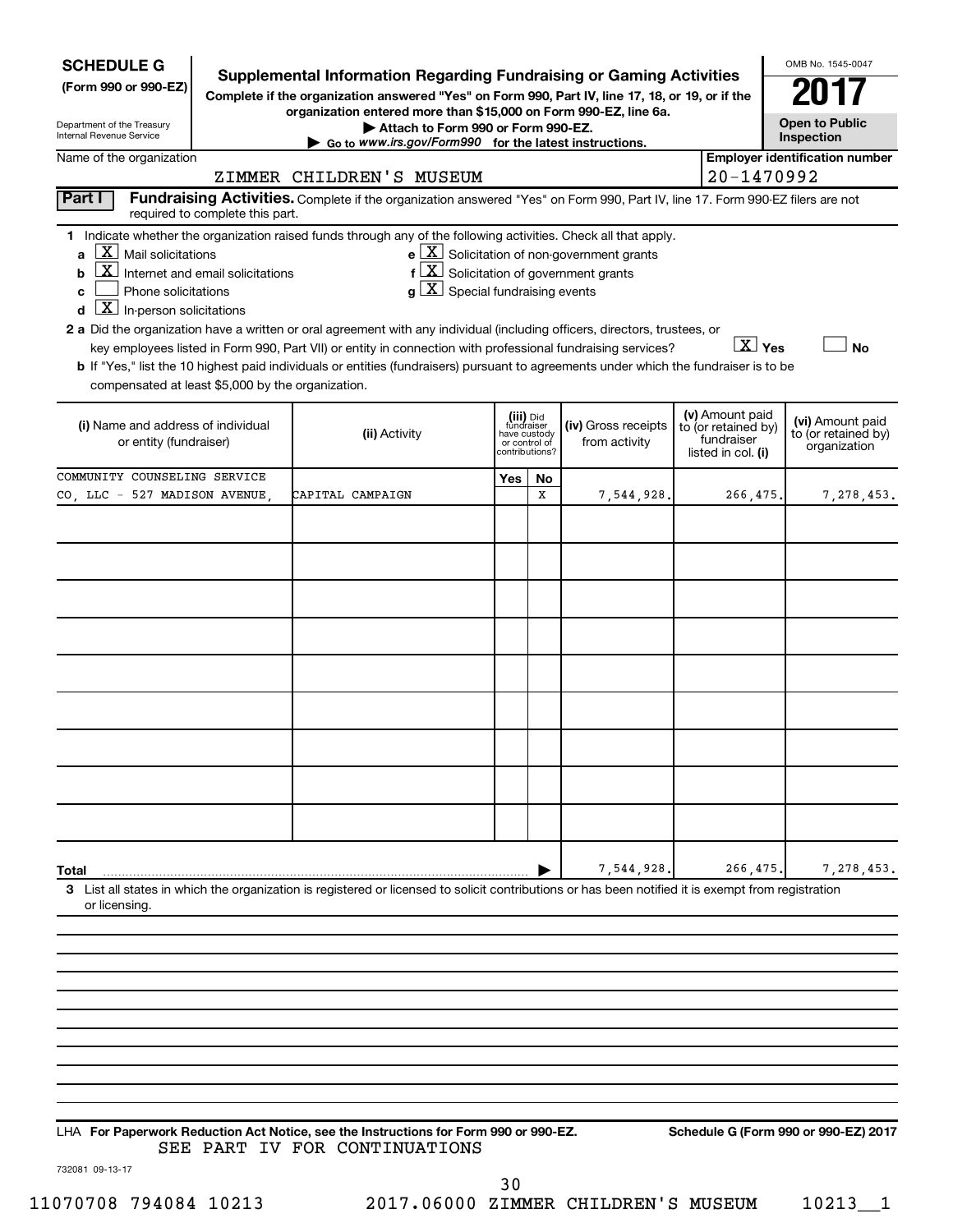### 20-1470992 Page 2 Schedule G (Form 990 or 990-EZ) 2017 Page ZIMMER CHILDREN'S MUSEUM 20-1470992 Part II | Fundraising Events. Complete if the organization answered "Yes" on Form 990, Part IV, line 18, or reported more than \$15,000 of fundraising event contributions and gross income on Form 990-EZ, lines 1 and 6b. List events with gross receipts greater than \$5,000. **(a)** Event #1  $\vert$  **(b)** Event #2 (c) Other events **(d)**  Total events DISCOVERY CHARITY BUZZ (add col. (a) through AWARD DINNER ONLINE AUCT 4 col. **(c)**) (event type) (event type) (total number) Revenue 589,133. 69,911. 115,442. 774,486. **1** Gross receipts ~~~~~~~~~~~~~~ 532,718. 22,000. 554,718. **2** Less: Contributions ~~~~~~~~~~~ 56,415. 69,911. 93,442. 219,768. **3** Gross income (line 1 minus line 2) . . . . . . . . . . . . **4** Cash prizes ~~~~~~~~~~~~~~~ **5** Noncash prizes ~~~~~~~~~~~~~ Direct Expenses Direct Expenses 129,078. 129,078. **6** Rent/facility costs ~~~~~~~~~~~~ **7** Food and beverages **with the Strateger 7 8** Entertainment ~~~~~~~~~~~~~~ 73,225. 17,465. 90,690. **9** Other direct expenses  $\ldots$  **............................**  $\overline{21}$ 9,768. **10** Direct expense summary. Add lines 4 through 9 in column (d) ~~~~~~~~~~~ 0. **11** Net income summary. Subtract line 10 from line 3, column (d) | Part III | Gaming. Complete if the organization answered "Yes" on Form 990, Part IV, line 19, or reported more than \$15,000 on Form 990-EZ, line 6a. (b) Pull tabs/instant (d) Total gaming (add Revenue **(a)** Bingo **a b**ingo/progressive bingo **(c)** Other gaming bingo/progressive bingo col. (a) through col. (c)) Gross revenue **1 2** Cash prizes ~~~~~~~~~~~~~~~ Expenses Direct Expenses **3** Noncash prizes ~~~~~~~~~~~~~ Direct **4** Rent/facility costs ~~~~~~~~~~~~ **5** Other direct expenses  $|\Box$  Yes  $\qquad \%$   $|\Box$  Yes  $\qquad \%$   $|\Box$ **Yes Yes Yes** % % %  $|\Box$  No  $|\Box$  No  $|\Box$ **6** Volunteer labor ~~~~~~~~~~~~~ **No No No 7** Direct expense summary. Add lines 2 through 5 in column (d) ~~~~~~~~~~~~~~~~~~~~~~~~ | Net gaming income summary. Subtract line 7 from line 1, column (d) **8** | **9** Enter the state(s) in which the organization conducts gaming activities:  $|$  Yes **Yes No a** Is the organization licensed to conduct gaming activities in each of these states? ~~~~~~~~~~~~~~~~~~~~ **b** If "No," explain: **10 a** Were any of the organization's gaming licenses revoked, suspended, or terminated during the tax year? ~~~~~~~~~ † † **Yes No b** If "Yes," explain: **Schedule G (Form 990 or 990-EZ) 2017** 732082 09-13-17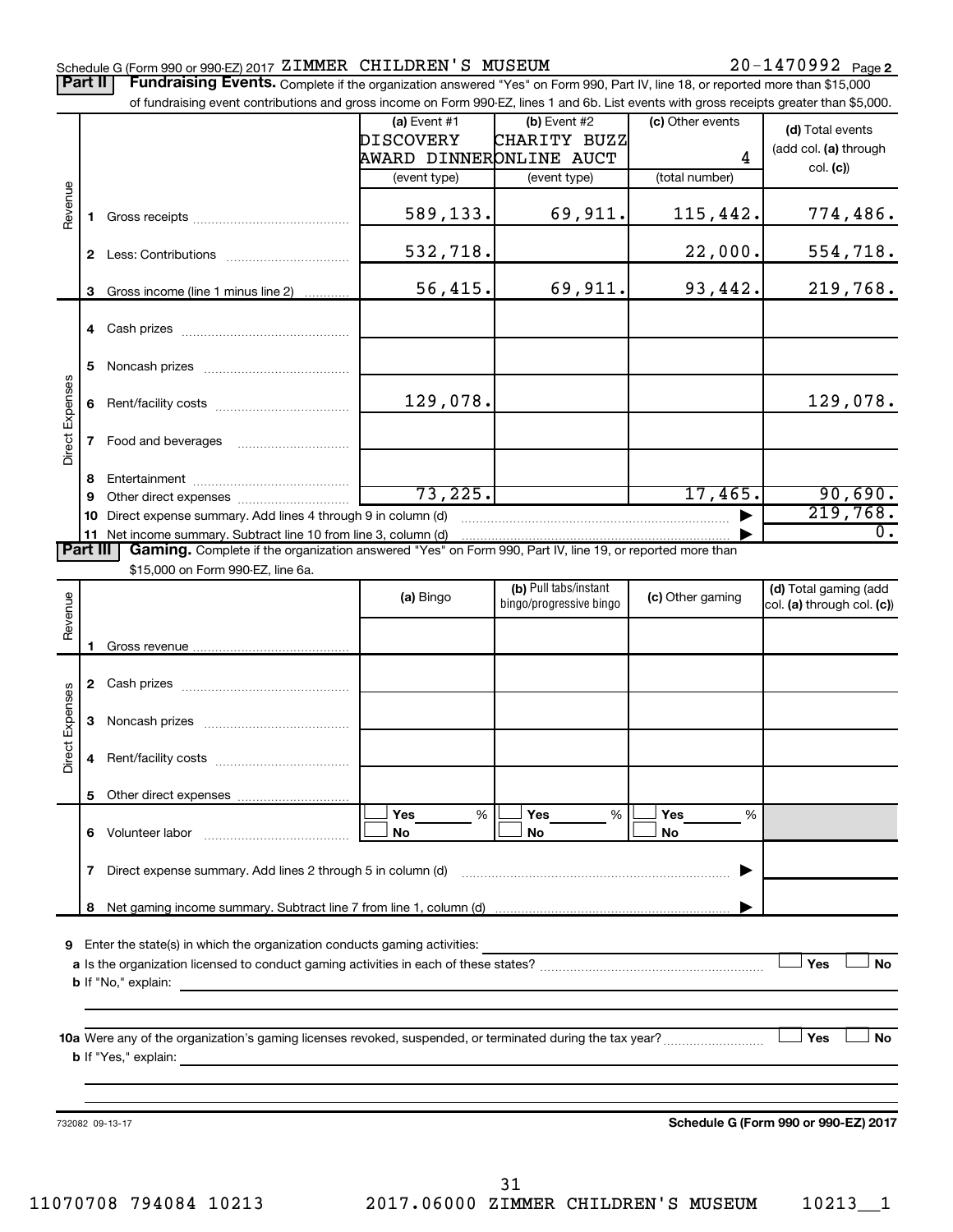| Schedule G (Form 990 or 990-EZ) 2017 ZIMMER CHILDREN'S MUSEUM                                                                                                                                                                                                         | 20-1470992 Page 3                    |
|-----------------------------------------------------------------------------------------------------------------------------------------------------------------------------------------------------------------------------------------------------------------------|--------------------------------------|
|                                                                                                                                                                                                                                                                       | Yes<br>No                            |
| 12 Is the organization a grantor, beneficiary or trustee of a trust, or a member of a partnership or other entity formed                                                                                                                                              | — SYes<br>No                         |
| 13 Indicate the percentage of gaming activity conducted in:                                                                                                                                                                                                           |                                      |
|                                                                                                                                                                                                                                                                       | 1За<br>%                             |
| <b>b</b> An outside facility with an account of the control of the control of the control of the control of the control of the control of the control of the control of the control of the control of the control of the control of                                   | $\%$<br>13b                          |
| 14 Enter the name and address of the person who prepares the organization's gaming/special events books and records:                                                                                                                                                  |                                      |
| Name <b>Decision of the Community of the Community of the Community of the Community of the Community of the Community of the Community of the Community of the Community of the Community of the Community of the Community of </b>                                  |                                      |
| Address $\blacktriangleright$<br><u>state and the state of the state of the state of the state of the state of the state of the state of the state of the state of the state of the state of the state of the state of the state of the state of the state of the</u> |                                      |
|                                                                                                                                                                                                                                                                       | <b>No</b>                            |
|                                                                                                                                                                                                                                                                       |                                      |
| of gaming revenue retained by the third party $\triangleright$ \$<br>c If "Yes," enter name and address of the third party:                                                                                                                                           |                                      |
|                                                                                                                                                                                                                                                                       |                                      |
| Name <b>Decision of the Community of the Community of the Community of the Community of the Community of the Community of the Community of the Community of the Community of the Community of the Community of the Community of </b>                                  |                                      |
| Address $\blacktriangleright$<br><u> 2000 - Jan Barnett, fransk politik (d. 1888)</u>                                                                                                                                                                                 |                                      |
| Gaming manager information:<br>16.                                                                                                                                                                                                                                    |                                      |
| Name $\blacktriangleright$                                                                                                                                                                                                                                            |                                      |
| Gaming manager compensation > \$                                                                                                                                                                                                                                      |                                      |
|                                                                                                                                                                                                                                                                       |                                      |
| Description of services provided > example and the contract of the contract of the contract of the contract of                                                                                                                                                        |                                      |
|                                                                                                                                                                                                                                                                       |                                      |
| Director/officer<br>Employee<br>Independent contractor                                                                                                                                                                                                                |                                      |
| 17 Mandatory distributions:                                                                                                                                                                                                                                           |                                      |
| <b>a</b> Is the organization required under state law to make charitable distributions from the gaming proceeds to                                                                                                                                                    |                                      |
| retain the state gaming license? $\Box$ No                                                                                                                                                                                                                            |                                      |
| <b>b</b> Enter the amount of distributions required under state law to be distributed to other exempt organizations or spent in the                                                                                                                                   |                                      |
| organization's own exempt activities during the tax year $\triangleright$ \$<br><b>Part IV</b><br>Supplemental Information. Provide the explanations required by Part I, line 2b, columns (iii) and (v); and Part III, lines 9, 9b, 10b, 15b,                         |                                      |
| 15c, 16, and 17b, as applicable. Also provide any additional information. See instructions.                                                                                                                                                                           |                                      |
| SCHEDULE G, PART I, LINE 2B, LIST OF TEN HIGHEST PAID FUNDRAISERS:                                                                                                                                                                                                    |                                      |
|                                                                                                                                                                                                                                                                       |                                      |
| NAME OF FUNDRAISER: COMMUNITY COUNSELING SERVICE CO, LLC<br>( I )                                                                                                                                                                                                     |                                      |
|                                                                                                                                                                                                                                                                       |                                      |
| ADDRESS OF FUNDRAISER:<br>( I )                                                                                                                                                                                                                                       |                                      |
| 527 MADISON AVENUE, 5TH FLOOR, NEW YORK, NY                                                                                                                                                                                                                           | 10022                                |
|                                                                                                                                                                                                                                                                       |                                      |
|                                                                                                                                                                                                                                                                       |                                      |
|                                                                                                                                                                                                                                                                       |                                      |
| 732083 09-13-17                                                                                                                                                                                                                                                       | Schedule G (Form 990 or 990-EZ) 2017 |
| 32                                                                                                                                                                                                                                                                    |                                      |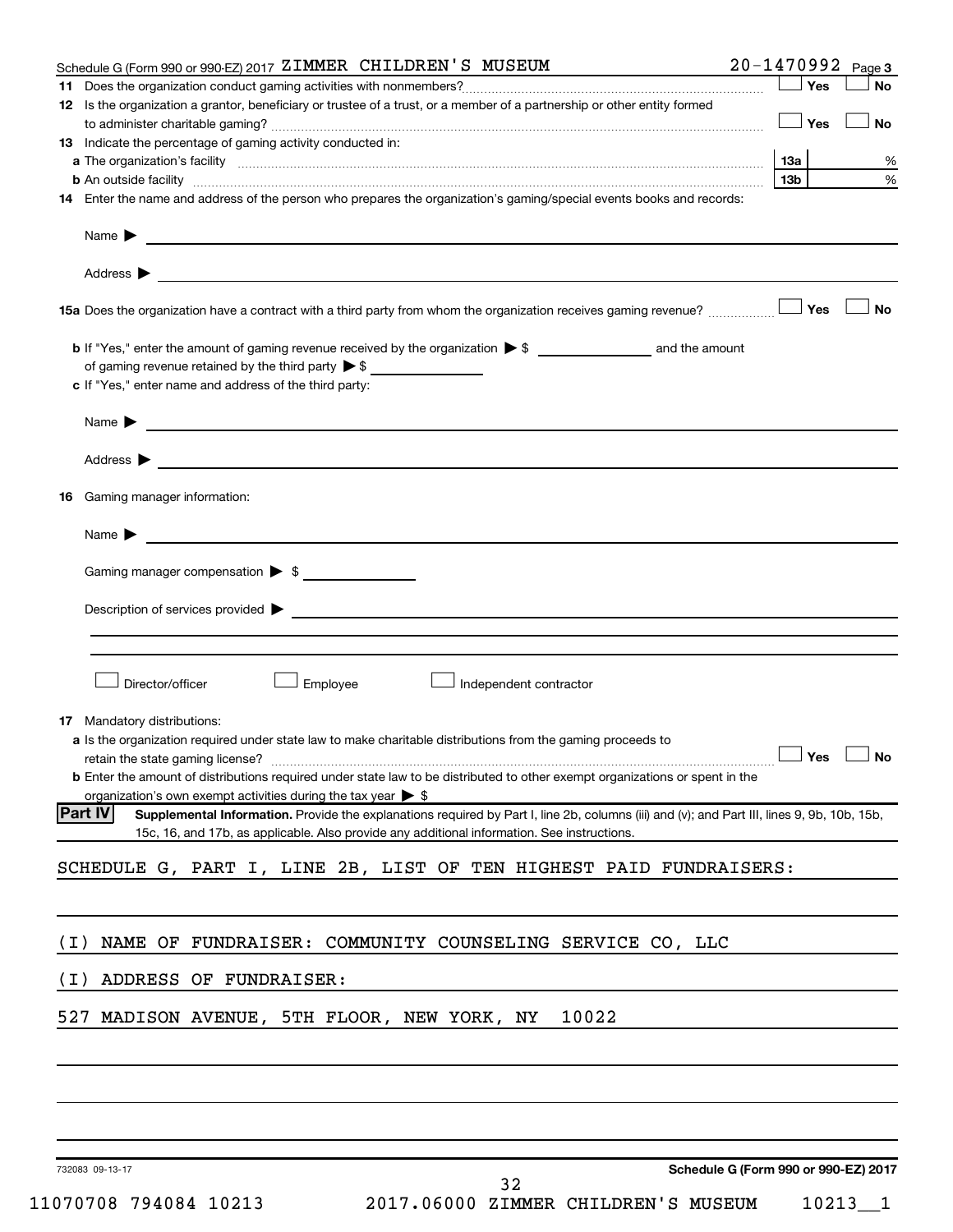| 732084 04-01-17 | 33 |                                 |
|-----------------|----|---------------------------------|
|                 |    | Schedule G (Form 990 or 990-EZ) |
|                 |    |                                 |
|                 |    |                                 |
|                 |    |                                 |
|                 |    |                                 |
|                 |    |                                 |
|                 |    |                                 |
|                 |    |                                 |
|                 |    |                                 |
|                 |    |                                 |
|                 |    |                                 |
|                 |    |                                 |
|                 |    |                                 |
|                 |    |                                 |
|                 |    |                                 |
|                 |    |                                 |
|                 |    |                                 |
|                 |    |                                 |
|                 |    |                                 |
|                 |    |                                 |
|                 |    |                                 |
|                 |    |                                 |
|                 |    |                                 |
|                 |    |                                 |
|                 |    |                                 |
|                 |    |                                 |
|                 |    |                                 |
|                 |    |                                 |

11070708 794084 10213 2017.06000 ZIMMER CHILDREN'S MUSEUM 10213\_\_1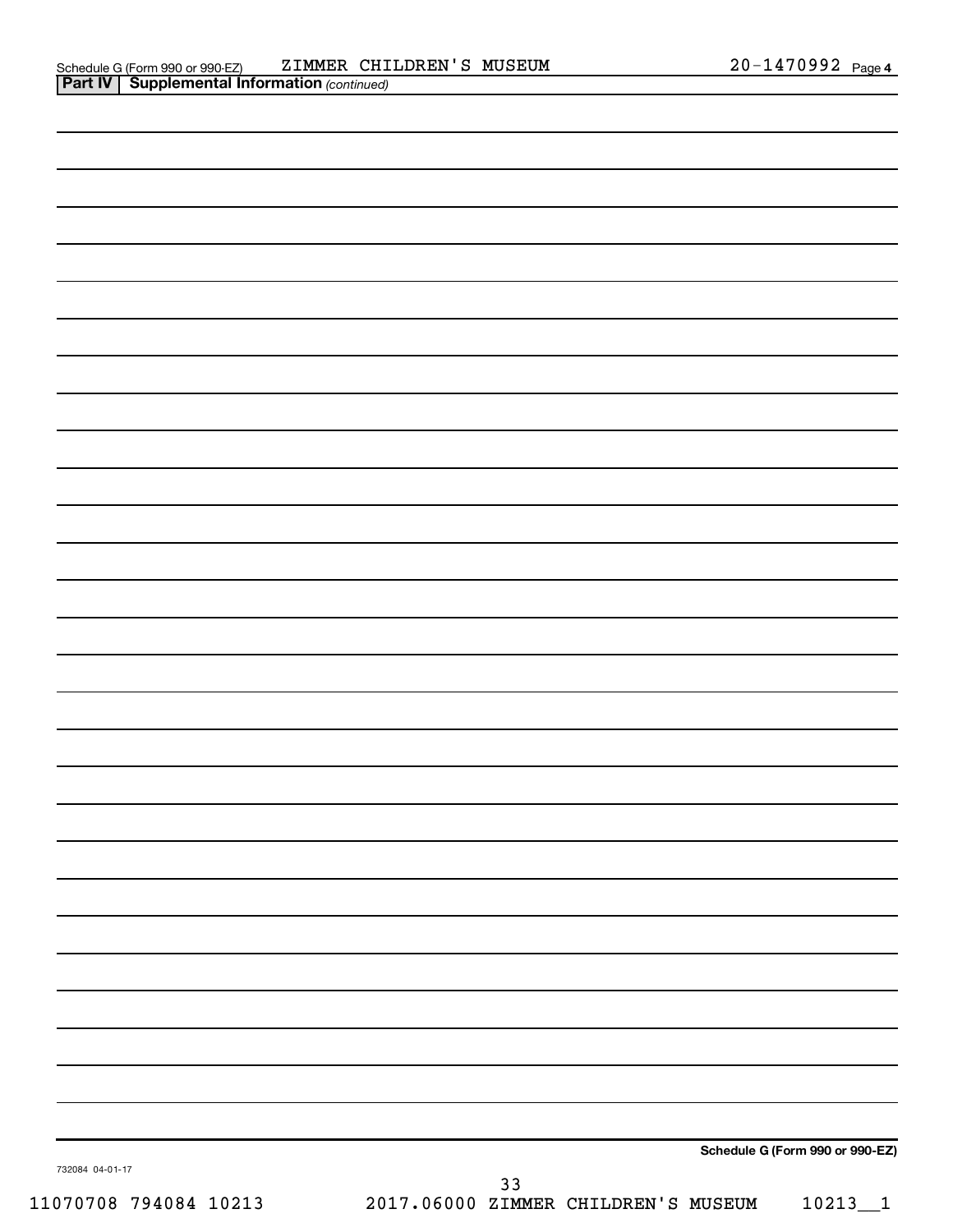|    | <b>SCHEDULE J</b>                                                                                                               | <b>Compensation Information</b>                                                                                                                                                                               |                                       | OMB No. 1545-0047          |                       |                                        |  |
|----|---------------------------------------------------------------------------------------------------------------------------------|---------------------------------------------------------------------------------------------------------------------------------------------------------------------------------------------------------------|---------------------------------------|----------------------------|-----------------------|----------------------------------------|--|
|    | (Form 990)                                                                                                                      | For certain Officers, Directors, Trustees, Key Employees, and Highest                                                                                                                                         |                                       | 207                        |                       |                                        |  |
|    |                                                                                                                                 | <b>Compensated Employees</b>                                                                                                                                                                                  |                                       |                            |                       |                                        |  |
|    | Complete if the organization answered "Yes" on Form 990, Part IV, line 23.<br>Attach to Form 990.<br>Department of the Treasury |                                                                                                                                                                                                               |                                       |                            | <b>Open to Public</b> |                                        |  |
|    | Go to www.irs.gov/Form990 for instructions and the latest information.<br>Internal Revenue Service                              |                                                                                                                                                                                                               |                                       |                            |                       | <b>Inspection</b>                      |  |
|    | Name of the organization                                                                                                        |                                                                                                                                                                                                               | <b>Employer identification number</b> |                            |                       |                                        |  |
|    |                                                                                                                                 | ZIMMER CHILDREN'S MUSEUM                                                                                                                                                                                      |                                       | 20-1470992                 |                       |                                        |  |
|    | Part I                                                                                                                          | <b>Questions Regarding Compensation</b>                                                                                                                                                                       |                                       |                            |                       |                                        |  |
|    |                                                                                                                                 |                                                                                                                                                                                                               |                                       |                            | Yes                   | No                                     |  |
|    |                                                                                                                                 | Check the appropriate box(es) if the organization provided any of the following to or for a person listed on Form 990,                                                                                        |                                       |                            |                       |                                        |  |
|    |                                                                                                                                 | Part VII, Section A, line 1a. Complete Part III to provide any relevant information regarding these items.                                                                                                    |                                       |                            |                       |                                        |  |
|    | First-class or charter travel                                                                                                   | Housing allowance or residence for personal use                                                                                                                                                               |                                       |                            |                       |                                        |  |
|    | Travel for companions                                                                                                           | Payments for business use of personal residence<br>Health or social club dues or initiation fees<br>Tax indemnification and gross-up payments                                                                 |                                       |                            |                       |                                        |  |
|    |                                                                                                                                 | Discretionary spending account<br>Personal services (such as, maid, chauffeur, chef)                                                                                                                          |                                       |                            |                       |                                        |  |
|    |                                                                                                                                 |                                                                                                                                                                                                               |                                       |                            |                       |                                        |  |
|    |                                                                                                                                 | <b>b</b> If any of the boxes on line 1a are checked, did the organization follow a written policy regarding payment or                                                                                        |                                       |                            |                       |                                        |  |
|    |                                                                                                                                 |                                                                                                                                                                                                               |                                       | 1b                         |                       |                                        |  |
| 2  |                                                                                                                                 | Did the organization require substantiation prior to reimbursing or allowing expenses incurred by all directors,                                                                                              |                                       |                            |                       |                                        |  |
|    |                                                                                                                                 |                                                                                                                                                                                                               |                                       | $\mathbf{2}$               |                       |                                        |  |
|    |                                                                                                                                 |                                                                                                                                                                                                               |                                       |                            |                       |                                        |  |
| 3  |                                                                                                                                 | Indicate which, if any, of the following the filing organization used to establish the compensation of the organization's                                                                                     |                                       |                            |                       |                                        |  |
|    |                                                                                                                                 | CEO/Executive Director. Check all that apply. Do not check any boxes for methods used by a related organization to                                                                                            |                                       |                            |                       |                                        |  |
|    |                                                                                                                                 | establish compensation of the CEO/Executive Director, but explain in Part III.                                                                                                                                |                                       |                            |                       |                                        |  |
|    | $X$ Compensation committee                                                                                                      | $\underline{\mathbf{X}}$ Written employment contract                                                                                                                                                          |                                       |                            |                       |                                        |  |
|    |                                                                                                                                 | Compensation survey or study<br>Independent compensation consultant                                                                                                                                           |                                       |                            |                       |                                        |  |
|    |                                                                                                                                 | $ \mathbf{X} $ Approval by the board or compensation committee<br>Form 990 of other organizations                                                                                                             |                                       |                            |                       |                                        |  |
|    |                                                                                                                                 |                                                                                                                                                                                                               |                                       |                            |                       |                                        |  |
| 4  |                                                                                                                                 | During the year, did any person listed on Form 990, Part VII, Section A, line 1a, with respect to the filing                                                                                                  |                                       |                            |                       |                                        |  |
|    | organization or a related organization:                                                                                         |                                                                                                                                                                                                               |                                       |                            |                       |                                        |  |
|    |                                                                                                                                 | Receive a severance payment or change-of-control payment?                                                                                                                                                     |                                       | 4a                         |                       | х                                      |  |
|    |                                                                                                                                 |                                                                                                                                                                                                               |                                       | 4b                         |                       | $\overline{\textbf{x}}$<br>$\mathbf x$ |  |
|    |                                                                                                                                 |                                                                                                                                                                                                               |                                       | 4c                         |                       |                                        |  |
|    |                                                                                                                                 | If "Yes" to any of lines 4a-c, list the persons and provide the applicable amounts for each item in Part III.                                                                                                 |                                       |                            |                       |                                        |  |
|    |                                                                                                                                 |                                                                                                                                                                                                               |                                       |                            |                       |                                        |  |
|    |                                                                                                                                 | Only section 501(c)(3), 501(c)(4), and 501(c)(29) organizations must complete lines 5-9.<br>For persons listed on Form 990, Part VII, Section A, line 1a, did the organization pay or accrue any compensation |                                       |                            |                       |                                        |  |
|    | contingent on the revenues of:                                                                                                  |                                                                                                                                                                                                               |                                       |                            |                       |                                        |  |
| a  |                                                                                                                                 | The organization? <b>William Commission Commission Commission</b> Commission Commission Commission Commission                                                                                                 |                                       | 5а                         |                       | x                                      |  |
|    |                                                                                                                                 |                                                                                                                                                                                                               |                                       | 5b                         |                       | $\overline{\texttt{x}}$                |  |
|    |                                                                                                                                 | If "Yes" on line 5a or 5b, describe in Part III.                                                                                                                                                              |                                       |                            |                       |                                        |  |
| 6. |                                                                                                                                 | For persons listed on Form 990, Part VII, Section A, line 1a, did the organization pay or accrue any compensation                                                                                             |                                       |                            |                       |                                        |  |
|    | contingent on the net earnings of:                                                                                              |                                                                                                                                                                                                               |                                       |                            |                       |                                        |  |
| a  |                                                                                                                                 |                                                                                                                                                                                                               |                                       | 6a                         |                       | x                                      |  |
|    |                                                                                                                                 |                                                                                                                                                                                                               |                                       | 6b                         |                       | $\overline{\textbf{x}}$                |  |
|    |                                                                                                                                 | If "Yes" on line 6a or 6b, describe in Part III.                                                                                                                                                              |                                       |                            |                       |                                        |  |
|    |                                                                                                                                 | 7 For persons listed on Form 990, Part VII, Section A, line 1a, did the organization provide any nonfixed payments                                                                                            |                                       |                            |                       |                                        |  |
|    |                                                                                                                                 |                                                                                                                                                                                                               |                                       | 7                          |                       | x                                      |  |
| 8  |                                                                                                                                 | Were any amounts reported on Form 990, Part VII, paid or accrued pursuant to a contract that was subject to the                                                                                               |                                       |                            |                       |                                        |  |
|    |                                                                                                                                 |                                                                                                                                                                                                               |                                       | 8                          |                       | x                                      |  |
| 9  |                                                                                                                                 | If "Yes" on line 8, did the organization also follow the rebuttable presumption procedure described in                                                                                                        |                                       |                            |                       |                                        |  |
|    |                                                                                                                                 |                                                                                                                                                                                                               |                                       | 9                          |                       |                                        |  |
|    |                                                                                                                                 | LHA For Paperwork Reduction Act Notice, see the Instructions for Form 990.                                                                                                                                    |                                       | Schedule J (Form 990) 2017 |                       |                                        |  |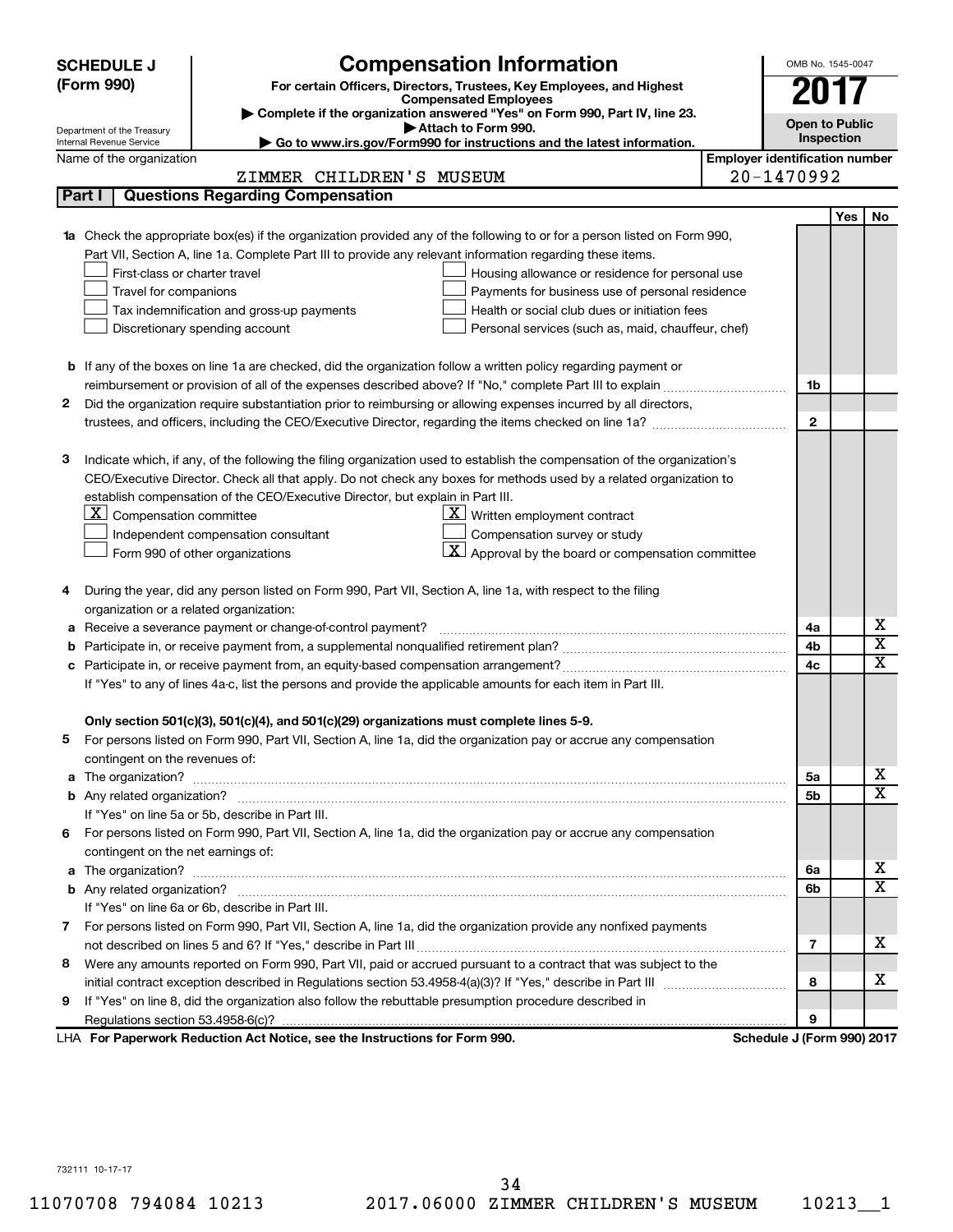**2**

## Part II | Officers, Directors, Trustees, Key Employees, and Highest Compensated Employees. Use duplicate copies if additional space is needed.

For each individual whose compensation must be reported on Schedule J, report compensation from the organization on row (i) and from related organizations, described in the instructions, on row (ii). Do not list any individuals that aren't listed on Form 990, Part VII.

Note: The sum of columns (B)(i)-(iii) for each listed individual must equal the total amount of Form 990, Part VII, Section A, line 1a, applicable column (D) and (E) amounts for that individual.

|                      |             | (B) Breakdown of W-2 and/or 1099-MISC compensation |                                           |                                           | (C) Retirement and<br>(D) Nontaxable<br>other deferred<br>benefits |                  | (E) Total of columns<br>(F) Compensation<br>$(B)(i)-(D)$<br>in column (B) |                                           |  |
|----------------------|-------------|----------------------------------------------------|-------------------------------------------|-------------------------------------------|--------------------------------------------------------------------|------------------|---------------------------------------------------------------------------|-------------------------------------------|--|
| (A) Name and Title   |             | (i) Base<br>compensation                           | (ii) Bonus &<br>incentive<br>compensation | (iii) Other<br>reportable<br>compensation | compensation                                                       |                  |                                                                           | reported as deferred<br>on prior Form 990 |  |
| ESTHER NETTER<br>(1) | (i)         | 201,045.                                           | $\overline{\mathfrak{o}}$ .               | $\overline{0}$ .                          | 67,742.                                                            | 11,734.          | 280,521.                                                                  | $\overline{0}$ .                          |  |
| CEO/PRESIDENT        | (ii)        | $\overline{0}$ .                                   | $\overline{0}$ .                          | $\overline{0}$ .                          | $\overline{\mathfrak{o}}$ .                                        | $\overline{0}$ . | $\overline{0}$ .                                                          | $\overline{0}$ .                          |  |
| AMY SHAPIRO<br>(2)   | (i)         | 142, 106.                                          | $\overline{\mathfrak{o}}$ .               | $\overline{0}$ .                          | 7,092.                                                             | 6,520.           | 155, 718.                                                                 | $\overline{0}$ .                          |  |
| MANAGING DIRECTOR    | (ii)        | $\overline{0}$ .                                   | $\overline{\mathfrak{o}}$ .               | $\overline{0}$ .                          | $\overline{0}$ .                                                   | $\overline{0}$ . | $\overline{0}$ .                                                          | $\overline{0}$ .                          |  |
|                      | (i)         |                                                    |                                           |                                           |                                                                    |                  |                                                                           |                                           |  |
|                      | (ii)        |                                                    |                                           |                                           |                                                                    |                  |                                                                           |                                           |  |
|                      | (i)         |                                                    |                                           |                                           |                                                                    |                  |                                                                           |                                           |  |
|                      | (ii)        |                                                    |                                           |                                           |                                                                    |                  |                                                                           |                                           |  |
|                      | (i)         |                                                    |                                           |                                           |                                                                    |                  |                                                                           |                                           |  |
|                      | (ii)        |                                                    |                                           |                                           |                                                                    |                  |                                                                           |                                           |  |
|                      | (i)         |                                                    |                                           |                                           |                                                                    |                  |                                                                           |                                           |  |
|                      | (ii)        |                                                    |                                           |                                           |                                                                    |                  |                                                                           |                                           |  |
|                      | (i)         |                                                    |                                           |                                           |                                                                    |                  |                                                                           |                                           |  |
|                      | (ii)        |                                                    |                                           |                                           |                                                                    |                  |                                                                           |                                           |  |
|                      | (i)         |                                                    |                                           |                                           |                                                                    |                  |                                                                           |                                           |  |
|                      | (ii)        |                                                    |                                           |                                           |                                                                    |                  |                                                                           |                                           |  |
|                      | (i)<br>(ii) |                                                    |                                           |                                           |                                                                    |                  |                                                                           |                                           |  |
|                      | (i)         |                                                    |                                           |                                           |                                                                    |                  |                                                                           |                                           |  |
|                      | (ii)        |                                                    |                                           |                                           |                                                                    |                  |                                                                           |                                           |  |
|                      | (i)         |                                                    |                                           |                                           |                                                                    |                  |                                                                           |                                           |  |
|                      | (ii)        |                                                    |                                           |                                           |                                                                    |                  |                                                                           |                                           |  |
|                      | (i)         |                                                    |                                           |                                           |                                                                    |                  |                                                                           |                                           |  |
|                      | (ii)        |                                                    |                                           |                                           |                                                                    |                  |                                                                           |                                           |  |
|                      | (i)         |                                                    |                                           |                                           |                                                                    |                  |                                                                           |                                           |  |
|                      | (ii)        |                                                    |                                           |                                           |                                                                    |                  |                                                                           |                                           |  |
|                      | (i)         |                                                    |                                           |                                           |                                                                    |                  |                                                                           |                                           |  |
|                      | (ii)        |                                                    |                                           |                                           |                                                                    |                  |                                                                           |                                           |  |
|                      | (i)         |                                                    |                                           |                                           |                                                                    |                  |                                                                           |                                           |  |
|                      | (ii)        |                                                    |                                           |                                           |                                                                    |                  |                                                                           |                                           |  |
|                      | (i)         |                                                    |                                           |                                           |                                                                    |                  |                                                                           |                                           |  |
|                      | (ii)        |                                                    |                                           |                                           |                                                                    |                  |                                                                           |                                           |  |

**Schedule J (Form 990) 2017**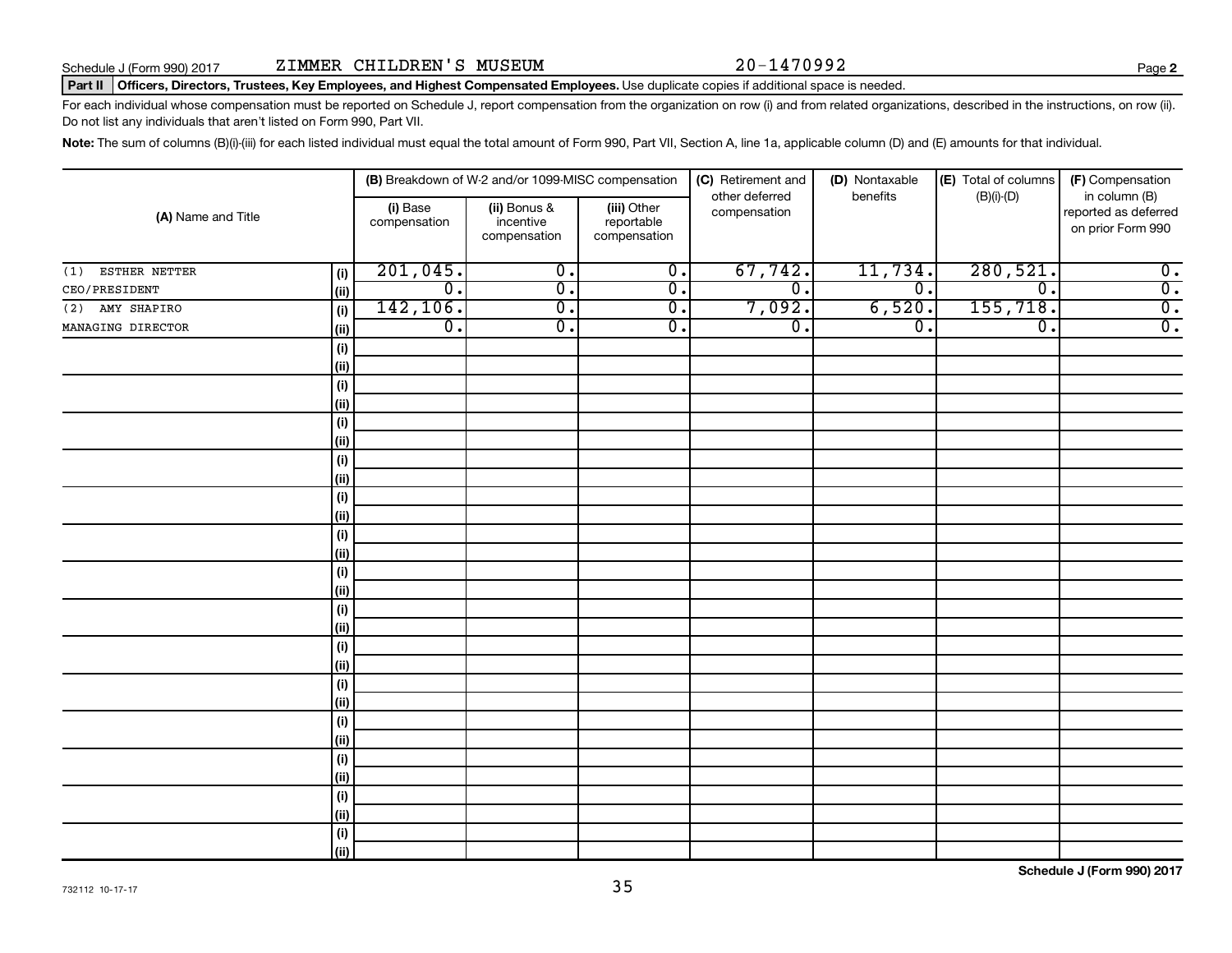## **Part III Supplemental Information**

Provide the information, explanation, or descriptions required for Part I, lines 1a, 1b, 3, 4a, 4b, 4c, 5a, 5b, 6a, 6b, 7, and 8, and for Part II. Also complete this part for any additional information.

**Schedule J (Form 990) 2017**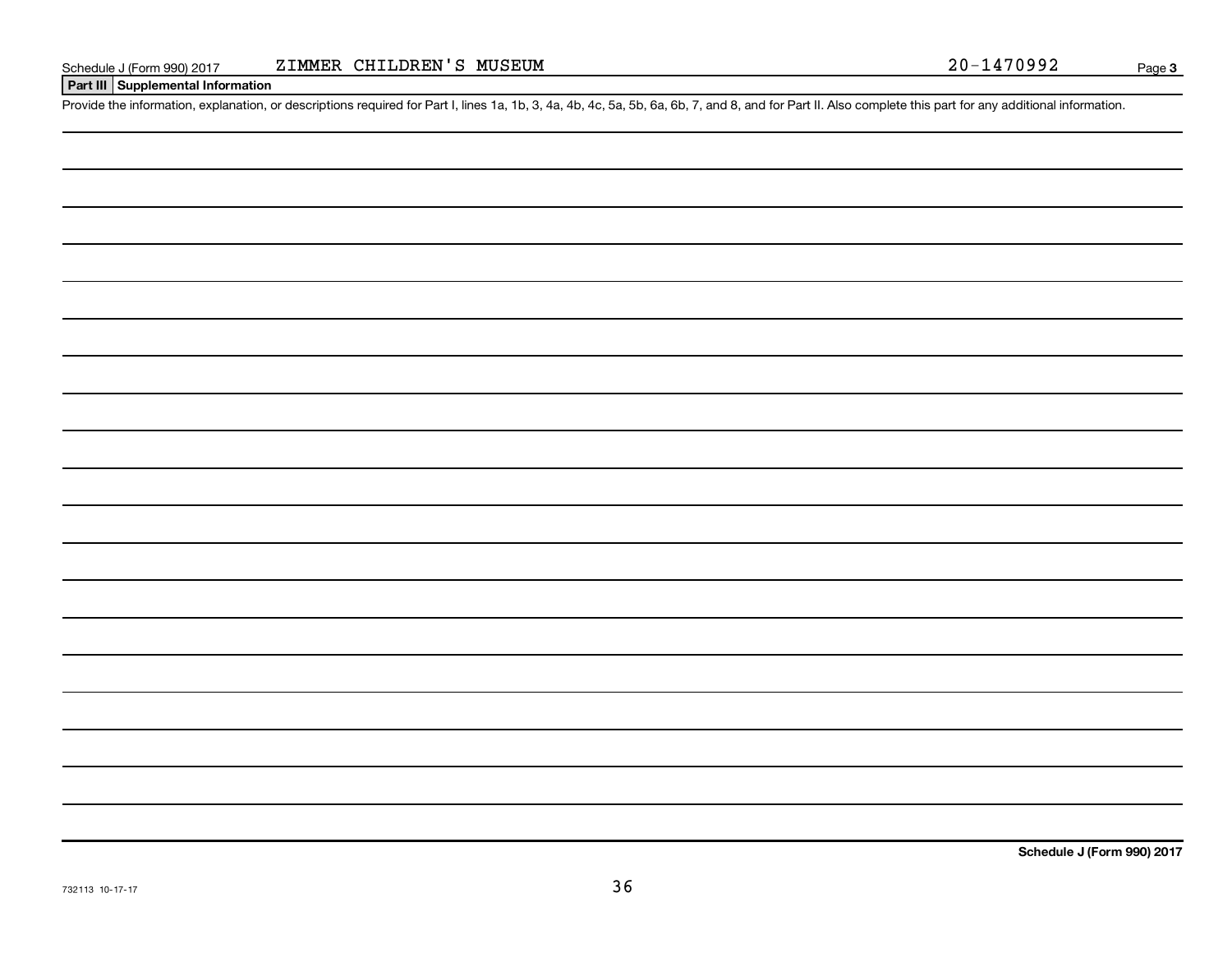| <b>SCHEDULE M</b> |  |
|-------------------|--|
| (Form 990)        |  |

## **Noncash Contributions**

OMB No. 1545-0047

**Employer identification number**

| Department of the Treasury      |  |
|---------------------------------|--|
| <b>Internal Revenue Service</b> |  |

◆ Complete if the organizations answered "Yes" on Form 990, Part IV, lines 29 or 30.<br>▶ Complete if the organizations answered "Yes" on Form 990, Part IV, lines 29 or 30. **Attach to Form 990.** J

**Open To Public Inspection**

|  | Name of the organization |
|--|--------------------------|
|--|--------------------------|

 **Go to www.irs.gov/Form990 for the latest information.** J

| anzauvn |              |  |
|---------|--------------|--|
|         | ZIMMER CHILI |  |

DREN'S MUSEUM 20-1470992

| Part I   | <b>Types of Property</b>                                                                                                       |                                                    |                                      |                                                    |                          |                                                              |            |     |    |
|----------|--------------------------------------------------------------------------------------------------------------------------------|----------------------------------------------------|--------------------------------------|----------------------------------------------------|--------------------------|--------------------------------------------------------------|------------|-----|----|
|          |                                                                                                                                | (a)<br>Check if<br>applicable                      | (b)<br>Number of<br>contributions or | (c)<br>Noncash contribution<br>amounts reported on |                          | (d)<br>Method of determining<br>noncash contribution amounts |            |     |    |
|          |                                                                                                                                |                                                    |                                      | litems contributed Form 990, Part VIII, line 1g    |                          |                                                              |            |     |    |
| 1        |                                                                                                                                |                                                    |                                      |                                                    |                          |                                                              |            |     |    |
| 2        | Art - Historical treasures                                                                                                     |                                                    |                                      |                                                    |                          |                                                              |            |     |    |
| З        | Art - Fractional interests                                                                                                     |                                                    |                                      |                                                    |                          |                                                              |            |     |    |
| 4        | Books and publications                                                                                                         |                                                    |                                      |                                                    |                          |                                                              |            |     |    |
| 5        | Clothing and household goods                                                                                                   |                                                    |                                      |                                                    |                          |                                                              |            |     |    |
| 6        |                                                                                                                                |                                                    |                                      |                                                    |                          |                                                              |            |     |    |
| 7        |                                                                                                                                |                                                    |                                      |                                                    |                          |                                                              |            |     |    |
| 8        |                                                                                                                                |                                                    |                                      |                                                    |                          |                                                              |            |     |    |
| 9        | Securities - Publicly traded                                                                                                   |                                                    |                                      |                                                    |                          |                                                              |            |     |    |
| 10       | Securities - Closely held stock                                                                                                |                                                    |                                      |                                                    |                          |                                                              |            |     |    |
| 11       | Securities - Partnership, LLC, or                                                                                              |                                                    |                                      |                                                    |                          |                                                              |            |     |    |
|          | trust interests                                                                                                                |                                                    |                                      |                                                    |                          |                                                              |            |     |    |
| 12       | Securities - Miscellaneous                                                                                                     |                                                    |                                      |                                                    |                          |                                                              |            |     |    |
| 13       | Qualified conservation contribution -                                                                                          |                                                    |                                      |                                                    |                          |                                                              |            |     |    |
|          |                                                                                                                                |                                                    |                                      |                                                    |                          |                                                              |            |     |    |
| 14       | Qualified conservation contribution - Other                                                                                    |                                                    |                                      |                                                    |                          |                                                              |            |     |    |
| 15       | Real estate - Residential                                                                                                      |                                                    |                                      |                                                    |                          |                                                              |            |     |    |
| 16       | Real estate - Commercial                                                                                                       |                                                    |                                      |                                                    |                          |                                                              |            |     |    |
| 17       |                                                                                                                                |                                                    |                                      |                                                    |                          |                                                              |            |     |    |
| 18       |                                                                                                                                |                                                    |                                      |                                                    |                          |                                                              |            |     |    |
| 19       |                                                                                                                                | $\overline{\text{x}}$                              | 70 Ol                                |                                                    | 700.FMV                  |                                                              |            |     |    |
| 20       | Drugs and medical supplies                                                                                                     |                                                    |                                      |                                                    |                          |                                                              |            |     |    |
| 21       |                                                                                                                                |                                                    |                                      |                                                    |                          |                                                              |            |     |    |
| 22       | Historical artifacts                                                                                                           |                                                    |                                      |                                                    |                          |                                                              |            |     |    |
| 23       |                                                                                                                                |                                                    |                                      |                                                    |                          |                                                              |            |     |    |
| 24       | Archeological artifacts                                                                                                        |                                                    |                                      |                                                    |                          |                                                              |            |     |    |
| 25       | (ACCESSORIES<br>Other $\blacktriangleright$                                                                                    | $\overline{\textbf{x}}$<br>$\overline{\textbf{x}}$ | 634<br>$\overline{54}$               |                                                    | 37,571.FMV<br>17,893.FMV |                                                              |            |     |    |
| 26       | $(GIFT$ CARDS, $V_1$<br>Other<br>▸<br>(VACATION PACK)                                                                          | $\overline{\text{x}}$                              | $\overline{11}$                      |                                                    | 10,157.FMV               |                                                              |            |     |    |
| 27       | Other $\blacktriangleright$<br><b>TOYS &amp; GAMES</b>                                                                         | X                                                  | 117                                  |                                                    | 5,328.FMV                |                                                              |            |     |    |
| 28<br>29 | Other $\blacktriangleright$<br>Number of Forms 8283 received by the organization during the tax year for contributions         |                                                    |                                      |                                                    |                          |                                                              |            |     |    |
|          | for which the organization completed Form 8283, Part IV, Donee Acknowledgement                                                 |                                                    |                                      |                                                    | 29                       |                                                              |            |     |    |
|          |                                                                                                                                |                                                    |                                      |                                                    |                          |                                                              |            | Yes | No |
|          | 30a During the year, did the organization receive by contribution any property reported in Part I, lines 1 through 28, that it |                                                    |                                      |                                                    |                          |                                                              |            |     |    |
|          | must hold for at least three years from the date of the initial contribution, and which isn't required to be used for          |                                                    |                                      |                                                    |                          |                                                              |            |     |    |
|          |                                                                                                                                |                                                    |                                      |                                                    |                          |                                                              | <b>30a</b> |     | х  |
|          | <b>b</b> If "Yes," describe the arrangement in Part II.                                                                        |                                                    |                                      |                                                    |                          |                                                              |            |     |    |
| 31       | Does the organization have a gift acceptance policy that requires the review of any nonstandard contributions?                 |                                                    |                                      |                                                    |                          |                                                              | 31         |     | х  |
|          | 32a Does the organization hire or use third parties or related organizations to solicit, process, or sell noncash              |                                                    |                                      |                                                    |                          |                                                              |            |     |    |
|          | contributions?                                                                                                                 |                                                    |                                      |                                                    |                          |                                                              | 32a        |     | х  |
|          | <b>b</b> If "Yes," describe in Part II.                                                                                        |                                                    |                                      |                                                    |                          |                                                              |            |     |    |

**33** If the organization didn't report an amount in column (c) for a type of property for which column (a) is checked, describe in Part II.

**For Paperwork Reduction Act Notice, see the Instructions for Form 990. Schedule M (Form 990) 2017** LHA

732141 09-07-17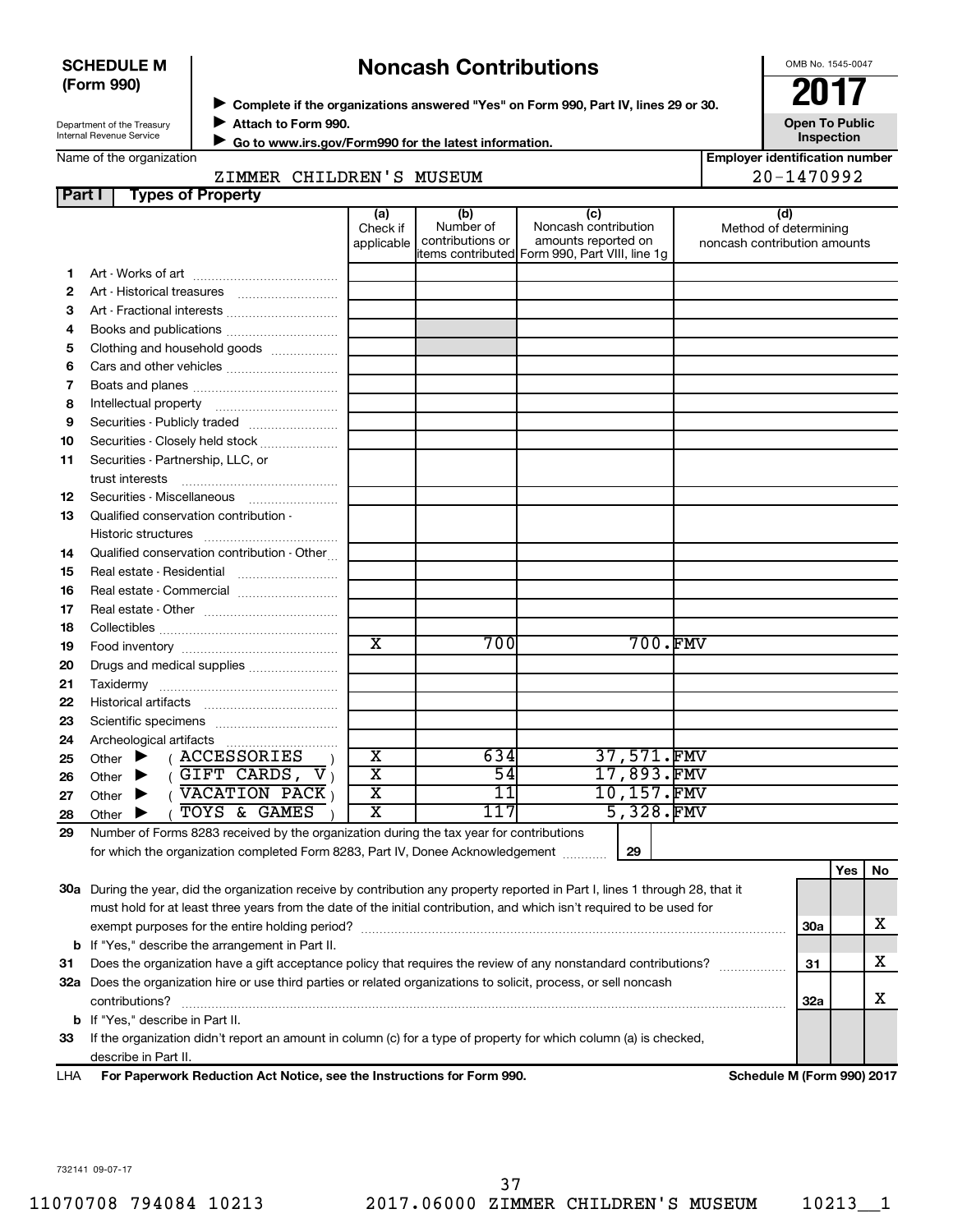Part II | Supplemental Information. Provide the information required by Part I, lines 30b, 32b, and 33, and whether the organization is reporting in Part I, column (b), the number of contributions, the number of items received, or a combination of both. Also complete this part for any additional information.

SCHEDULE M, PART I, COLUMN (B):

COLUMN (B) REPRESENTS THE NUMBER OF NON-CASH ITEMS RECEIVED.

**Schedule M (Form 990) 2017**

732142 09-07-17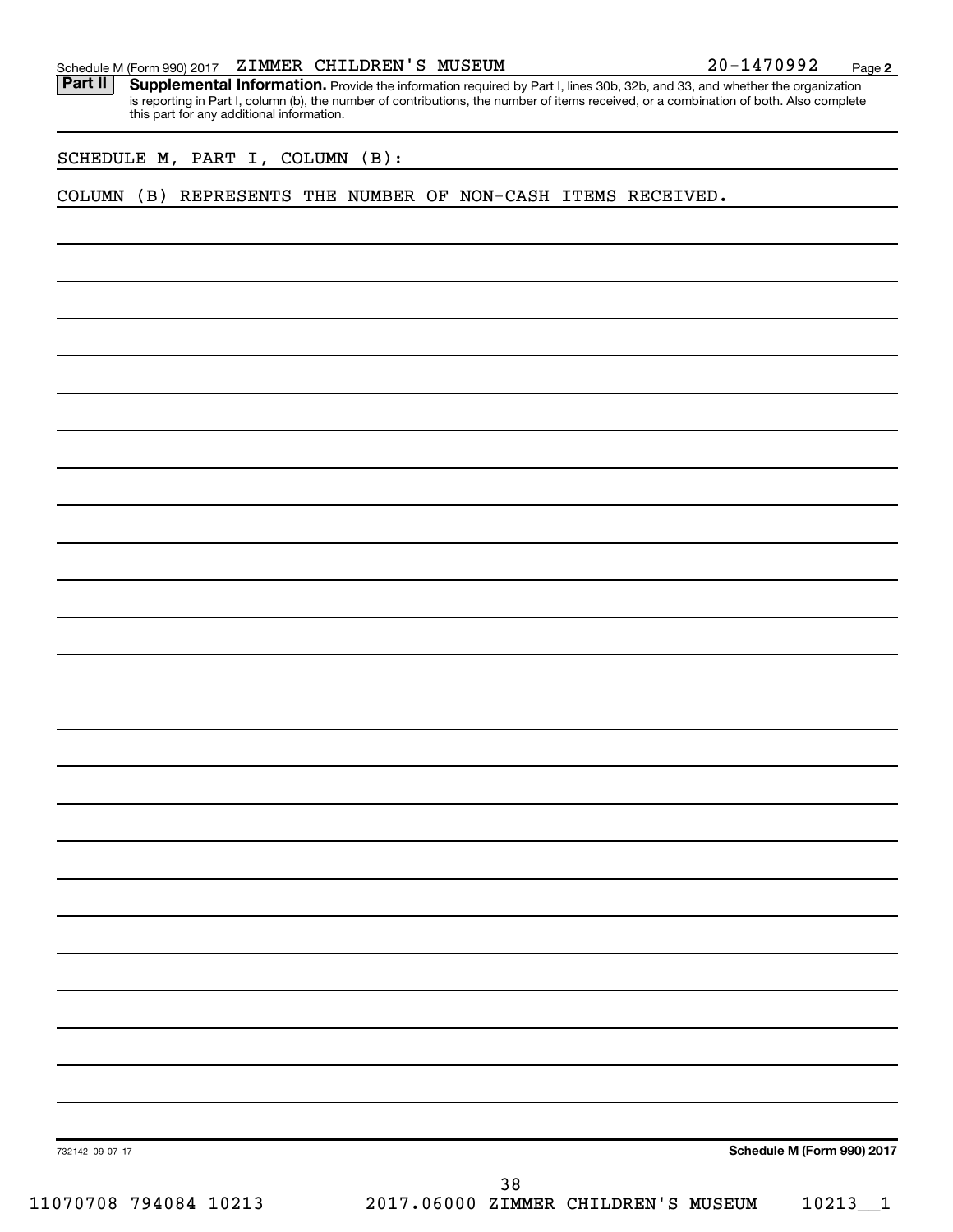**(Form 990 or 990-EZ)**

Department of the Treasury Internal Revenue Service Name of the organization

**Complete to provide information for responses to specific questions on Form 990 or 990-EZ or to provide any additional information. | Attach to Form 990 or 990-EZ. SCHEDULE O Supplemental Information to Form 990 or 990-EZ** <br>(Form 990 or 990-EZ) Complete to provide information for responses to specific questions on

**| Go to www.irs.gov/Form990 for the latest information.**

**Open to Public Inspection Employer identification number**

OMB No. 1545-0047

ZIMMER CHILDREN'S MUSEUM 20-1470992

FORM 990, PART I, LINE 1, DESCRIPTION OF ORGANIZATION MISSION:

SELF-EXPRESSION.

FORM 990, PART VI, SECTION B, LINE 11B:

THE FORM 990 IS REVIEWED BY THE TREASURER, BOARD CHAIR AND MEMBERS OF THE

BUDGET, FINANCE & INVESTMENT COMMITTEE. IT WILL THEN BE DISTRIBUTED TO ALL

THE BOARD MEMBERS FOR REVIEW AND COMMENTING BEFORE FILING.

FORM 990, PART VI, SECTION B, LINE 12C:

COMPLIANCE WITH THE CONFLICT OF INTEREST POLICY IS MONITORED THROUGH AN ANNUAL QUESTIONNAIRE THAT IS GIVEN TO ALL BOARD MEMBERS, WHICH IS MONITORED BY THE CEO. THE CEO AND DIRECTOR OF FINANCE MONITOR AND ENFORCE THE STAFF POLICY.

FORM 990, PART VI, SECTION B, LINE 15A:

A COMPENSATION COMMITTEE IS AUTHORIZED BY THE BOARD OF DIRECTORS TO REVIEW AND APPROVE THE CEO'S COMPENSATION, BASED ON COMPARATIVE RESEARCH. THE CENTER FOR NON PROFIT MANAGEMENT'S COMPENSATION SURVEY IS USED IN THE DETERMINATION OF THE COMPENSATION OF THE CEO, INDEPENDENTLY, WITHOUT THE PARTICIPATION OF INTERESTED PERSONS.

FORM 990, PART VI, SECTION C, LINE 19:

THE GOVERNING DOCUMENTS, CONFLICT OF INTEREST POLICY, AND FINANCIAL

STATEMENTS ARE AVAILABLE UPON REQUEST.

732211 09-07-17 LHA For Paperwork Reduction Act Notice, see the Instructions for Form 990 or 990-EZ. Schedule O (Form 990 or 990-EZ) (2017)

11070708 794084 10213 2017.06000 ZIMMER CHILDREN'S MUSEUM 10213\_\_1

39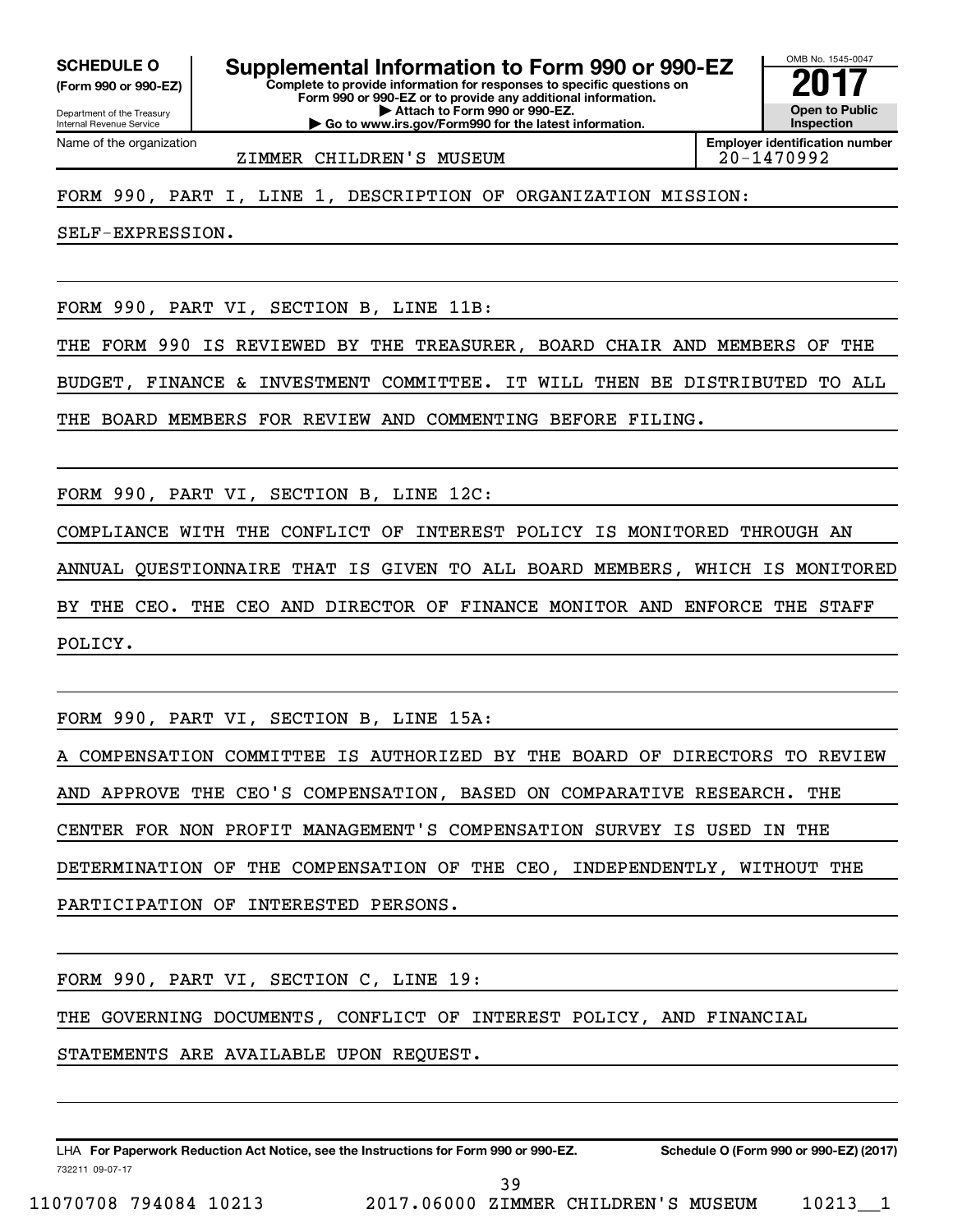| <b>TAXABLE YEAR</b>                 | <b>California Exempt Organization</b>                                                                                                                                                                                                                |                               | 728941 12-06-17<br><b>FORM</b>           |
|-------------------------------------|------------------------------------------------------------------------------------------------------------------------------------------------------------------------------------------------------------------------------------------------------|-------------------------------|------------------------------------------|
| 2017                                | <b>Annual Information Return</b>                                                                                                                                                                                                                     |                               | 199                                      |
|                                     | 07/01/2017<br>, and ending (mm/dd/yyyy)<br>Calendar Year 2017 or fiscal year beginning (mm/dd/yyyy)                                                                                                                                                  |                               | 06/30/2018                               |
|                                     | Corporation/Organization name                                                                                                                                                                                                                        | California corporation number |                                          |
|                                     | ZIMMER CHILDREN'S MUSEUM                                                                                                                                                                                                                             | 2669307                       |                                          |
|                                     | Additional information. See instructions.                                                                                                                                                                                                            | <b>FEIN</b>                   |                                          |
|                                     |                                                                                                                                                                                                                                                      | 20-1470992                    |                                          |
| Street address (suite or room)      |                                                                                                                                                                                                                                                      | PMB no.                       |                                          |
|                                     | 6505 WILSHIRE BOULEVARD, NO. 100                                                                                                                                                                                                                     |                               |                                          |
| City                                | <b>State</b>                                                                                                                                                                                                                                         | ZIP code                      |                                          |
| LOS ANGELES<br>Foreign country name | CA<br>Foreign province/state/county                                                                                                                                                                                                                  | 190048<br>Foreign postal code |                                          |
|                                     |                                                                                                                                                                                                                                                      |                               |                                          |
| First Return                        | Yes $X$ No J If exempt under R&TC Section 23701d, has the organization                                                                                                                                                                               |                               |                                          |
| В                                   | Yes $\boxed{\mathbf{X}}$ No<br>engaged in political activities? See instructions.                                                                                                                                                                    |                               | Yes $\boxed{\mathbf{X}}$ No<br>$\bullet$ |
| C                                   | Yes $X$ No<br>K Is the organization exempt under R&TC Section 23701g? $\bullet$                                                                                                                                                                      |                               | Yes $\boxed{\mathbf{X}}$ No              |
| D.                                  | If "Yes," enter the gross receipts from nonmember sources \$<br>Final Information Return?<br>L If organization is exempt under R&TC Section 23701d                                                                                                   |                               |                                          |
|                                     | Surrendered (Withdrawn)<br>$\Box$ Dissolved<br>Merged/Reorganized<br>and meets the filing fee exception, check box. No filing<br>Enter date: (mm/dd/yyyy) $\bullet$                                                                                  |                               |                                          |
| Е                                   | Check accounting method: (1) $\Box$ Cash (2) $X$ Accrual (3)<br>Other                                                                                                                                                                                |                               | $\bullet$ $\vert$ X                      |
| F.                                  | M Is the organization a Limited Liability Company?                                                                                                                                                                                                   |                               | Yes $X$ No<br>$\bullet$ $\Box$           |
|                                     | $(4)$ X Other 990 series<br>N Did the organization file Form 100 or Form 109 to                                                                                                                                                                      |                               |                                          |
| G                                   | Yes $X$ No<br>Yes $X_{0}$<br><b>0</b> Is the organization under audit by the IRS or has the                                                                                                                                                          |                               | Yes $X$ No<br>$\bullet$                  |
| Н.                                  | If "Yes," what is the parent's name?                                                                                                                                                                                                                 |                               | Yes $\boxed{\mathbf{X}}$ No              |
|                                     |                                                                                                                                                                                                                                                      |                               | Yes $X$ No                               |
|                                     | Did the organization have any changes to its guidelines                                                                                                                                                                                              |                               |                                          |
|                                     | Yes $X$ No                                                                                                                                                                                                                                           |                               |                                          |
| Part I                              | Complete Part I unless not required to file this form. See General Information B and C.                                                                                                                                                              |                               | $1, 153, 755.$ 00<br>$\mathbf{1}$        |
|                                     | 1.<br>Gross dues and assessments from members and affiliates [111] contains the same state and assessments from members and affiliates [11] contains the same state and assessments from members and affiliates [11] contains and af<br>$\mathbf{2}$ |                               | 130,476.00<br>$\overline{2}$             |
|                                     | 3                                                                                                                                                                                                                                                    |                               | 8,626,646.00<br>3                        |
| Receipts<br>and                     | Gross contributions, gifts, grants, and similar amounts received CHART TOM CONSECTION CONSERVANT TO That gross receipts for filing requirement test. Add line 1 through line 3.<br>This line must be completed. If the result is                     |                               | $9,910,877.$ 00                          |
| Revenues                            | 5<br>Cost of goods sold<br>5                                                                                                                                                                                                                         | 00                            |                                          |
|                                     | 6<br>Cost or other basis, and sales expenses of assets sold<br>6                                                                                                                                                                                     | 326,629.00                    | 326,629.00                               |
|                                     | Total costs. Add line 5 and line 6<br>7<br>8                                                                                                                                                                                                         |                               | 7<br>9,584,248.00<br>8                   |
|                                     | Total expenses and disbursements. From Side 2, Part II, line 18<br>9                                                                                                                                                                                 |                               | $2,908,033.$ 00<br>9                     |
| <b>Expenses</b>                     | Excess of receipts over expenses and disbursements. Subtract line 9 from line 8 [11, 11, 11, 11, 11, 11, 11, 1<br>10                                                                                                                                 | 10                            | 6,676,215.00                             |
|                                     | 11<br>Total payments                                                                                                                                                                                                                                 | 11                            | 00                                       |
|                                     | Use tax. See General Information K<br>12<br>Payments balance. If line 11 is more than line 12, subtract line 12 from line 11                                                                                                                         | 12<br>13                      | 00                                       |
| <b>Filing Fee</b>                   | 13<br>14                                                                                                                                                                                                                                             | 14                            | 00<br>00                                 |
|                                     | 15                                                                                                                                                                                                                                                   | 15                            | N/A<br>00                                |
|                                     | Penalties and Interest. See General Information J<br>16                                                                                                                                                                                              | 16                            | 00                                       |
|                                     |                                                                                                                                                                                                                                                      |                               | 00                                       |
| Sign                                |                                                                                                                                                                                                                                                      |                               |                                          |
| Here                                | Title<br>Signature<br>of officer<br><b>CEO/PRESIDENT</b>                                                                                                                                                                                             | Date                          | ● Telephone                              |
|                                     | Date                                                                                                                                                                                                                                                 | Check if                      | $\bullet$ PTIN                           |
|                                     | $P_{\text{signature}}$ $\triangleright$ DONITA M. JOSEPH<br>07/08/19                                                                                                                                                                                 | self-employed                 | P00286656                                |
| Paid                                | Firm's name                                                                                                                                                                                                                                          |                               | $\bullet$ FEIN                           |
| Preparer's                          | (or yours,<br>$\square$ WINDES, INC.<br>if self-                                                                                                                                                                                                     |                               | 95-3001179<br><b>• Telephone</b>         |
| Use Only                            | <b>BOX 87</b><br>P.0.<br>employed)<br>and address<br>LONG BEACH, CA 90801-0087                                                                                                                                                                       |                               | 562)435-1191                             |
|                                     |                                                                                                                                                                                                                                                      | $\bullet$ $\boxed{\text{X}}$  | Yes<br><b>No</b>                         |
|                                     |                                                                                                                                                                                                                                                      |                               |                                          |

L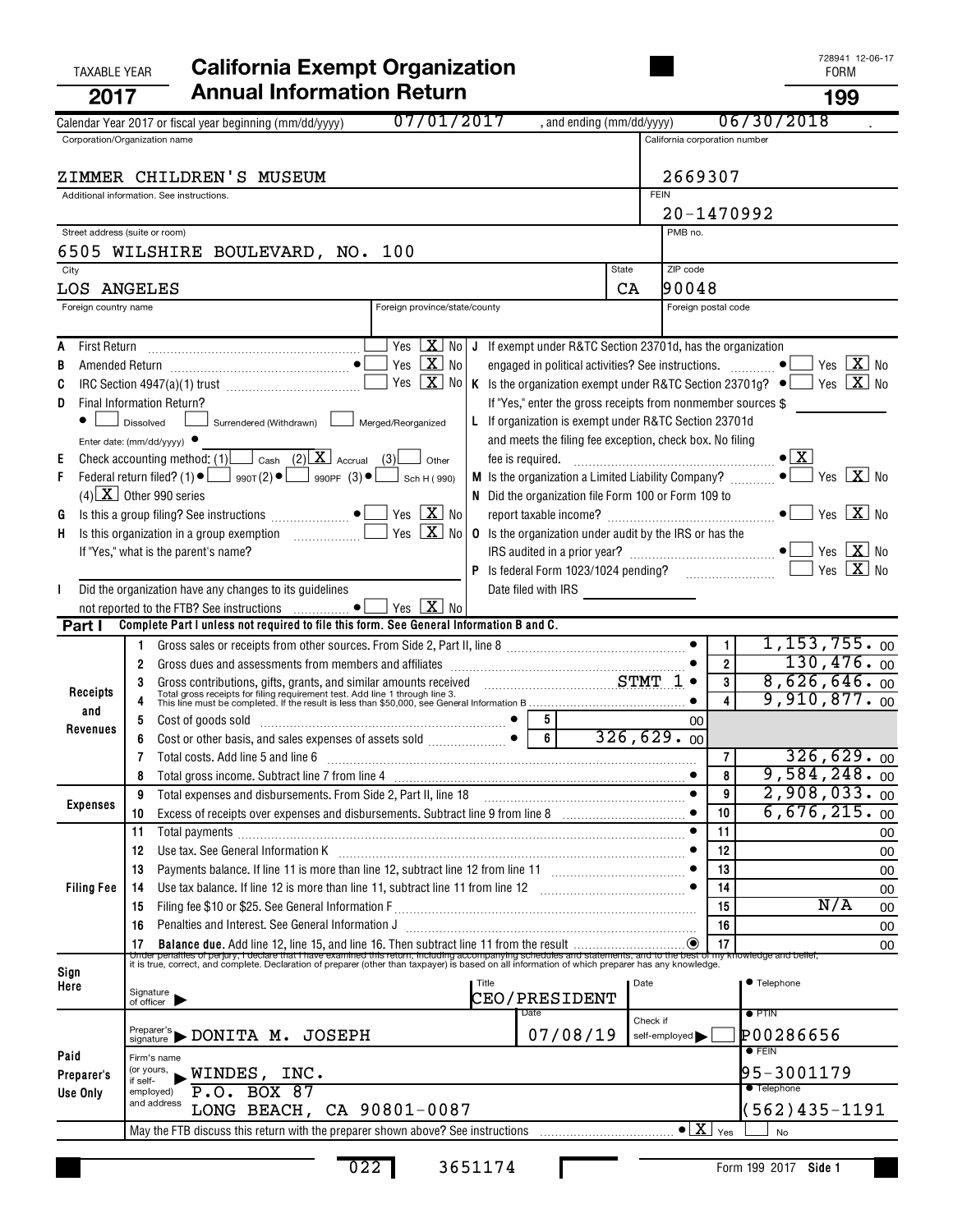## ZIMMER CHILDREN'S MUSEUM 20-1470992

#### **Organizations with gross receipts of more than \$50,000 and private foundations regardless of amount of gross receipts - complete Part II or furnish substitute information. Part II**

728951 12-06-17

|                 |                      |                                                                                                                                                                                                                                          |                                                                                                        |                                      |                                       | 1              | 219,768.00                            |
|-----------------|----------------------|------------------------------------------------------------------------------------------------------------------------------------------------------------------------------------------------------------------------------------------|--------------------------------------------------------------------------------------------------------|--------------------------------------|---------------------------------------|----------------|---------------------------------------|
|                 |                      |                                                                                                                                                                                                                                          |                                                                                                        |                                      |                                       | $\overline{2}$ | 9,046.00                              |
|                 |                      |                                                                                                                                                                                                                                          |                                                                                                        |                                      |                                       | 3              | 00                                    |
| Receipts        |                      | 4 Gross rents <b>contracts contracts contracts contracts contracts contracts contracts contracts contracts contracts contracts contracts contracts contracts contracts contracts contracts con</b>                                       |                                                                                                        |                                      |                                       | 4              | 00                                    |
| from            |                      |                                                                                                                                                                                                                                          |                                                                                                        |                                      |                                       | 5              | 00                                    |
| Other           |                      |                                                                                                                                                                                                                                          |                                                                                                        |                                      | STATEMENT 2<br>$\bullet$              | 6              | 326,538.00                            |
| <b>Sources</b>  |                      | 7 Other income                                                                                                                                                                                                                           | SEE STATEMENT 3                                                                                        |                                      | $\bullet$                             | $\overline{7}$ | 598,403.00                            |
|                 | 8                    | Total gross sales or receipts from other sources. Add line 1 through line 7. Enter here and on Side 1, Part I, line 1                                                                                                                    |                                                                                                        |                                      |                                       | 8              | 1, 153, 755.00                        |
|                 |                      | 9 Contributions, gifts, grants, and similar amounts paid [11] [11] Contributions, aif the set of states and similar amounts paid [11] [11] Contributions, gifts, grants, and similar amounts paid [11] $\cdot$ [11] $\cdot$ [11] $\cdot$ |                                                                                                        |                                      |                                       | 9              | 00                                    |
|                 |                      |                                                                                                                                                                                                                                          |                                                                                                        |                                      |                                       | 10             | 00                                    |
|                 |                      |                                                                                                                                                                                                                                          |                                                                                                        |                                      |                                       | 11             | 310, 380.00                           |
|                 |                      | 12 Other salaries and wages <b>continuum contract and manufactures</b> and wages                                                                                                                                                         |                                                                                                        |                                      |                                       | 12             | 1, 113, 525.00                        |
| <b>Expenses</b> |                      |                                                                                                                                                                                                                                          |                                                                                                        |                                      |                                       | 13             | 00                                    |
| and             |                      |                                                                                                                                                                                                                                          |                                                                                                        |                                      |                                       | 14             | 109, 288.00                           |
| Disburse-       |                      |                                                                                                                                                                                                                                          |                                                                                                        |                                      |                                       | 15             | 225,919.00                            |
| ments           |                      |                                                                                                                                                                                                                                          |                                                                                                        |                                      |                                       | 16             | 53,653.00                             |
|                 |                      | 16 Depreciation and depletion (See instructions)<br>17 Other Expenses and Disbursements<br>2015 - SEE STATEMENT 5                                                                                                                        |                                                                                                        |                                      |                                       | 17             | 1,095,268.00                          |
|                 |                      | 18 Total expenses and disbursements. Add line 9 through line 17. Enter here and on Side 1, Part I, line 9                                                                                                                                |                                                                                                        |                                      |                                       | 18             | $2,908,033.$ 00                       |
|                 | <b>Schedule L</b>    | <b>Balance Sheet</b>                                                                                                                                                                                                                     | Beginning of taxable year                                                                              |                                      |                                       |                | End of taxable year                   |
| Assets          |                      |                                                                                                                                                                                                                                          | (a)                                                                                                    | (b)                                  | (c)                                   |                | (d)                                   |
|                 |                      |                                                                                                                                                                                                                                          |                                                                                                        | 189,121.                             |                                       |                | 2,088,039.<br>$\bullet$               |
|                 |                      |                                                                                                                                                                                                                                          |                                                                                                        |                                      |                                       |                |                                       |
|                 |                      |                                                                                                                                                                                                                                          |                                                                                                        |                                      |                                       |                |                                       |
|                 |                      |                                                                                                                                                                                                                                          |                                                                                                        |                                      |                                       |                |                                       |
|                 |                      | 5 Federal and state government obligations                                                                                                                                                                                               |                                                                                                        |                                      |                                       |                |                                       |
|                 |                      | Investments in other bonds                                                                                                                                                                                                               |                                                                                                        |                                      |                                       |                |                                       |
| 7               |                      | Investments in stock                                                                                                                                                                                                                     |                                                                                                        |                                      |                                       |                |                                       |
|                 | 8 Mortgage loans     |                                                                                                                                                                                                                                          |                                                                                                        |                                      |                                       |                |                                       |
| 9               |                      |                                                                                                                                                                                                                                          |                                                                                                        | 454, 312.                            |                                       |                | 467,732.                              |
|                 |                      |                                                                                                                                                                                                                                          | 800,068.                                                                                               |                                      | 1,674,501.                            |                |                                       |
|                 |                      | <b>b</b> Less accumulated depreciation                                                                                                                                                                                                   | 664, 727.                                                                                              | 135, 341.                            | 718,380.                              |                | 956, 121.                             |
|                 |                      |                                                                                                                                                                                                                                          |                                                                                                        |                                      |                                       |                | $\bullet$                             |
|                 |                      |                                                                                                                                                                                                                                          |                                                                                                        | 344,145.                             |                                       |                | 4,404,236.<br>$\bullet$               |
|                 |                      |                                                                                                                                                                                                                                          |                                                                                                        | 1,122,919.                           |                                       |                | 7,916,128.                            |
|                 |                      |                                                                                                                                                                                                                                          |                                                                                                        |                                      |                                       |                |                                       |
|                 |                      | Liabilities and net worth                                                                                                                                                                                                                |                                                                                                        | 106, 181.                            |                                       |                | 216,670.<br>$\bullet$                 |
|                 |                      | 15 Contributions, gifts, or grants payable                                                                                                                                                                                               |                                                                                                        |                                      |                                       |                | $\bullet$                             |
|                 |                      |                                                                                                                                                                                                                                          |                                                                                                        |                                      |                                       |                |                                       |
|                 |                      | 16 Bonds and notes payable                                                                                                                                                                                                               |                                                                                                        |                                      |                                       |                | $\bullet$                             |
|                 |                      | 18 Other liabilities STMT 8                                                                                                                                                                                                              |                                                                                                        | 139,258.                             |                                       |                | 137, 346.                             |
|                 |                      |                                                                                                                                                                                                                                          |                                                                                                        |                                      |                                       |                |                                       |
|                 |                      | 19 Capital stock or principal fund<br>.                                                                                                                                                                                                  |                                                                                                        |                                      |                                       |                | $\bullet$                             |
|                 |                      | 20 Paid-in or capital surplus. Attach reconciliation                                                                                                                                                                                     |                                                                                                        | 877,480.                             |                                       |                | $\bullet$                             |
|                 |                      | 21 Retained earnings or income fund                                                                                                                                                                                                      |                                                                                                        | 1,122,919.                           |                                       |                | 7,562,112.<br>7,916,128.<br>$\bullet$ |
|                 |                      | 22 Total liabilities and net worth                                                                                                                                                                                                       |                                                                                                        |                                      |                                       |                |                                       |
|                 |                      | Schedule M-1 Reconciliation of income per books with income per return                                                                                                                                                                   | Do not complete this schedule if the amount on Schedule L, line 13, column (d), is less than \$50,000. |                                      |                                       |                |                                       |
|                 |                      |                                                                                                                                                                                                                                          | 6,684,632.<br>$\bullet$                                                                                | 7 Income recorded on books this year |                                       |                |                                       |
|                 | 2 Federal income tax |                                                                                                                                                                                                                                          |                                                                                                        | not included in this return          | STMT                                  | <u>9</u>       | 8,417.                                |
|                 |                      | 3 Excess of capital losses over capital gains                                                                                                                                                                                            |                                                                                                        | 8                                    | Deductions in this return not charged |                |                                       |
|                 |                      | 4 Income not recorded on books this year                                                                                                                                                                                                 | $\bullet$                                                                                              | against book income this year        |                                       |                | ٠                                     |

**5** Expenses recorded on books this year not **6** Total. Add line 1 through line 5 deducted in this return ~~~~~~~~~~~

**Side 2** Form 199 2017

•

022 3652174

**9** Total. Add line 7 and line 8 **10** Net income per return.

Subtract line 9 from line 6 6,684,632. 6,676,215.

~~~~~~~~

8,417.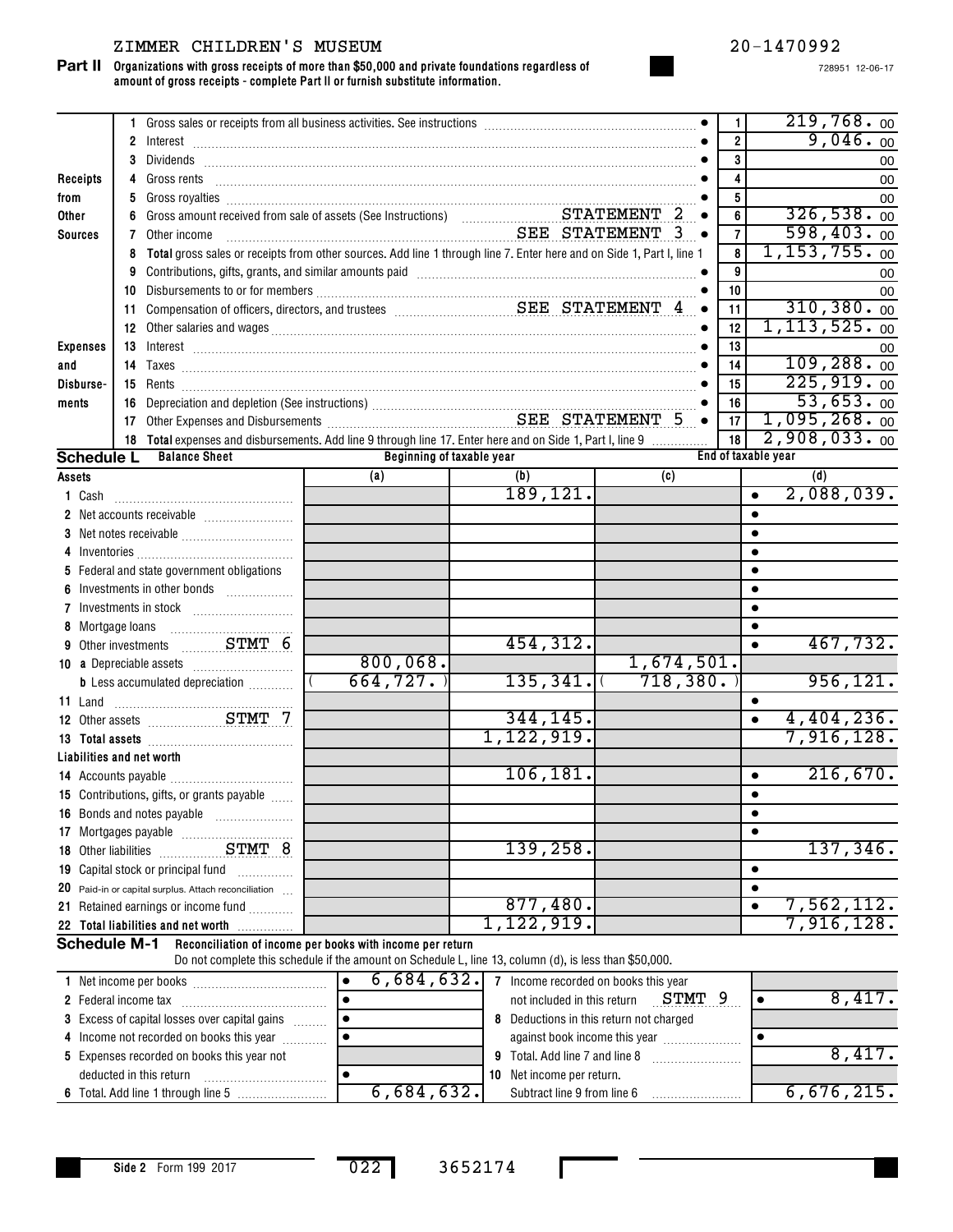~~~~~~~~~~~~~~~~~~~~~~~~~~~~~~~~~~~~~~~~~~~~~~~~~~~~~~~~~~~~~~~~~~~~~~~~~~~~~~

| CA 199                                           | CASH CONTRIBUTIONS<br>INCLUDED ON PART I, LINE 3                         | $\mathbf{1}$<br><b>STATEMENT</b> |               |  |
|--------------------------------------------------|--------------------------------------------------------------------------|----------------------------------|---------------|--|
| CONTRIBUTOR'S NAME                               | CONTRIBUTOR'S ADDRESS                                                    | DATE OF<br>GIFT                  | <b>AMOUNT</b> |  |
| 21ST CENTURY FOX                                 | 10201 W. PICO BLVD. LOS<br>ANGELES, CA 90064                             | 06/30/18                         | 25,000.       |  |
| ALLISON WRIGHT AND ANDY<br><b>KAPLAN</b>         | 13225 OLD OAK LANE LOS<br>ANGELES, CA 90049                              | 06/30/18                         | 30, 200.      |  |
| ALON SHTRUZMAN AND AVI<br>MITTELMAN              | 344 HAUSER BLVD. UNIT 5-401<br>LOS ANGELES, CA 90036                     | 06/30/18                         | 6,590.        |  |
| AMBLIN PARTNERS                                  | 100 UNIVERSAL CITY PLAZA BLDG.<br>5121 UNIVERSAL CITY, CA 91608          | 06/30/18                         | 5,000.        |  |
| AMC NETWORKS                                     | 11 PENN PLAZA 15TH FLOOR NEW<br>YORK, NY 10001                           | 06/30/18                         | 5,000.        |  |
| ANDREA AND BARRY CAYTON                          | 2379 EARLS COURT LOS ANGELES, 06/30/18<br>CA 90077                       |                                  | 6,000,000.    |  |
| ANNETTE AND LEONARD<br>SHAPIRO                   | 10800 WILSHIRE BLVD. APT. 2102 06/30/18<br>LOS ANGELES, CA 90024         |                                  | 27,250.       |  |
| AT&T/DIRECTV                                     | 2260 E IMPERIAL HWY EL<br>SEGUNDO, CA 90245                              | 06/30/18                         | 10,000.       |  |
| BLUMHOUSE PRODUCTIONS LLC 2401 BEVERLY BLVD. LOS | ANGELES, CA 90057                                                        | 06/30/18                         | 5,000.        |  |
| CAA                                              | 2000 AVENUE OF THE STARS LOS<br>ANGELES, CA 90067                        | 06/30/18                         | 10,000.       |  |
|                                                  | CALIFORNIA ARTS COUNCIL 1300 I STREET, SUITE 930<br>SACRAMENTO, CA 95814 | 06/30/18                         | 14,580.       |  |
| CAPITAL GROUP                                    | 400 S. HOPE ST. LOS ANGELES, 06/30/18<br>CA 90071                        |                                  | 8,500.        |  |
| CAROLYN BERNSTEIN AND<br>NICK GRAD               | 225 LORRAINE BLVD. LOS<br>ANGELES, CA 90004                              | 06/30/18                         | 5,000.        |  |
| <b>COLORFORCE</b>                                | 9100 WILSHIRE BLVD. SUITE<br>1000W BEVERLY HILLS, CA 90212               | 06/30/18                         | 5,000.        |  |
| COURTNEY MIZEL                                   | 9301 SAWYER ST. LOS ANGELES, 06/30/18<br>CA 90035                        |                                  | 27,500.       |  |

}}}}}}}}}}}}}}}}}}}}}}}} }}}}}}}}}}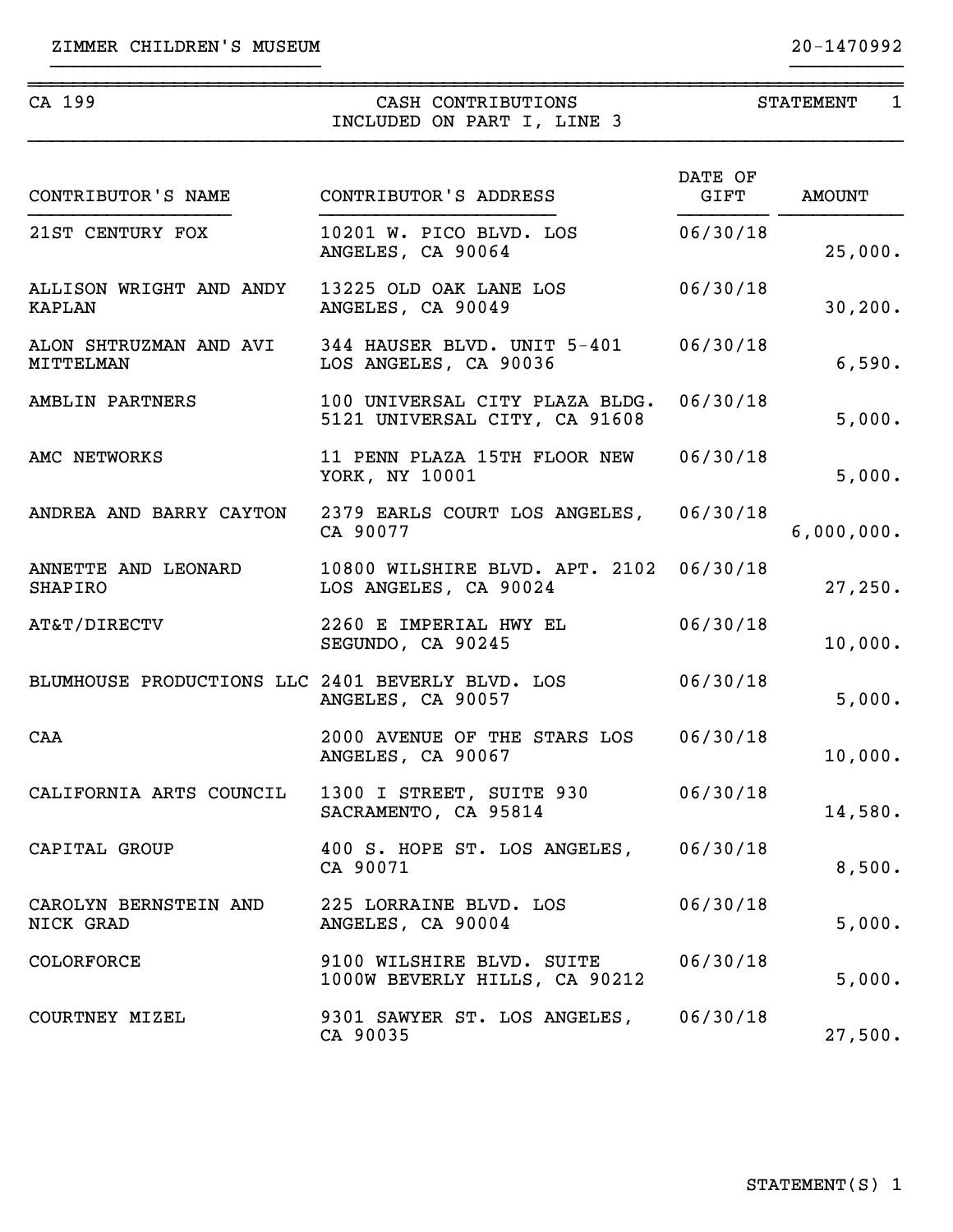| ZIMMER CHILDREN'S MUSEUM                                                     |                                                                                    |          | 20-1470992 |
|------------------------------------------------------------------------------|------------------------------------------------------------------------------------|----------|------------|
| DANA AND RICHARD SMITH                                                       | 3560 STONE CANYON ROAD SHERMAN 06/30/18<br>OAKS, CA 91403                          |          | 52,500.    |
| DEBBIE AND JIMMY BURROWS                                                     | 10702 LEVICO WAY LOS ANGELES,<br>CA 90077                                          | 06/30/18 | 10,000.    |
| DEBORAH KLEIN AND MORT<br><b>MARCUS</b>                                      | 843 WOODACRES RD. SANTA<br>MONICA, CA 90402                                        | 06/30/18 | 10, 100.   |
| FINKELSTEIN & LEZCANO                                                        | DEL SHAW MOONVES TANAKA 2029 CENTURY PARK EAST SUITE<br>1750 LOS ANGELES, CA 90067 | 06/30/18 | 5,000.     |
|                                                                              | DELTA AIR LINES, INC. P.O. BOX 20536 ATLANTA, GA<br>30320                          | 06/30/18 | 5,000.     |
| <b>ANTHONY MANDLER</b>                                                       | DENISE VASI MANDLER AND 1216 PALMS BLVD. VENICE, CA<br>90291                       | 06/30/18 | 5,000.     |
| DIANNA LAU AND KEVIN<br><b>BEGGS</b>                                         | LIONSGATE TELEVISION 2700<br>COLORADO AVE. SUITE 200 SANTA<br>MONICA, CA 90404     | 06/30/18 | 57,121.    |
| DISNEY   ABC TELEVISION<br><b>GROUP</b>                                      | 500 S. BUENA VISTA ST.<br>BURBANK, CA 91521                                        | 06/30/18 | 5,000.     |
|                                                                              | DWIGHT STUART YOUTH FUND 9595 WILSHIRE BLVD. SUITE 212<br>BEVERLY HILLS, CA 90212  | 06/30/18 | 20,000.    |
| EILEEN AND BOB STRINGER                                                      | 13141 ADDISON ST. SHERMAN<br>OAKS, CA 91423                                        | 06/30/18 | 30, 250.   |
| ELLEN WEISMAN MOREHEAD                                                       | WEISMAN DISCRETIONARY TRUST<br>265 N. CAROLWOOD DR. LOS<br>ANGELES, CA 90077       | 06/30/18 | 10,000.    |
| <b>ESTHER NETTER</b>                                                         | 133 S. REXFORD DR. APT. 301<br>BEVERLY HILLS, CA 90212                             | 06/30/18 | 8,750.     |
|                                                                              | HALLE AND OLIVER HAMMOND 261 S. REEVES DR. PH6 BEVERLY<br>HILLS, CA 90212          | 06/30/18 | 9,000.     |
| HOBERMAN, NEWMAN, WARREN, BEVERLY HILLS, CA 90210<br>RICHMAN, RUSH, KALLER & | HANSEN, JACOBSON, TELLER, 450 N. ROXBURY DR. 8TH FLOOR                             | 06/30/18 | 5,000.     |
| HEATHER LINDSEY                                                              | 2220 AVE OF THE STARS #1401W<br>LOS ANGELES, CA 90067                              | 06/30/18 | 28,500.    |
| HEIDI AND JON MONKARSH                                                       | 181 N. CARMELINA AVE. LOS<br>ANGELES, CA 90049                                     | 06/30/18 | 5,500.     |
| HOLLYWOOD FOREIGN PRESS<br><b>ASSOCIATION</b>                                | 646 N. ROBERTSON BLVD. WEST<br>HOLLYWOOD, CA 90069                                 | 06/30/18 | 10,000.    |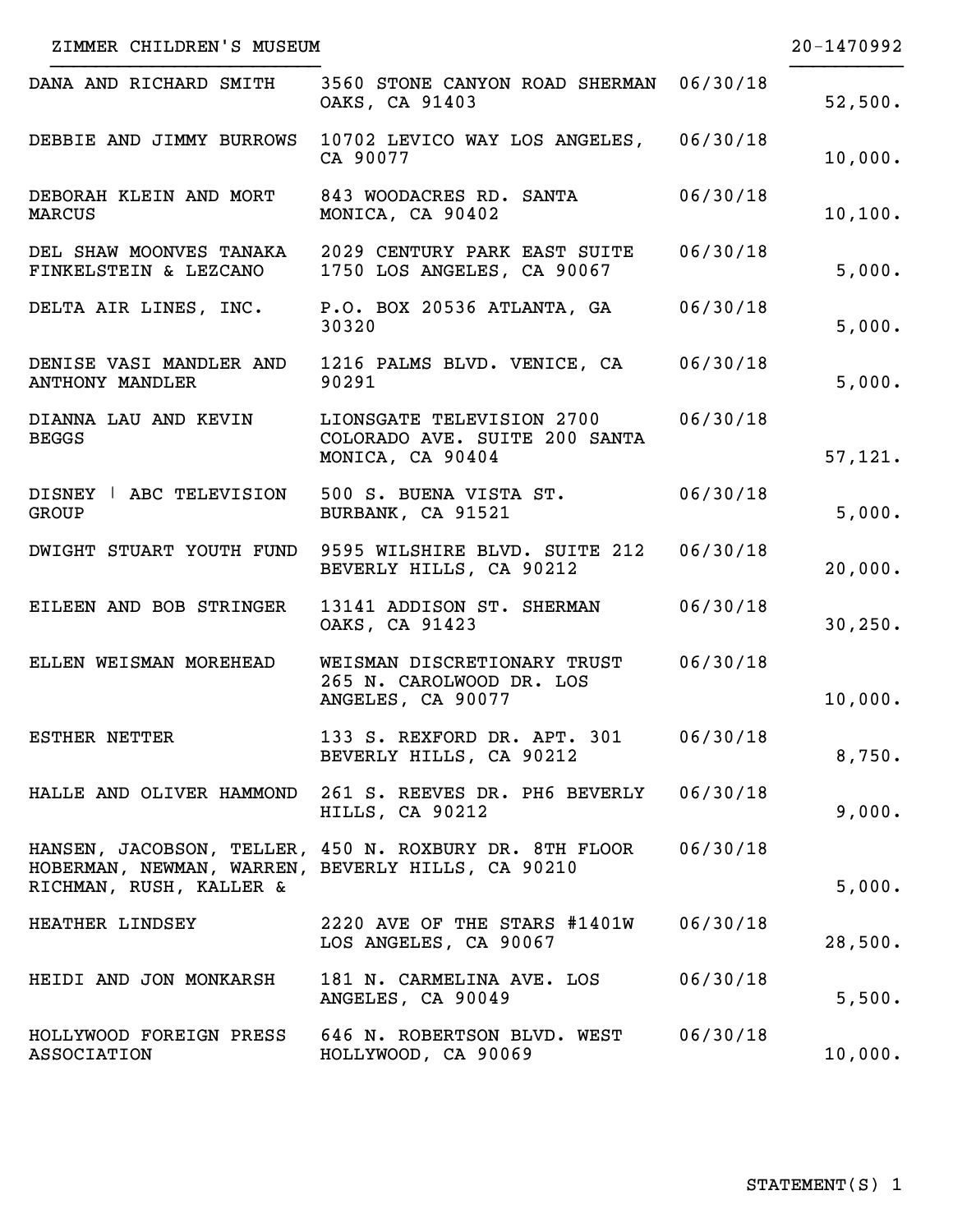| ZIMMER CHILDREN'S MUSEUM                    |                                                                                    |          | $20 - 1470992$ |
|---------------------------------------------|------------------------------------------------------------------------------------|----------|----------------|
| IMAGINE TELEVISION                          | 9465 WILSHIRE BLVD. 7TH FLOOR<br>BEVERLY HILLS, CA 90212                           | 06/30/18 | 10,000.        |
| <b>JANNELLE AND BENYAMIN</b><br><b>ROSS</b> | 246 LORRAINE BLVD LOS ANGELES, 06/30/18<br>CA 90004                                |          | 5,175.         |
| <b>JEAN COHEN</b>                           | 13534 LUCCA DR. PACIFIC<br>PALISADES, CA 90272                                     | 06/30/18 | 25,000.        |
| JENNIFER AND CARL FREED                     | 1020 CHANTILLY ROAD LOS<br>ANGELES, CA 90077                                       | 06/30/18 | 7,500.         |
| JENNIFER SIMCHOWITZ                         | 420 LORING AVE. LOS ANGELES, 06/30/18<br>CA 90024                                  |          | 18,500.        |
| <b>JOSEPH MANNIS</b>                        | HERSH MANNIS LLP 9150 WILSHIRE<br>BLVD. SUITE 209 BEVERLY HILLS,<br>CA 90212       | 06/30/18 | 5,000.         |
| AND PLEAS FERGUSON                          | KENDRA BRACKEN-FERGUSON 3700 NORTHLAND DR. VIEW PARK, 06/30/18<br>CA 90008         |          | 7,000.         |
| LAURIE SAFFIAN AND DAVID<br><b>STRAUS</b>   | 11007 WRIGHTWOOD LANE STUDIO<br>CITY, CA 91604                                     | 06/30/18 | 25,000.        |
| LAWRENCE BRAUN                              | SHEPPARD, MULLIN, RICHTER &<br>HAMPTON LLP 333 S. HOPE ST.<br>48TH FLOOR LOS ANGEL | 06/30/18 | 51,000.        |
| INC.                                        | LEO ROSNER FOUNDATION, 6 WESTWAY WHITE PLAINS, NY<br>10605                         | 06/30/18 | 22,000.        |
| <b>RAY</b>                                  | LINDA GACH RAY AND STEVE 301 S. MCCARTY DR. BEVERLY 06/30/18<br>HILLS, CA 90212    |          | 11, 265.       |
| <b>LIONSGATE</b>                            | 2700 COLORADO AVE. SUITE 200 06/30/18<br>SANTA MONICA, CA 90404                    |          | 5,500.         |
| LON V. SMITH FOUNDATION                     | 9440 SANTA MONICA BLVD. SUITE<br>300 BEVERLY HILLS, CA 90210                       | 06/30/18 | 20,000.        |
| MACERICH                                    | 395 SANTA MONICA PLACE SUITE<br>#222 SANTA MONICA, CA 90401                        | 06/30/18 | 25,000.        |
| MARILYN BROWN                               | 623 COMSTOCK AVE. LOS ANGELES,<br>CA 90024                                         | 06/30/18 | 32,000.        |
| MAY AND RICHARD ZIMAN                       | 1006 N. REXFORD DR. BEVERLY<br>HILLS, CA 90210                                     | 06/30/18 | 5,000.         |
| MICHAEL LOMBARDO AND<br>SONNY WARD          | 418 S. JUNE ST. LOS ANGELES,<br>CA 90020                                           | 06/30/18 | 5,000.         |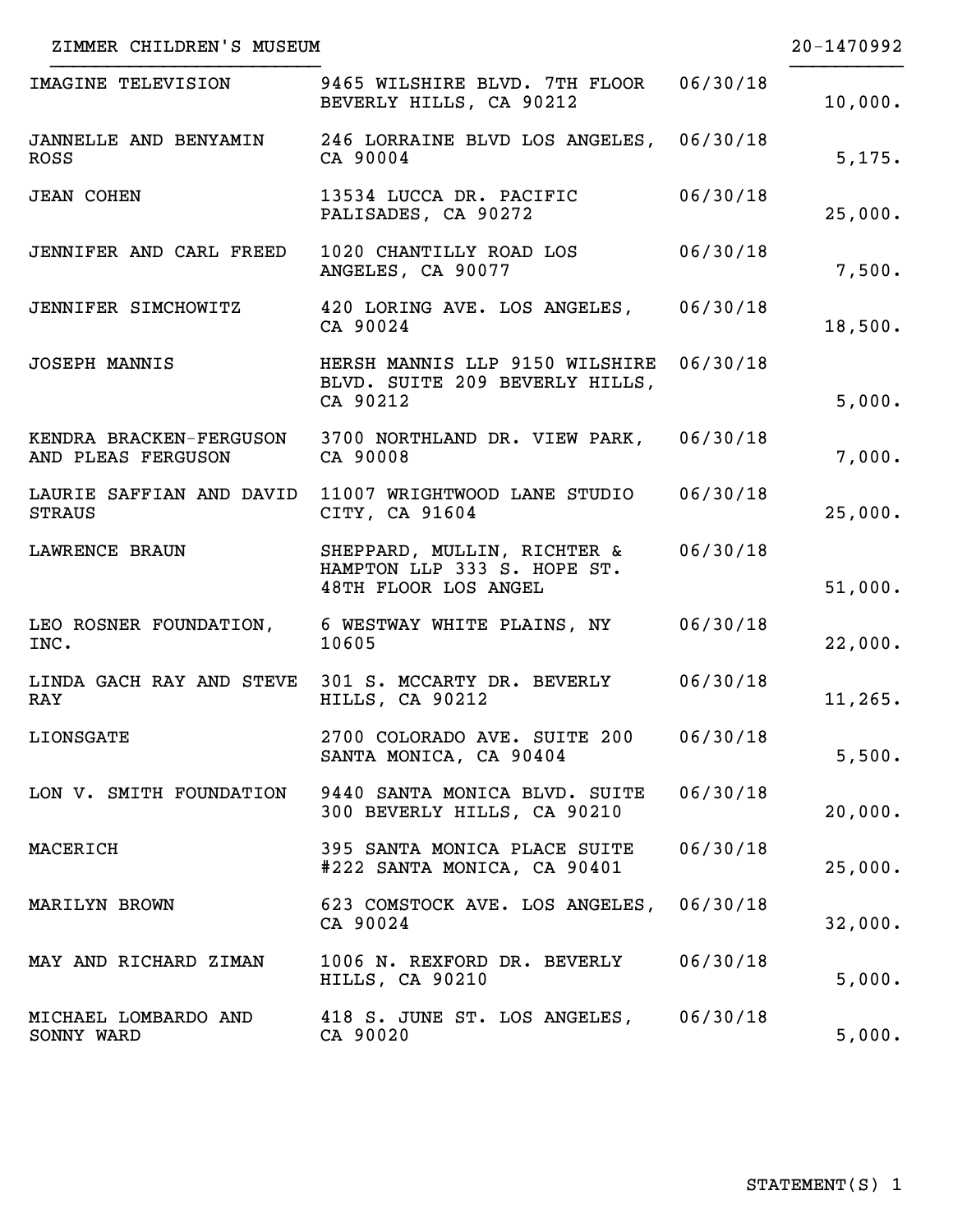| ZIMMER CHILDREN'S MUSEUM      |                                                                                                              |          | 20-1470992 |
|-------------------------------|--------------------------------------------------------------------------------------------------------------|----------|------------|
| MIMI KAPILOFF                 | 3908 N. CHARLES ST. #302<br>BALTIMORE, MD 21218                                                              | 06/30/18 | 5,000.     |
| MINDY AND ANDY MEYERS         | 1764 CLASSIC ROSE COURT<br>WESTLAKE VILLAGE, CA 91362                                                        | 06/30/18 | 32,500.    |
| MYLES AND LEE SHARE           | 650 WEST END AVENUE 7A NEW<br>YORK, NY 10025                                                                 | 06/30/18 | 50,000.    |
|                               | NADINA AND FERNANDO SZEW 1299 MONTE CIELO DR. BEVERLY<br>HILLS, CA 90210                                     | 06/30/18 | 7,500.     |
| NBCUNIVERSAL                  | NBCUNIVERSAL CABLE<br>ENTERTAINMENT 100 UNIVERSAL<br>CITY PLAZA UNIVERSAL CITY, CA                           | 06/30/18 | 5,000.     |
| ORB TOYS                      | 225 HERRING COVE RD. HALIFAX,<br>NOVA SCOTIA, CANADA B3P 1L3                                                 | 06/30/18 | 30,000.    |
| AND HUMBERTO THORNTON         | PAULINE MALCOLM-THORNTON 4814 S. VICTORIA AVE. VIEW<br>PARK, CA 90043                                        | 06/30/18 | 5,000.     |
| PHILLIP SAROFIM               | 410 DABNEY LANE BEVERLY HILLS, 06/30/18<br>CA 90210                                                          |          | 5,000.     |
| <b>FOUNDATION</b>             | PRITZKER PUCKER FAMILY 2141 N. SEAPORT AVE. CHICAGO, 06/30/18<br>IL 60614                                    |          | 5,000.     |
|                               | PRIVATE BANK OF AMERICA 9606 S. SANTA MONICA BLVD.,<br>PENTHOUSE BEVERLY HILLS, CA<br>90210                  | 06/30/18 | 5,000.     |
| <b>BRANDEN WILLIAMS</b>       | RAYNI ROMITO WILLIAMS AND WILLIAMS & WILLIAMS ESTATES<br>GROUPHILTON & HYLAND REAL<br>ESTATE INC.257 N. CANO | 06/30/18 | 59,000.    |
| RESNICK FAMILY                | 11444 W. OLYMPIC BLVD. 10TH<br>FOUNDATION, INC. FLOOR LOS ANGELES, CA 90064                                  | 06/30/18 | 10,000.    |
| RODNEY FREEMAN                | 336 HOMEWOOD RD. LOS ANGELES, 06/30/18<br>CA 90049                                                           |          | 5,000.     |
|                               | SALLY AND DICK LIPPIN 596 N. TIGERTAIL ROAD LOS<br>ANGELES, CA 90049                                         | 06/30/18 | 55,000.    |
| MARK BURG                     | SHAINAZ DONNELLY BURG AND 14050 AUBREY ROAD BEVERLY<br>HILLS, CA 90210                                       | 06/30/18 | 6,500.     |
| SHERYL AND JEFFREY<br>WACHTEL | 11900 BRIARVALE LN. STUDIO<br>CITY, CA 91604                                                                 | 06/30/18 | 31,083.    |
| SHOWTIME NETWORKS, INC.       | SHOWTIME NETWORKS, INC. 1041 N 06/30/18<br>FORMOSA AVE WEST HOLLYWOOD, CA<br>90046                           |          | 5,000.     |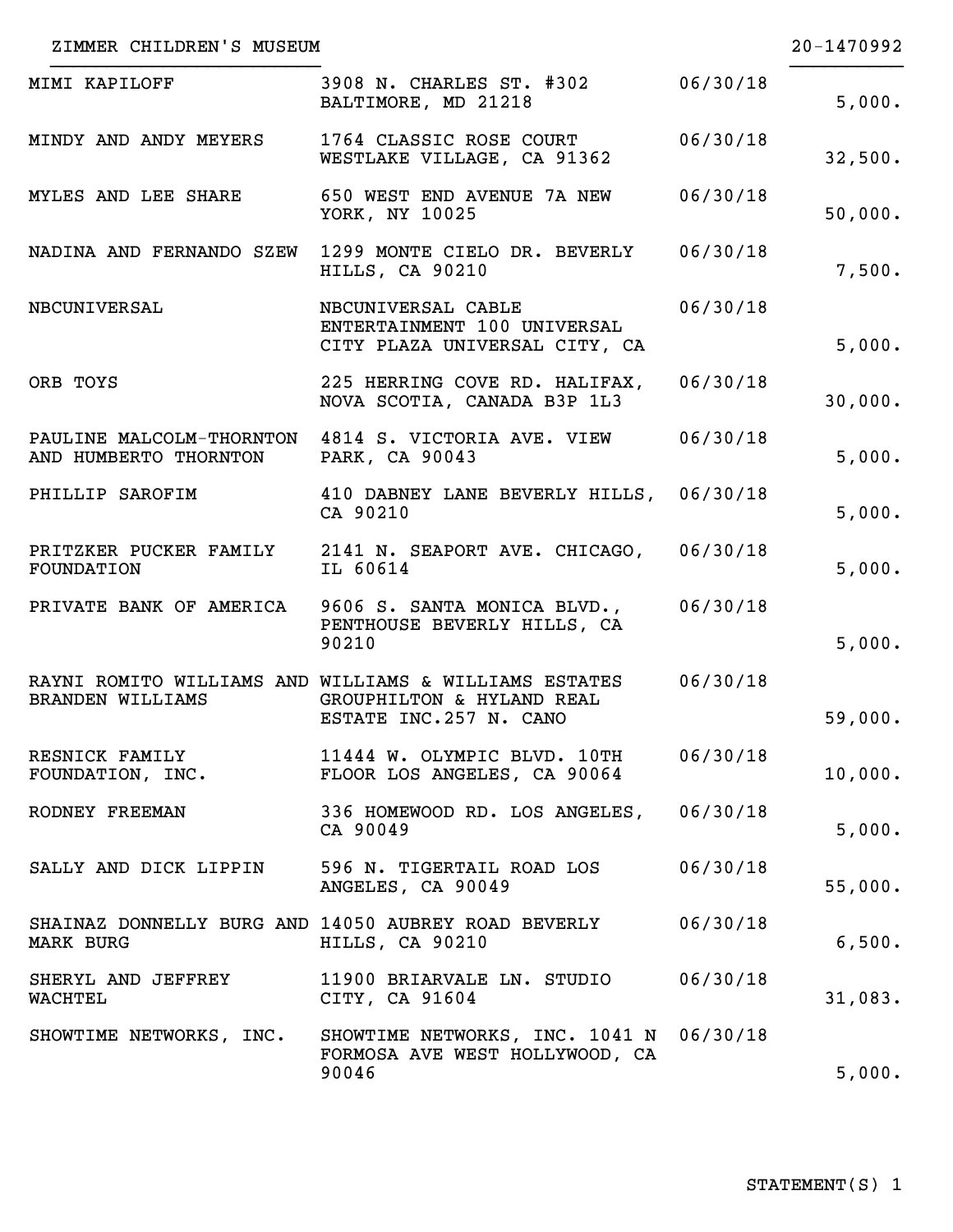| ZIMMER CHILDREN'S MUSEUM                                                |                                                                                   |          | 20-1470992 |
|-------------------------------------------------------------------------|-----------------------------------------------------------------------------------|----------|------------|
| SONY PICTURES<br><b>ENTERTAINMENT</b>                                   | SONY PICTURES ENTERTAINMENT<br>10202 W. WASHINGTON BLVD.<br>CULVER CITY, CA 90232 | 06/30/18 | 5,000.     |
| SPIN MASTER CORP                                                        | 121 BLOOR STREET EAST TORONTO,<br>ONTARIO, CANADA M4W 3M5                         | 06/30/18 | 12,500.    |
|                                                                         | STACEY AND LARRY KOHL 422 21ST PLACE SANTA MONICA, 06/30/18<br>CA 90402           |          | 61,000.    |
| MANDELBAUM                                                              | STEVE BYRNES AND JAMES C. 643 EAST CHANNEL ROAD SANTA<br>MONICA, CA 90402         | 06/30/18 | 107,500.   |
|                                                                         | SUSAN AND AARON AMSTER 16029 SKYTOP RD. ENCINO, CA<br>91436                       | 06/30/18 | 11,000.    |
| SUZANNE AND RICHARD 1149 ILIFF ST. PACIFIC<br><b>NORTON</b>             | PALISADES, CA 90272                                                               | 06/30/18 | 51,000.    |
|                                                                         | SYDNEY HOLLAND HOUSEHOLD 14047 AUBREY ROAD BEVERLY<br>HILLS, CA 90210             | 06/30/18 | 10,000.    |
| TYRRELL                                                                 | TAMARA S. BRANDT AND ANNE 5860 BOWCROFT ST. #2 LOS<br>ANGELES, CA 90016           | 06/30/18 | 7,500.     |
| THE AHMANSON FOUNDATION                                                 | 9215 WILSHIRE BLVD. BEVERLY<br>HILLS, CA 90210                                    | 06/30/18 | 56,000.    |
| THE DERFNER FOUNDATION                                                  | 530 E. 76TH ST.SUITE 27E NEW<br>YORK, NY 10021                                    | 06/30/18 | 1,000,000. |
| THE GERSH AGENCY                                                        | 9465 WILSHIRE BLVD.6TH FLOOR<br>BEVERLY HILLS, CA 90212                           | 06/30/18 | 5,000.     |
| THE JEWISH FEDERATION OF 6505 WILSHIRE BLVD. LOS<br>GREATER LOS ANGELES | ANGELES, CA 90048                                                                 | 06/30/18 | 43,500.    |
| THE MARK E. POLLACK<br>FOUNDATION                                       | 2700 NEILSON WAY #1727 SANTA<br>MONICA, CA 90405                                  | 06/30/18 | 20,000.    |
| GILBERT FOUNDATION                                                      | THE ROSALINDE AND ARTHUR 2730 WILSHIRE BLVD. SUITE 301<br>SANTA MONICA, CA 90403  | 06/30/18 | 25,000.    |
| THE WALT DISNEY COMPANY 500 S. BUENA VISTA ST.                          | BURBANK, CA 91521                                                                 | 06/30/18 | 11,000.    |
| TIKUN OLAM FOUNDATION                                                   | 6505 WILSHIRE BLVD. SUITE 1200<br>LOS ANGELES, CA 90048                           | 06/30/18 | 25,000.    |
| TREVANNA ENTERTAINMENT                                                  | 1020 CHANTALLY ROAD LOS<br>ANGELES, CA 90077                                      | 06/30/18 | 5,000.     |
| UNION BANK                                                              | 445 S. FIGUEROA ST. SUITE 401<br>LOS ANGELES, CA 90071                            | 06/30/18 | 5,000.     |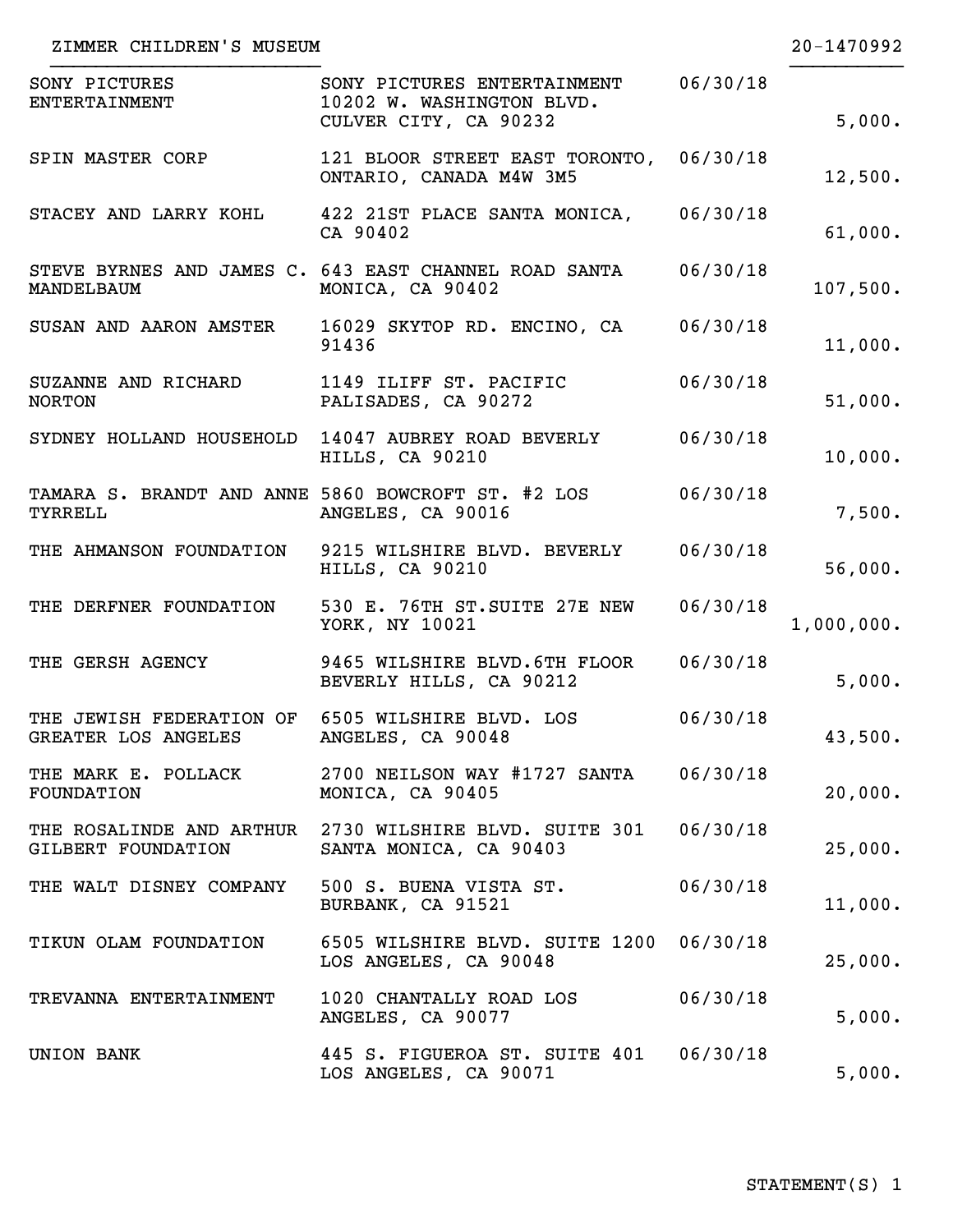| ZIMMER CHILDREN'S MUSEUM                |                                                                          |          | 20-1470992 |
|-----------------------------------------|--------------------------------------------------------------------------|----------|------------|
| UNITED TALENT AGENCY                    | 9336 CIVIC CENTER DR. BEVERLY<br>HILLS, CA 90210                         | 06/30/18 | 5,000.     |
| <b>UPPABABY</b>                         | C/O MONAHAN PRODUCTS, LLC 60<br>SHARP STREET STE. 3 HINGHAM,<br>MA 02043 | 06/30/18 | 7,500.     |
|                                         | VANESSA AND DARRYL FRANK 11677 VALLEYCREST ROAD STUDIO<br>CITY, CA 91604 | 06/30/18 | 5,500.     |
|                                         | VENABLE FOUNDATION, INC. 750 E. PRATT STREET #900<br>BALTIMORE, MD 21202 | 06/30/18 | 5,000.     |
| WENDELL AND CELESTE<br><b>BIRKHOFER</b> | 228 POLHEMUS AVE. ATHERTON, CA 06/30/18<br>94027                         |          | 50,000.    |
| WME ENTERTAINMENT                       | 9601 WILSHIRE BLVD. 3RD FLOOR<br>BEVERLY HILLS, CA 90210                 | 06/30/18 | 12,000.    |
| TOTAL INCLUDED ON LINE 3                |                                                                          |          | 8,608,864. |

}}}}}}}}}}} ~~~~~~~~~~~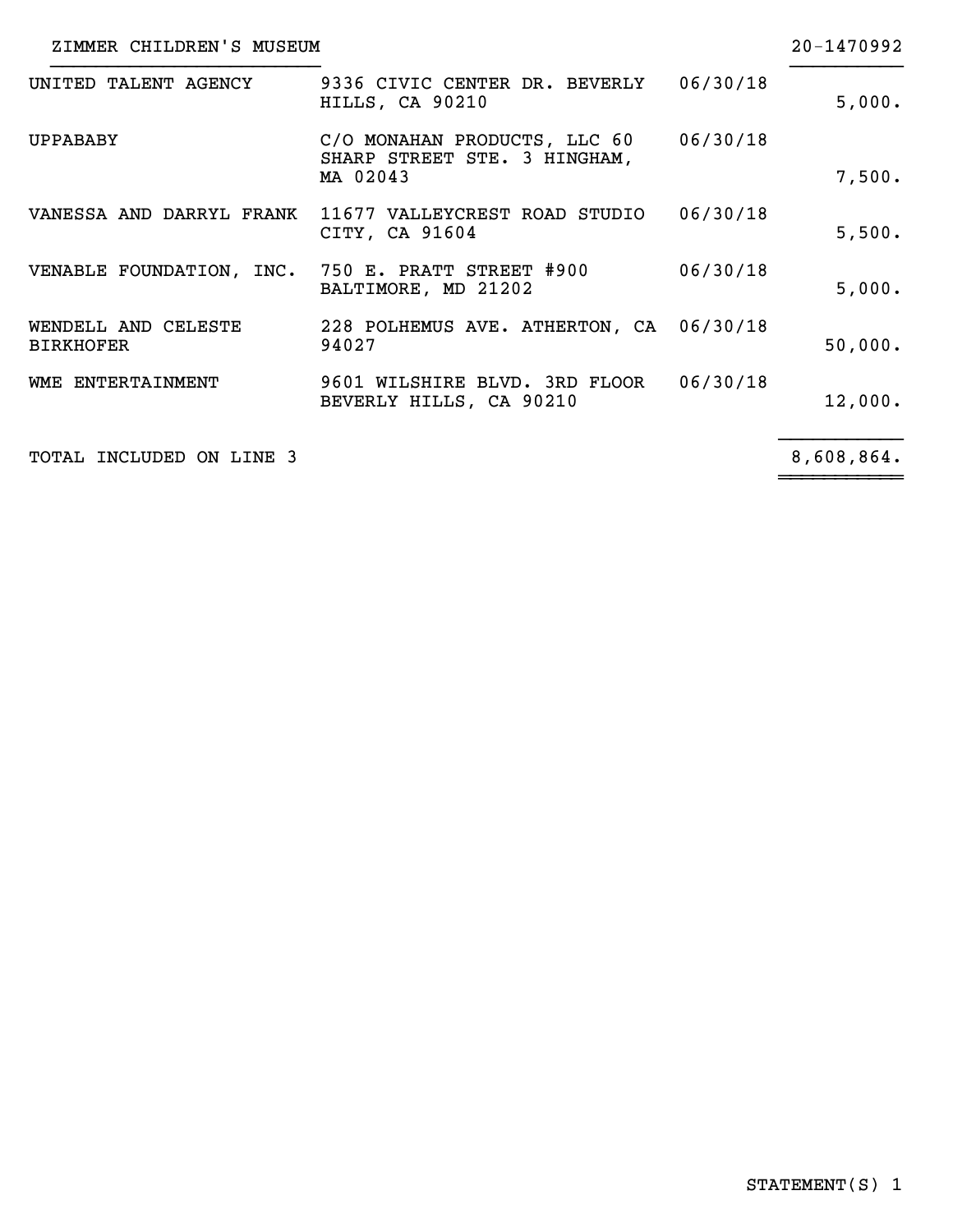| CA 199                                                                                                                                              |  | GROSS AMOUNT FROM SALE OF ASSETS |                         |                     |                                 | $\overline{2}$<br><b>STATEMENT</b>                                          |
|-----------------------------------------------------------------------------------------------------------------------------------------------------|--|----------------------------------|-------------------------|---------------------|---------------------------------|-----------------------------------------------------------------------------|
| DESCRIPTION<br><b>SECURITIES</b>                                                                                                                    |  |                                  | <b>DATE</b><br>ACQUIRED | <b>DATE</b><br>SOLD |                                 | METHOD<br>ACQUIRED<br><b>PURCHASED</b>                                      |
|                                                                                                                                                     |  | COST OR<br>OTHER BASIS           |                         | DEPREC.<br>0.       | <b>EXPENSE</b><br>OF SALE<br>0. | GROSS<br>SALES PRICE                                                        |
| TOTAL TO FORM 199, PAGE 2, LN 6                                                                                                                     |  | 326,629.<br>326,629.             |                         | 0.                  | 0.                              | 326,538.<br>326,538.                                                        |
| CA 199                                                                                                                                              |  | OTHER INCOME                     |                         |                     |                                 | 3<br><b>STATEMENT</b>                                                       |
| <b>DESCRIPTION</b>                                                                                                                                  |  |                                  |                         |                     |                                 | <b>AMOUNT</b>                                                               |
| <b>MUSEUM ADMISSIONS</b><br><b>CAMP REVENUE</b><br><b>WORKSHOP REVENUE</b><br>ZIMMER A LA CARTE<br>RENTAL INCOME<br><b>GIFT SHOP</b><br>FIELD TRIPS |  |                                  |                         |                     |                                 | 248,679.<br>149,464.<br>49,450.<br>53,695.<br>51,409.<br>35,024.<br>10,682. |
| TOTAL TO FORM 199, PART II, LINE 7                                                                                                                  |  |                                  |                         |                     |                                 | 598,403.                                                                    |

}}}}}}}}}}}}}}}}}}}}}}}} }}}}}}}}}}

~~~~~~~~~~~~~~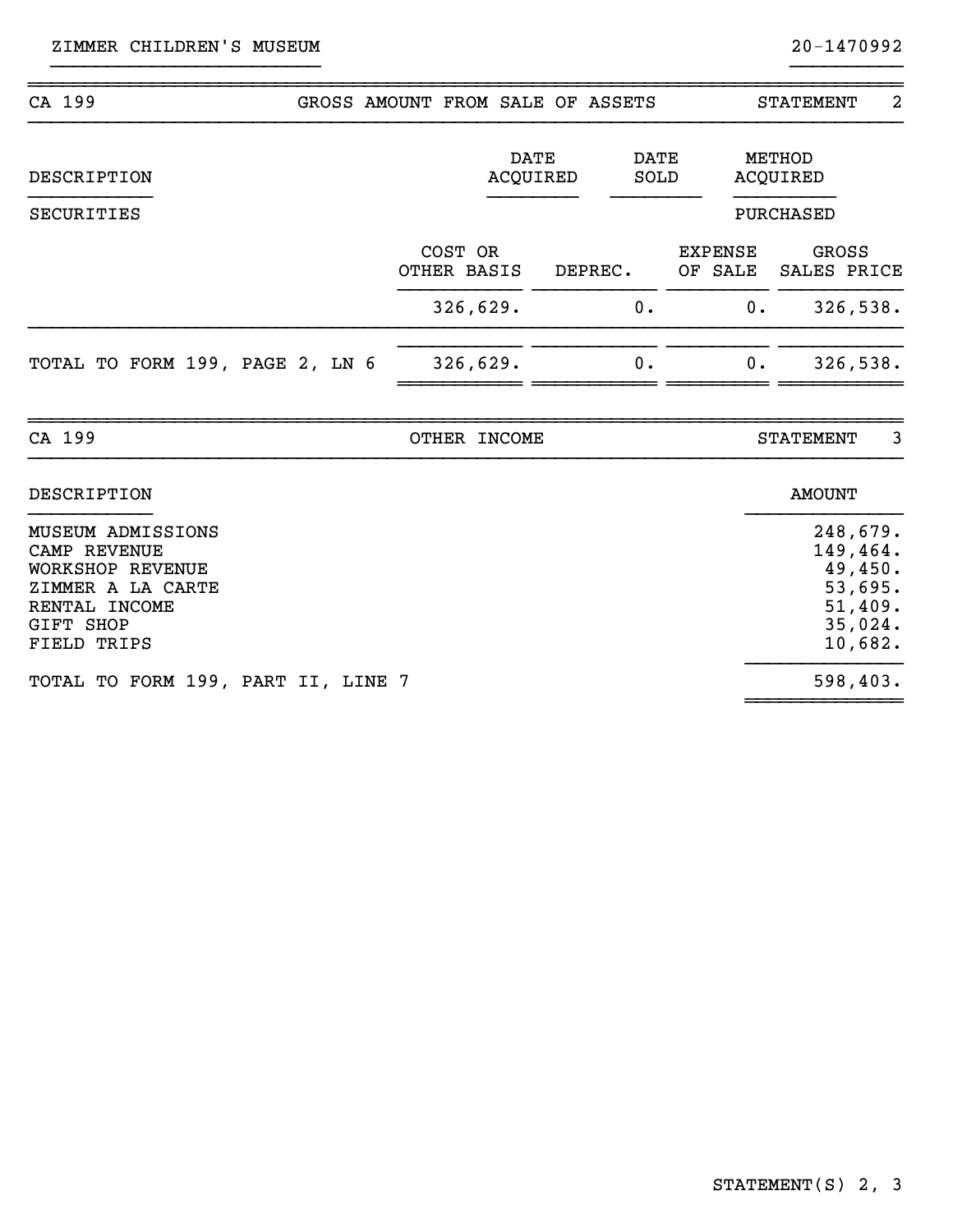ZIMMER CHILDREN'S MUSEUM 20-1470992

| CA 199 COMPENSATION OF OFFICERS, DIRECTORS AND TRUSTEES                              |                                                 | <b>STATEMENT</b><br>4 |
|--------------------------------------------------------------------------------------|-------------------------------------------------|-----------------------|
| NAME AND ADDRESS                                                                     | TITLE AND<br>AVERAGE HRS WORKED/WK COMPENSATION |                       |
| ANDY KAPLAN<br>6505 WILSHIRE BOULEVARD, NO. 100<br>LOS ANGELES, CA 90048             | CHAIR<br>1.00                                   | $0$ .                 |
| DICK LIPPIN<br>6505 WILSHIRE BOULEVARD, NO. 100<br>LOS ANGELES, CA 90048             | VICE CHAIRMAN<br>1.00                           | 0.                    |
| <b>JAMES MANDELBAUM</b><br>6505 WILSHIRE BOULEVARD, NO. 100<br>LOS ANGELES, CA 90048 | VICE CHAIRMAN<br>1.00                           | 0.                    |
| COURTNEY MIZEL<br>6505 WILSHIRE BOULEVARD, NO. 100<br>LOS ANGELES, CA 90048          | VICE CHAIRMAN<br>1.00                           | 0.                    |
| CARL FREED<br>6505 WILSHIRE BOULEVARD, NO. 100<br>LOS ANGELES, CA 90048              | SECRETARY<br>1.00                               | $0$ .                 |
| <b>ARYEH GOLDBERG</b><br>6505 WILSHIRE BOULEVARD, NO. 100<br>LOS ANGELES, CA 90048   | TREASURER<br>1.00                               | $0$ .                 |
| SUSAN AMSTER<br>6505 WILSHIRE BOULEVARD, NO. 100<br>LOS ANGELES, CA 90048            | DIRECTOR<br>1.00                                | 0.                    |
| NATHANIEL BACH<br>6505 WILSHIRE BOULEVARD, NO. 100<br>LOS ANGELES, CA 90048          | DIRECTOR<br>1.00                                | 0.                    |
| KEVIN BEGGS<br>6505 WILSHIRE BOULEVARD, NO. 100<br>LOS ANGELES, CA 90048             | <b>DIRECTOR</b><br>1.00                         | 0.                    |
| <b>KAREY BURKE</b><br>6505 WILSHIRE BOULEVARD, NO. 100<br>LOS ANGELES, CA 90048      | <b>DIRECTOR</b><br>1.00                         | 0.                    |
| <b>TAMARA BRANDT</b><br>6505 WILSHIRE BOULEVARD, NO. 100<br>LOS ANGELES, CA 90048    | <b>DIRECTOR</b><br>1.00                         | 0.                    |

}}}}}}}}}}}}}}}}}}}}}}}} }}}}}}}}}}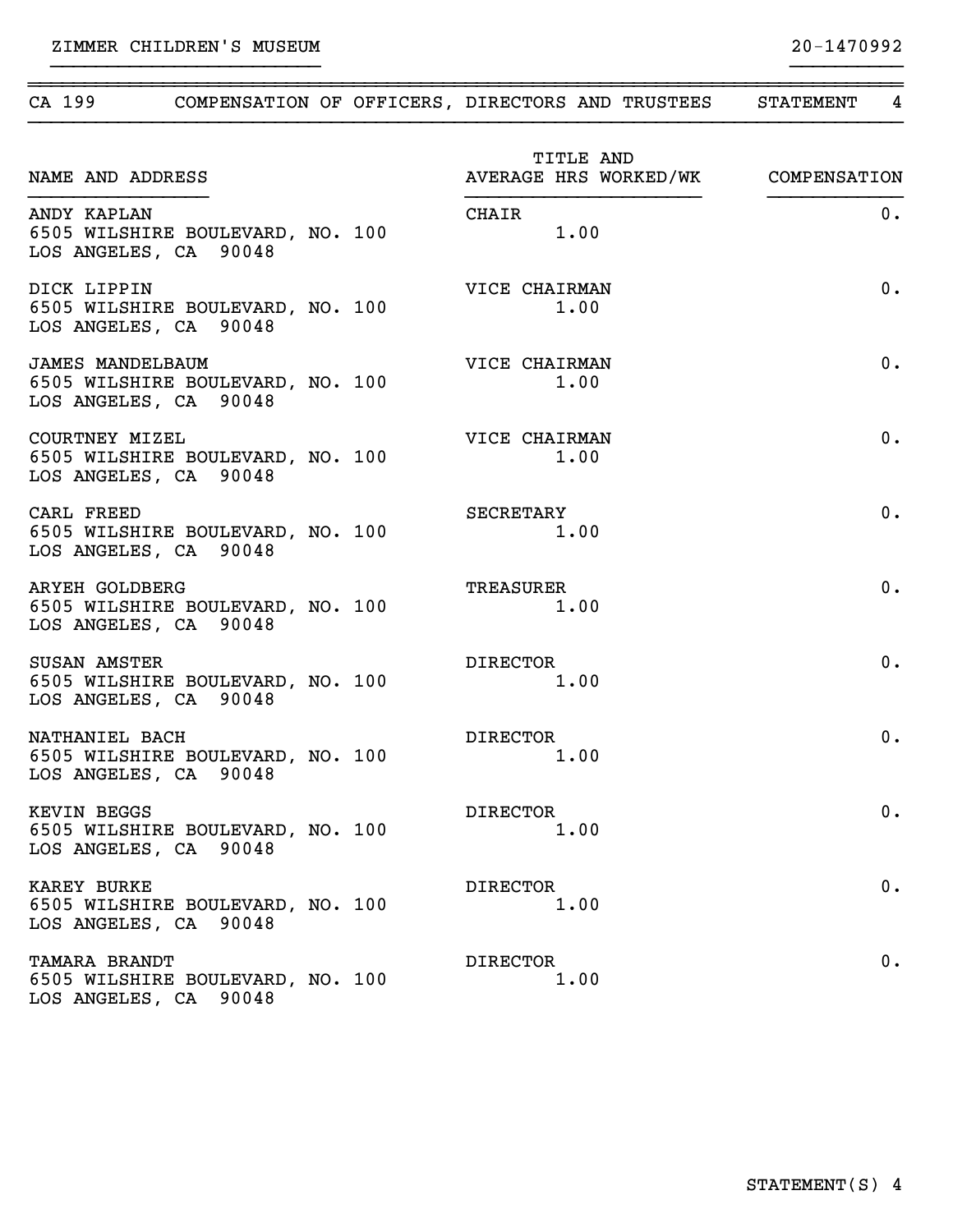| ZIMMER CHILDREN'S MUSEUM                                                             |                         | 20-1470992 |
|--------------------------------------------------------------------------------------|-------------------------|------------|
| KENDRA BRACKEN-FERGUSON<br>6505 WILSHIRE BOULEVARD, NO. 100<br>LOS ANGELES, CA 90048 | DIRECTOR<br>1.00        | 0.         |
| JENNIFER E. COHEN<br>6505 WILSHIRE BOULEVARD, NO. 100<br>LOS ANGELES, CA 90048       | <b>DIRECTOR</b><br>1.00 | 0.         |
| PATRICE COURTABAN<br>6505 WILSHIRE BOULEVARD, NO. 100<br>LOS ANGELES, CA 90048       | <b>DIRECTOR</b><br>1.00 | 0.         |
| STEPHEN J. DAVIS<br>6505 WILSHIRE BOULEVARD, NO. 100<br>LOS ANGELES, CA 90048        | DIRECTOR<br>1.00        | 0.         |
| VANESSA FRANK<br>6505 WILSHIRE BOULEVARD, NO. 100<br>LOS ANGELES, CA 90048           | DIRECTOR<br>1.00        | 0.         |
| MATTHEW HANOVER<br>6505 WILSHIRE BOULEVARD, NO. 100<br>LOS ANGELES, CA 90048         | <b>DIRECTOR</b><br>1.00 | 0.         |
| RODNEY FREEMEN<br>6505 WILSHIRE BOULEVARD, NO. 100<br>LOS ANGELES, CA 90048          | <b>DIRECTOR</b><br>1.00 | 0.         |
| <b>JEAN FRIEDMAN</b><br>6505 WILSHIRE BOULEVARD, NO. 100<br>LOS ANGELES, CA 90048    | DIRECTOR<br>1.00        | 0.         |
| ROBERT GOLDENBERG<br>6505 WILSHIRE BOULEVARD, NO. 100<br>LOS ANGELES, CA 90048       | <b>DIRECTOR</b><br>1.00 | 0.         |
| HEATHER LINDSEY<br>6505 WILSHIRE BOULEVARD, NO. 100<br>LOS ANGELES, CA 90048         | <b>DIRECTOR</b><br>1.00 | 0.         |
| ANDY MEYERS<br>6505 WILSHIRE BOULEVARD, NO. 100<br>LOS ANGELES, CA 90048             | <b>DIRECTOR</b><br>1.00 | 0.         |
| PAULINE MALCOLM<br>6505 WILSHIRE BOULEVARD, NO. 100<br>LOS ANGELES, CA 90048         | <b>DIRECTOR</b><br>1.00 | 0.         |
| <b>JEREMY MITTMAN</b><br>6505 WILSHIRE BOULEVARD, NO. 100<br>LOS ANGELES, CA 90048   | <b>DIRECTOR</b><br>1.00 | 0.         |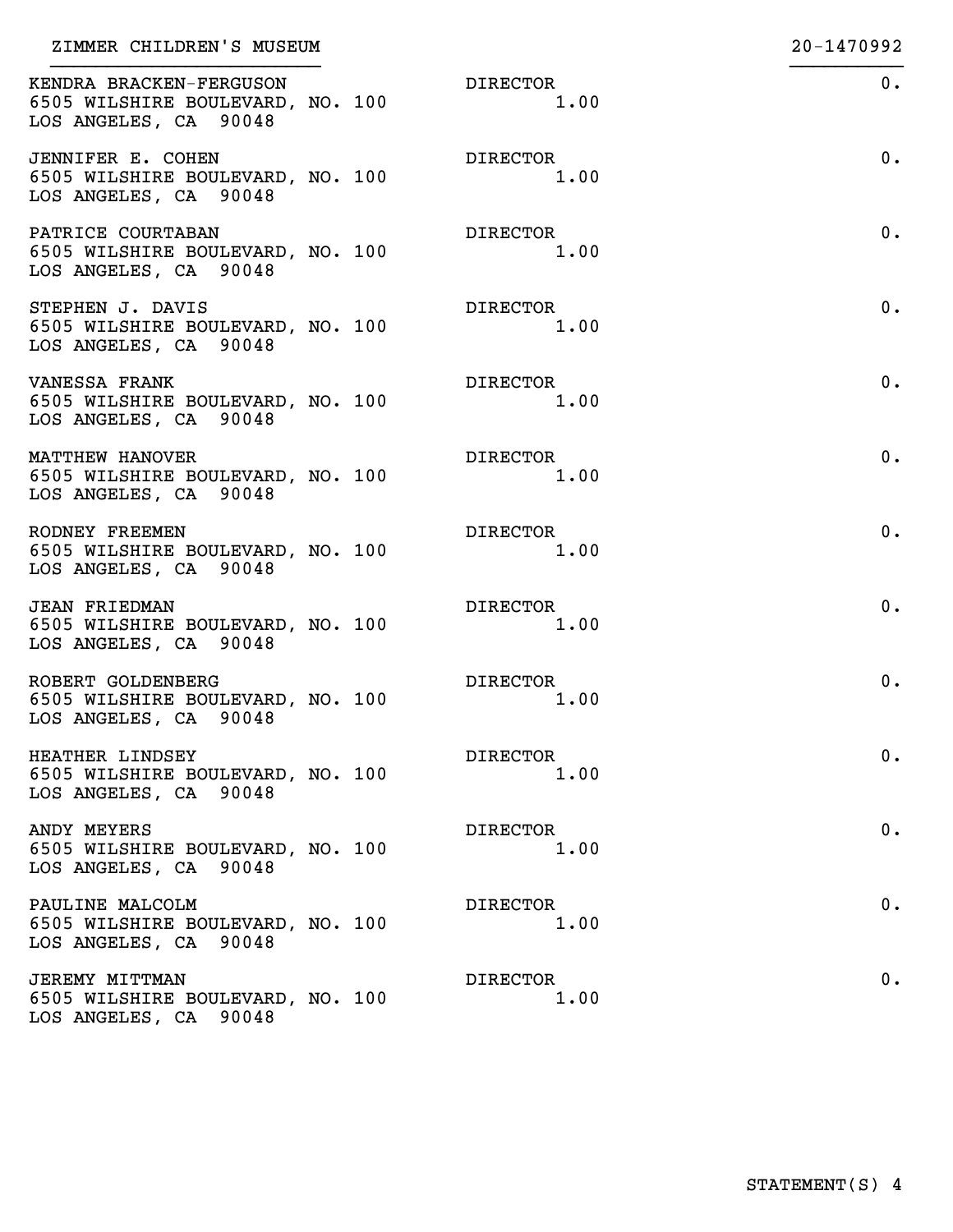| ZIMMER CHILDREN'S MUSEUM                                                             |                         | 20-1470992 |
|--------------------------------------------------------------------------------------|-------------------------|------------|
| DANA PACHULSKI<br>6505 WILSHIRE BOULEVARD, NO. 100<br>LOS ANGELES, CA 90048          | <b>DIRECTOR</b><br>1.00 | $0$ .      |
| KERRY PHELAN<br>6505 WILSHIRE BOULEVARD, NO. 100<br>LOS ANGELES, CA 90048            | <b>DIRECTOR</b><br>1.00 | $0$ .      |
| ALON SHTRUZMAN<br>6505 WILSHIRE BOULEVARD, NO. 100<br>LOS ANGELES, CA 90048          | <b>DIRECTOR</b><br>1.00 | $0$ .      |
| RICHARD A. SMITH<br>6505 WILSHIRE BOULEVARD, NO. 100<br>LOS ANGELES, CA 90048        | <b>DIRECTOR</b><br>1.00 | 0.         |
| DAVID STRAUS<br>6505 WILSHIRE BOULEVARD, NO. 100<br>LOS ANGELES, CA 90048            | <b>DIRECTOR</b><br>1.00 | $0$ .      |
| FERNANDO SZEW<br>6505 WILSHIRE BOULEVARD, NO. 100<br>LOS ANGELES, CA 90048           | <b>DIRECTOR</b><br>1.00 | $0$ .      |
| SHERYL WACHTEL<br>6505 WILSHIRE BOULEVARD, NO. 100<br>LOS ANGELES, CA 90048          | <b>DIRECTOR</b><br>1.00 | $0$ .      |
| RAYNI ROMITO WILLIAMS<br>6505 WILSHIRE BOULEVARD, NO. 100<br>LOS ANGELES, CA 90048   | <b>DIRECTOR</b><br>1.00 | $0$ .      |
| <b>GRANT WITHERS</b><br>6505 WILSHIRE BOULEVARD, NO. 100<br>LOS ANGELES, CA 90048    | DIRECTOR<br>1.00        | 0.         |
| <b>ESTHER NETTER</b><br>6505 WILSHIRE BOULEVARD, NO. 100<br>LOS ANGELES, CA<br>90048 | CEO/PRESIDENT<br>40.00  | 310, 380.  |
| TOTAL TO FORM 199, PART II, LINE 11                                                  |                         | 310, 380.  |
|                                                                                      |                         |            |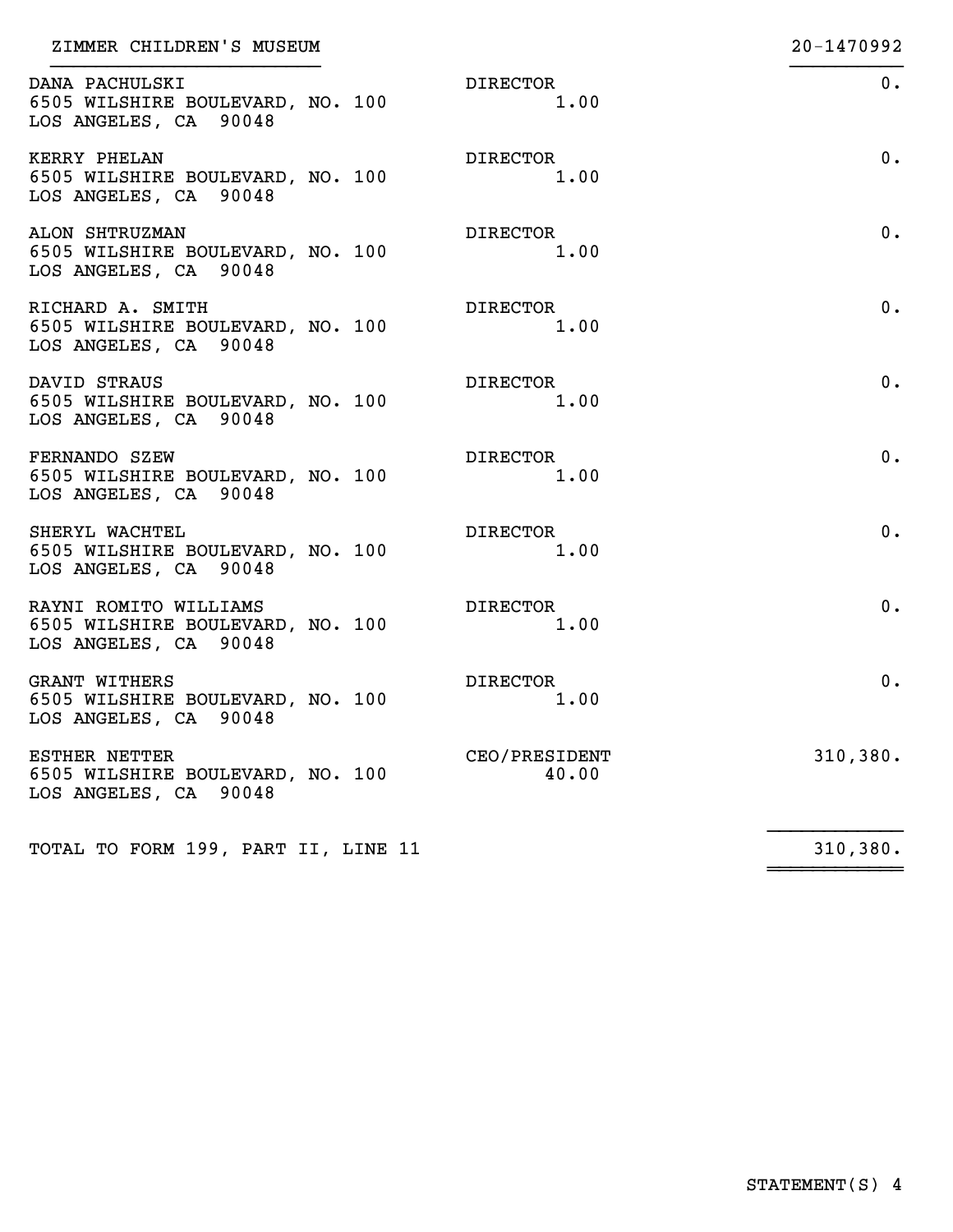| --<br>" י<br><br>ີ |  | . п. т<br>GН 4<br>. I N<br>г. Л<br>בער |  |
|--------------------|--|----------------------------------------|--|
|                    |  |                                        |  |

| DESCRIPTION                           | <b>AMOUNT</b> |
|---------------------------------------|---------------|
| DIRECT PROGRAM EXPENSES               | 221,686.      |
| <b>BANK FEES</b>                      | 39,763.       |
| DIRECT EXPENSES OF FUNDRAISING EVENTS | 219,768.      |
| PENSION PLAN CONTRIBUTIONS            | 37,216.       |
| OTHER EMPLOYEE BENEFITS               | 82,654.       |
| <b>ACCOUNTING FEES</b>                | 52,640.       |
| PROFESSIONAL FUNDRAISING FEES         | 266, 475.     |
| INVESTMENT MANAGEMENT FEES            | 4,692.        |
| OTHER PROFESSIONAL FEES               | 96,841.       |
| OFFICE EXPENSES                       | 35, 275.      |
| TRAVEL                                | 7,644.        |
| CONFERENCES AND CONVENTIONS           | 8,958.        |
| <b>INSURANCE</b>                      | 8,555.        |
| ALL OTHER EXPENSES                    | 13, 101.      |
| TOTAL TO FORM 199, PART II, LINE 17   | 1,095,268.    |

~~~~~~~~~~~~~~~~~~~~~~~~~~~~~~~~~~~~~~~~~~~~~~~~~~~~~~~~~~~~~~~~~~~~~~~~~~~~~~

}}}}}}}}}}}}}}}}}}}}}}}} }}}}}}}}}}

| CA 199<br>OTHER INVESTMENTS                                            |                     | -6<br><b>STATEMENT</b>             |
|------------------------------------------------------------------------|---------------------|------------------------------------|
| DESCRIPTION                                                            | BEG. OF YEAR        | END OF YEAR                        |
| PUBLICLY TRADED SECURITIES                                             | 454,312.            | 467,732.                           |
| TOTAL TO FORM 199, SCHEDULE L, LINE 9                                  | 454,312.            | 467,732.                           |
|                                                                        |                     |                                    |
| CA 199<br>OTHER ASSETS                                                 |                     | $\overline{7}$<br><b>STATEMENT</b> |
| DESCRIPTION                                                            | BEG. OF YEAR        | END OF YEAR                        |
| PLEDGES AND GRANTS RECEIVABLE<br>PREPAID EXPENSES AND DEFERRED CHARGES | 328,556.<br>15,589. | 4,379,971.<br>24, 265.             |
| TOTAL TO FORM 199, SCHEDULE L, LINE 12                                 | 344,145.            | 4,404,236.                         |

~~~~~~~~~~~~~~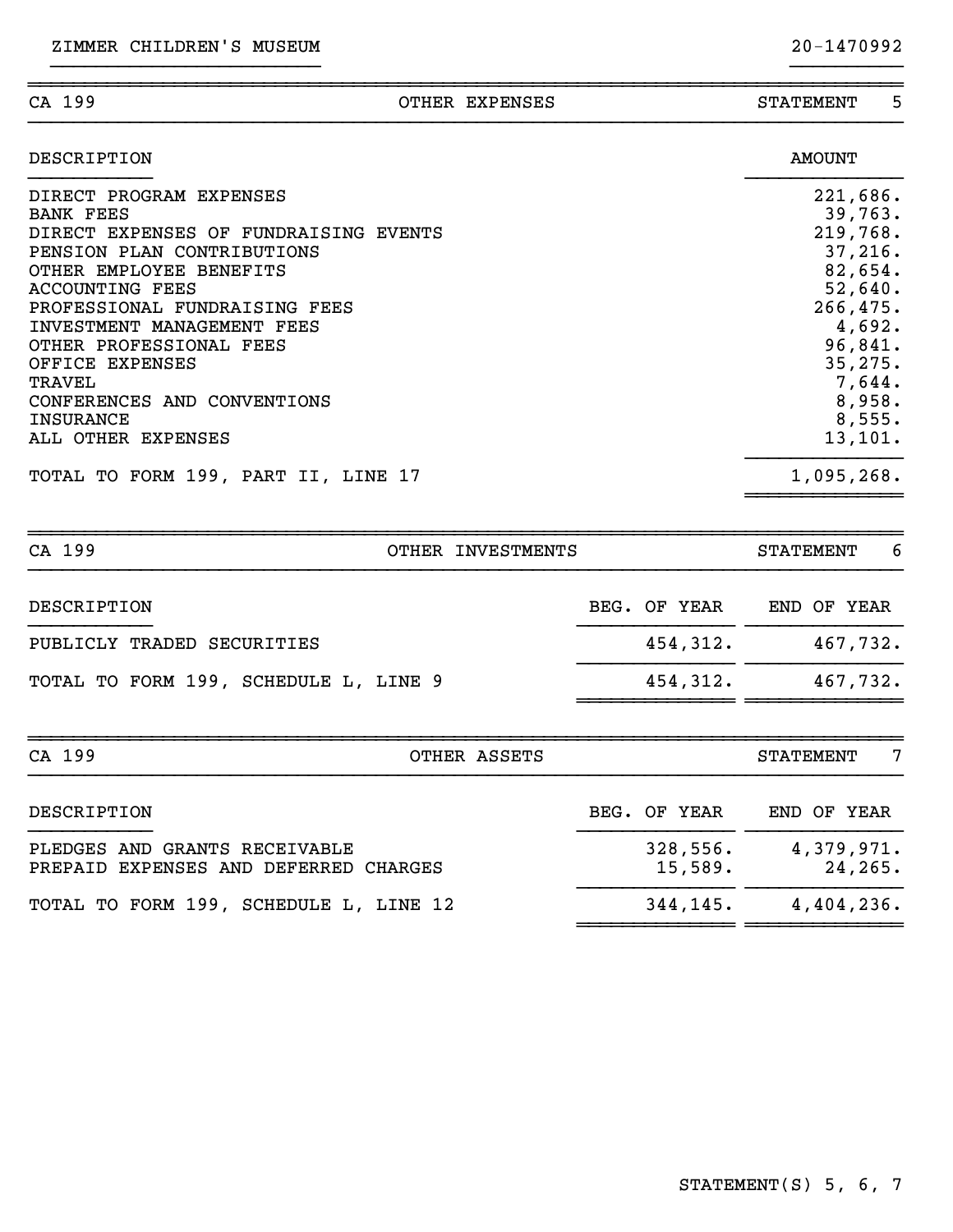| CA 199<br>OTHER LIABILITIES                                                 |                   | -8<br><b>STATEMENT</b> |
|-----------------------------------------------------------------------------|-------------------|------------------------|
| <b>DESCRIPTION</b>                                                          | BEG. OF YEAR      | END OF YEAR            |
| LINE OF CREDIT<br>DEFERRED REVENUE                                          | $0$ .<br>139,258. | 25,000.<br>112,346.    |
| TOTAL TO FORM 199, SCHEDULE L, LINE 18                                      | 139,258.          | 137,346.               |
| CA 199<br>INCOME RECORDED ON BOOKS THIS YEAR<br>NOT INCLUDED IN THIS RETURN |                   | 9<br><b>STATEMENT</b>  |

}}}}}}}}}}}}}}}}}}}}}}}} }}}}}}}}}}

| DESCRIPTION                             | AMOUNT |
|-----------------------------------------|--------|
| UNREALIZED GAIN<br>DONATED SERVICES     | 8,417. |
| TOTAL TO FORM 199, SCHEDULE M-1, LINE 7 | 8,417. |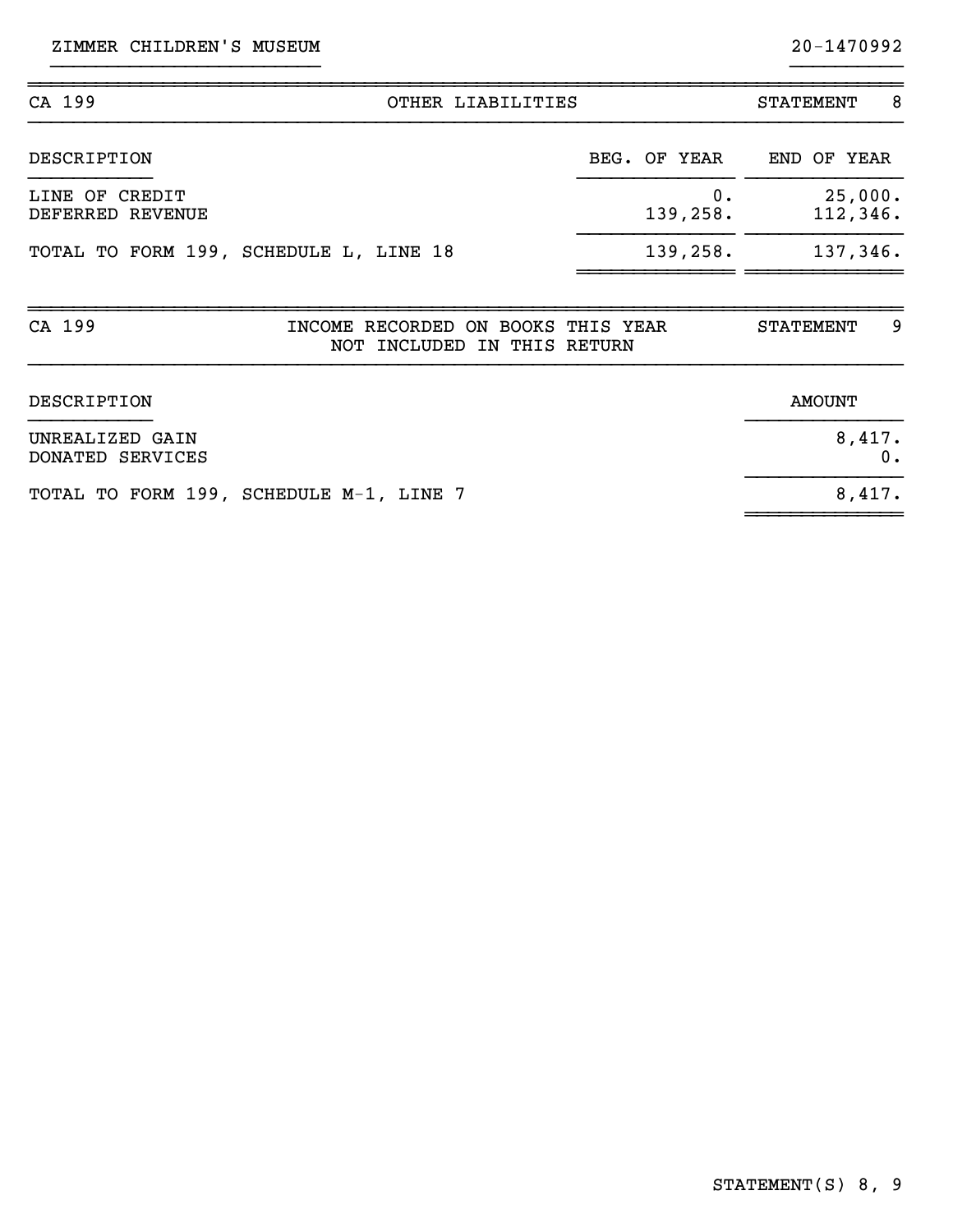**MAIL TO: Registry of Charitable Trusts P.O. Box 903447 Sacramento, CA 94203-4470 (916) 210-6400**

**WEB SITE ADDRESS: www.ag.ca.gov/charities/**

## **ANNUAL REGISTRATION RENEWAL FEE REPORT TO ATTORNEY GENERAL OF CALIFORNIA**

**Section 12586 and 12587, California Government Code 11 Cal. Code Regs. section 301-307, 311 and 312**

Failure to submit this report annually no later than the 15th day of the 5th month after the end of the organization's accounting period may result in the loss of tax exemption and the assessment of a minimum tax of \$800, plus interest, and/or fines or filing penalties as defined in Government Code section 12586.1. IRS extensions will be honored.

| State Charity Registration Number: CT 123979                                                                                                                                                                                                             |                                                                      | Check if:                |                                 |                                                                               |                         |    |
|----------------------------------------------------------------------------------------------------------------------------------------------------------------------------------------------------------------------------------------------------------|----------------------------------------------------------------------|--------------------------|---------------------------------|-------------------------------------------------------------------------------|-------------------------|----|
|                                                                                                                                                                                                                                                          |                                                                      | <b>Change of address</b> |                                 |                                                                               |                         |    |
| ZIMMER CHILDREN'S MUSEUM<br>Name of Organization                                                                                                                                                                                                         |                                                                      | Amended report           |                                 |                                                                               |                         |    |
| 6505 WILSHIRE BOULEVARD, NO. 100<br>Address (Number and Street)                                                                                                                                                                                          |                                                                      |                          | Corporate or Organization No.   | 2669307                                                                       |                         |    |
| 90048<br>LOS ANGELES, CA<br>City or Town, State and ZIP Code                                                                                                                                                                                             |                                                                      |                          | Federal Employer I.D. No.       | 20-1470992                                                                    |                         |    |
| ANNUAL REGISTRATION RENEWAL FEE SCHEDULE (11 Cal. Code Regs. sections 301-307, 311, and 312)<br>Make Check Payable to Attorney General's Registry of Charitable Trusts                                                                                   |                                                                      |                          |                                 |                                                                               |                         |    |
| <b>Gross Receipts</b><br><b>Gross Annual Revenue</b><br>Fee                                                                                                                                                                                              |                                                                      | Fee                      | <b>Gross Annual Revenue</b>     |                                                                               | Fee                     |    |
| <b>Less than \$25,000</b><br>0<br>Between \$25,000 and \$100,000<br>\$25                                                                                                                                                                                 | Between \$100,001 and \$250,000<br>Between \$250,001 and \$1 million | \$50<br>\$75             | Greater than \$50 million       | Between \$1,000,001 and \$10 million<br>Between \$10,000,001 and \$50 million | \$150<br>\$225<br>\$300 |    |
| <b>PART A - ACTIVITIES</b>                                                                                                                                                                                                                               |                                                                      |                          |                                 |                                                                               |                         |    |
| For your most recent full accounting period (beginning<br>9,364,480.<br>Gross annual revenue \$                                                                                                                                                          | 07/01/2017<br>Total assets \$                                        |                          | ending 06/30/2018<br>7,916,128. | ) list:                                                                       |                         |    |
| <b>PART B - STATEMENTS REGARDING ORGANIZATION DURING THE PERIOD OF THIS REPORT</b>                                                                                                                                                                       |                                                                      |                          |                                 |                                                                               |                         |    |
| If you answer "yes" to any of the questions below, you must attach a separate page providing an explanation and details for each<br>Note:<br>"yes" response. Please review RRF-1 instructions for information required.                                  |                                                                      |                          |                                 |                                                                               |                         |    |
| During this reporting period, were there any contracts, loans, leases or other financial transactions between the organization<br>1.                                                                                                                     |                                                                      |                          |                                 |                                                                               | <b>Yes</b>              | No |
| and any officer, director or trustee thereof either directly or with an entity in which any such officer, director or trustee had<br>any financial interest?                                                                                             |                                                                      |                          |                                 |                                                                               |                         | X  |
| 2.<br>During this reporting period, were there any theft, embezzlement, diversion or misuse of the organization's charitable property<br>or funds?                                                                                                       |                                                                      |                          |                                 |                                                                               |                         | X  |
| During this reporting period, did non-program expenditures exceed 50% of gross revenue?<br>3.                                                                                                                                                            |                                                                      |                          |                                 |                                                                               |                         | X  |
| During this reporting period, were any organization funds used to pay any penalty, fine or judgment? If you filed a Form 4720<br>4.<br>with the Internal Revenue Service, attach a copy.                                                                 |                                                                      |                          |                                 |                                                                               |                         | X  |
| During this reporting period, were the services of a commercial fundraiser or fundraising counsel for charitable purposes used?<br>5.<br>If "yes," provide an attachment listing the name, address, and telephone number of the service provider.        |                                                                      |                          |                                 | 10<br>STMT                                                                    | X                       |    |
| 6.<br>During this reporting period, did the organization receive any governmental funding? If so, provide an attachment listing the<br>name of the agency, mailing address, contact person, and telephone number.                                        |                                                                      |                          |                                 | 11<br>SEE STATEMENT                                                           | X                       |    |
| 7.<br>During this reporting period, did the organization hold a raffle for charitable purposes? If "yes," provide an attachment indicating<br>the number of raffles and the date(s) they occurred.                                                       |                                                                      |                          |                                 |                                                                               |                         | X  |
| Does the organization conduct a vehicle donation program? If "yes," provide an attachment indicating whether the program is<br>8.<br>operated by the charity or whether the organization contracts with a commercial fundraiser for charitable purposes. |                                                                      |                          |                                 |                                                                               |                         | X  |
| Did your organization have prepared an audited financial statement in accordance with generally accepted accounting<br>9.<br>principles for this reporting period?                                                                                       |                                                                      |                          |                                 |                                                                               | х                       |    |
| $(323)761 - 8989$<br>Organization's area code and telephone number                                                                                                                                                                                       |                                                                      |                          |                                 |                                                                               |                         |    |
| Organization's e-mail address AMY@SHAREWELL. ORG                                                                                                                                                                                                         |                                                                      |                          |                                 |                                                                               |                         |    |
| I declare under penalty of perjury that I have examined this report, including accompanying documents, and to the best of my knowledge and belief, the content<br>is true, correct and complete.                                                         |                                                                      |                          |                                 |                                                                               |                         |    |
| ESTHER NETTER                                                                                                                                                                                                                                            |                                                                      |                          | CEO/PRESIDENT                   |                                                                               |                         |    |
| Printed Name<br>Signature of authorized officer                                                                                                                                                                                                          |                                                                      | Title                    |                                 | Date                                                                          |                         |    |
| 729291                                                                                                                                                                                                                                                   |                                                                      |                          |                                 |                                                                               |                         |    |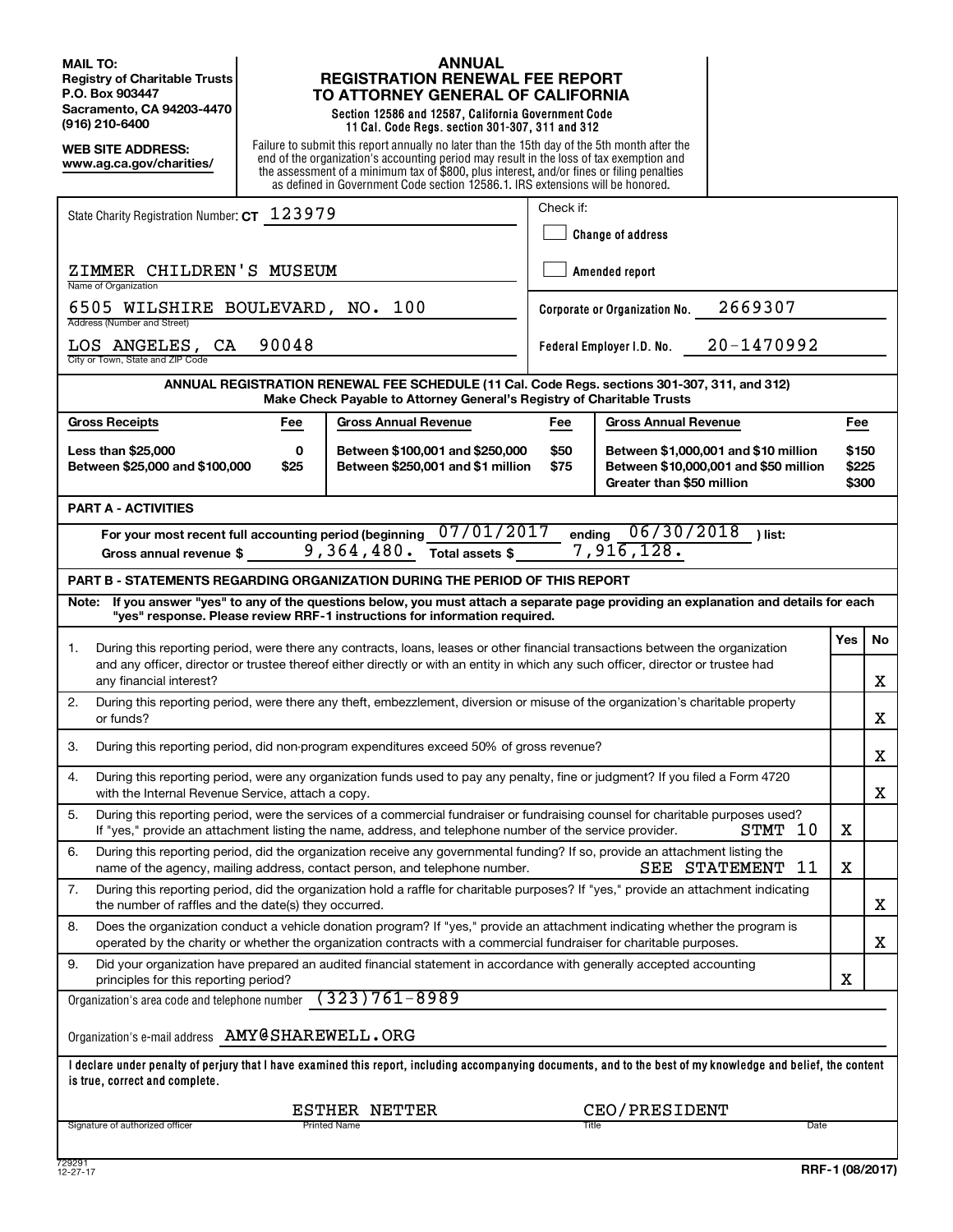## CA RRF-1 **INFORMATION REGARDING PROFESSIONAL** STATEMENT 10 FUND-RAISING SERVICES PART B, LINE 5

THE ORGANIZATION USED THE SERVICES OF A PROFESSIONAL FUNDRAISING COUNSEL: COMMUNITY COUNSELING SERVICE CO, LLC 527 MADISON AVE., 5TH FLOOR NEW YORK, NY 10022 (212)695-1175 INFO@CCSFUNDRAISING.COM

~~~~~~~~~~~~~~~~~~~~~~~~~~~~~~~~~~~~~~~~~~~~~~~~~~~~~~~~~~~~~~~~~~~~~~~~~~~~~~

}}}}}}}}}}}}}}}}}}}}}}}}}}}}}}}}}}}}}}}}}}}}}}}}}}}}}}}}}}}}}}}}}}}}}}}}}}}}}}

~~~~~~~~~~~~~~~~~~~~~~~~~~~~~~~~~~~~~~~~~~~~~~~~~~~~~~~~~~~~~~~~~~~~~~~~~~~~~~